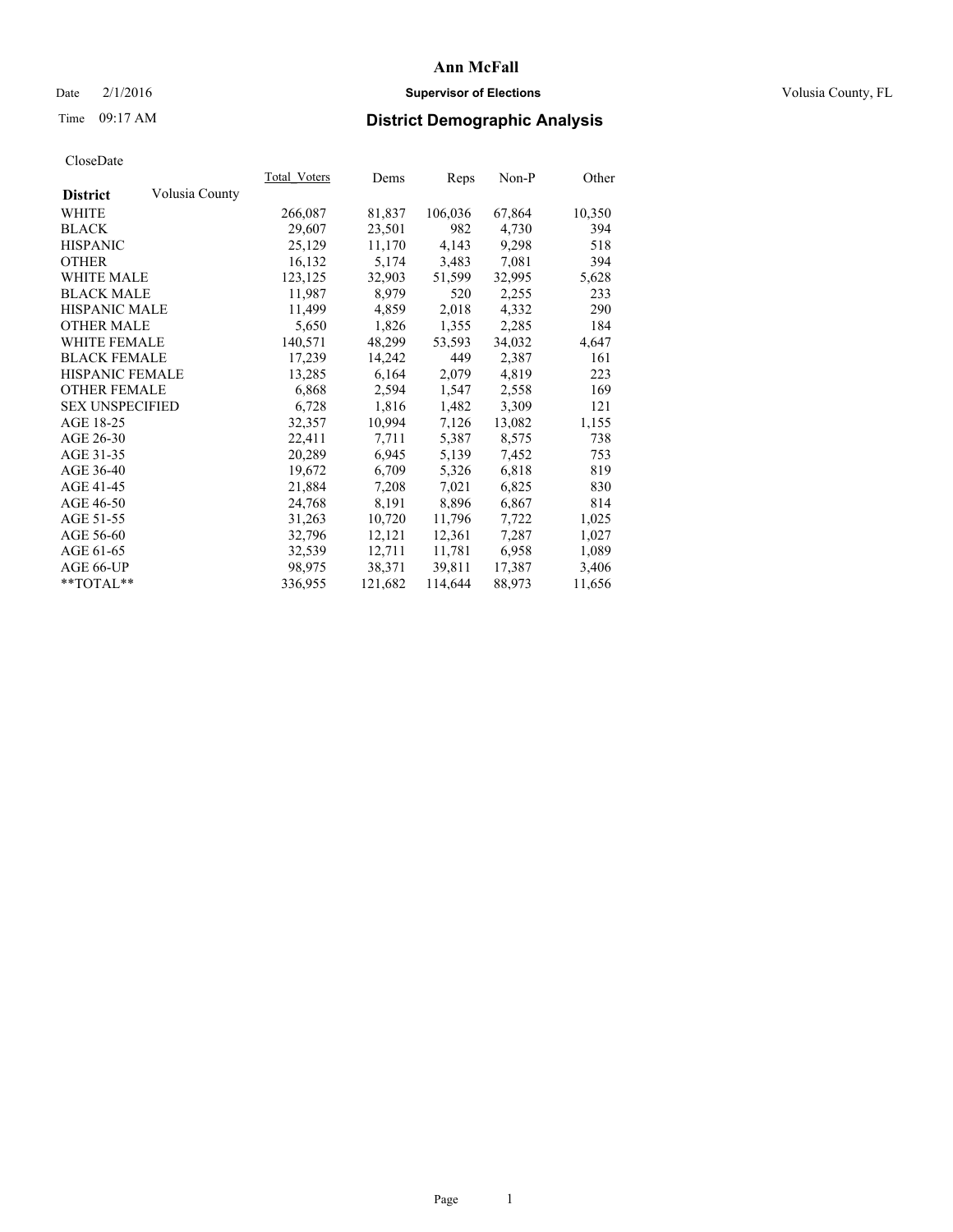### Date  $2/1/2016$  **Supervisor of Elections Supervisor of Elections** Volusia County, FL

# Time 09:17 AM **District Demographic Analysis**

|                        |                           | <b>Total Voters</b> | Dems   | <b>Reps</b> | $Non-P$ | Other |
|------------------------|---------------------------|---------------------|--------|-------------|---------|-------|
| <b>District</b>        | County Council District 1 |                     |        |             |         |       |
| WHITE                  |                           | 52,593              | 15,633 | 22,408      | 12,374  | 2,178 |
| <b>BLACK</b>           |                           | 4,769               | 3,811  | 159         | 727     | 72    |
| <b>HISPANIC</b>        |                           | 4,944               | 2,045  | 853         | 1,945   | 101   |
| <b>OTHER</b>           |                           | 3,087               | 921    | 763         | 1,326   | 77    |
| <b>WHITE MALE</b>      |                           | 24,001              | 6,170  | 10,694      | 5,982   | 1,155 |
| <b>BLACK MALE</b>      |                           | 1,889               | 1,443  | 71          | 327     | 48    |
| <b>HISPANIC MALE</b>   |                           | 2,107               | 842    | 399         | 821     | 45    |
| <b>OTHER MALE</b>      |                           | 1,054               | 324    | 283         | 413     | 34    |
| WHITE FEMALE           |                           | 28,143              | 9,359  | 11,529      | 6,245   | 1,010 |
| <b>BLACK FEMALE</b>    |                           | 2,818               | 2,328  | 83          | 383     | 24    |
| HISPANIC FEMALE        |                           | 2,749               | 1,160  | 442         | 1,092   | 55    |
| <b>OTHER FEMALE</b>    |                           | 1,253               | 445    | 317         | 462     | 29    |
| <b>SEX UNSPECIFIED</b> |                           | 1,378               | 339    | 364         | 647     | 28    |
| AGE 18-25              |                           | 6,355               | 1,814  | 1,569       | 2,706   | 266   |
| AGE 26-30              |                           | 4,094               | 1,252  | 1,106       | 1,605   | 131   |
| AGE 31-35              |                           | 3,933               | 1,232  | 1,152       | 1,402   | 147   |
| AGE 36-40              |                           | 3,843               | 1,195  | 1,221       | 1,259   | 168   |
| AGE 41-45              |                           | 4,301               | 1,332  | 1,492       | 1,291   | 186   |
| AGE 46-50              |                           | 4,778               | 1,540  | 1,878       | 1,204   | 156   |
| AGE 51-55              |                           | 5,991               | 1,932  | 2,464       | 1,376   | 219   |
| AGE 56-60              |                           | 6,134               | 2,162  | 2,518       | 1,253   | 201   |
| AGE 61-65              |                           | 6,231               | 2,378  | 2,427       | 1,190   | 236   |
| AGE 66-UP              |                           | 19,733              | 7,573  | 8,356       | 3,086   | 718   |
| **TOTAL**              |                           | 65,393              | 22,410 | 24,183      | 16,372  | 2,428 |
|                        |                           |                     |        |             |         |       |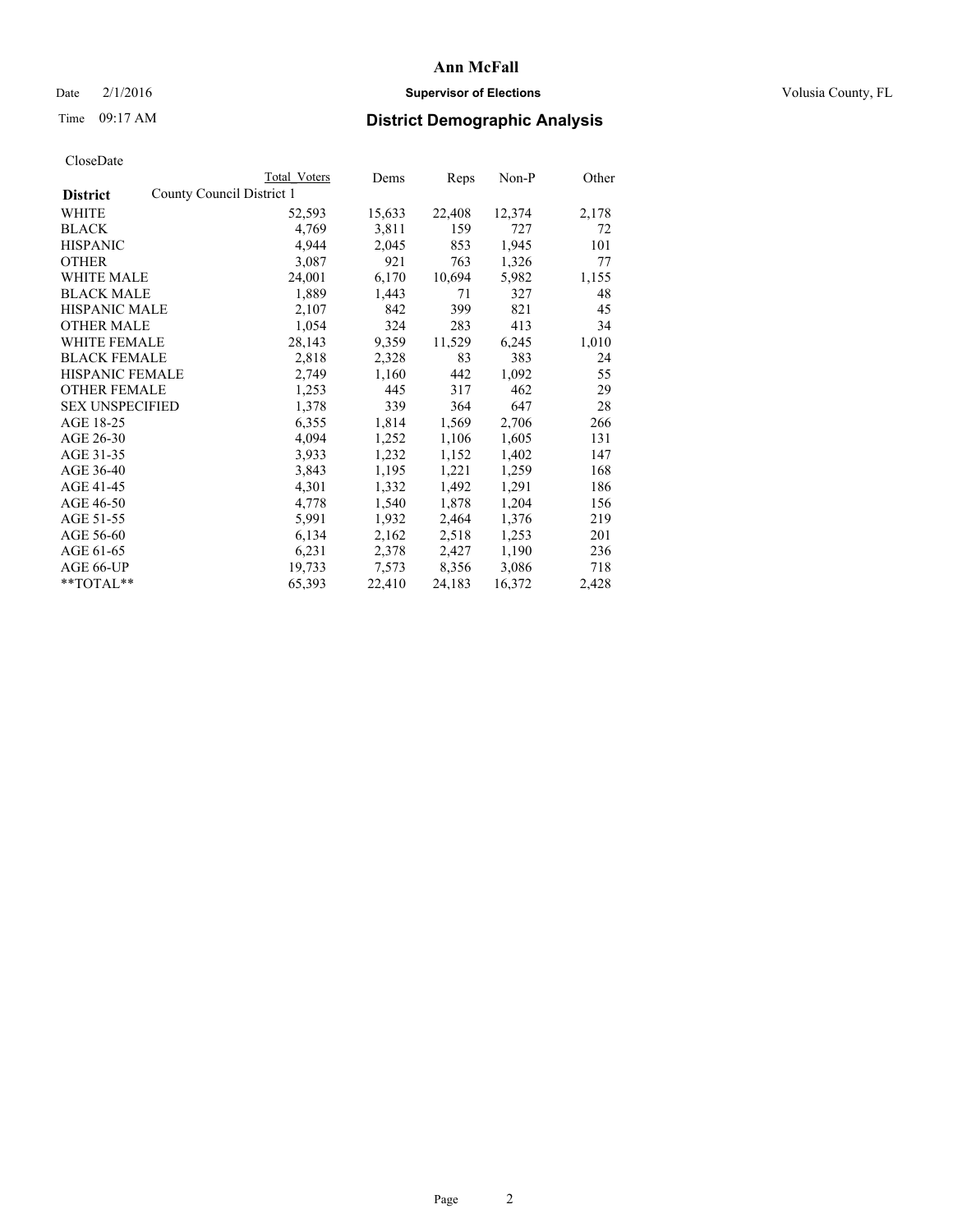### Date  $2/1/2016$  **Supervisor of Elections Supervisor of Elections** Volusia County, FL

# Time 09:17 AM **District Demographic Analysis**

|                                              | Total Voters | Dems   | Reps   | $Non-P$ | Other |
|----------------------------------------------|--------------|--------|--------|---------|-------|
| County Council District 2<br><b>District</b> |              |        |        |         |       |
| WHITE                                        | 51,143       | 16,593 | 19,195 | 13,283  | 2,072 |
| <b>BLACK</b>                                 | 11,044       | 9,013  | 301    | 1,609   | 121   |
| <b>HISPANIC</b>                              | 2,045        | 832    | 414    | 740     | 59    |
| <b>OTHER</b>                                 | 3,445        | 1,246  | 634    | 1,486   | 79    |
| <b>WHITE MALE</b>                            | 23,898       | 6,753  | 9,495  | 6,477   | 1,173 |
| <b>BLACK MALE</b>                            | 4,306        | 3,369  | 155    | 722     | 60    |
| <b>HISPANIC MALE</b>                         | 958          | 358    | 204    | 361     | 35    |
| <b>OTHER MALE</b>                            | 1,220        | 421    | 253    | 513     | 33    |
| WHITE FEMALE                                 | 26,783       | 9,696  | 9,557  | 6,651   | 879   |
| <b>BLACK FEMALE</b>                          | 6,572        | 5,514  | 142    | 855     | 61    |
| <b>HISPANIC FEMALE</b>                       | 1,054        | 464    | 204    | 362     | 24    |
| <b>OTHER FEMALE</b>                          | 1,546        | 645    | 291    | 572     | 38    |
| <b>SEX UNSPECIFIED</b>                       | 1,340        | 464    | 243    | 605     | 28    |
| AGE 18-25                                    | 7,423        | 3,562  | 1,211  | 2,429   | 221   |
| AGE 26-30                                    | 5,046        | 2,103  | 1,035  | 1,749   | 159   |
| AGE 31-35                                    | 4,027        | 1,602  | 880    | 1,396   | 149   |
| AGE 36-40                                    | 3,496        | 1,429  | 794    | 1,133   | 140   |
| AGE 41-45                                    | 3,725        | 1,429  | 1,019  | 1,142   | 135   |
| AGE 46-50                                    | 4,430        | 1,715  | 1,354  | 1,214   | 147   |
| AGE 51-55                                    | 5,792        | 2,272  | 1,902  | 1,426   | 192   |
| AGE 56-60                                    | 6,403        | 2,638  | 2,191  | 1,383   | 191   |
| AGE 61-65                                    | 6,472        | 2,631  | 2,176  | 1,454   | 211   |
| AGE 66-UP                                    | 20,863       | 8,303  | 7,982  | 3,792   | 786   |
| $*$ $TOTAL**$                                | 67,677       | 27,684 | 20,544 | 17,118  | 2,331 |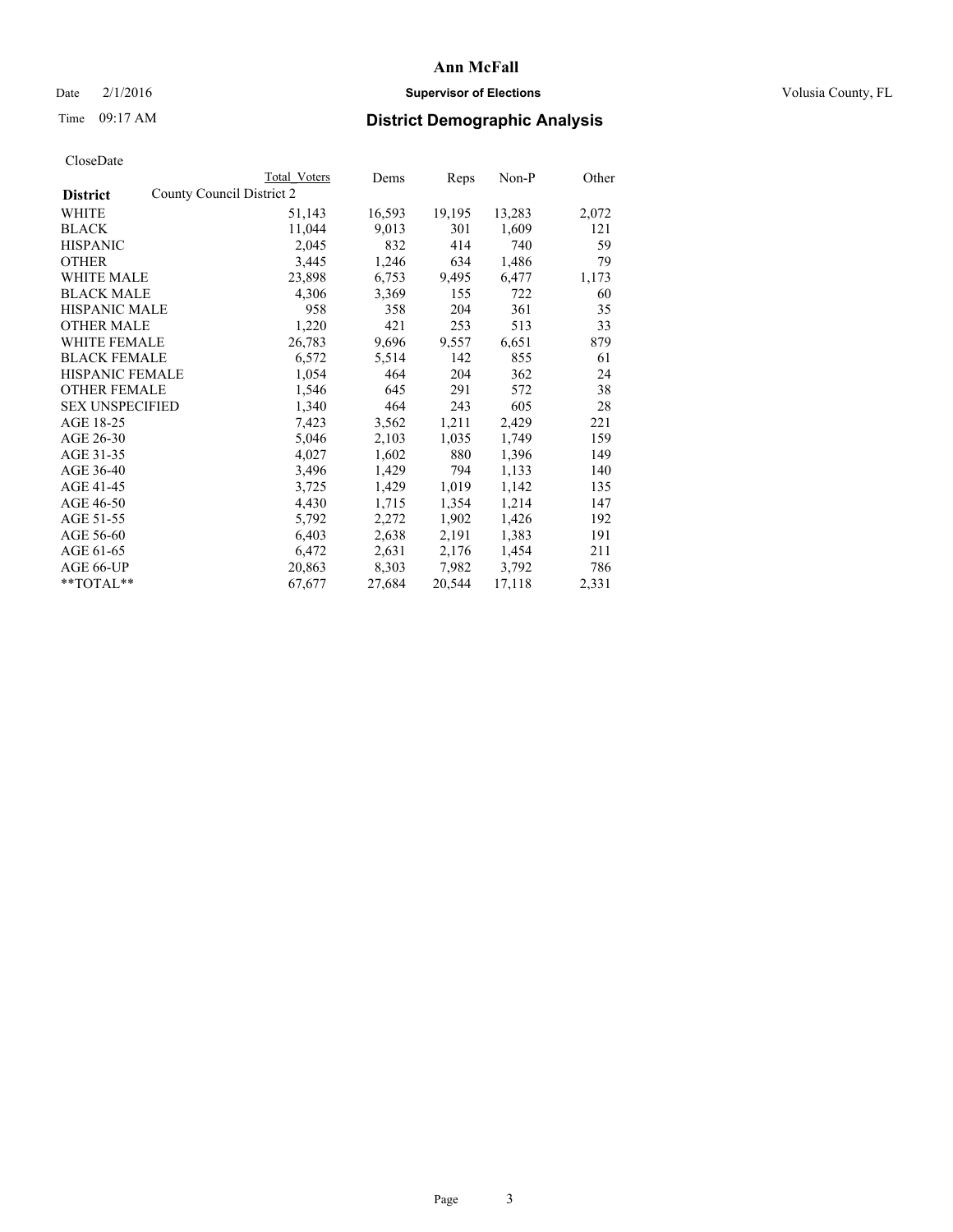### Date  $2/1/2016$  **Supervisor of Elections Supervisor of Elections** Volusia County, FL

# Time 09:17 AM **District Demographic Analysis**

|                        |                           | <b>Total Voters</b> | Dems   | Reps   | Non-P  | Other |
|------------------------|---------------------------|---------------------|--------|--------|--------|-------|
| <b>District</b>        | County Council District 3 |                     |        |        |        |       |
| WHITE                  |                           | 66,207              | 20,229 | 26,414 | 17,253 | 2,311 |
| BLACK                  |                           | 1,934               | 1,506  | 70     | 334    | 24    |
| <b>HISPANIC</b>        |                           | 1,346               | 485    | 337    | 484    | 40    |
| <b>OTHER</b>           |                           | 2,637               | 745    | 626    | 1,192  | 74    |
| WHITE MALE             |                           | 30,776              | 8,165  | 12,981 | 8,386  | 1,244 |
| <b>BLACK MALE</b>      |                           | 853                 | 611    | 39     | 184    | 19    |
| <b>HISPANIC MALE</b>   |                           | 601                 | 198    | 155    | 227    | 21    |
| OTHER MALE             |                           | 934                 | 268    | 261    | 371    | 34    |
| <b>WHITE FEMALE</b>    |                           | 34,863              | 11,893 | 13,238 | 8,676  | 1,056 |
| <b>BLACK FEMALE</b>    |                           | 1,063               | 882    | 31     | 145    | 5     |
| HISPANIC FEMALE        |                           | 725                 | 278    | 176    | 253    | 18    |
| <b>OTHER FEMALE</b>    |                           | 1,103               | 378    | 276    | 416    | 33    |
| <b>SEX UNSPECIFIED</b> |                           | 1,205               | 292    | 290    | 604    | 19    |
| AGE 18-25              |                           | 5,430               | 1,365  | 1,480  | 2,367  | 218   |
| AGE 26-30              |                           | 3,922               | 1,127  | 1,057  | 1,610  | 128   |
| AGE 31-35              |                           | 3,686               | 1,058  | 1,068  | 1,416  | 144   |
| AGE 36-40              |                           | 3,783               | 1,036  | 1,156  | 1,429  | 162   |
| AGE 41-45              |                           | 4,526               | 1,287  | 1,650  | 1,431  | 158   |
| AGE 46-50              |                           | 5,063               | 1,381  | 2,044  | 1,498  | 140   |
| AGE 51-55              |                           | 6,726               | 1,999  | 2,836  | 1,677  | 214   |
| AGE 56-60              |                           | 7,379               | 2,444  | 2,975  | 1,734  | 226   |
| AGE 61-65              |                           | 7,742               | 2,853  | 2,987  | 1,642  | 260   |
| AGE 66-UP              |                           | 23,867              | 8,415  | 10,194 | 4,459  | 799   |
| **TOTAL**              |                           | 72,124              | 22,965 | 27,447 | 19,263 | 2,449 |
|                        |                           |                     |        |        |        |       |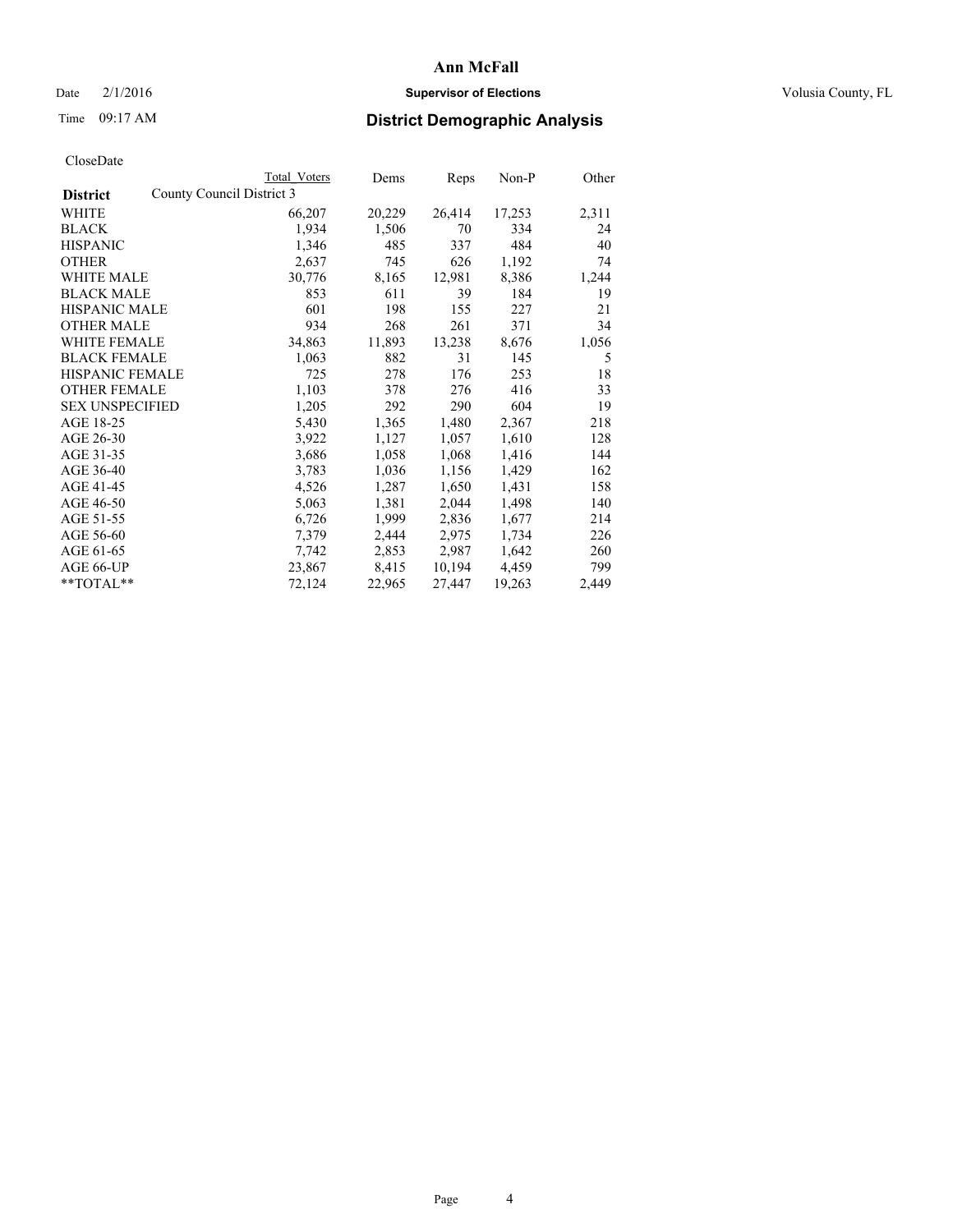### Date  $2/1/2016$  **Supervisor of Elections Supervisor of Elections** Volusia County, FL

# Time 09:17 AM **District Demographic Analysis**

| Total Voters | Dems                      |        | Non-P  | Other |
|--------------|---------------------------|--------|--------|-------|
|              |                           |        |        |       |
| 55,416       | 17,435                    | 22,040 | 13,903 | 2,038 |
| 6,271        | 4,995                     | 188    | 1,014  | 74    |
| 1,755        | 724                       | 372    | 619    | 40    |
| 3,309        | 1,061                     | 767    | 1,398  | 83    |
| 25,526       | 6,967                     | 10,660 | 6,805  | 1,094 |
| 2,466        | 1,824                     | 102    | 500    | 40    |
| 789          | 284                       | 187    | 291    | 27    |
| 1,182        | 372                       | 294    | 471    | 45    |
| 29,409       | 10,362                    | 11,211 | 6,910  | 926   |
| 3,738        | 3,122                     | 85     | 497    | 34    |
| 948          | 434                       | 179    | 322    | 13    |
| 1,430        | 528                       | 366    | 502    | 34    |
| 1,262        | 322                       | 282    | 636    | 22    |
| 5,985        | 1,990                     | 1,472  | 2,315  | 208   |
| 4,216        | 1,550                     | 1,055  | 1,484  | 127   |
| 3,743        | 1,375                     | 924    | 1,320  | 124   |
| 3,493        | 1,230                     | 979    | 1,147  | 137   |
| 3,990        | 1,305                     | 1,304  | 1,226  | 155   |
| 4,862        | 1,587                     | 1,796  | 1,309  | 170   |
| 6,147        | 2,119                     | 2,310  | 1,525  | 193   |
| 6,598        | 2,459                     | 2,468  | 1,468  | 203   |
| 6,727        | 2,579                     | 2,441  | 1,480  | 227   |
| 20,989       | 8,020                     | 8,618  | 3,660  | 691   |
| 66,751       | 24,215                    | 23,367 | 16,934 | 2,235 |
|              | County Council District 4 |        | Reps   |       |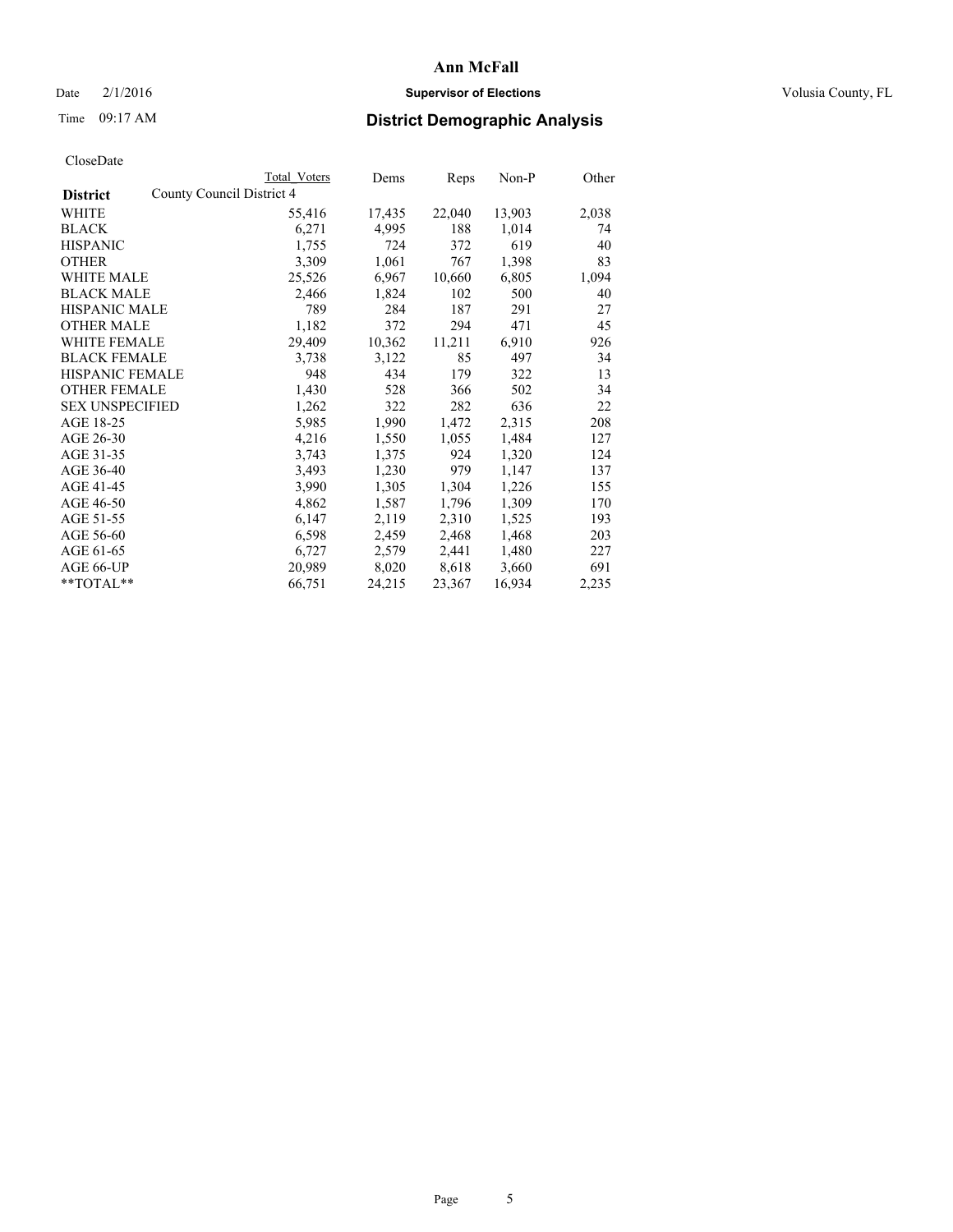### Date  $2/1/2016$  **Supervisor of Elections Supervisor of Elections** Volusia County, FL

# Time 09:17 AM **District Demographic Analysis**

| CloseDate |
|-----------|
|-----------|

|                                              | Total Voters | Dems   | Reps   | Non-P  | Other |
|----------------------------------------------|--------------|--------|--------|--------|-------|
| County Council District 5<br><b>District</b> |              |        |        |        |       |
| <b>WHITE</b>                                 | 40,728       | 11,947 | 15,979 | 11,051 | 1,751 |
| <b>BLACK</b>                                 | 5,589        | 4,176  | 264    | 1,046  | 103   |
| <b>HISPANIC</b>                              | 15,039       | 7,084  | 2,167  | 5,510  | 278   |
| <b>OTHER</b>                                 | 3,654        | 1,201  | 693    | 1,679  | 81    |
| <b>WHITE MALE</b>                            | 18,924       | 4,848  | 7.769  | 5,345  | 962   |
| <b>BLACK MALE</b>                            | 2,473        | 1,732  | 153    | 522    | 66    |
| <b>HISPANIC MALE</b>                         | 7,044        | 3,177  | 1,073  | 2,632  | 162   |
| <b>OTHER MALE</b>                            | 1,260        | 441    | 264    | 517    | 38    |
| <b>WHITE FEMALE</b>                          | 21,373       | 6,989  | 8,058  | 5,550  | 776   |
| <b>BLACK FEMALE</b>                          | 3,048        | 2,396  | 108    | 507    | 37    |
| HISPANIC FEMALE                              | 7,809        | 3,828  | 1,078  | 2,790  | 113   |
| <b>OTHER FEMALE</b>                          | 1,536        | 598    | 297    | 606    | 35    |
| <b>SEX UNSPECIFIED</b>                       | 1,543        | 399    | 303    | 817    | 24    |
| AGE 18-25                                    | 7,164        | 2,263  | 1,394  | 3,265  | 242   |
| AGE 26-30                                    | 5,133        | 1,679  | 1,134  | 2,127  | 193   |
| AGE 31-35                                    | 4,900        | 1,678  | 1,115  | 1,918  | 189   |
| AGE 36-40                                    | 5,057        | 1,819  | 1,176  | 1,850  | 212   |
| AGE 41-45                                    | 5,342        | 1,855  | 1,556  | 1,735  | 196   |
| AGE 46-50                                    | 5,635        | 1,968  | 1,824  | 1,642  | 201   |
| AGE 51-55                                    | 6,607        | 2,398  | 2,284  | 1,718  | 207   |
| AGE 56-60                                    | 6,282        | 2,418  | 2,209  | 1,449  | 206   |
| AGE 61-65                                    | 5,367        | 2,270  | 1,750  | 1,192  | 155   |
| AGE 66-UP                                    | 13,523       | 6,060  | 4,661  | 2,390  | 412   |
| $*$ TOTAL $*$                                | 65,010       | 24,408 | 19,103 | 19,286 | 2,213 |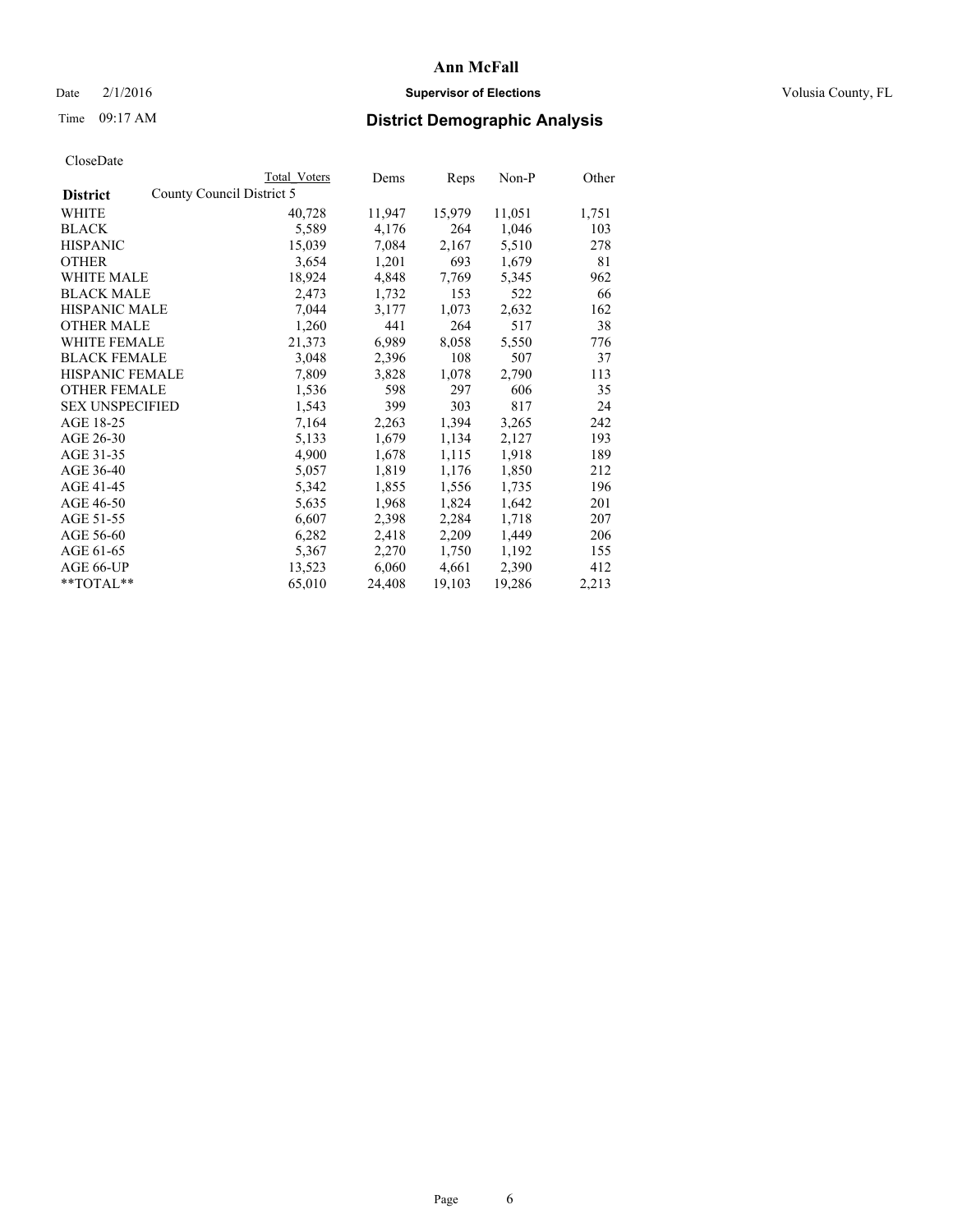### Date  $2/1/2016$  **Supervisor of Elections Supervisor of Elections** Volusia County, FL

# Time 09:17 AM **District Demographic Analysis**

|                        |                              | Total Voters | Dems | Reps | Non-P | Other                   |
|------------------------|------------------------------|--------------|------|------|-------|-------------------------|
| <b>District</b>        | Indigo Community Development |              |      |      |       |                         |
| WHITE                  |                              | 1,088        | 253  | 544  | 251   | 40                      |
| <b>BLACK</b>           |                              | 128          | 91   | 10   | 26    | 1                       |
| <b>HISPANIC</b>        |                              | 73           | 28   | 12   | 30    | 3                       |
| <b>OTHER</b>           |                              | 94           | 24   | 27   | 41    | $\overline{2}$          |
| WHITE MALE             |                              | 531          | 102  | 278  | 126   | 25                      |
| <b>BLACK MALE</b>      |                              | 60           | 38   | 7    | 15    | $\boldsymbol{0}$        |
| <b>HISPANIC MALE</b>   |                              | 30           | 9    | 6    | 13    | $\overline{2}$          |
| <b>OTHER MALE</b>      |                              | 29           | 5    | 10   | 13    | 1                       |
| WHITE FEMALE           |                              | 551          | 151  | 262  | 124   | 14                      |
| <b>BLACK FEMALE</b>    |                              | 66           | 52   | 3    | 10    | 1                       |
| <b>HISPANIC FEMALE</b> |                              | 43           | 19   | 6    | 17    | 1                       |
| <b>OTHER FEMALE</b>    |                              | 50           | 14   | 15   | 20    |                         |
| <b>SEX UNSPECIFIED</b> |                              | 22           | 6    | 5    | 10    | 1                       |
| AGE 18-25              |                              | 94           | 23   | 36   | 31    | 4                       |
| AGE 26-30              |                              | 105          | 18   | 45   | 34    | 8                       |
| AGE 31-35              |                              | 108          | 33   | 31   | 42    | $\overline{2}$          |
| AGE 36-40              |                              | 103          | 33   | 40   | 30    | $\mathbf{0}$            |
| AGE 41-45              |                              | 105          | 30   | 49   | 23    | 3                       |
| AGE 46-50              |                              | 94           | 26   | 42   | 23    | 3                       |
| AGE 51-55              |                              | 131          | 36   | 59   | 33    | $\overline{\mathbf{3}}$ |
| AGE 56-60              |                              | 136          | 42   | 61   | 31    | $\overline{c}$          |
| AGE 61-65              |                              | 153          | 52   | 63   | 34    | $\overline{4}$          |
| AGE 66-UP              |                              | 354          | 103  | 167  | 67    | 17                      |
| **TOTAL**              |                              | 1,383        | 396  | 593  | 348   | 46                      |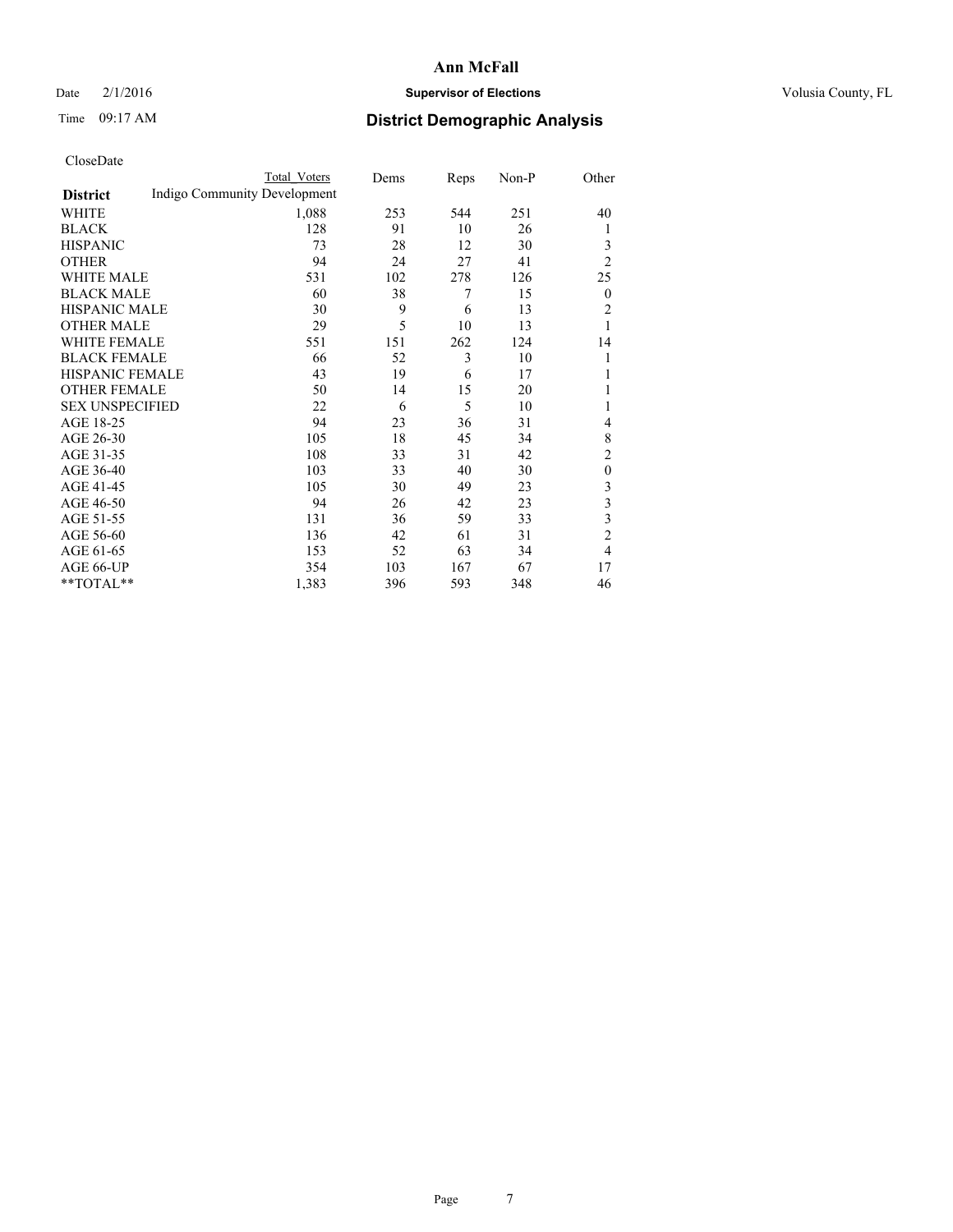### Date  $2/1/2016$  **Supervisor of Elections Supervisor of Elections** Volusia County, FL

# Time 09:17 AM **District Demographic Analysis**

|                        |                          | <b>Total Voters</b> | Dems   | Reps   | Non-P  | Other |
|------------------------|--------------------------|---------------------|--------|--------|--------|-------|
| <b>District</b>        | Congressional District 6 |                     |        |        |        |       |
| WHITE                  |                          | 207,680             | 65,031 | 82,414 | 52,419 | 7,816 |
| <b>BLACK</b>           |                          | 23,125              | 18,637 | 688    | 3,529  | 271   |
| <b>HISPANIC</b>        |                          | 7,825               | 3,114  | 1,578  | 2,926  | 207   |
| <b>OTHER</b>           |                          | 11,382              | 3,657  | 2,512  | 4,924  | 289   |
| WHITE MALE             |                          | 96,179              | 26,168 | 40,200 | 25,548 | 4,263 |
| <b>BLACK MALE</b>      |                          | 9,140               | 6,986  | 356    | 1,644  | 154   |
| <b>HISPANIC MALE</b>   |                          | 3,503               | 1,304  | 740    | 1,341  | 118   |
| <b>OTHER MALE</b>      |                          | 3,996               | 1,266  | 984    | 1,611  | 135   |
| <b>WHITE FEMALE</b>    |                          | 109,714             | 38,370 | 41,593 | 26,253 | 3,498 |
| <b>BLACK FEMALE</b>    |                          | 13,687              | 11,428 | 323    | 1,819  | 117   |
| <b>HISPANIC FEMALE</b> |                          | 4,203               | 1,763  | 812    | 1,541  | 87    |
| <b>OTHER FEMALE</b>    |                          | 4,903               | 1,843  | 1,137  | 1,798  | 125   |
| <b>SEX UNSPECIFIED</b> |                          | 4,685               | 1,311  | 1,046  | 2,242  | 86    |
| AGE 18-25              |                          | 23,219              | 8,245  | 5,237  | 8,920  | 817   |
| AGE 26-30              |                          | 15,937              | 5,671  | 3,859  | 5,906  | 501   |
| AGE 31-35              |                          | 14,090              | 4,913  | 3,622  | 5,040  | 515   |
| AGE 36-40              |                          | 13,292              | 4,499  | 3,737  | 4,503  | 553   |
| AGE 41-45              |                          | 15,093              | 4,925  | 4,954  | 4,642  | 572   |
| AGE 46-50              |                          | 17,495              | 5,727  | 6,439  | 4,775  | 554   |
| AGE 51-55              |                          | 22,597              | 7,729  | 8,666  | 5,464  | 738   |
| AGE 56-60              |                          | 24,492              | 9,076  | 9,291  | 5,382  | 743   |
| AGE 61-65              |                          | 25,145              | 9,719  | 9,230  | 5,340  | 856   |
| AGE 66-UP              |                          | 78,651              | 29,934 | 32,157 | 13,826 | 2,734 |
| $*$ TOTAL $*$          |                          | 250,012             | 90,439 | 87,192 | 63,798 | 8,583 |
|                        |                          |                     |        |        |        |       |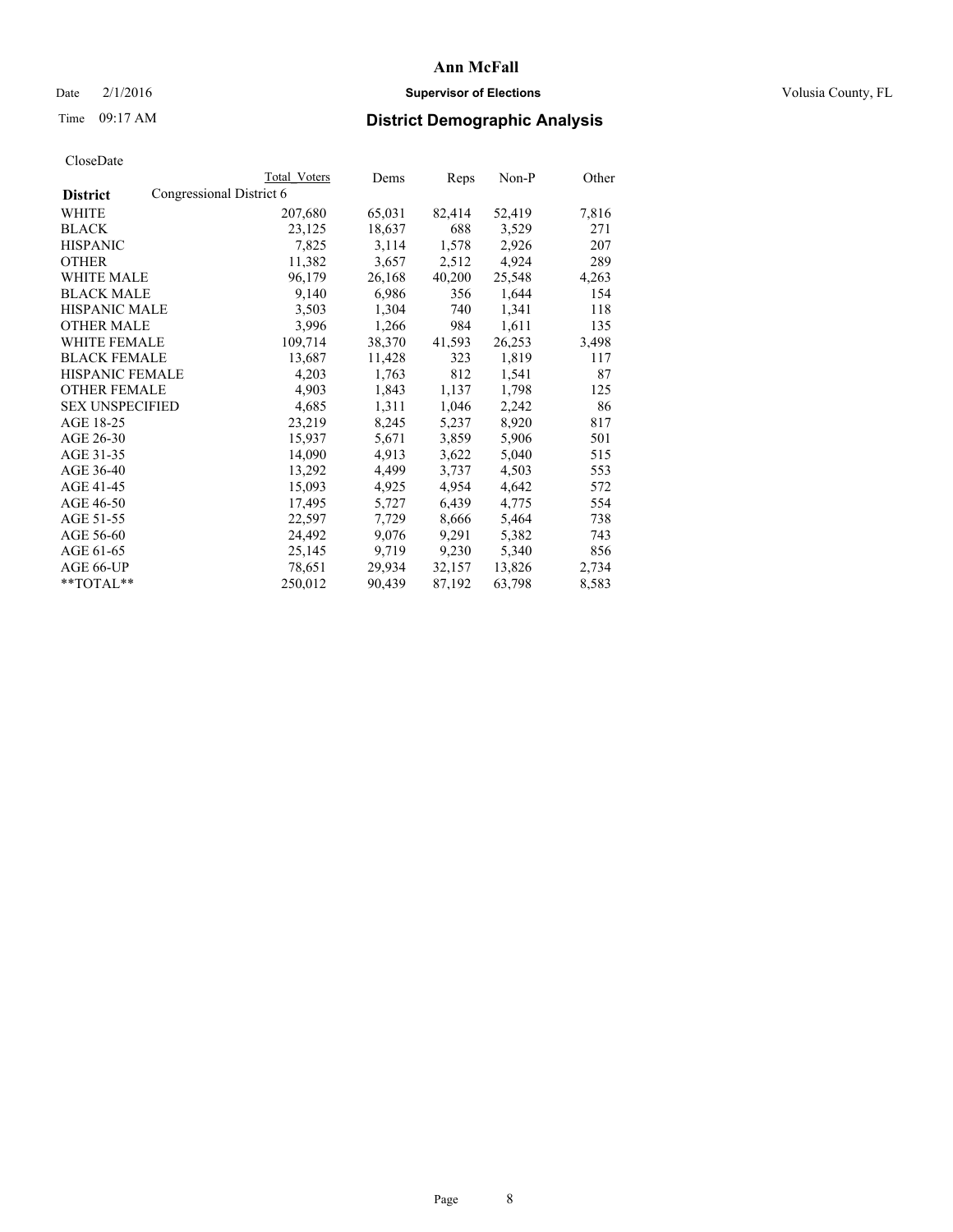### Date  $2/1/2016$  **Supervisor of Elections Supervisor of Elections** Volusia County, FL

# Time 09:17 AM **District Demographic Analysis**

|                                             | Total Voters | Dems   | <u>Reps</u> | $Non-P$ | Other |
|---------------------------------------------|--------------|--------|-------------|---------|-------|
| Congressional District 7<br><b>District</b> |              |        |             |         |       |
| WHITE                                       | 58,407       | 16,806 | 23,622      | 15,445  | 2,534 |
| <b>BLACK</b>                                | 6,482        | 4,864  | 294         | 1,201   | 123   |
| <b>HISPANIC</b>                             | 17,304       | 8,056  | 2,565       | 6,372   | 311   |
| <b>OTHER</b>                                | 4,750        | 1,517  | 971         | 2,157   | 105   |
| <b>WHITE MALE</b>                           | 26,946       | 6,735  | 11,399      | 7,447   | 1,365 |
| <b>BLACK MALE</b>                           | 2,847        | 1,993  | 164         | 611     | 79    |
| <b>HISPANIC MALE</b>                        | 7,996        | 3,555  | 1,278       | 2,991   | 172   |
| <b>OTHER MALE</b>                           | 1,654        | 560    | 371         | 674     | 49    |
| <b>WHITE FEMALE</b>                         | 30,857       | 9,929  | 12,000      | 7,779   | 1,149 |
| <b>BLACK FEMALE</b>                         | 3,552        | 2,814  | 126         | 568     | 44    |
| <b>HISPANIC FEMALE</b>                      | 9,082        | 4,401  | 1,267       | 3,278   | 136   |
| <b>OTHER FEMALE</b>                         | 1,965        | 751    | 410         | 760     | 44    |
| <b>SEX UNSPECIFIED</b>                      | 2,043        | 505    | 436         | 1,067   | 35    |
| AGE 18-25                                   | 9,138        | 2,749  | 1,889       | 4,162   | 338   |
| AGE 26-30                                   | 6,474        | 2,040  | 1,528       | 2,669   | 237   |
| AGE 31-35                                   | 6,199        | 2,032  | 1,517       | 2,412   | 238   |
| AGE 36-40                                   | 6,380        | 2,210  | 1,589       | 2,315   | 266   |
| AGE 41-45                                   | 6,791        | 2,283  | 2,067       | 2,183   | 258   |
| AGE 46-50                                   | 7,273        | 2,464  | 2,457       | 2,092   | 260   |
| AGE 51-55                                   | 8,666        | 2,991  | 3,130       | 2,258   | 287   |
| AGE 56-60                                   | 8,304        | 3,045  | 3,070       | 1,905   | 284   |
| AGE 61-65                                   | 7,394        | 2,992  | 2,551       | 1,618   | 233   |
| AGE 66-UP                                   | 20,324       | 8,437  | 7,654       | 3,561   | 672   |
| **TOTAL**                                   | 86,943       | 31,243 | 27,452      | 25,175  | 3,073 |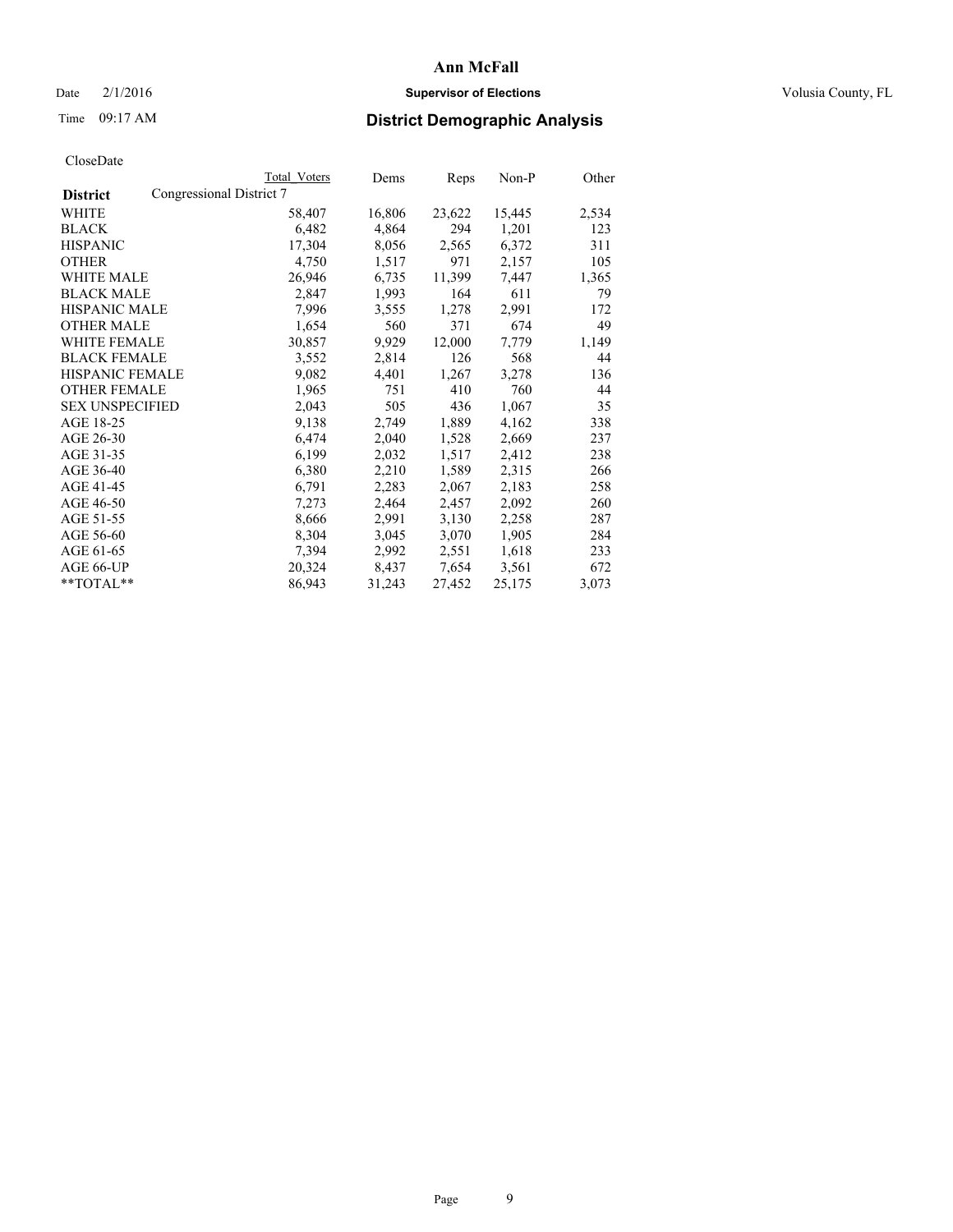### Date  $2/1/2016$  **Supervisor of Elections Supervisor of Elections** Volusia County, FL

# Time 09:17 AM **District Demographic Analysis**

|                                        | Total Voters | Dems   | Reps   | Non-P  | Other |
|----------------------------------------|--------------|--------|--------|--------|-------|
| Unincorporated Area<br><b>District</b> |              |        |        |        |       |
| WHITE                                  | 66,358       | 19,866 | 27,725 | 16,181 | 2,586 |
| <b>BLACK</b>                           | 2,557        | 2,008  | 93     | 426    | 30    |
| <b>HISPANIC</b>                        | 3,037        | 1,172  | 612    | 1,187  | 66    |
| <b>OTHER</b>                           | 3,145        | 824    | 859    | 1,385  | 77    |
| <b>WHITE MALE</b>                      | 31,274       | 8,143  | 13,776 | 7,939  | 1,416 |
| <b>BLACK MALE</b>                      | 1,121        | 827    | 48     | 227    | 19    |
| <b>HISPANIC MALE</b>                   | 1,388        | 501    | 292    | 560    | 35    |
| <b>OTHER MALE</b>                      | 1,095        | 284    | 336    | 437    | 38    |
| WHITE FEMALE                           | 34,483       | 11,591 | 13,709 | 8,027  | 1,156 |
| <b>BLACK FEMALE</b>                    | 1,410        | 1,163  | 44     | 192    | 11    |
| <b>HISPANIC FEMALE</b>                 | 1,591        | 643    | 310    | 608    | 30    |
| <b>OTHER FEMALE</b>                    | 1,248        | 409    | 360    | 453    | 26    |
| <b>SEX UNSPECIFIED</b>                 | 1,486        | 309    | 414    | 735    | 28    |
| AGE 18-25                              | 6,219        | 1,516  | 1,805  | 2,640  | 258   |
| AGE 26-30                              | 4,303        | 1,167  | 1,235  | 1,734  | 167   |
| AGE 31-35                              | 3,950        | 1,140  | 1,175  | 1,478  | 157   |
| AGE 36-40                              | 3,873        | 1,084  | 1,249  | 1,363  | 177   |
| AGE 41-45                              | 4,616        | 1,231  | 1,759  | 1,443  | 183   |
| AGE 46-50                              | 5,572        | 1,553  | 2,308  | 1,515  | 196   |
| AGE 51-55                              | 7,562        | 2,171  | 3,302  | 1,832  | 257   |
| AGE 56-60                              | 7,962        | 2,625  | 3,348  | 1,709  | 280   |
| AGE 61-65                              | 7,941        | 2,855  | 3,183  | 1,598  | 305   |
| AGE 66-UP                              | 23,098       | 8,527  | 9,925  | 3,867  | 779   |
| $*$ $TOTAI.**$                         | 75,097       | 23,870 | 29,289 | 19,179 | 2,759 |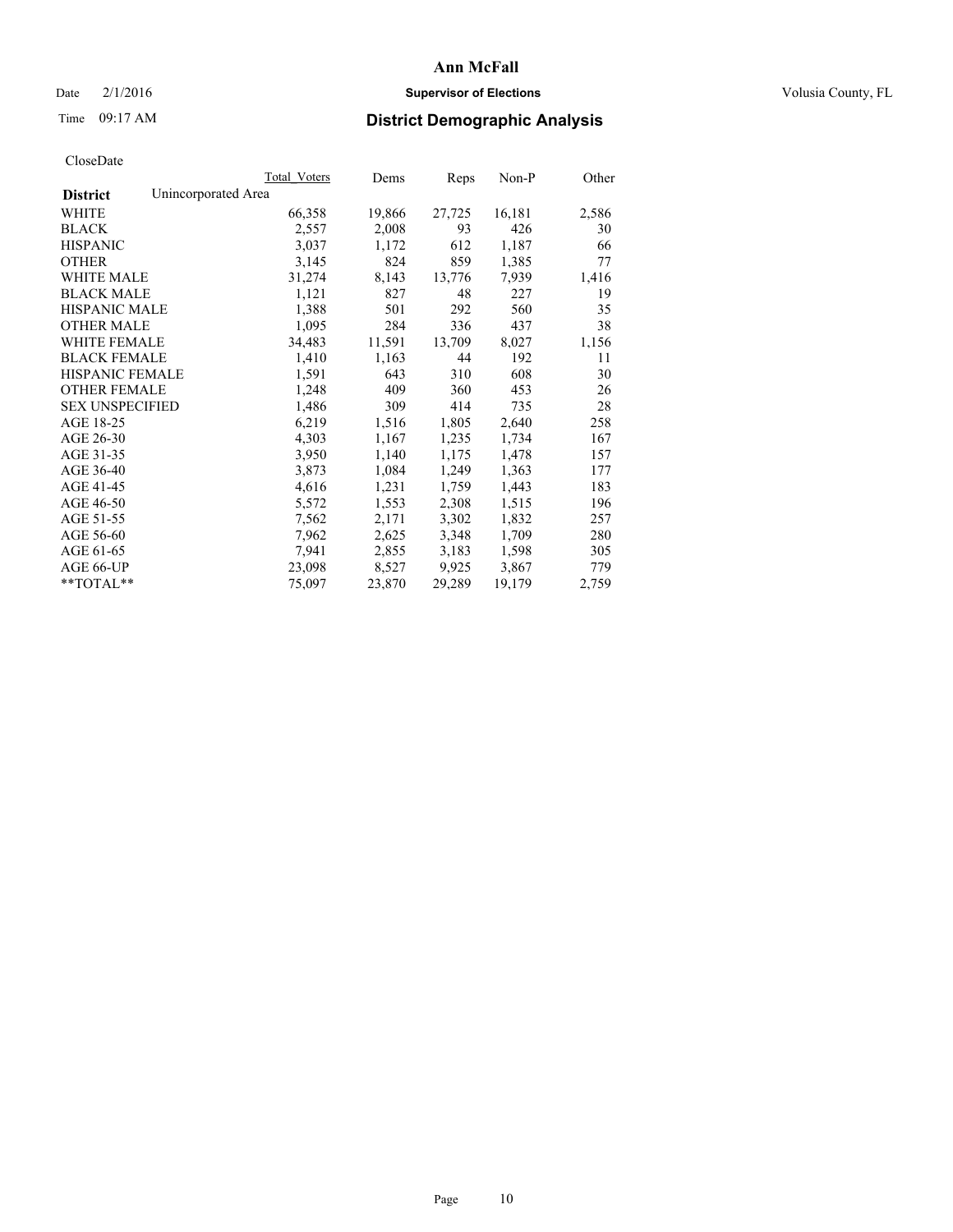### Date  $2/1/2016$  **Supervisor of Elections Supervisor of Elections** Volusia County, FL

# Time 09:17 AM **District Demographic Analysis**

|                                  | Total Voters | Dems   | Reps  | Non-P | Other |
|----------------------------------|--------------|--------|-------|-------|-------|
| Daytona Beach<br><b>District</b> |              |        |       |       |       |
| WHITE                            | 22,211       | 7,414  | 7,912 | 5,991 | 894   |
| <b>BLACK</b>                     | 13,289       | 10,961 | 318   | 1,889 | 121   |
| <b>HISPANIC</b>                  | 1,382        | 608    | 214   | 521   | 39    |
| <b>OTHER</b>                     | 2,369        | 963    | 332   | 1,017 | 57    |
| <b>WHITE MALE</b>                | 10,699       | 3,087  | 4,040 | 3,043 | 529   |
| <b>BLACK MALE</b>                | 5,127        | 4,036  | 171   | 857   | 63    |
| <b>HISPANIC MALE</b>             | 645          | 256    | 103   | 260   | 26    |
| <b>OTHER MALE</b>                | 796          | 312    | 134   | 327   | 23    |
| <b>WHITE FEMALE</b>              | 11,331       | 4,267  | 3,828 | 2,878 | 358   |
| <b>BLACK FEMALE</b>              | 7,972        | 6,777  | 145   | 992   | 58    |
| <b>HISPANIC FEMALE</b>           | 723          | 346    | 110   | 254   | 13    |
| <b>OTHER FEMALE</b>              | 1,087        | 501    | 160   | 398   | 28    |
| <b>SEX UNSPECIFIED</b>           | 870          | 364    | 84    | 409   | 13    |
| AGE 18-25                        | 6,047        | 3,463  | 655   | 1,797 | 132   |
| AGE 26-30                        | 3,655        | 1,866  | 540   | 1,152 | 97    |
| AGE 31-35                        | 2,722        | 1,337  | 442   | 860   | 83    |
| AGE 36-40                        | 2,214        | 1,133  | 368   | 649   | 64    |
| AGE 41-45                        | 2,303        | 1,103  | 485   | 651   | 64    |
| AGE 46-50                        | 2,578        | 1,248  | 590   | 659   | 81    |
| AGE 51-55                        | 3,269        | 1,600  | 798   | 772   | 99    |
| AGE 56-60                        | 3,442        | 1,799  | 885   | 669   | 89    |
| AGE 61-65                        | 3,390        | 1,647  | 926   | 708   | 109   |
| AGE 66-UP                        | 9,631        | 4,750  | 3,087 | 1,501 | 293   |
| $*$ TOTAL $*$                    | 39,251       | 19,946 | 8,776 | 9,418 | 1,111 |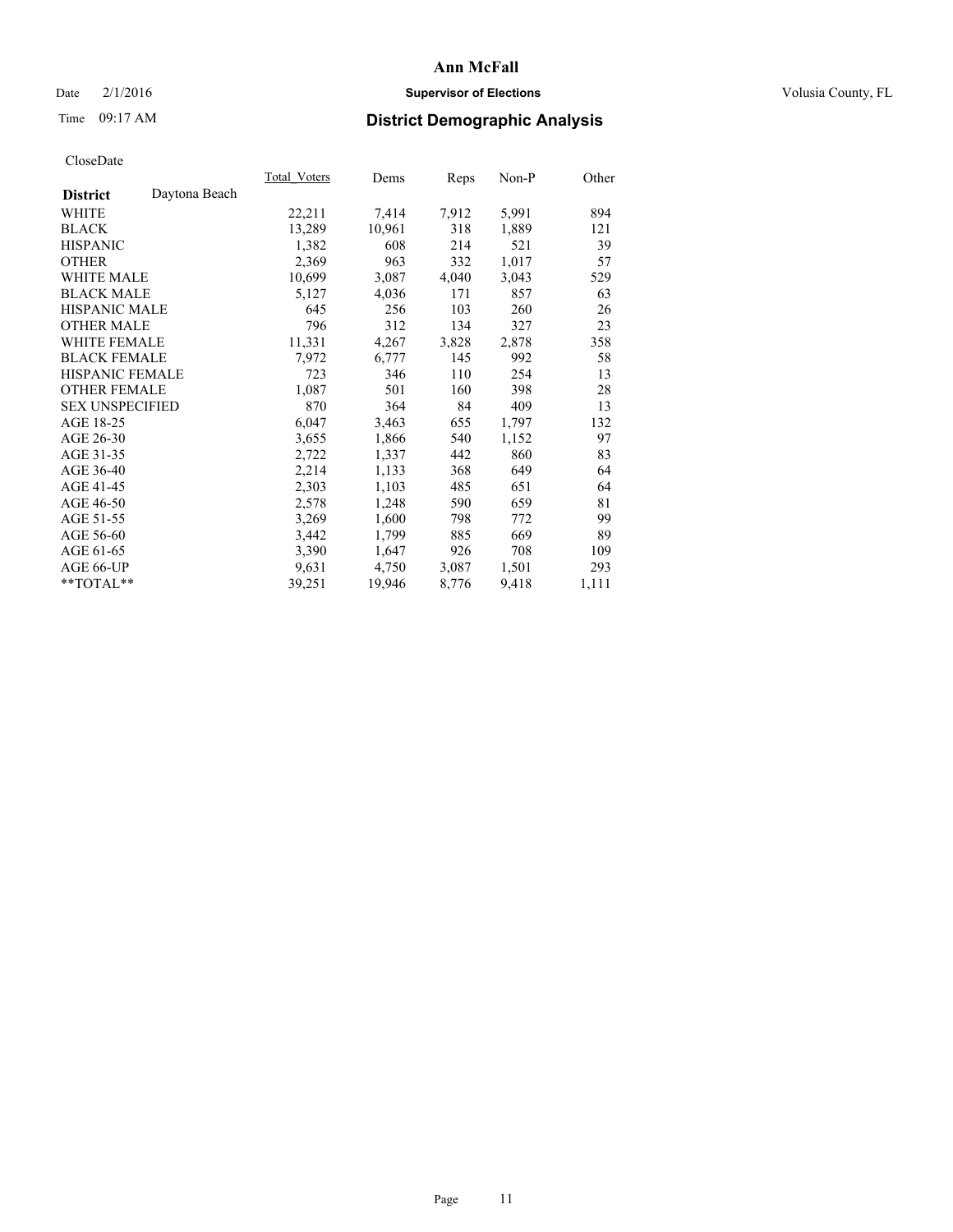### Date  $2/1/2016$  **Supervisor of Elections Supervisor of Elections** Volusia County, FL

# Time 09:17 AM **District Demographic Analysis**

|                        |                      | <b>Total Voters</b> | Dems  | Reps  | Non-P | Other        |
|------------------------|----------------------|---------------------|-------|-------|-------|--------------|
| <b>District</b>        | Daytona Beach Shores |                     |       |       |       |              |
| WHITE                  |                      | 3,636               | 908   | 1,751 | 817   | 160          |
| <b>BLACK</b>           |                      | 52                  | 31    | 5     | 13    | 3            |
| <b>HISPANIC</b>        |                      | 84                  | 18    | 36    | 29    | 1            |
| <b>OTHER</b>           |                      | 197                 | 60    | 64    | 65    | 8            |
| WHITE MALE             |                      | 1,749               | 382   | 855   | 417   | 95           |
| <b>BLACK MALE</b>      |                      | 25                  | 15    | 2     | 7     | 1            |
| <b>HISPANIC MALE</b>   |                      | 36                  | 4     | 18    | 14    | $\mathbf{0}$ |
| <b>OTHER MALE</b>      |                      | 82                  | 27    | 25    | 27    | 3            |
| <b>WHITE FEMALE</b>    |                      | 1,861               | 519   | 882   | 396   | 64           |
| <b>BLACK FEMALE</b>    |                      | 26                  | 16    | 3     | 5     | 2            |
| <b>HISPANIC FEMALE</b> |                      | 47                  | 14    | 17    | 15    | 1            |
| <b>OTHER FEMALE</b>    |                      | 92                  | 30    | 29    | 28    | 5            |
| <b>SEX UNSPECIFIED</b> |                      | 51                  | 10    | 25    | 15    | 1            |
| AGE 18-25              |                      | 128                 | 19    | 51    | 50    | 8            |
| AGE 26-30              |                      | 108                 | 23    | 40    | 36    | 9            |
| AGE 31-35              |                      | 105                 | 29    | 26    | 45    | 5            |
| AGE 36-40              |                      | 96                  | 28    | 32    | 26    | 10           |
| AGE 41-45              |                      | 89                  | 21    | 24    | 38    | 6            |
| AGE 46-50              |                      | 193                 | 45    | 82    | 59    | 7            |
| AGE 51-55              |                      | 272                 | 66    | 128   | 64    | 14           |
| AGE 56-60              |                      | 367                 | 90    | 186   | 79    | 12           |
| AGE 61-65              |                      | 471                 | 112   | 234   | 108   | 17           |
| AGE 66-UP              |                      | 2,140               | 584   | 1,053 | 419   | 84           |
| **TOTAL**              |                      | 3,969               | 1,017 | 1,856 | 924   | 172          |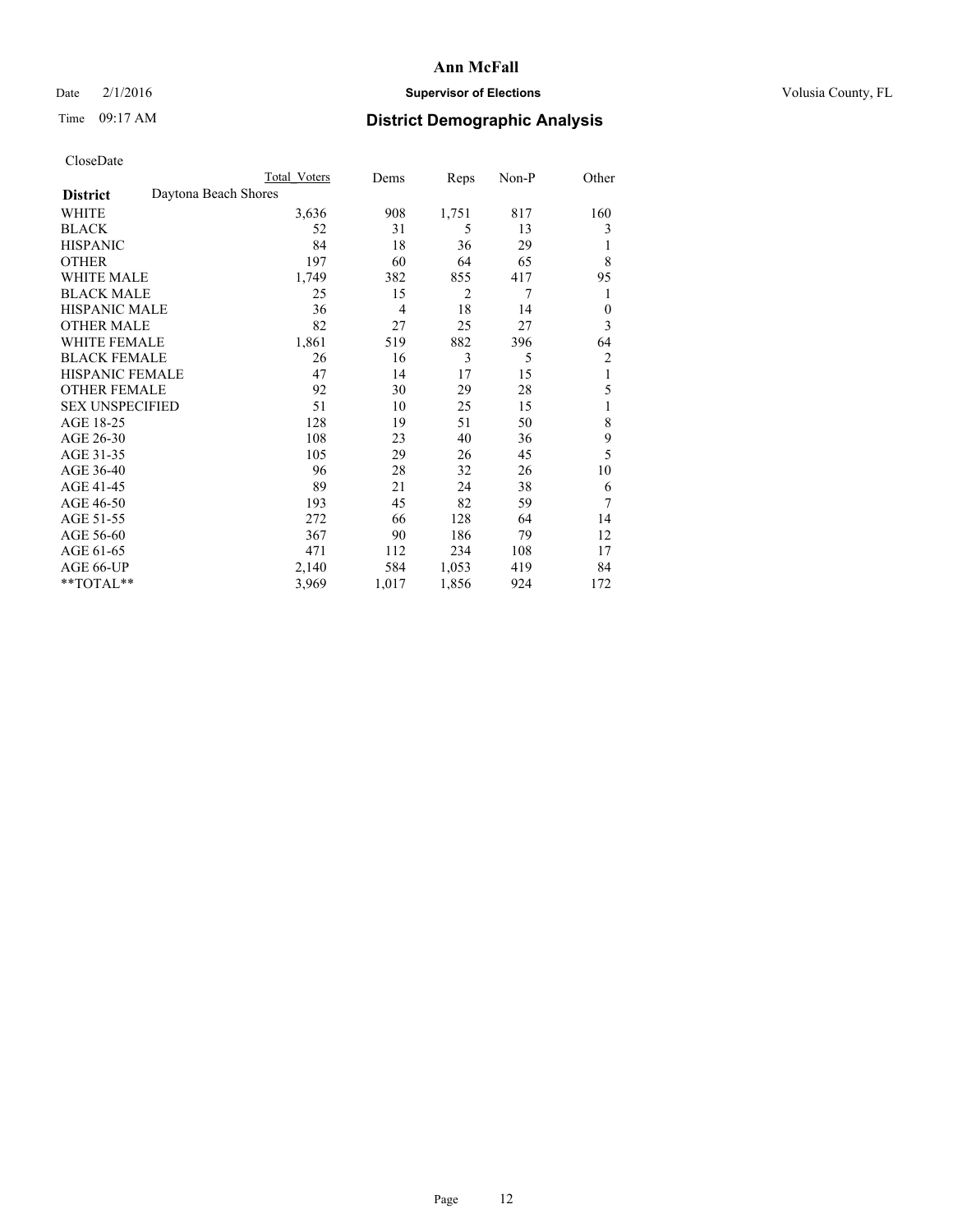### Date  $2/1/2016$  **Supervisor of Elections Supervisor of Elections** Volusia County, FL

# Time 09:17 AM **District Demographic Analysis**

| Total Voters | Dems  | <b>Reps</b> | Non-P | Other          |
|--------------|-------|-------------|-------|----------------|
|              |       |             |       |                |
| 11,717       | 2,960 | 5,482       | 2,796 | 479            |
| 507          | 389   | 22          | 84    | 12             |
| 1,024        | 410   | 247         | 351   | 16             |
| 753          | 221   | 198         | 317   | 17             |
| 5,508        | 1,190 | 2,684       | 1,374 | 260            |
| 230          | 161   | 7           | 54    | 8              |
| 442          | 161   | 119         | 155   | 7              |
| 255          | 73    | 77          | 96    | 9              |
| 6,086        | 1,748 | 2,748       | 1,377 | 213            |
| 267          | 220   | 15          | 28    | $\overline{4}$ |
| 559          | 237   | 126         | 187   | 9              |
| 329          | 110   | 92          | 120   | 7              |
| 325          | 80    | 81          | 157   | 7              |
| 1,167        | 278   | 357         | 485   | 47             |
| 732          | 176   | 232         | 298   | 26             |
| 763          | 189   | 285         | 261   | 28             |
| 851          | 225   | 310         | 284   | 32             |
| 958          | 249   | 367         | 290   | 52             |
| 1,100        | 289   | 481         | 293   | 37             |
| 1,366        | 353   | 639         | 318   | 56             |
| 1,406        | 397   | 647         | 318   | 44             |
| 1,467        | 491   | 647         | 286   | 43             |
| 4,191        | 1,333 | 1,984       | 715   | 159            |
| 14,001       | 3,980 | 5,949       | 3,548 | 524            |
|              |       |             |       |                |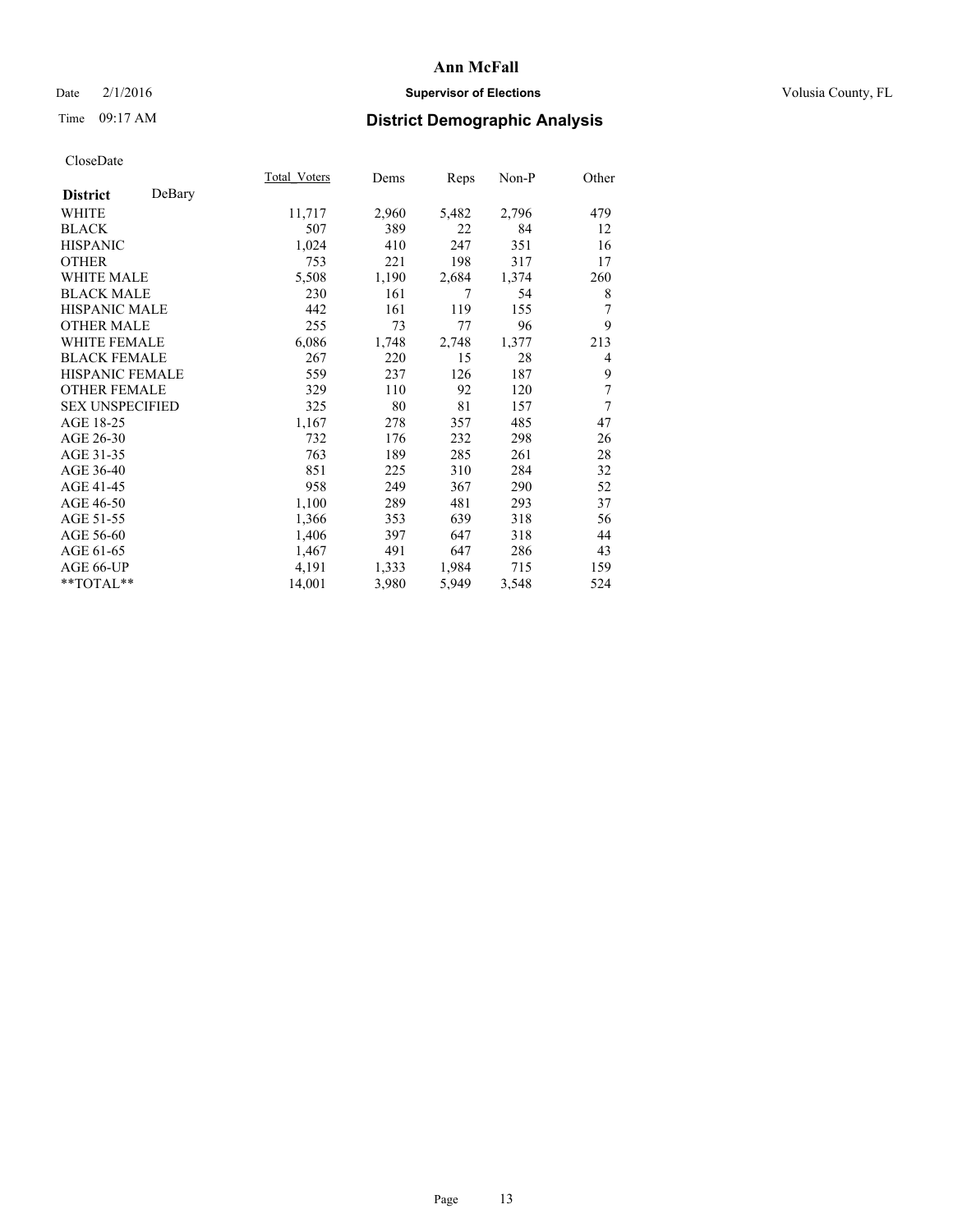### Date  $2/1/2016$  **Supervisor of Elections Supervisor of Elections** Volusia County, FL

# Time 09:17 AM **District Demographic Analysis**

|                        |        | <b>Total Voters</b> | Dems  | Reps  | Non-P | Other |
|------------------------|--------|---------------------|-------|-------|-------|-------|
| <b>District</b>        | DeLand |                     |       |       |       |       |
| WHITE                  |        | 13,204              | 4,107 | 5,380 | 3,163 | 554   |
| <b>BLACK</b>           |        | 2,523               | 2,011 | 88    | 386   | 38    |
| <b>HISPANIC</b>        |        | 1,327               | 547   | 226   | 518   | 36    |
| <b>OTHER</b>           |        | 909                 | 306   | 178   | 398   | 27    |
| <b>WHITE MALE</b>      |        | 5,808               | 1,552 | 2,464 | 1,514 | 278   |
| <b>BLACK MALE</b>      |        | 948                 | 724   | 38    | 158   | 28    |
| <b>HISPANIC MALE</b>   |        | 541                 | 226   | 93    | 204   | 18    |
| <b>OTHER MALE</b>      |        | 305                 | 107   | 68    | 119   | 11    |
| <b>WHITE FEMALE</b>    |        | 7,292               | 2,527 | 2,877 | 1,613 | 275   |
| <b>BLACK FEMALE</b>    |        | 1,542               | 1,266 | 47    | 219   | 10    |
| HISPANIC FEMALE        |        | 764                 | 312   | 129   | 306   | 17    |
| <b>OTHER FEMALE</b>    |        | 388                 | 144   | 74    | 158   | 12    |
| <b>SEX UNSPECIFIED</b> |        | 375                 | 113   | 82    | 174   | 6     |
| AGE 18-25              |        | 2,047               | 721   | 415   | 840   | 71    |
| AGE 26-30              |        | 1,248               | 460   | 296   | 454   | 38    |
| AGE 31-35              |        | 1,132               | 413   | 297   | 380   | 42    |
| AGE 36-40              |        | 1,144               | 430   | 318   | 351   | 45    |
| AGE 41-45              |        | 1,318               | 491   | 404   | 373   | 50    |
| AGE 46-50              |        | 1,263               | 492   | 433   | 305   | 33    |
| AGE 51-55              |        | 1,404               | 561   | 499   | 288   | 56    |
| AGE 56-60              |        | 1,471               | 617   | 504   | 300   | 50    |
| AGE 61-65              |        | 1,589               | 655   | 560   | 314   | 60    |
| AGE 66-UP              |        | 5,347               | 2,131 | 2,146 | 860   | 210   |
| **TOTAL**              |        | 17,963              | 6,971 | 5,872 | 4,465 | 655   |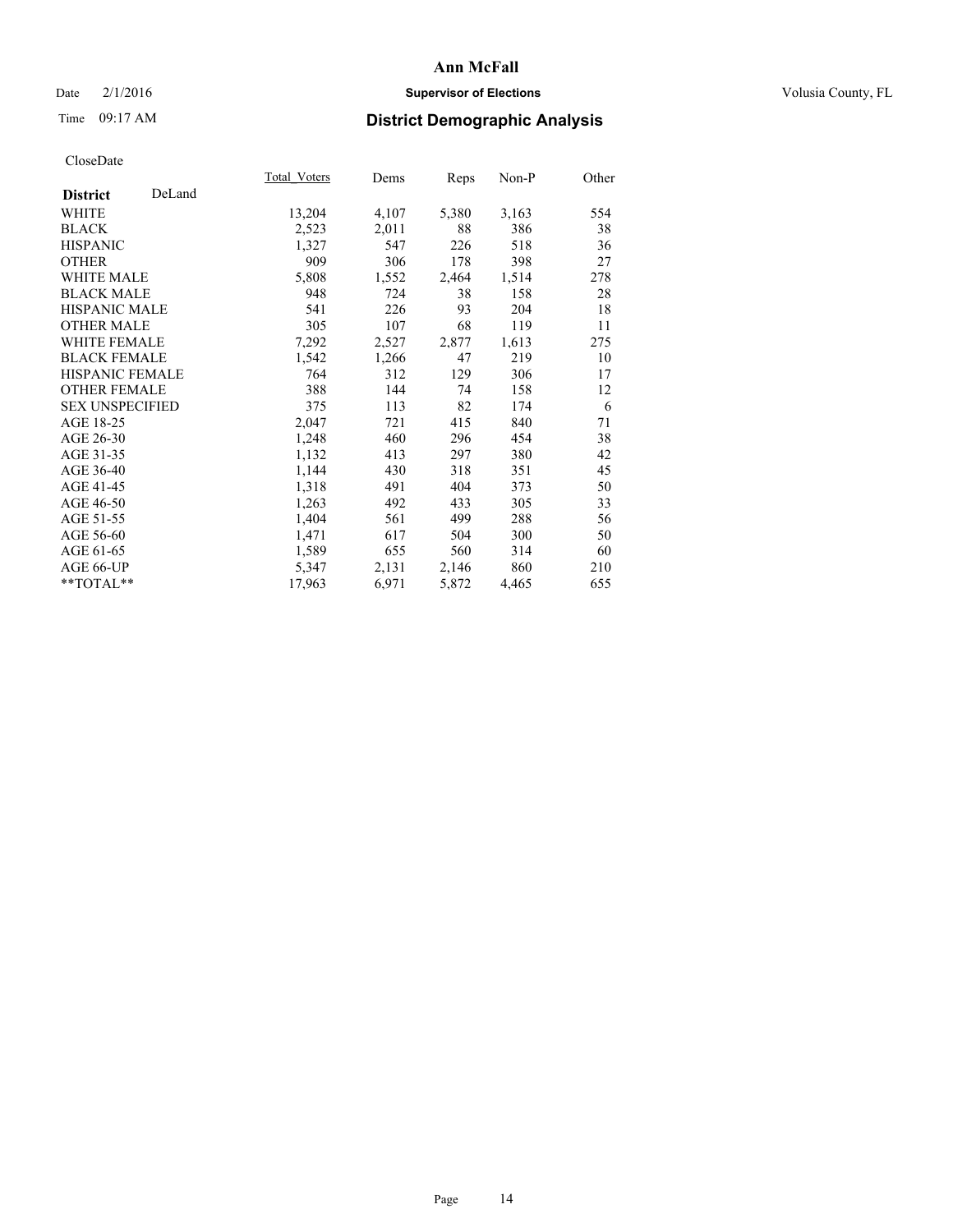### Date  $2/1/2016$  **Supervisor of Elections Supervisor of Elections** Volusia County, FL

# Time 09:17 AM **District Demographic Analysis**

| Total Voters | Dems   |        | $Non-P$ | Other |
|--------------|--------|--------|---------|-------|
|              |        |        |         |       |
| 32,068       | 9,679  | 12,102 | 8,887   | 1,400 |
| 5,191        | 3,879  | 238    | 977     | 97    |
| 14,281       | 6,809  | 1,986  | 5,229   | 257   |
| 3,131        | 1,054  | 558    | 1,451   | 68    |
| 14,783       | 3,932  | 5,834  | 4,265   | 752   |
| 2,291        | 1,606  | 143    | 480     | 62    |
| 6,678        | 3,052  | 984    | 2,493   | 149   |
| 1,091        | 393    | 211    | 455     | 32    |
| 16,955       | 5,659  | 6,153  | 4,506   | 637   |
| 2,836        | 2,228  | 92     | 481     | 35    |
| 7,428        | 3,683  | 987    | 2,653   | 105   |
| 1,307        | 524    | 235    | 519     | 29    |
| 1,302        | 344    | 245    | 692     | 21    |
| 6,192        | 2,042  | 1,082  | 2,862   | 206   |
| 4,482        | 1,530  | 928    | 1,863   | 161   |
| 4,238        | 1,506  | 893    | 1,674   | 165   |
| 4,334        | 1,626  | 917    | 1,612   | 179   |
| 4,528        | 1,642  | 1,251  | 1,479   | 156   |
| 4,744        | 1,743  | 1,429  | 1,404   | 168   |
| 5,470        | 2,103  | 1,763  | 1,447   | 157   |
| 5,178        | 2,084  | 1,711  | 1,215   | 168   |
| 4,370        | 1,924  | 1,336  | 979     | 131   |
| 11,135       | 5,221  | 3,574  | 2,009   | 331   |
| 54,671       | 21,421 | 14,884 | 16,544  | 1,822 |
|              |        |        | Reps    |       |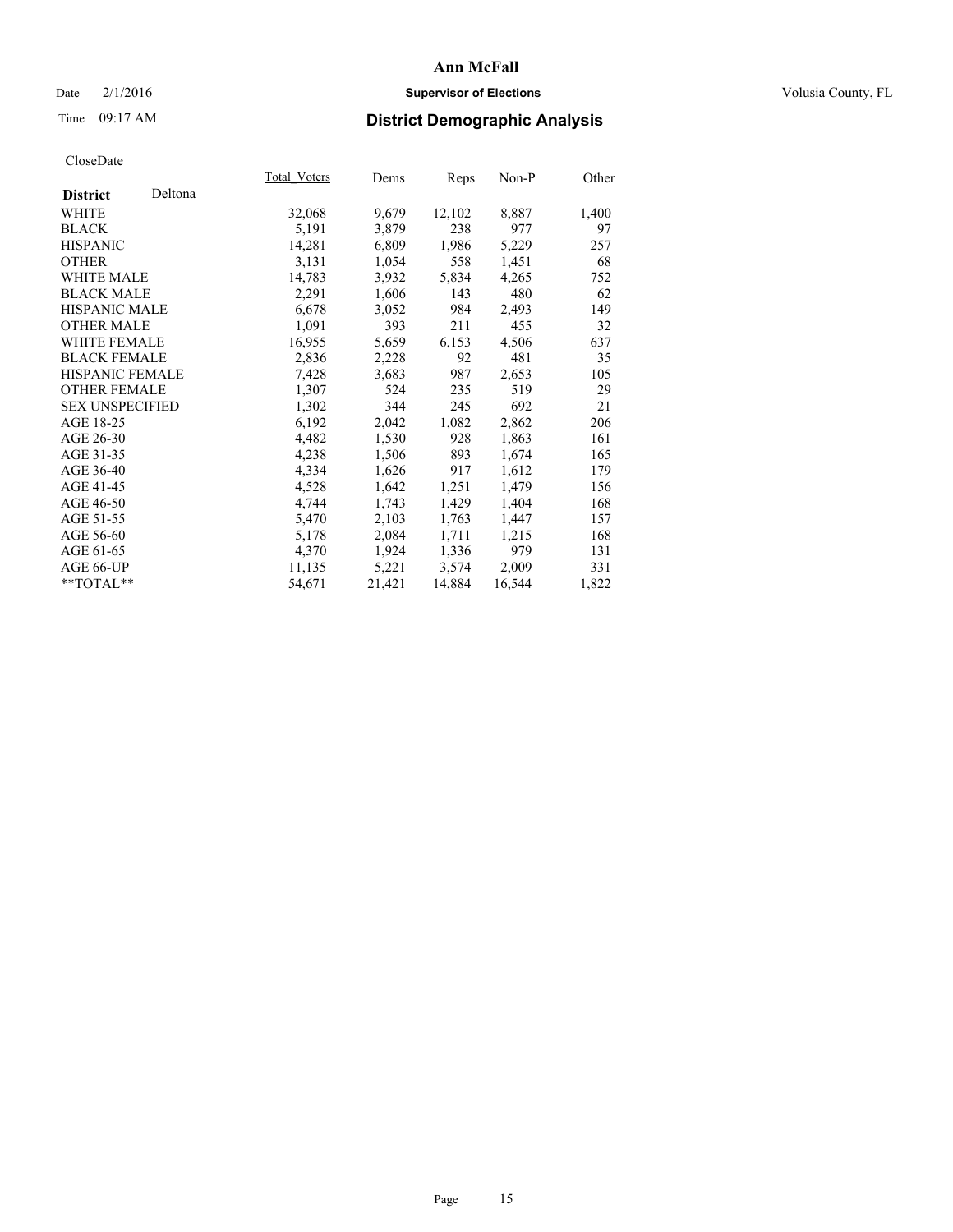### Date  $2/1/2016$  **Supervisor of Elections Supervisor of Elections** Volusia County, FL

# Time 09:17 AM **District Demographic Analysis**

|                              | <b>Total Voters</b> | Dems  | Reps           | Non-P | Other          |
|------------------------------|---------------------|-------|----------------|-------|----------------|
| Edgewater<br><b>District</b> |                     |       |                |       |                |
| WHITE                        | 13,315              | 4,513 | 4,499          | 3,871 | 432            |
| <b>BLACK</b>                 | 309                 | 231   | 13             | 62    | 3              |
| <b>HISPANIC</b>              | 235                 | 88    | 54             | 88    | 5              |
| <b>OTHER</b>                 | 448                 | 133   | 86             | 224   | 5              |
| WHITE MALE                   | 6,007               | 1,782 | 2,174          | 1,816 | 235            |
| <b>BLACK MALE</b>            | 147                 | 99    | 9              | 36    | 3              |
| <b>HISPANIC MALE</b>         | 93                  | 33    | 23             | 34    | 3              |
| <b>OTHER MALE</b>            | 151                 | 48    | 36             | 65    | $\overline{2}$ |
| <b>WHITE FEMALE</b>          | 7,208               | 2,698 | 2,289          | 2,024 | 197            |
| <b>BLACK FEMALE</b>          | 159                 | 130   | $\overline{4}$ | 25    | $\mathbf{0}$   |
| HISPANIC FEMALE              | 137                 | 52    | 30             | 53    | $\overline{c}$ |
| <b>OTHER FEMALE</b>          | 182                 | 63    | 38             | 78    | 3              |
| <b>SEX UNSPECIFIED</b>       | 223                 | 60    | 49             | 114   | $\mathbf{0}$   |
| AGE 18-25                    | 1,188               | 336   | 267            | 549   | 36             |
| AGE 26-30                    | 855                 | 250   | 194            | 391   | 20             |
| AGE 31-35                    | 843                 | 240   | 218            | 357   | 28             |
| AGE 36-40                    | 887                 | 255   | 255            | 343   | 34             |
| AGE 41-45                    | 939                 | 293   | 276            | 336   | 34             |
| AGE 46-50                    | 1,011               | 322   | 347            | 318   | 24             |
| AGE 51-55                    | 1,323               | 476   | 448            | 355   | 44             |
| AGE 56-60                    | 1,443               | 497   | 523            | 382   | 41             |
| AGE 61-65                    | 1,427               | 567   | 480            | 336   | 44             |
| AGE 66-UP                    | 4,391               | 1,729 | 1,644          | 878   | 140            |
| **TOTAL**                    | 14,307              | 4,965 | 4,652          | 4,245 | 445            |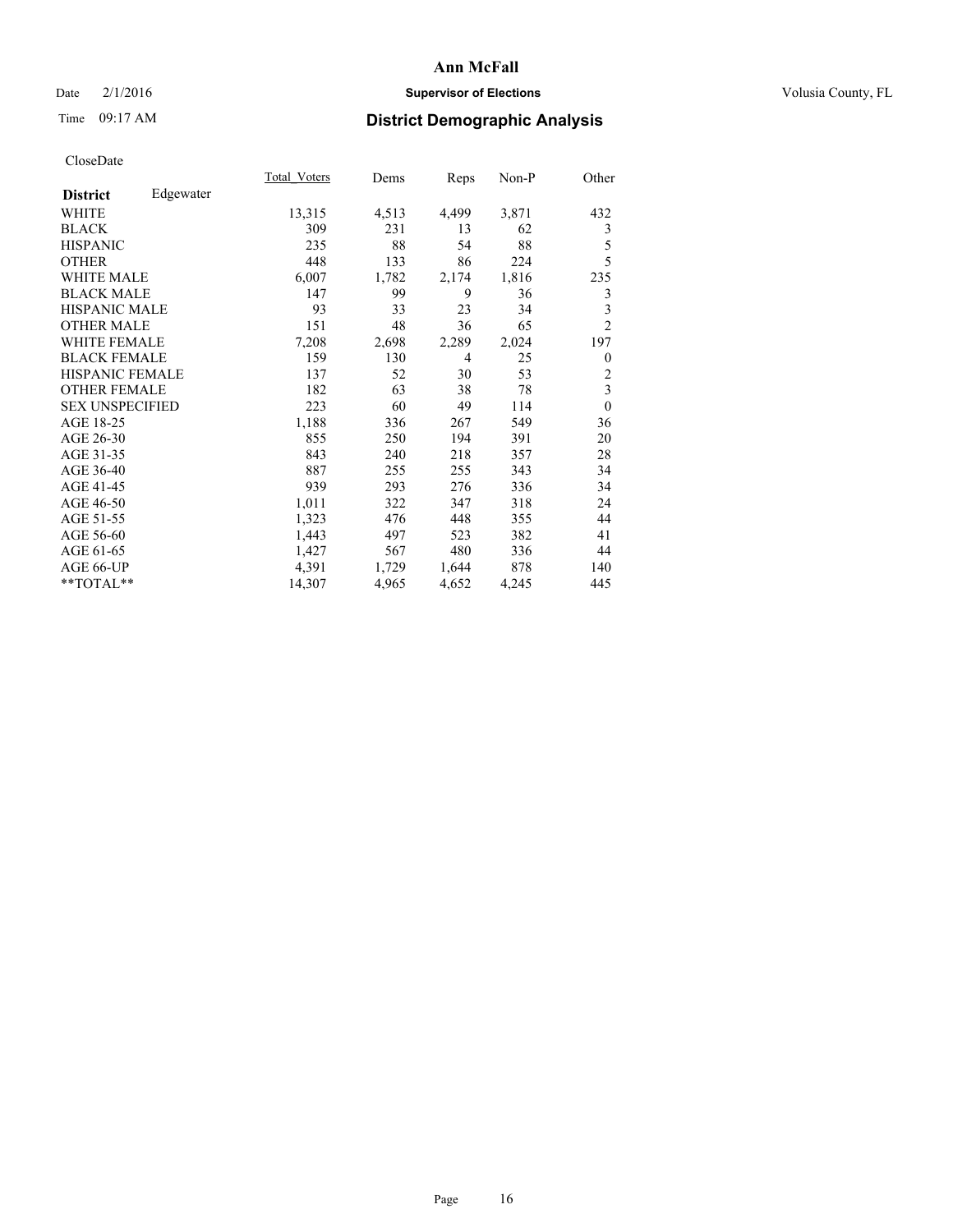### Date  $2/1/2016$  **Supervisor of Elections Supervisor of Elections** Volusia County, FL

# Time 09:17 AM **District Demographic Analysis**

|                        |            | <b>Total Voters</b> | Dems  | Reps  | Non-P | Other          |
|------------------------|------------|---------------------|-------|-------|-------|----------------|
| <b>District</b>        | Holly Hill |                     |       |       |       |                |
| WHITE                  |            | 5,701               | 2,096 | 1,770 | 1,610 | 225            |
| <b>BLACK</b>           |            | 879                 | 672   | 31    | 166   | 10             |
| <b>HISPANIC</b>        |            | 229                 | 109   | 29    | 88    | 3              |
| <b>OTHER</b>           |            | 316                 | 123   | 50    | 131   | 12             |
| WHITE MALE             |            | 2,571               | 837   | 830   | 789   | 115            |
| <b>BLACK MALE</b>      |            | 332                 | 225   | 15    | 85    | 7              |
| HISPANIC MALE          |            | 106                 | 47    | 15    | 41    | 3              |
| <b>OTHER MALE</b>      |            | 104                 | 40    | 16    | 41    | $\overline{7}$ |
| <b>WHITE FEMALE</b>    |            | 3,079               | 1,244 | 927   | 801   | 107            |
| <b>BLACK FEMALE</b>    |            | 539                 | 440   | 16    | 80    | 3              |
| <b>HISPANIC FEMALE</b> |            | 123                 | 62    | 14    | 47    | $\theta$       |
| <b>OTHER FEMALE</b>    |            | 134                 | 60    | 33    | 37    | 4              |
| <b>SEX UNSPECIFIED</b> |            | 137                 | 45    | 14    | 74    | $\overline{4}$ |
| AGE 18-25              |            | 677                 | 233   | 125   | 297   | 22             |
| AGE 26-30              |            | 520                 | 216   | 94    | 195   | 15             |
| AGE 31-35              |            | 495                 | 220   | 94    | 165   | 16             |
| AGE 36-40              |            | 404                 | 165   | 74    | 146   | 19             |
| AGE 41-45              |            | 450                 | 176   | 93    | 165   | 16             |
| AGE 46-50              |            | 567                 | 223   | 152   | 172   | 20             |
| AGE 51-55              |            | 743                 | 300   | 209   | 204   | 30             |
| AGE 56-60              |            | 719                 | 300   | 206   | 184   | 29             |
| AGE 61-65              |            | 660                 | 296   | 182   | 162   | 20             |
| AGE 66-UP              |            | 1,890               | 871   | 651   | 305   | 63             |
| **TOTAL**              |            | 7,125               | 3,000 | 1,880 | 1,995 | 250            |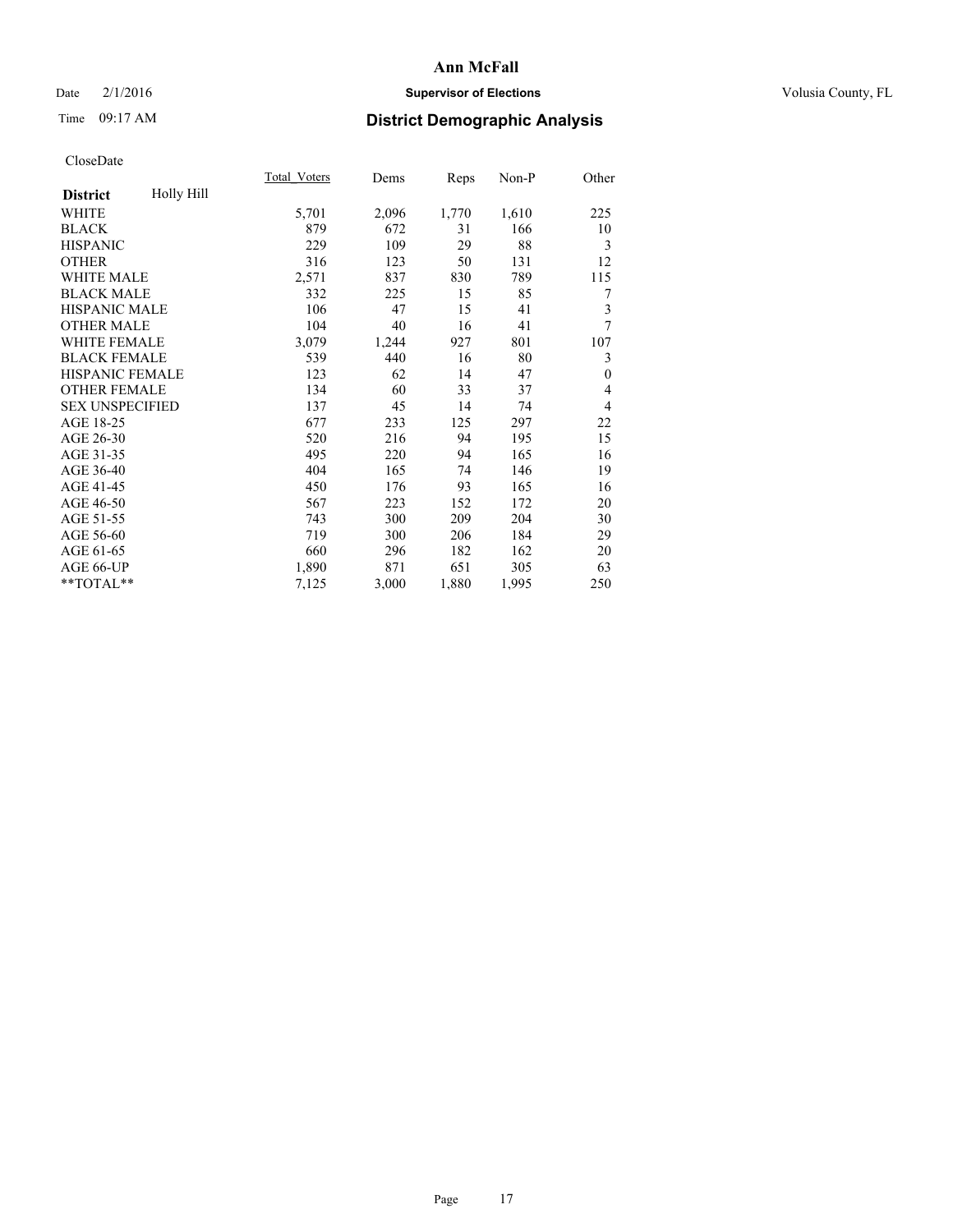### Date  $2/1/2016$  **Supervisor of Elections Supervisor of Elections** Volusia County, FL

# Time 09:17 AM **District Demographic Analysis**

|                        |            | <b>Total Voters</b> | Dems | Reps           | Non-P | Other                   |
|------------------------|------------|---------------------|------|----------------|-------|-------------------------|
| <b>District</b>        | Lake Helen |                     |      |                |       |                         |
| WHITE                  |            | 1,670               | 554  | 633            | 424   | 59                      |
| <b>BLACK</b>           |            | 170                 | 150  | $\overline{4}$ | 13    | 3                       |
| <b>HISPANIC</b>        |            | 49                  | 11   | 18             | 16    | 4                       |
| <b>OTHER</b>           |            | 53                  | 18   | 14             | 20    |                         |
| WHITE MALE             |            | 760                 | 222  | 313            | 194   | 31                      |
| <b>BLACK MALE</b>      |            | 75                  | 67   | $\overline{2}$ | 5     | 1                       |
| <b>HISPANIC MALE</b>   |            | 19                  | 4    | 7              | 6     | $\overline{c}$          |
| <b>OTHER MALE</b>      |            | 17                  | 9    |                | 6     | 1                       |
| WHITE FEMALE           |            | 896                 | 328  | 315            | 225   | 28                      |
| <b>BLACK FEMALE</b>    |            | 92                  | 81   | 1              | 8     | $\overline{2}$          |
| <b>HISPANIC FEMALE</b> |            | 30                  | 7    | 11             | 10    | $\overline{2}$          |
| <b>OTHER FEMALE</b>    |            | 24                  | 8    | 5              | 11    | $\theta$                |
| <b>SEX UNSPECIFIED</b> |            | 29                  | 7    | 14             | 8     | $\theta$                |
| AGE 18-25              |            | 170                 | 44   | 48             | 68    | 10                      |
| AGE 26-30              |            | 122                 | 40   | 31             | 49    | $\overline{2}$          |
| AGE 31-35              |            | 125                 | 35   | 37             | 50    | $\overline{\mathbf{3}}$ |
| AGE 36-40              |            | 104                 | 29   | 27             | 41    | 7                       |
| AGE 41-45              |            | 124                 | 38   | 37             | 39    | 10                      |
| AGE 46-50              |            | 145                 | 50   | 56             | 33    | 6                       |
| AGE 51-55              |            | 196                 | 71   | 74             | 43    | 8                       |
| AGE 56-60              |            | 222                 | 87   | 87             | 38    | 10                      |
| AGE 61-65              |            | 205                 | 89   | 71             | 41    | 4                       |
| AGE 66-UP              |            | 529                 | 250  | 201            | 71    | 7                       |
| **TOTAL**              |            | 1,942               | 733  | 669            | 473   | 67                      |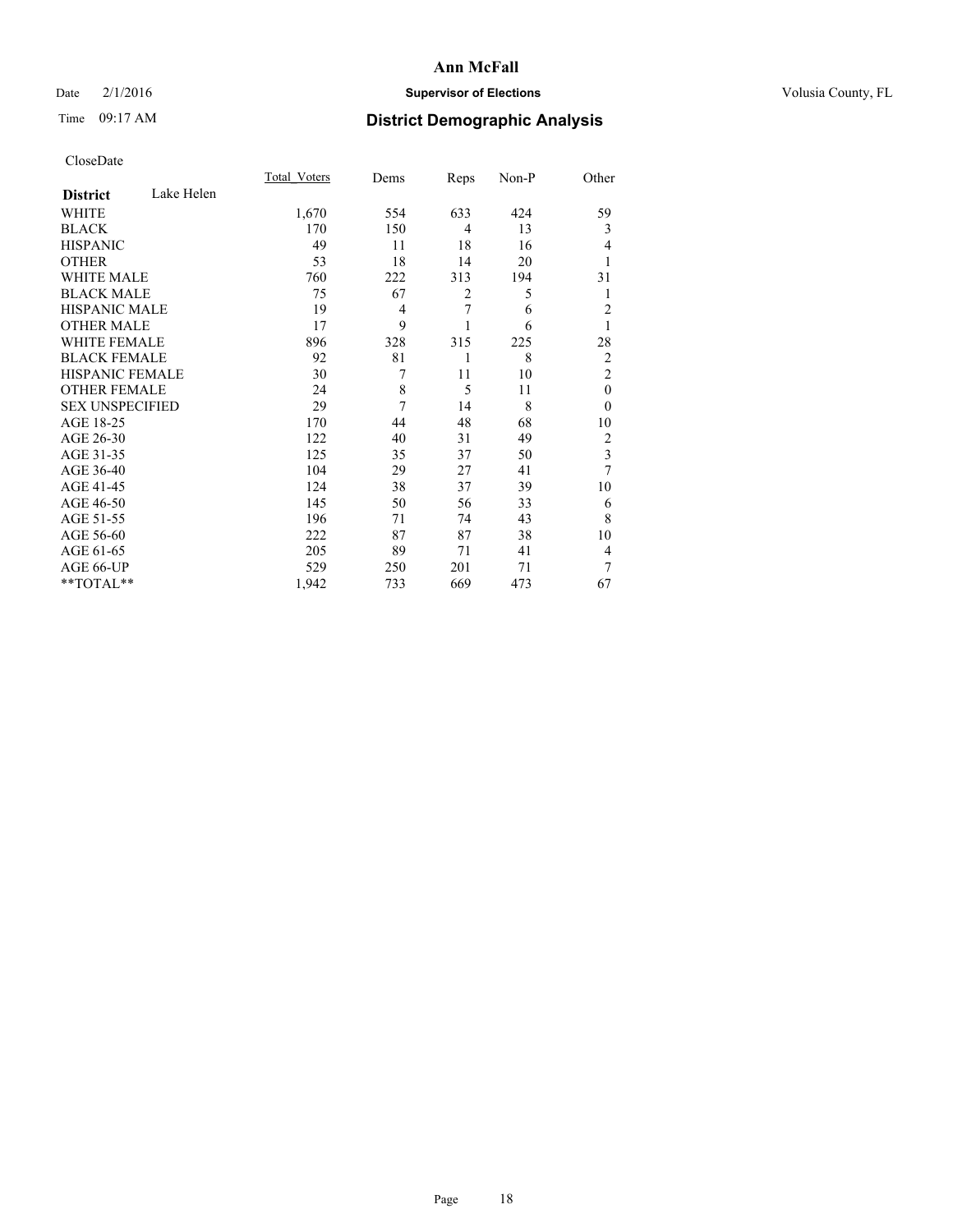### Date  $2/1/2016$  **Supervisor of Elections Supervisor of Elections** Volusia County, FL

# Time 09:17 AM **District Demographic Analysis**

|                        |                  | Total Voters | Dems  | Reps  | Non-P | Other |
|------------------------|------------------|--------------|-------|-------|-------|-------|
| <b>District</b>        | New Smyrna Beach |              |       |       |       |       |
| WHITE                  |                  | 17,292       | 5,159 | 7,192 | 4,339 | 602   |
| <b>BLACK</b>           |                  | 667          | 541   | 17    | 101   | 8     |
| <b>HISPANIC</b>        |                  | 269          | 86    | 76    | 102   | 5     |
| <b>OTHER</b>           |                  | 591          | 153   | 151   | 271   | 16    |
| WHITE MALE             |                  | 7,973        | 2,042 | 3,487 | 2,126 | 318   |
| <b>BLACK MALE</b>      |                  | 271          | 206   | 6     | 52    | 7     |
| <b>HISPANIC MALE</b>   |                  | 127          | 32    | 34    | 60    | 1     |
| <b>OTHER MALE</b>      |                  | 198          | 54    | 57    | 83    | 4     |
| WHITE FEMALE           |                  | 9,189        | 3,069 | 3,664 | 2,175 | 281   |
| <b>BLACK FEMALE</b>    |                  | 391          | 330   | 11    | 49    | 1     |
| HISPANIC FEMALE        |                  | 138          | 52    | 42    | 40    | 4     |
| <b>OTHER FEMALE</b>    |                  | 249          | 82    | 74    | 83    | 10    |
| <b>SEX UNSPECIFIED</b> |                  | 283          | 72    | 61    | 145   | 5     |
| AGE 18-25              |                  | 1,077        | 279   | 285   | 471   | 42    |
| AGE 26-30              |                  | 868          | 256   | 233   | 355   | 24    |
| AGE 31-35              |                  | 888          | 279   | 235   | 338   | 36    |
| AGE 36-40              |                  | 833          | 225   | 257   | 316   | 35    |
| AGE 41-45              |                  | 966          | 283   | 336   | 309   | 38    |
| AGE 46-50              |                  | 1,084        | 290   | 445   | 318   | 31    |
| AGE 51-55              |                  | 1,561        | 444   | 697   | 371   | 49    |
| AGE 56-60              |                  | 1,955        | 636   | 782   | 472   | 65    |
| AGE 61-65              |                  | 2,194        | 790   | 844   | 494   | 66    |
| AGE 66-UP              |                  | 7,393        | 2,457 | 3,322 | 1,369 | 245   |
| $*$ TOTAL $*$          |                  | 18,819       | 5,939 | 7,436 | 4,813 | 631   |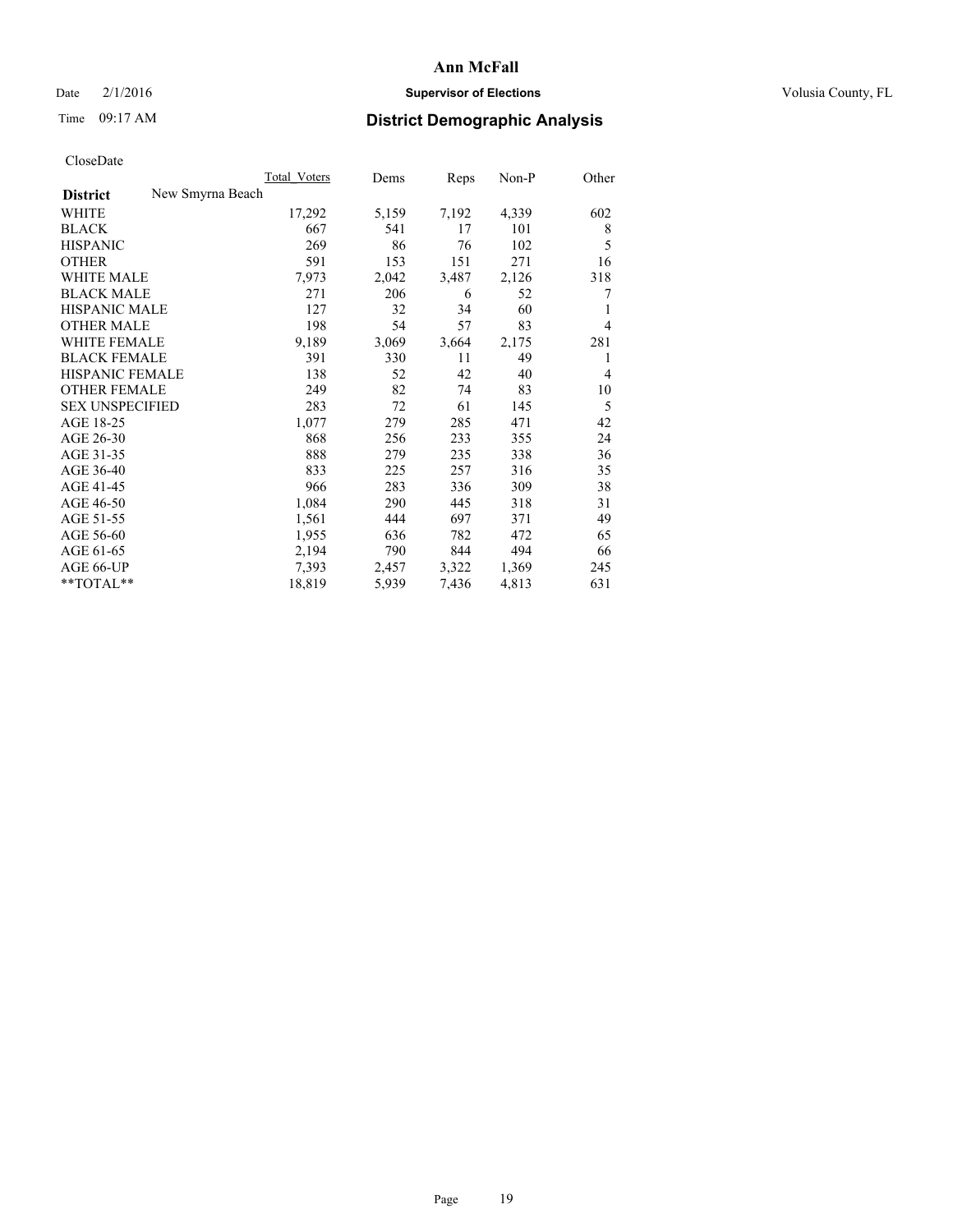### Date  $2/1/2016$  **Supervisor of Elections Supervisor of Elections** Volusia County, FL

# Time 09:17 AM **District Demographic Analysis**

|                        |          | <b>Total Voters</b> | Dems           | Reps           | Non-P    | Other            |
|------------------------|----------|---------------------|----------------|----------------|----------|------------------|
| <b>District</b>        | Oak Hill |                     |                |                |          |                  |
| WHITE                  |          | 1,198               | 369            | 491            | 299      | 39               |
| <b>BLACK</b>           |          | 158                 | 136            | $\overline{2}$ | 19       |                  |
| <b>HISPANIC</b>        |          | 10                  | 6              | 3              | 1        | $\theta$         |
| <b>OTHER</b>           |          | 30                  | 8              | 9              | 11       | $\overline{2}$   |
| WHITE MALE             |          | 606                 | 169            | 248            | 165      | 24               |
| <b>BLACK MALE</b>      |          | 65                  | 53             | 1              | 10       |                  |
| <b>HISPANIC MALE</b>   |          | 4                   | 1              | 3              | $\theta$ | $\mathbf{0}$     |
| <b>OTHER MALE</b>      |          | 11                  | $\overline{2}$ | 5              | 3        | 1                |
| <b>WHITE FEMALE</b>    |          | 579                 | 197            | 237            | 130      | 15               |
| <b>BLACK FEMALE</b>    |          | 92                  | 82             | 1              | 9        | $\theta$         |
| HISPANIC FEMALE        |          | 6                   | 5              | $\overline{0}$ |          | 0                |
| <b>OTHER FEMALE</b>    |          | 11                  | 6              | 3              |          |                  |
| <b>SEX UNSPECIFIED</b> |          | 22                  | 4              | 7              | 11       | $\theta$         |
| AGE 18-25              |          | 76                  | 29             | 15             | 30       | $\overline{2}$   |
| AGE 26-30              |          | 76                  | 26             | 18             | 31       | 1                |
| AGE 31-35              |          | 60                  | 22             | 21             | 17       | $\boldsymbol{0}$ |
| AGE 36-40              |          | 66                  | 22             | 16             | 25       | 3                |
| AGE 41-45              |          | 65                  | 21             | 24             | 18       | $\overline{c}$   |
| AGE 46-50              |          | 83                  | 28             | 29             | 22       | 4                |
| AGE 51-55              |          | 126                 | 45             | 50             | 28       | 3                |
| AGE 56-60              |          | 176                 | 73             | 69             | 31       | 3                |
| AGE 61-65              |          | 159                 | 64             | 58             | 31       | 6                |
| AGE 66-UP              |          | 509                 | 189            | 205            | 97       | 18               |
| **TOTAL**              |          | 1,396               | 519            | 505            | 330      | 42               |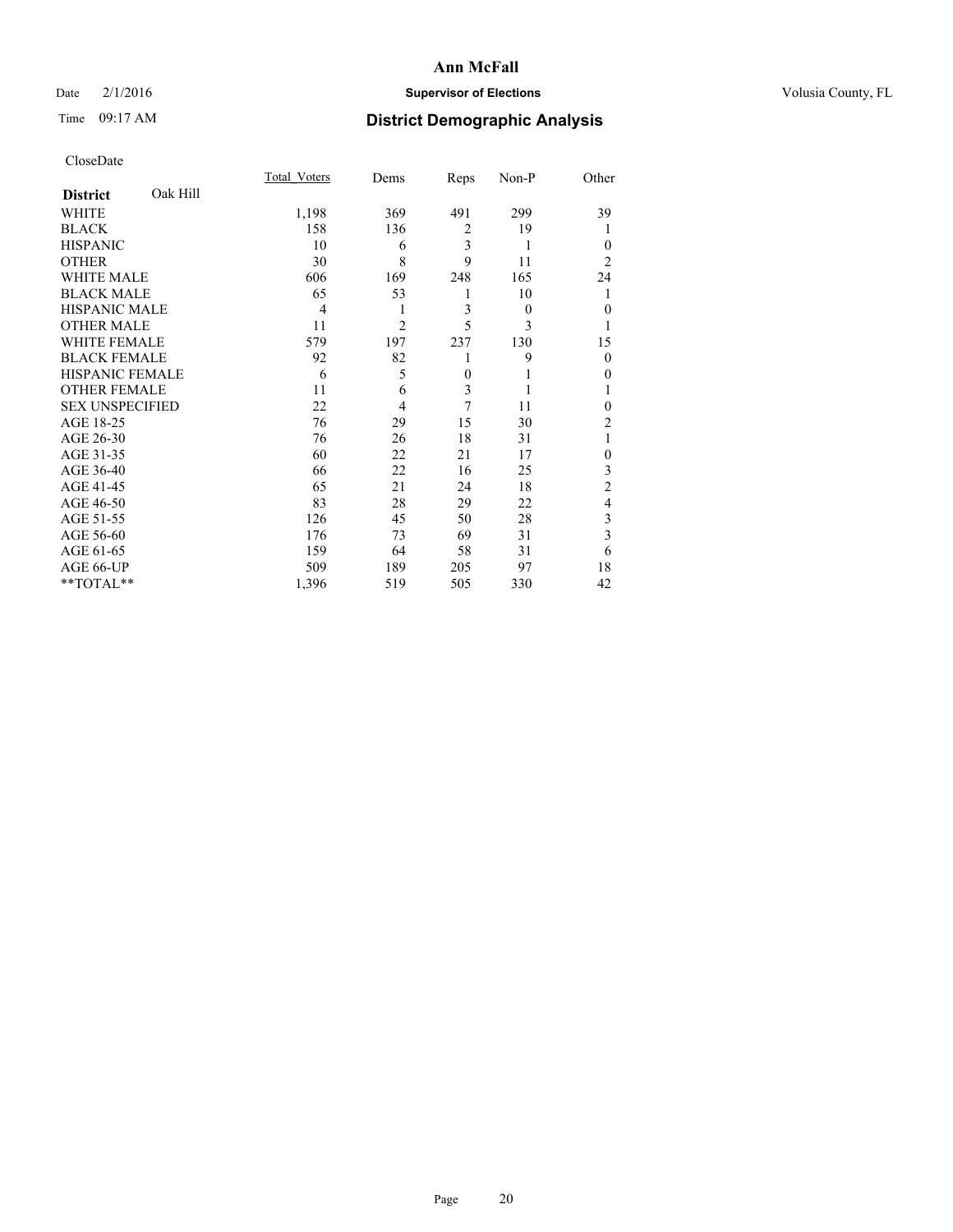### Date  $2/1/2016$  **Supervisor of Elections Supervisor of Elections** Volusia County, FL

# Time 09:17 AM **District Demographic Analysis**

|                        |             | Total Voters | Dems  | <b>Reps</b> | $Non-P$ | Other          |
|------------------------|-------------|--------------|-------|-------------|---------|----------------|
| <b>District</b>        | Orange City |              |       |             |         |                |
| WHITE                  |             | 5,174        | 1,552 | 2,060       | 1,304   | 258            |
| <b>BLACK</b>           |             | 397          | 300   | 15          | 75      | 7              |
| <b>HISPANIC</b>        |             | 942          | 417   | 139         | 373     | 13             |
| <b>OTHER</b>           |             | 316          | 95    | 71          | 143     | 7              |
| WHITE MALE             |             | 2,209        | 569   | 898         | 609     | 133            |
| <b>BLACK MALE</b>      |             | 153          | 107   | 8           | 33      | 5              |
| <b>HISPANIC MALE</b>   |             | 384          | 167   | 69          | 144     | 4              |
| <b>OTHER MALE</b>      |             | 111          | 35    | 27          | 49      | $\theta$       |
| <b>WHITE FEMALE</b>    |             | 2,927        | 973   | 1,148       | 682     | 124            |
| <b>BLACK FEMALE</b>    |             | 240          | 191   | 7           | 40      | $\overline{2}$ |
| HISPANIC FEMALE        |             | 548          | 245   | 69          | 225     | 9              |
| <b>OTHER FEMALE</b>    |             | 129          | 48    | 27          | 49      | 5              |
| <b>SEX UNSPECIFIED</b> |             | 127          | 29    | 31          | 64      | 3              |
| AGE 18-25              |             | 579          | 161   | 104         | 277     | 37             |
| AGE 26-30              |             | 402          | 132   | 108         | 149     | 13             |
| AGE 31-35              |             | 391          | 133   | 88          | 155     | 15             |
| AGE 36-40              |             | 401          | 136   | 106         | 147     | 12             |
| AGE 41-45              |             | 411          | 131   | 124         | 139     | 17             |
| AGE 46-50              |             | 430          | 142   | 130         | 141     | 17             |
| AGE 51-55              |             | 546          | 195   | 165         | 162     | 24             |
| AGE 56-60              |             | 523          | 173   | 196         | 135     | 19             |
| AGE 61-65              |             | 577          | 241   | 170         | 146     | 20             |
| AGE 66-UP              |             | 2,569        | 920   | 1,094       | 444     | 111            |
| **TOTAL**              |             | 6,829        | 2,364 | 2,285       | 1,895   | 285            |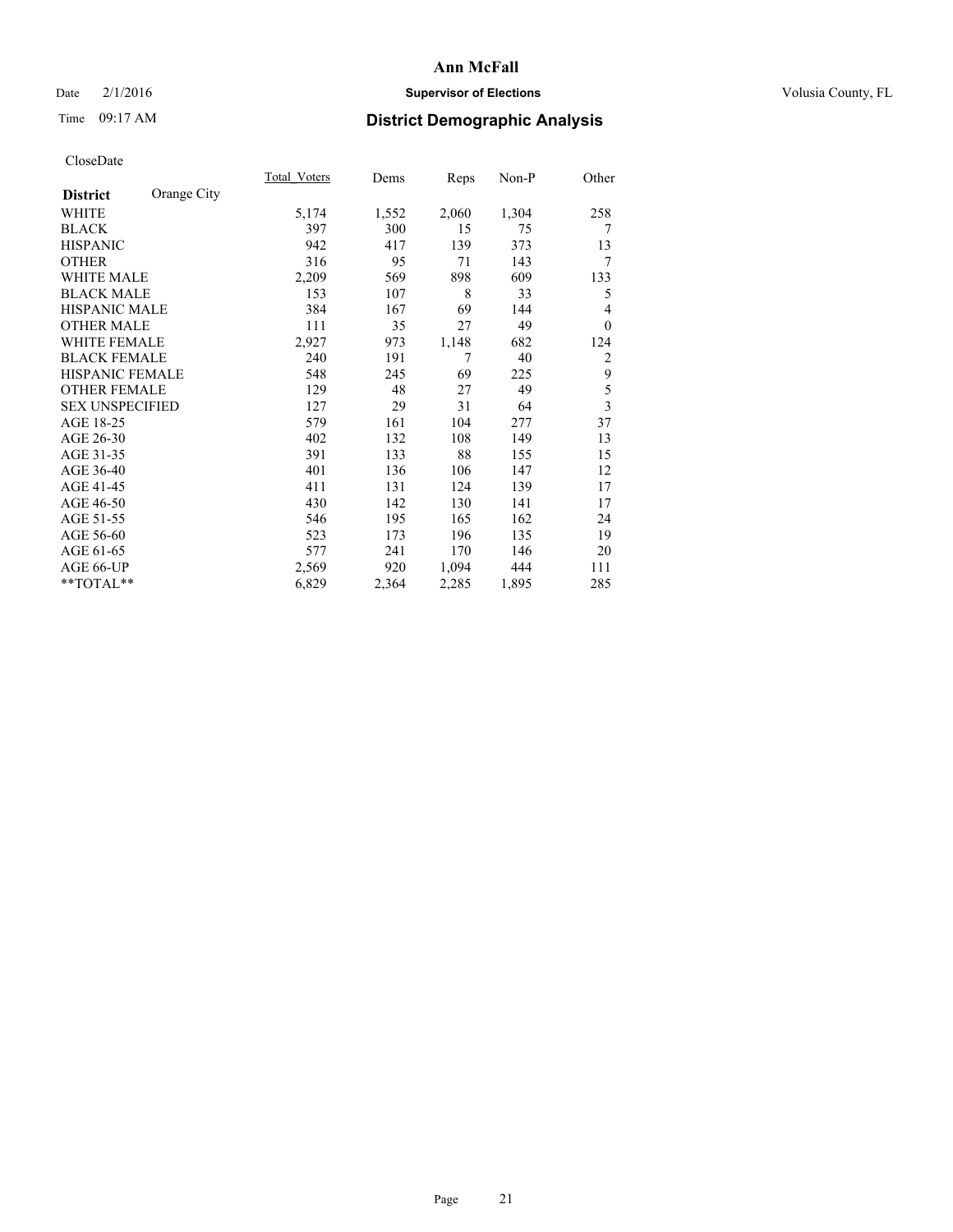### Date  $2/1/2016$  **Supervisor of Elections Supervisor of Elections** Volusia County, FL

# Time 09:17 AM **District Demographic Analysis**

|                        |              | Total Voters | Dems  | Reps   | Non-P | Other |
|------------------------|--------------|--------------|-------|--------|-------|-------|
| <b>District</b>        | Ormond Beach |              |       |        |       |       |
| WHITE                  |              | 26,754       | 8,292 | 11,302 | 6,226 | 934   |
| <b>BLACK</b>           |              | 978          | 742   | 46     | 166   | 24    |
| <b>HISPANIC</b>        |              | 648          | 263   | 161    | 207   | 17    |
| <b>OTHER</b>           |              | 1,514        | 477   | 384    | 617   | 36    |
| <b>WHITE MALE</b>      |              | 12,144       | 3,273 | 5,340  | 3,038 | 493   |
| <b>BLACK MALE</b>      |              | 410          | 289   | 23     | 86    | 12    |
| <b>HISPANIC MALE</b>   |              | 293          | 98    | 91     | 92    | 12    |
| <b>OTHER MALE</b>      |              | 567          | 177   | 148    | 222   | 20    |
| WHITE FEMALE           |              | 14,382       | 4,962 | 5,892  | 3,097 | 431   |
| <b>BLACK FEMALE</b>    |              | 556          | 447   | 22     | 75    | 12    |
| <b>HISPANIC FEMALE</b> |              | 347          | 162   | 67     | 113   | 5     |
| <b>OTHER FEMALE</b>    |              | 659          | 233   | 179    | 232   | 15    |
| <b>SEX UNSPECIFIED</b> |              | 536          | 133   | 131    | 261   | 11    |
| AGE 18-25              |              | 2,388        | 630   | 765    | 898   | 95    |
| AGE 26-30              |              | 1,659        | 527   | 527    | 556   | 49    |
| AGE 31-35              |              | 1,500        | 435   | 466    | 551   | 48    |
| AGE 36-40              |              | 1,502        | 429   | 527    | 483   | 63    |
| AGE 41-45              |              | 1,764        | 513   | 649    | 521   | 81    |
| AGE 46-50              |              | 2,247        | 621   | 980    | 571   | 75    |
| AGE 51-55              |              | 2,696        | 828   | 1,143  | 653   | 72    |
| AGE 56-60              |              | 2,915        | 1,017 | 1,219  | 607   | 72    |
| AGE 61-65              |              | 3,048        | 1,079 | 1,220  | 649   | 100   |
| AGE 66-UP              |              | 10,175       | 3,695 | 4,397  | 1,727 | 356   |
| $*$ TOTAL $*$          |              | 29,894       | 9,774 | 11,893 | 7,216 | 1,011 |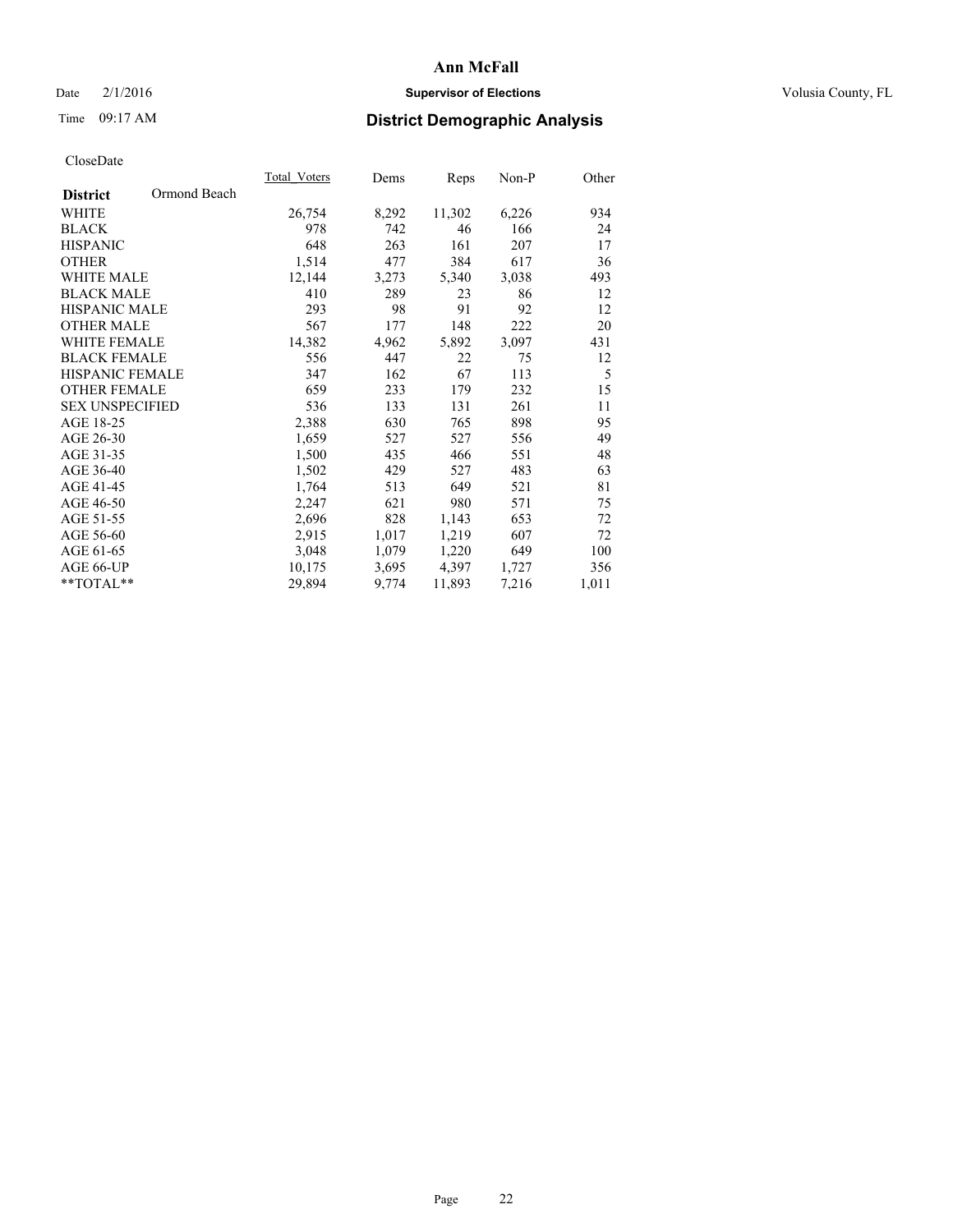### Date  $2/1/2016$  **Supervisor of Elections Supervisor of Elections** Volusia County, FL

# Time 09:17 AM **District Demographic Analysis**

|                        |         | Total Voters | Dems           | Reps           | Non-P | Other          |
|------------------------|---------|--------------|----------------|----------------|-------|----------------|
| <b>District</b>        | Pierson |              |                |                |       |                |
| WHITE                  |         | 546          | 185            | 238            | 110   | 13             |
| <b>BLACK</b>           |         | 45           | 37             | $\overline{2}$ | 6     | $\Omega$       |
| <b>HISPANIC</b>        |         | 147          | 64             | 10             | 69    | 4              |
| <b>OTHER</b>           |         | 22           | 6              | 3              | 13    | $\Omega$       |
| WHITE MALE             |         | 260          | 83             | 117            | 51    | 9              |
| <b>BLACK MALE</b>      |         | 21           | 17             | 1              | 3     | $\theta$       |
| <b>HISPANIC MALE</b>   |         | 69           | 34             | 3              | 31    | 1              |
| <b>OTHER MALE</b>      |         | 10           | $\overline{4}$ | $\overline{c}$ | 4     | $\Omega$       |
| <b>WHITE FEMALE</b>    |         | 281          | 101            | 118            | 58    | 4              |
| <b>BLACK FEMALE</b>    |         | 24           | 20             | 1              | 3     | $\mathbf{0}$   |
| <b>HISPANIC FEMALE</b> |         | 77           | 30             | 7              | 37    | 3              |
| <b>OTHER FEMALE</b>    |         | 6            | $\overline{c}$ | 1              | 3     | $\theta$       |
| <b>SEX UNSPECIFIED</b> |         | 12           | $\mathbf{1}$   | 3              | 8     | $\theta$       |
| AGE 18-25              |         | 110          | 38             | 24             | 48    | $\Omega$       |
| AGE 26-30              |         | 58           | 15             | 10             | 33    | $\mathbf{0}$   |
| AGE 31-35              |         | 56           | 14             | 19             | 21    | $\overline{2}$ |
| AGE 36-40              |         | 54           | 15             | 17             | 18    | $\overline{4}$ |
| AGE 41-45              |         | 55           | 16             | 17             | 20    | $\overline{c}$ |
| AGE 46-50              |         | 43           | 18             | 14             | 10    | 1              |
| AGE 51-55              |         | 68           | 29             | 24             | 11    | 4              |
| AGE 56-60              |         | 84           | 36             | 33             | 15    | $\Omega$       |
| AGE 61-65              |         | 70           | 28             | 32             | 9     |                |
| AGE 66-UP              |         | 162          | 83             | 63             | 13    | 3              |
| **TOTAL**              |         | 760          | 292            | 253            | 198   | 17             |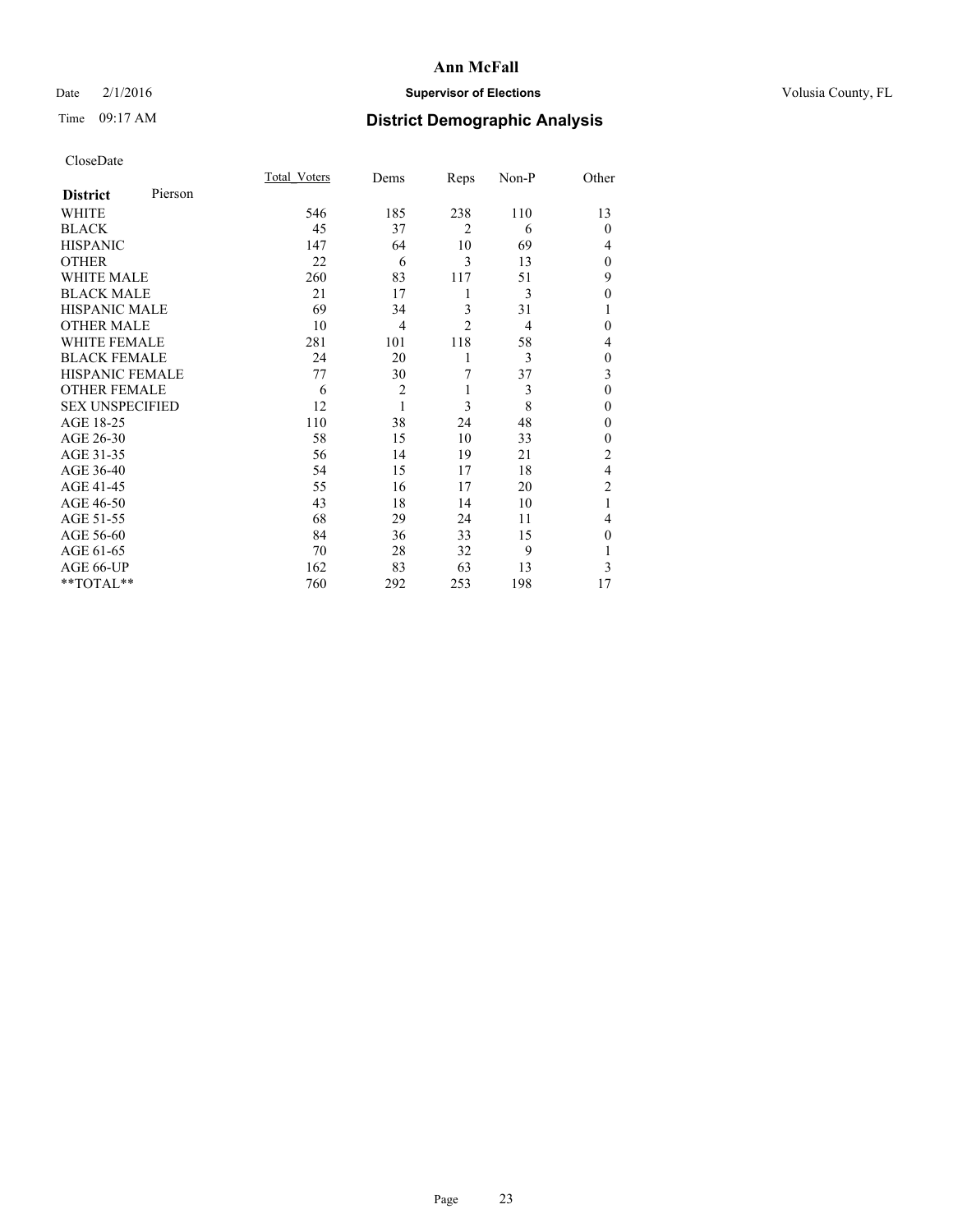### Date  $2/1/2016$  **Supervisor of Elections Supervisor of Elections** Volusia County, FL

# Time 09:17 AM **District Demographic Analysis**

|                        |             | Total Voters | Dems           | Reps  | Non-P          | Other          |
|------------------------|-------------|--------------|----------------|-------|----------------|----------------|
| <b>District</b>        | Ponce Inlet |              |                |       |                |                |
| WHITE                  |             | 2,776        | 641            | 1,435 | 610            | 90             |
| <b>BLACK</b>           |             | 8            | 3              | 2     | 3              | $\overline{0}$ |
| <b>HISPANIC</b>        |             | 53           | 16             | 24    | 10             | 3              |
| <b>OTHER</b>           |             | 95           | 25             | 33    | 33             | $\overline{4}$ |
| WHITE MALE             |             | 1,317        | 255            | 708   | 305            | 49             |
| <b>BLACK MALE</b>      |             | 3            |                | 1     | 1              | $\overline{0}$ |
| <b>HISPANIC MALE</b>   |             | 22           | 6              | 10    | 6              | $\theta$       |
| <b>OTHER MALE</b>      |             | 38           | 9              | 15    | 11             | 3              |
| <b>WHITE FEMALE</b>    |             | 1,435        | 381            | 721   | 293            | 40             |
| <b>BLACK FEMALE</b>    |             | 5            | $\overline{c}$ | 1     | $\overline{2}$ | $\overline{0}$ |
| <b>HISPANIC FEMALE</b> |             | 31           | 10             | 14    | $\overline{4}$ | 3              |
| <b>OTHER FEMALE</b>    |             | 42           | 13             | 13    | 15             |                |
| <b>SEX UNSPECIFIED</b> |             | 39           | 8              | 11    | 19             |                |
| AGE 18-25              |             | 147          | 39             | 45    | 54             | 9              |
| AGE 26-30              |             | 83           | 22             | 33    | 27             | 1              |
| AGE 31-35              |             | 81           | 17             | 35    | 24             | 5              |
| AGE 36-40              |             | 77           | 11             | 31    | 31             | 4              |
| AGE 41-45              |             | 128          | 29             | 55    | 40             | 4              |
| AGE 46-50              |             | 139          | 25             | 78    | 30             | 6              |
| AGE 51-55              |             | 245          | 57             | 125   | 58             | 5              |
| AGE 56-60              |             | 321          | 69             | 186   | 62             | 4              |
| AGE 61-65              |             | 364          | 86             | 171   | 93             | 14             |
| AGE 66-UP              |             | 1,347        | 330            | 735   | 237            | 45             |
| **TOTAL**              |             | 2,932        | 685            | 1,494 | 656            | 97             |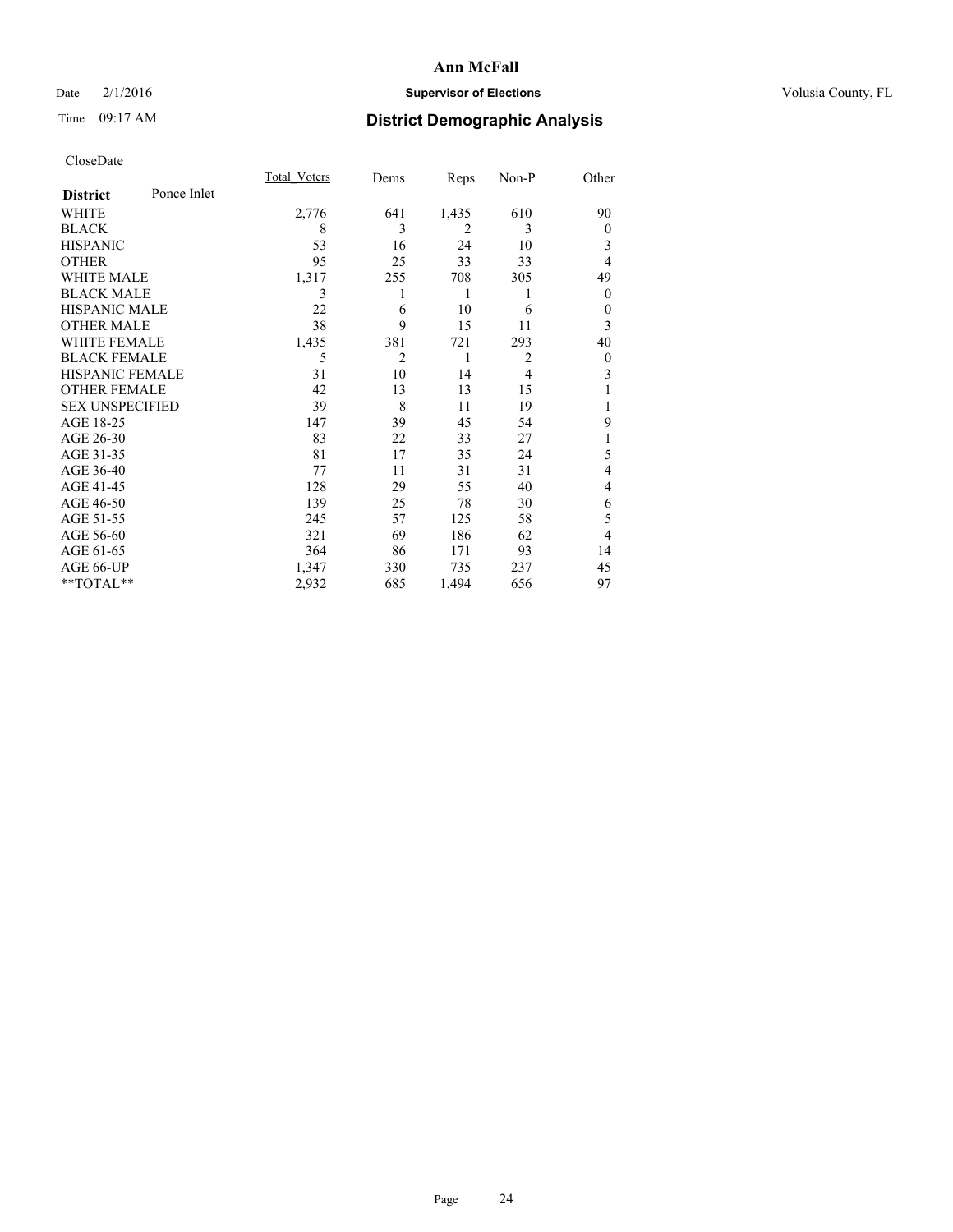### Date  $2/1/2016$  **Supervisor of Elections Supervisor of Elections** Volusia County, FL

# Time 09:17 AM **District Demographic Analysis**

|                        |             | <b>Total Voters</b> | Dems   | Reps   | Non-P  | Other |
|------------------------|-------------|---------------------|--------|--------|--------|-------|
| <b>District</b>        | Port Orange |                     |        |        |        |       |
| WHITE                  |             | 35,686              | 11,121 | 13,706 | 9,487  | 1,372 |
| <b>BLACK</b>           |             | 1,211               | 897    | 61     | 226    | 27    |
| <b>HISPANIC</b>        |             | 1,201               | 450    | 268    | 441    | 42    |
| <b>OTHER</b>           |             | 1,903               | 587    | 430    | 835    | 51    |
| WHITE MALE             |             | 16,324              | 4,420  | 6,652  | 4,512  | 740   |
| <b>BLACK MALE</b>      |             | 515                 | 354    | 35     | 114    | 12    |
| <b>HISPANIC MALE</b>   |             | 550                 | 196    | 131    | 198    | 25    |
| <b>OTHER MALE</b>      |             | 714                 | 215    | 177    | 294    | 28    |
| <b>WHITE FEMALE</b>    |             | 18,984              | 6,595  | 6.919  | 4,855  | 615   |
| <b>BLACK FEMALE</b>    |             | 683                 | 534    | 25     | 109    | 15    |
| HISPANIC FEMALE        |             | 631                 | 251    | 129    | 234    | 17    |
| <b>OTHER FEMALE</b>    |             | 834                 | 296    | 192    | 327    | 19    |
| <b>SEX UNSPECIFIED</b> |             | 766                 | 194    | 205    | 346    | 21    |
| AGE 18-25              |             | 3,464               | 922    | 925    | 1,462  | 155   |
| AGE 26-30              |             | 2,621               | 785    | 722    | 1,022  | 92    |
| AGE 31-35              |             | 2,441               | 747    | 694    | 894    | 106   |
| AGE 36-40              |             | 2,365               | 723    | 705    | 829    | 108   |
| AGE 41-45              |             | 2,686               | 800    | 963    | 826    | 97    |
| AGE 46-50              |             | 2,923               | 854    | 1,133  | 849    | 87    |
| AGE 51-55              |             | 3,615               | 1,118  | 1,463  | 917    | 117   |
| AGE 56-60              |             | 3,771               | 1,301  | 1,474  | 877    | 119   |
| AGE 61-65              |             | 3,823               | 1,439  | 1,412  | 846    | 126   |
| AGE 66-UP              |             | 12,292              | 4,366  | 4,974  | 2,467  | 485   |
| $*$ $TOTAL**$          |             | 40,001              | 13,055 | 14,465 | 10,989 | 1,492 |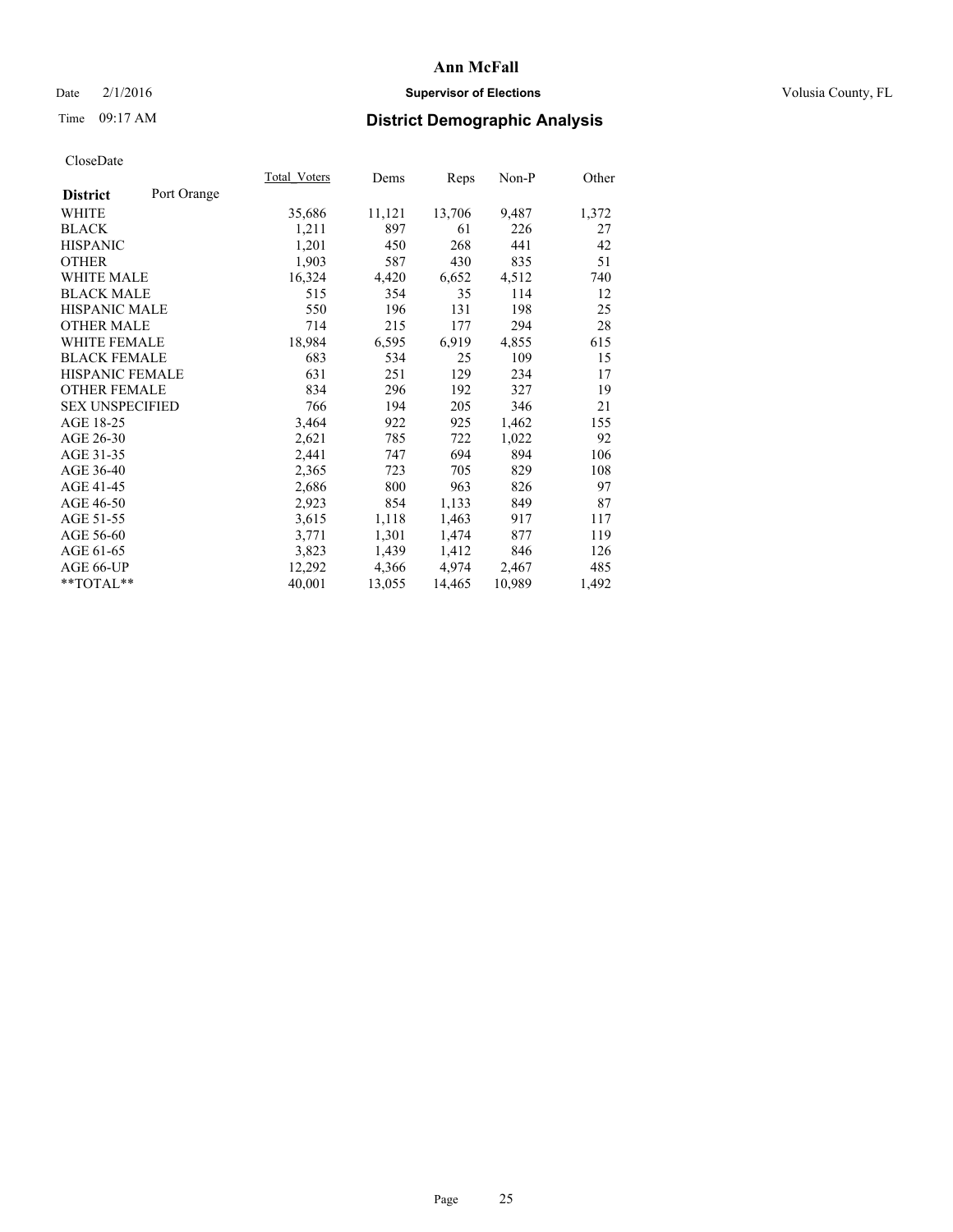### Date  $2/1/2016$  **Supervisor of Elections Supervisor of Elections** Volusia County, FL

# Time 09:17 AM **District Demographic Analysis**

|                        |               | <b>Total Voters</b> | Dems  | Reps  | Non-P | Other          |
|------------------------|---------------|---------------------|-------|-------|-------|----------------|
| <b>District</b>        | South Daytona |                     |       |       |       |                |
| WHITE                  |               | 6,724               | 2,399 | 2,340 | 1,733 | 252            |
| <b>BLACK</b>           |               | 666                 | 513   | 25    | 118   | 10             |
| <b>HISPANIC</b>        |               | 211                 | 96    | 40    | 68    | 7              |
| <b>OTHER</b>           |               | 339                 | 120   | 63    | 150   | 6              |
| <b>WHITE MALE</b>      |               | 3,108               | 958   | 1,170 | 829   | 151            |
| <b>BLACK MALE</b>      |               | 253                 | 192   | 10    | 47    | 4              |
| HISPANIC MALE          |               | 102                 | 41    | 23    | 34    | 4              |
| <b>OTHER MALE</b>      |               | 104                 | 36    | 20    | 46    | $\overline{2}$ |
| <b>WHITE FEMALE</b>    |               | 3,571               | 1,425 | 1,157 | 888   | 101            |
| <b>BLACK FEMALE</b>    |               | 405                 | 315   | 14    | 70    | 6              |
| <b>HISPANIC FEMALE</b> |               | 105                 | 53    | 17    | 32    | 3              |
| <b>OTHER FEMALE</b>    |               | 147                 | 65    | 32    | 46    | 4              |
| <b>SEX UNSPECIFIED</b> |               | 145                 | 43    | 25    | 77    | $\mathbf{0}$   |
| AGE 18-25              |               | 681                 | 244   | 158   | 254   | 25             |
| AGE 26-30              |               | 618                 | 220   | 146   | 229   | 23             |
| AGE 31-35              |               | 499                 | 189   | 114   | 182   | 14             |
| AGE 36-40              |               | 467                 | 173   | 117   | 154   | 23             |
| AGE 41-45              |               | 484                 | 171   | 157   | 138   | 18             |
| AGE 46-50              |               | 645                 | 247   | 209   | 168   | 21             |
| AGE 51-55              |               | 798                 | 302   | 268   | 198   | 30             |
| AGE 56-60              |               | 838                 | 320   | 303   | 193   | 22             |
| AGE 61-65              |               | 780                 | 348   | 252   | 157   | 23             |
| AGE 66-UP              |               | 2,130               | 914   | 744   | 396   | 76             |
| **TOTAL**              |               | 7,940               | 3,128 | 2,468 | 2,069 | 275            |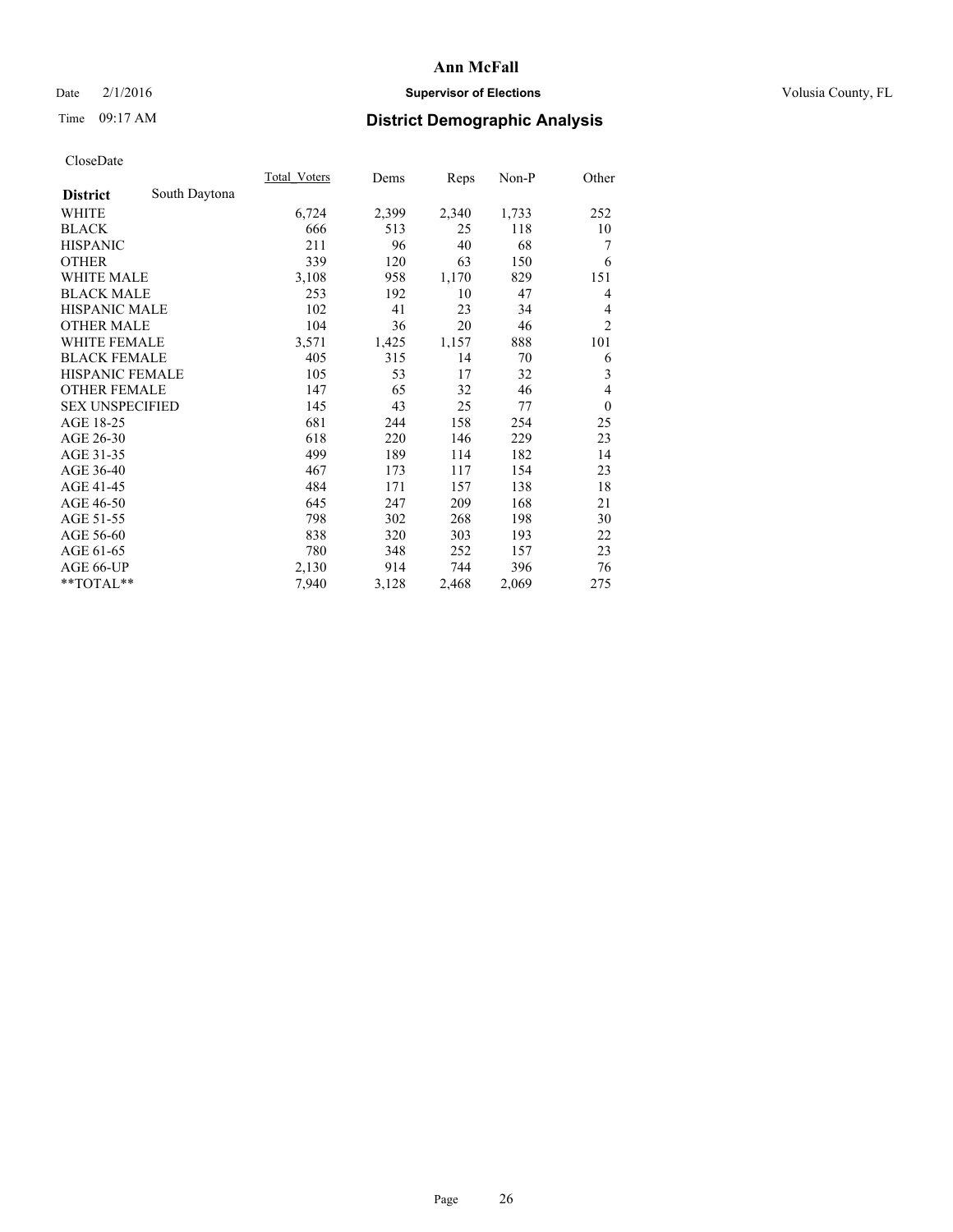### Date  $2/1/2016$  **Supervisor of Elections Supervisor of Elections** Volusia County, FL

# Time 09:17 AM **District Demographic Analysis**

|                        |               | Total Voters | Dems     | Reps   | Non-P | Other |
|------------------------|---------------|--------------|----------|--------|-------|-------|
| <b>District</b>        | Flagler Beach |              |          |        |       |       |
| <b>WHITE</b>           |               | 57           | 22       | 18     | 16    |       |
| <b>BLACK</b>           |               | $\Omega$     | $\theta$ | 0      | 0     | 0     |
| <b>HISPANIC</b>        |               | 0            | 0        | $_{0}$ | 0     | 0     |
| <b>OTHER</b>           |               |              |          | 0      |       | 0     |
| <b>WHITE MALE</b>      |               | 25           |          | 9      | 9     | 0     |
| <b>BLACK MALE</b>      |               | 0            | 0        | 0      | 0     | 0     |
| <b>HISPANIC MALE</b>   |               |              | 0        | 0      |       | 0     |
| <b>OTHER MALE</b>      |               |              |          | 0      |       | 0     |
| <b>WHITE FEMALE</b>    |               | 32           | 15       | 9      |       |       |
| <b>BLACK FEMALE</b>    |               | $\theta$     | 0        | 0      | 0     | 0     |
| <b>HISPANIC FEMALE</b> |               |              | 0        |        |       | 0     |
| <b>OTHER FEMALE</b>    |               | 0            | 0        | 0      |       | 0     |
| <b>SEX UNSPECIFIED</b> |               |              | 0        |        |       | 0     |
| AGE 18-25              |               |              | 0        | 0      |       | 0     |
| AGE 26-30              |               |              | 0        | 0      |       | 0     |
| AGE 31-35              |               |              | 0        |        |       | 0     |
| AGE 36-40              |               |              | 0        | 0      |       | 0     |
| AGE 41-45              |               |              |          |        |       | 0     |
| AGE 46-50              |               |              |          | 0      |       | 0     |
| AGE 51-55              |               |              |          |        |       | 0     |
| AGE 56-60              |               |              | 0        | 2      |       | 0     |
| AGE 61-65              |               |              | 0        | 3      |       | 0     |
| AGE 66-UP              |               | 46           | 21       | 12     | 12    |       |
| **TOTAL**              |               | 58           | 23       | 18     | 16    |       |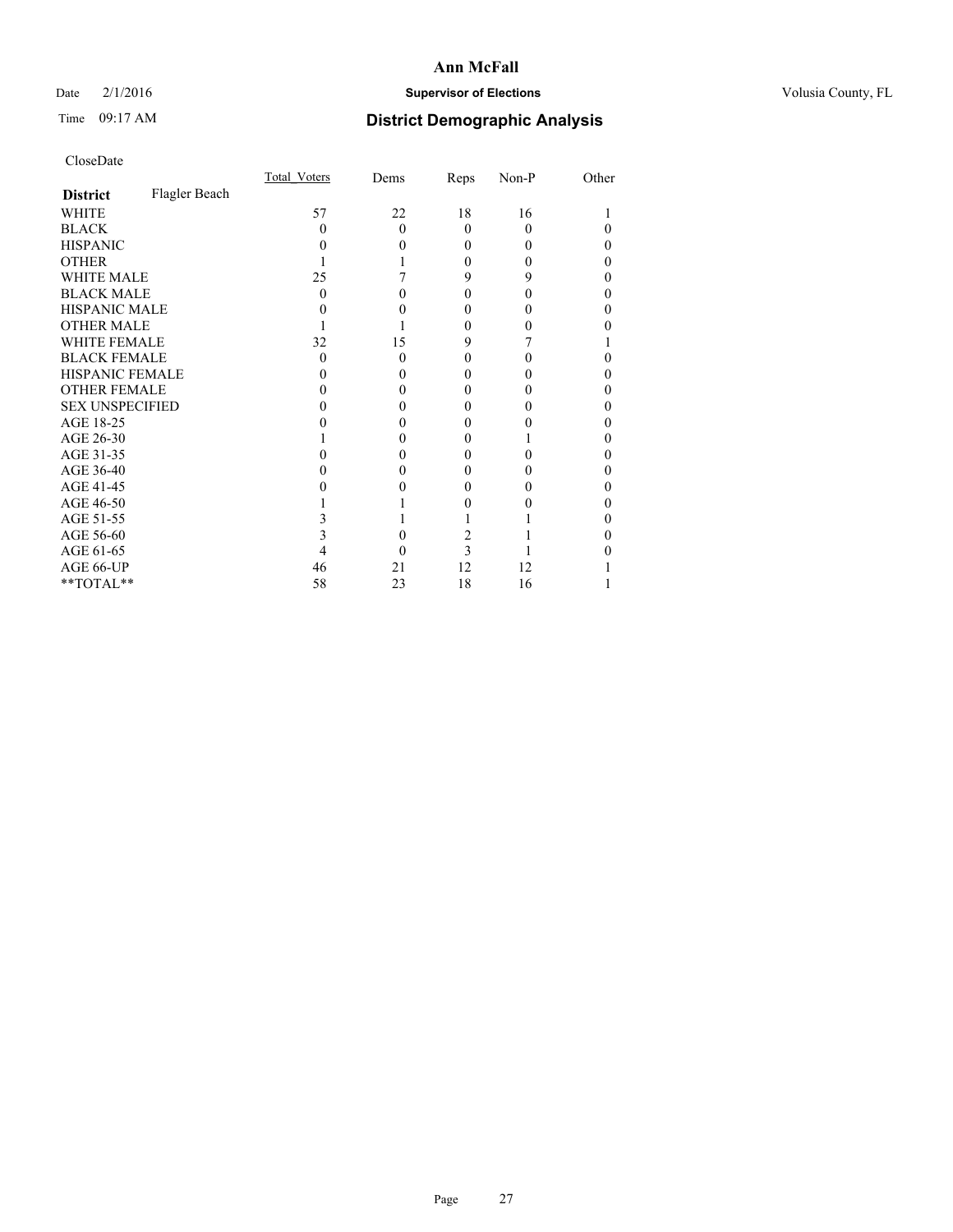### Date  $2/1/2016$  **Supervisor of Elections Supervisor of Elections** Volusia County, FL

# Time 09:17 AM **District Demographic Analysis**

|                                              | <b>Total Voters</b> | Dems   | Reps   | Non-P  | Other |
|----------------------------------------------|---------------------|--------|--------|--------|-------|
| <b>Hospital Authority</b><br><b>District</b> |                     |        |        |        |       |
| WHITE                                        | 98,065              | 28,854 | 40,432 | 24,638 | 4,141 |
| <b>BLACK</b>                                 | 10,487              | 8,082  | 425    | 1,803  | 177   |
| <b>HISPANIC</b>                              | 20,186              | 9,207  | 3,064  | 7,528  | 387   |
| <b>OTHER</b>                                 | 6,993               | 2,184  | 1,522  | 3,123  | 164   |
| WHITE MALE                                   | 45,191              | 11,545 | 19,501 | 11,916 | 2,229 |
| <b>BLACK MALE</b>                            | 4,423               | 3,217  | 226    | 865    | 115   |
| <b>HISPANIC MALE</b>                         | 9,247               | 4,055  | 1,495  | 3,487  | 210   |
| <b>OTHER MALE</b>                            | 2,401               | 786    | 573    | 965    | 77    |
| <b>WHITE FEMALE</b>                          | 51,956              | 17,088 | 20,581 | 12,402 | 1,885 |
| <b>BLACK FEMALE</b>                          | 5,933               | 4,777  | 191    | 903    | 62    |
| HISPANIC FEMALE                              | 10,662              | 5,028  | 1,541  | 3,921  | 172   |
| <b>OTHER FEMALE</b>                          | 2,894               | 1,075  | 644    | 1,110  | 65    |
| <b>SEX UNSPECIFIED</b>                       | 3,023               | 756    | 690    | 1,523  | 54    |
| AGE 18-25                                    | 14,033              | 4,183  | 3,151  | 6,170  | 529   |
| AGE 26-30                                    | 9,628               | 3,025  | 2,367  | 3,890  | 346   |
| AGE 31-35                                    | 9,156               | 2,985  | 2,371  | 3,449  | 351   |
| AGE 36-40                                    | 9,240               | 3,104  | 2,487  | 3,247  | 402   |
| AGE 41-45                                    | 10,078              | 3,284  | 3,235  | 3,159  | 400   |
| AGE 46-50                                    | 10,932              | 3,630  | 3,948  | 2,974  | 380   |
| AGE 51-55                                    | 13,248              | 4,501  | 5,049  | 3,247  | 451   |
| AGE 56-60                                    | 13,017              | 4,776  | 4,983  | 2,830  | 428   |
| AGE 61-65                                    | 12,126              | 4,840  | 4,400  | 2,473  | 413   |
| AGE 66-UP                                    | 34,273              | 13,999 | 13,452 | 5,653  | 1,169 |
| $*$ $TOTAL**$                                | 135,731             | 48,327 | 45,443 | 37,092 | 4,869 |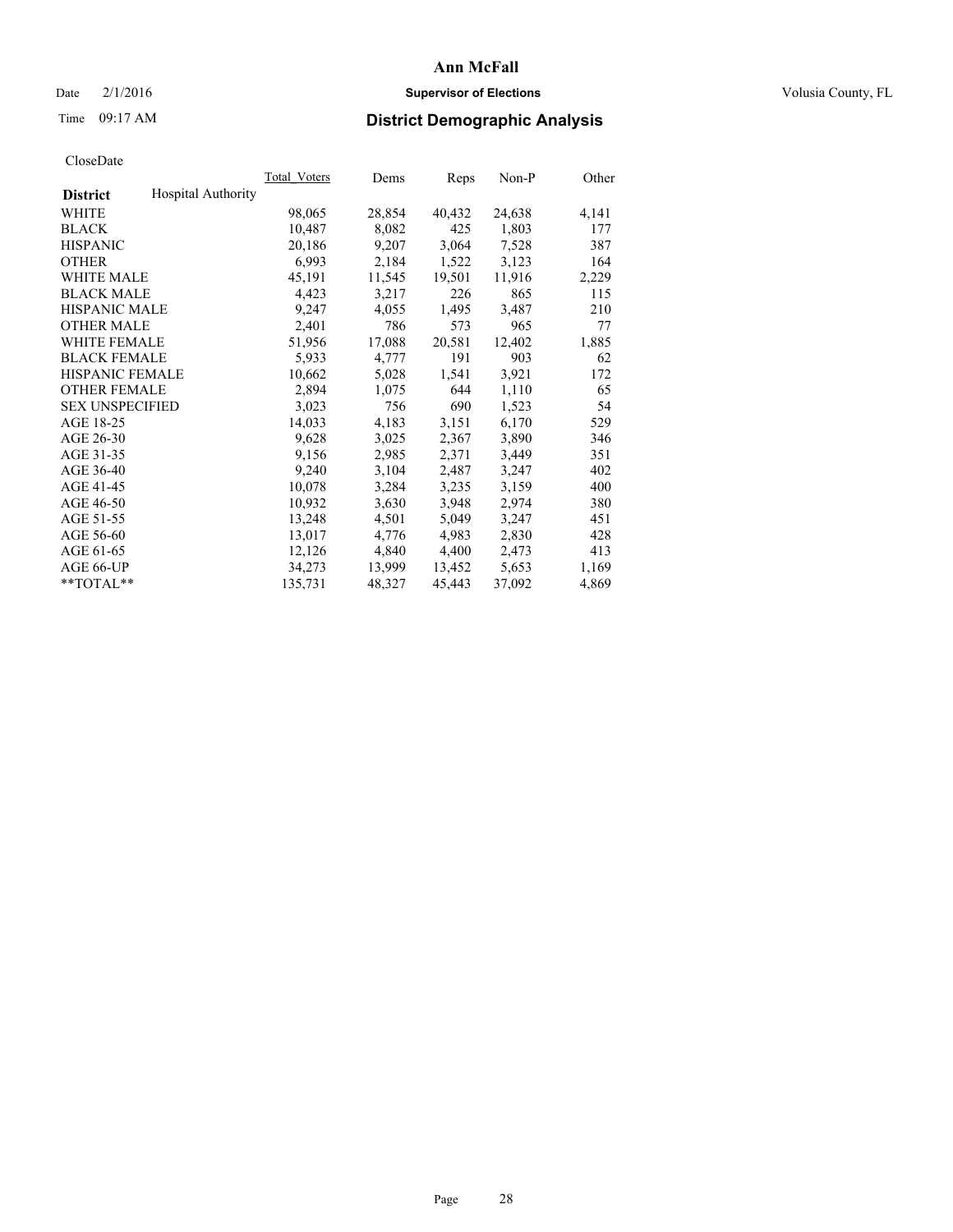### Date  $2/1/2016$  **Supervisor of Elections Supervisor of Elections** Volusia County, FL

# Time 09:17 AM **District Demographic Analysis**

|--|

|                        | Total Voters              | Dems  | Reps  | Non-P | Other |
|------------------------|---------------------------|-------|-------|-------|-------|
| <b>District</b>        | Florida House District 24 |       |       |       |       |
| WHITE                  | 17,828                    | 5,122 | 7,831 | 4,154 | 721   |
| <b>BLACK</b>           | 426                       | 328   | 19    | 71    | 8     |
| <b>HISPANIC</b>        | 1,001                     | 394   | 183   | 406   | 18    |
| <b>OTHER</b>           | 817                       | 204   | 260   | 330   | 23    |
| WHITE MALE             | 8,300                     | 2,076 | 3,797 | 2,038 | 389   |
| <b>BLACK MALE</b>      | 202                       | 147   | 13    | 37    | 5     |
| <b>HISPANIC MALE</b>   | 441                       | 175   | 72    | 184   | 10    |
| <b>OTHER MALE</b>      | 279                       | 69    | 96    | 103   | 11    |
| <b>WHITE FEMALE</b>    | 9,374                     | 3,023 | 3,958 | 2,064 | 329   |
| <b>BLACK FEMALE</b>    | 222                       | 179   | 6     | 34    | 3     |
| HISPANIC FEMALE        | 539                       | 210   | 109   | 212   | 8     |
| <b>OTHER FEMALE</b>    | 326                       | 100   | 114   | 104   | 8     |
| <b>SEX UNSPECIFIED</b> | 389                       | 69    | 128   | 185   | 7     |
| AGE 18-25              | 1,477                     | 356   | 448   | 620   | 53    |
| AGE 26-30              | 909                       | 231   | 283   | 366   | 29    |
| AGE 31-35              | 824                       | 231   | 259   | 289   | 45    |
| AGE 36-40              | 832                       | 210   | 302   | 282   | 38    |
| AGE 41-45              | 1,005                     | 233   | 419   | 319   | 34    |
| AGE 46-50              | 1,214                     | 297   | 547   | 330   | 40    |
| AGE 51-55              | 1,812                     | 506   | 821   | 416   | 69    |
| AGE 56-60              | 2,136                     | 657   | 925   | 479   | 75    |
| AGE 61-65              | 2,288                     | 770   | 941   | 469   | 108   |
| AGE 66-UP              | 7,574                     | 2,556 | 3,348 | 1,391 | 279   |
| **TOTAL**              | 20,072                    | 6,048 | 8,293 | 4,961 | 770   |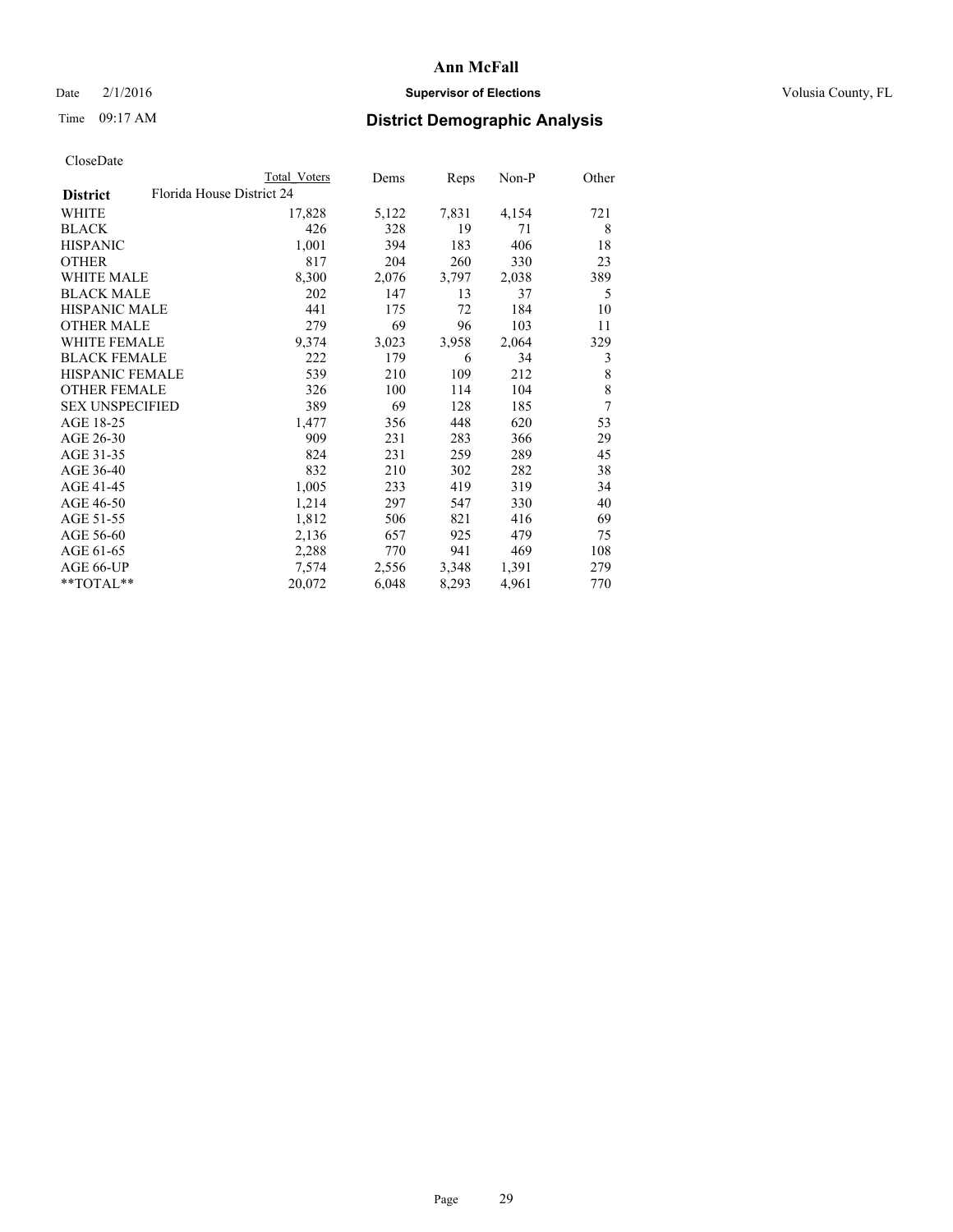### Date  $2/1/2016$  **Supervisor of Elections Supervisor of Elections** Volusia County, FL

# Time 09:17 AM **District Demographic Analysis**

|                        |                           | Total Voters | Dems   | Reps   | Non-P  | Other |
|------------------------|---------------------------|--------------|--------|--------|--------|-------|
| <b>District</b>        | Florida House District 25 |              |        |        |        |       |
| <b>WHITE</b>           |                           | 105,647      | 32,327 | 43,128 | 26,359 | 3,833 |
| <b>BLACK</b>           |                           | 3,154        | 2,360  | 146    | 574    | 74    |
| <b>HISPANIC</b>        |                           | 2,672        | 1,000  | 665    | 932    | 75    |
| <b>OTHER</b>           |                           | 5,135        | 1,525  | 1,267  | 2,206  | 137   |
| <b>WHITE MALE</b>      |                           | 49,031       | 13,066 | 21,003 | 12,889 | 2,073 |
| <b>BLACK MALE</b>      |                           | 1,370        | 950    | 77     | 304    | 39    |
| <b>HISPANIC MALE</b>   |                           | 1,229        | 414    | 328    | 441    | 46    |
| <b>OTHER MALE</b>      |                           | 1,923        | 569    | 506    | 784    | 64    |
| <b>WHITE FEMALE</b>    |                           | 55,645       | 18,986 | 21,799 | 13,137 | 1,723 |
| <b>BLACK FEMALE</b>    |                           | 1,754        | 1,390  | 67     | 262    | 35    |
| <b>HISPANIC FEMALE</b> |                           | 1,405        | 576    | 322    | 478    | 29    |
| <b>OTHER FEMALE</b>    |                           | 2,237        | 770    | 575    | 833    | 59    |
| <b>SEX UNSPECIFIED</b> |                           | 2,014        | 491    | 529    | 943    | 51    |
| AGE 18-25              |                           | 8,737        | 2,263  | 2,534  | 3,575  | 365   |
| AGE 26-30              |                           | 6,504        | 1,936  | 1,877  | 2,470  | 221   |
| AGE 31-35              |                           | 6,044        | 1,788  | 1,771  | 2,253  | 232   |
| AGE 36-40              |                           | 5,810        | 1,671  | 1,851  | 2,035  | 253   |
| AGE 41-45              |                           | 6,827        | 1,975  | 2,427  | 2,156  | 269   |
| AGE 46-50              |                           | 8,220        | 2,280  | 3,335  | 2,343  | 262   |
| AGE 51-55              |                           | 10,565       | 3,131  | 4,506  | 2,605  | 323   |
| AGE 56-60              |                           | 11,618       | 3,885  | 4,754  | 2,627  | 352   |
| AGE 61-65              |                           | 12,278       | 4,358  | 4,819  | 2,706  | 395   |
| AGE 66-UP              |                           | 40,005       | 13,925 | 17,332 | 7,301  | 1,447 |
| $*$ $TOTAL**$          |                           | 116,608      | 37,212 | 45,206 | 30,071 | 4,119 |
|                        |                           |              |        |        |        |       |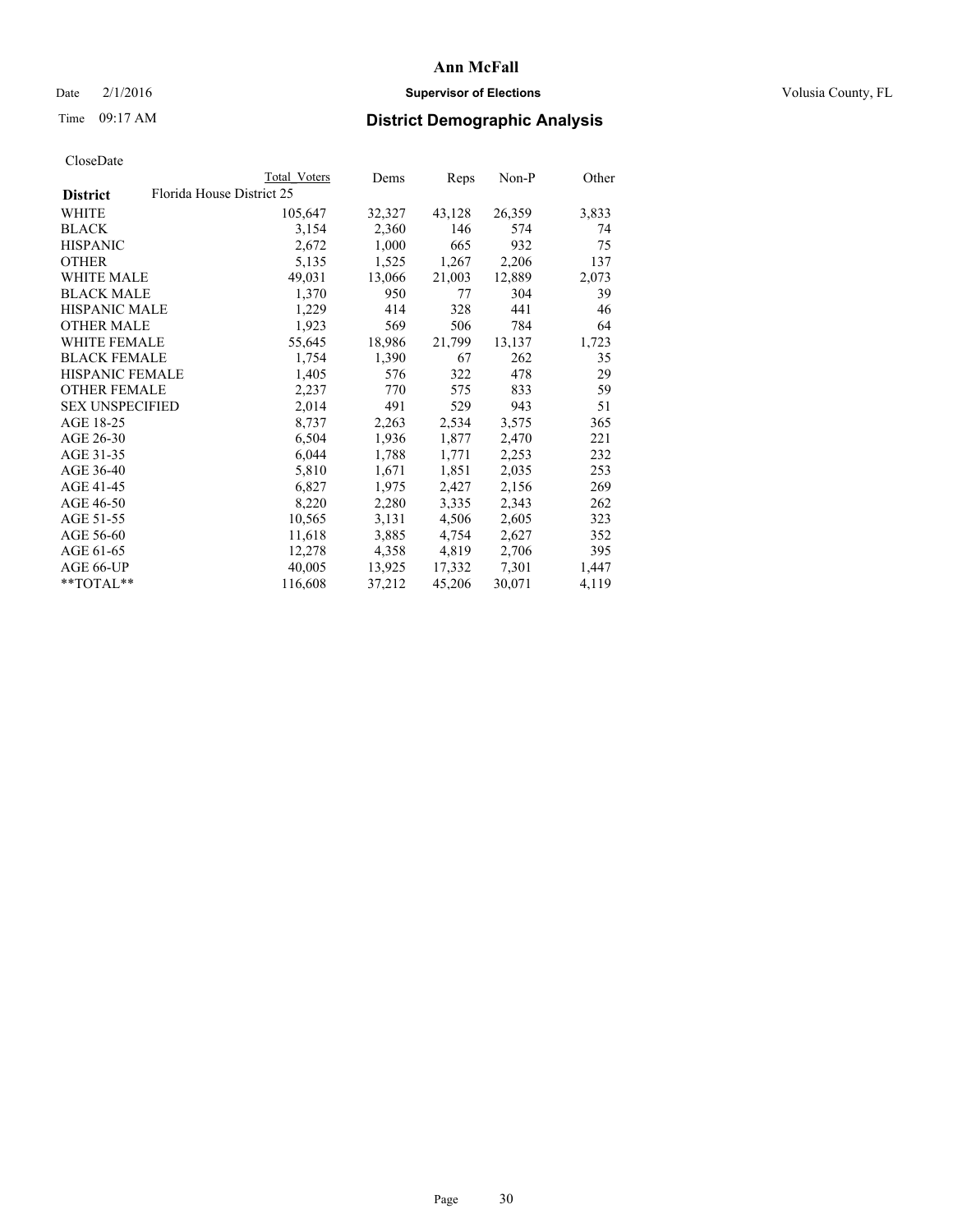### Date  $2/1/2016$  **Supervisor of Elections Supervisor of Elections** Volusia County, FL

# Time 09:17 AM **District Demographic Analysis**

| CloseDate |
|-----------|
|-----------|

|                        |                           | Total Voters | Dems   | Reps   | $Non-P$ | Other |
|------------------------|---------------------------|--------------|--------|--------|---------|-------|
| <b>District</b>        | Florida House District 26 |              |        |        |         |       |
| WHITE                  |                           | 68,044       | 22,178 | 25,561 | 17,525  | 2,780 |
| <b>BLACK</b>           |                           | 19,245       | 15,710 | 518    | 2,829   | 188   |
| <b>HISPANIC</b>        |                           | 4,379        | 1,835  | 718    | 1,710   | 116   |
| <b>OTHER</b>           |                           | 5,037        | 1,818  | 907    | 2,198   | 114   |
| <b>WHITE MALE</b>      |                           | 31,366       | 8,791  | 12,487 | 8,554   | 1,534 |
| <b>BLACK MALE</b>      |                           | 7,424        | 5,778  | 262    | 1,275   | 109   |
| <b>HISPANIC MALE</b>   |                           | 1,945        | 766    | 343    | 777     | 59    |
| <b>OTHER MALE</b>      |                           | 1,660        | 596    | 343    | 668     | 53    |
| WHITE FEMALE           |                           | 36,126       | 13,234 | 12,890 | 8,771   | 1,231 |
| <b>BLACK FEMALE</b>    |                           | 11,553       | 9,733  | 248    | 1,493   | 79    |
| <b>HISPANIC FEMALE</b> |                           | 2,369        | 1,039  | 366    | 909     | 55    |
| <b>OTHER FEMALE</b>    |                           | 2,149        | 912    | 409    | 779     | 49    |
| <b>SEX UNSPECIFIED</b> |                           | 2,111        | 692    | 354    | 1,036   | 29    |
| AGE 18-25              |                           | 11,920       | 5,318  | 1,972  | 4,265   | 365   |
| AGE 26-30              |                           | 7.796        | 3,291  | 1,542  | 2,729   | 234   |
| AGE 31-35              |                           | 6,595        | 2,716  | 1,423  | 2,236   | 220   |
| AGE 36-40              |                           | 5,903        | 2,443  | 1,373  | 1,857   | 230   |
| AGE 41-45              |                           | 6,317        | 2,441  | 1,777  | 1,864   | 235   |
| AGE 46-50              |                           | 7,040        | 2,850  | 2,146  | 1,807   | 237   |
| AGE 51-55              |                           | 8,748        | 3,576  | 2,787  | 2,077   | 308   |
| AGE 56-60              |                           | 8,966        | 3,913  | 2,948  | 1,833   | 272   |
| AGE 61-65              |                           | 8,665        | 3,884  | 2,775  | 1,721   | 285   |
| AGE 66-UP              |                           | 24,755       | 11,109 | 8,961  | 3,873   | 812   |
| $*$ TOTAL $*$          |                           | 96,705       | 41,541 | 27,704 | 24,262  | 3,198 |
|                        |                           |              |        |        |         |       |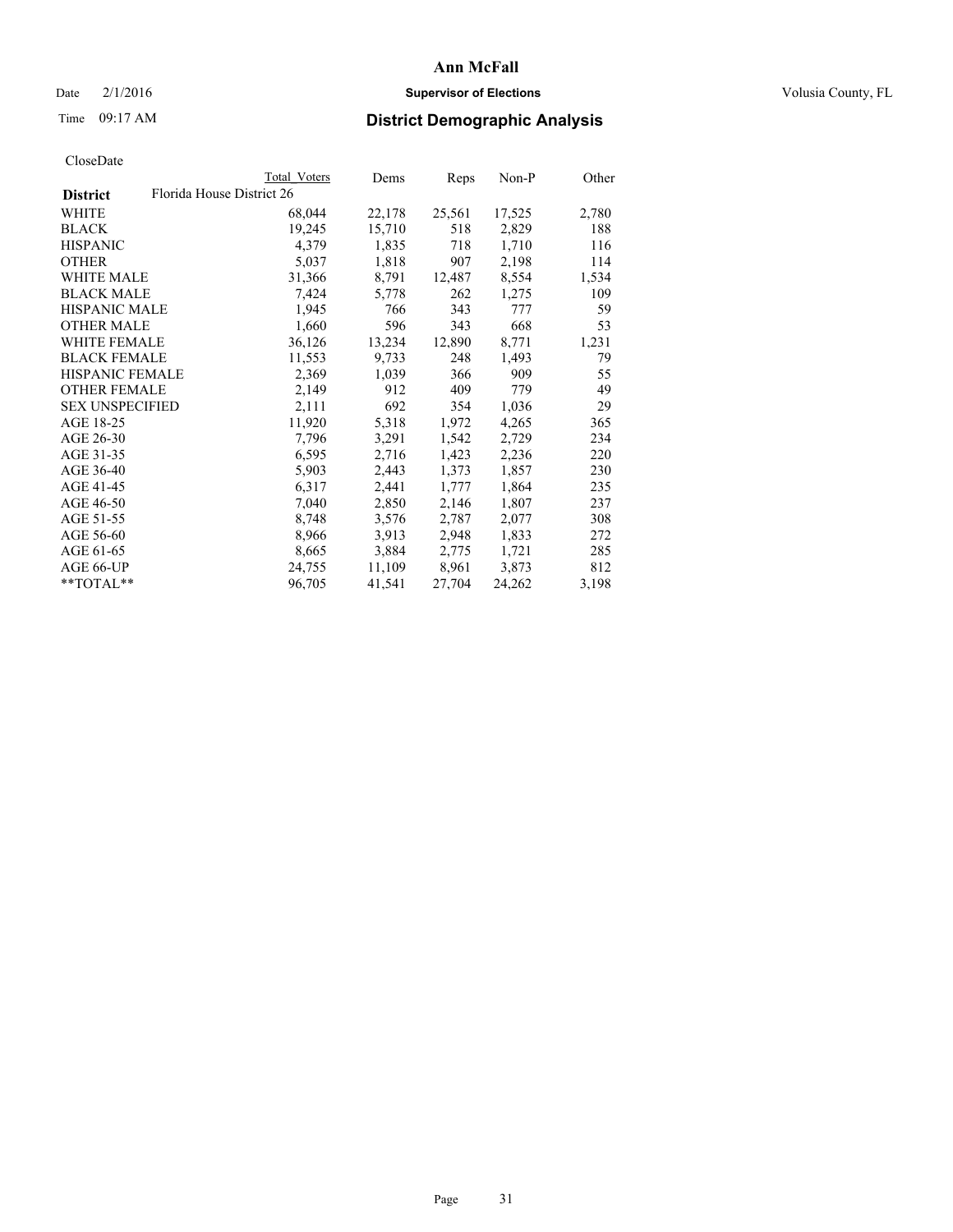### Date  $2/1/2016$  **Supervisor of Elections Supervisor of Elections** Volusia County, FL

# Time 09:17 AM **District Demographic Analysis**

| <b>Total Voters</b> | Dems                      |        | Non-P  | Other |
|---------------------|---------------------------|--------|--------|-------|
|                     |                           |        |        |       |
| 74,568              | 22,210                    | 29,516 | 19,826 | 3,016 |
| 6,782               | 5,103                     | 299    | 1,256  | 124   |
| 17,077              | 7,941                     | 2,577  | 6,250  | 309   |
| 5,143               | 1,627                     | 1,049  | 2,347  | 120   |
| 34,428              | 8,970                     | 14,312 | 9,514  | 1,632 |
| 2,991               | 2,104                     | 168    | 639    | 80    |
| 7,884               | 3,504                     | 1,275  | 2,930  | 175   |
| 1,788               | 592                       | 410    | 730    | 56    |
| 39,426              | 13,056                    | 14,946 | 10,060 | 1,364 |
| 3,710               | 2,940                     | 128    | 598    | 44    |
| 8,972               | 4,339                     | 1,282  | 3,220  | 131   |
| 2,156               | 812                       | 449    | 842    | 53    |
| 2,214               | 564                       | 471    | 1,145  | 34    |
| 10,223              | 3,057                     | 2,172  | 4,622  | 372   |
| 7,202               | 2,253                     | 1,685  | 3,010  | 254   |
| 6,826               | 2,210                     | 1,686  | 2,674  | 256   |
| 7,127               | 2,385                     | 1,800  | 2,644  | 298   |
| 7.735               | 2,559                     | 2,398  | 2,486  | 292   |
| 8,294               | 2,764                     | 2,868  | 2,387  | 275   |
| 10,138              | 3,507                     | 3,682  | 2,624  | 325   |
| 10,076              | 3,666                     | 3,734  | 2,348  | 328   |
| 9,308               | 3,699                     | 3,246  | 2,062  | 301   |
| 26,641              | 10,781                    | 10,170 | 4,822  | 868   |
| 103,570             | 36,881                    | 33,441 | 29,679 | 3,569 |
|                     | Florida House District 27 |        | Reps   |       |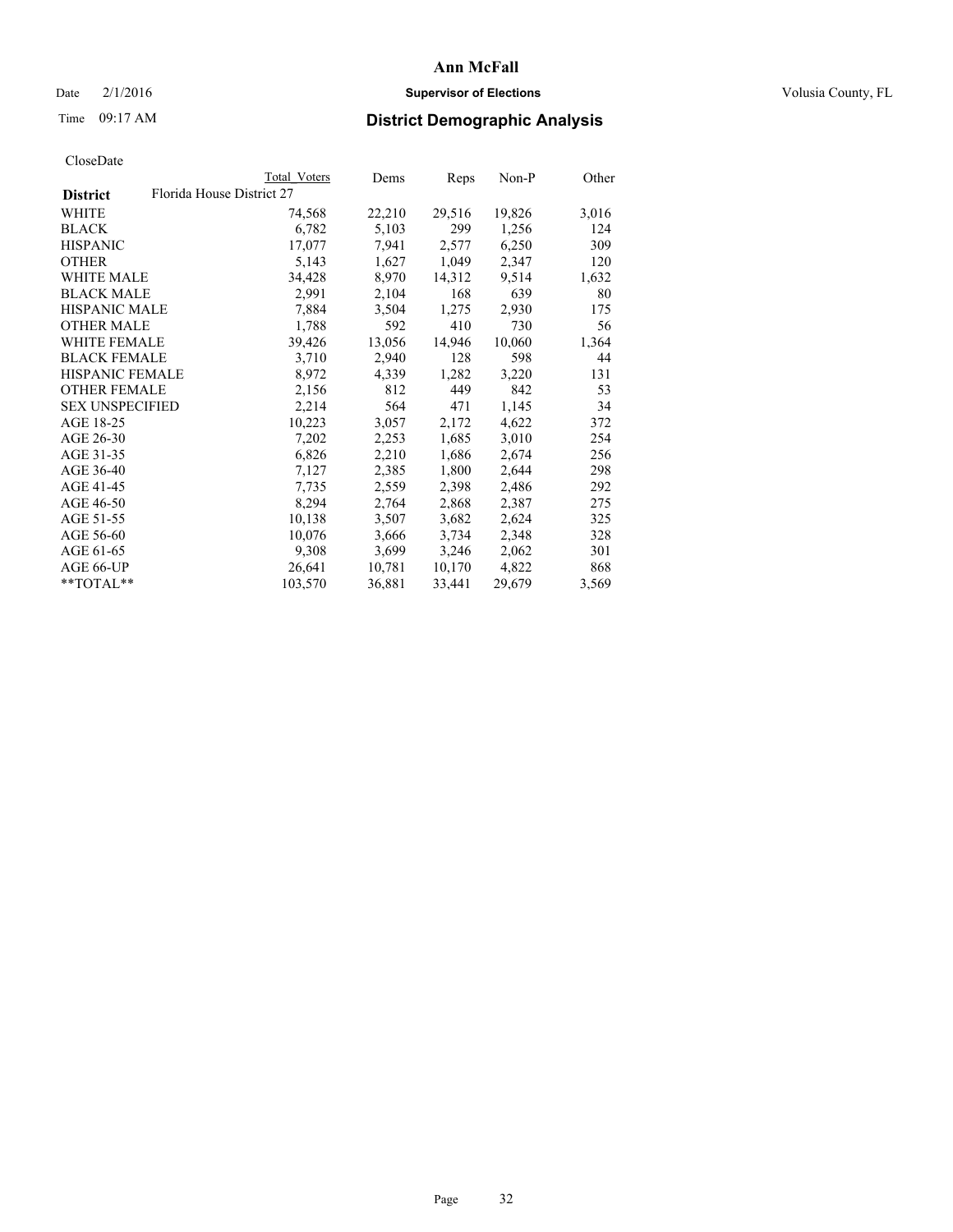### Date  $2/1/2016$  **Supervisor of Elections Supervisor of Elections** Volusia County, FL

# Time 09:17 AM **District Demographic Analysis**

|                                            | Total Voters | Dems   | Reps   | Non-P  | Other |
|--------------------------------------------|--------------|--------|--------|--------|-------|
| School Board District 1<br><b>District</b> |              |        |        |        |       |
| WHITE                                      | 55,085       | 16,111 | 23,583 | 13,109 | 2,282 |
| <b>BLACK</b>                               | 4,878        | 3,887  | 168    | 751    | 72    |
| <b>HISPANIC</b>                            | 5,095        | 2,079  | 928    | 1,980  | 108   |
| <b>OTHER</b>                               | 3,285        | 995    | 802    | 1,408  | 80    |
| <b>WHITE MALE</b>                          | 25,222       | 6,345  | 11,315 | 6,339  | 1,223 |
| <b>BLACK MALE</b>                          | 1,938        | 1,477  | 71     | 342    | 48    |
| <b>HISPANIC MALE</b>                       | 2,193        | 855    | 440    | 851    | 47    |
| <b>OTHER MALE</b>                          | 1,111        | 351    | 299    | 427    | 34    |
| <b>WHITE FEMALE</b>                        | 29,378       | 9,656  | 12,071 | 6,606  | 1,045 |
| <b>BLACK FEMALE</b>                        | 2,874        | 2,367  | 92     | 391    | 24    |
| HISPANIC FEMALE                            | 2,813        | 1,181  | 476    | 1,096  | 60    |
| <b>OTHER FEMALE</b>                        | 1,354        | 478    | 341    | 503    | 32    |
| <b>SEX UNSPECIFIED</b>                     | 1,459        | 362    | 375    | 693    | 29    |
| AGE 18-25                                  | 6,643        | 1,877  | 1,661  | 2,831  | 274   |
| AGE 26-30                                  | 4,286        | 1,287  | 1,163  | 1,691  | 145   |
| AGE 31-35                                  | 4,198        | 1,308  | 1,243  | 1,489  | 158   |
| AGE 36-40                                  | 4,178        | 1,289  | 1,340  | 1,371  | 178   |
| AGE 41-45                                  | 4,666        | 1,427  | 1,615  | 1,417  | 207   |
| AGE 46-50                                  | 5,109        | 1,617  | 2,026  | 1,299  | 167   |
| AGE 51-55                                  | 6,343        | 2,020  | 2,623  | 1,459  | 241   |
| AGE 56-60                                  | 6,453        | 2,234  | 2,663  | 1,338  | 218   |
| AGE 61-65                                  | 6,507        | 2,461  | 2,564  | 1,250  | 232   |
| AGE 66-UP                                  | 19,960       | 7,552  | 8,583  | 3,103  | 722   |
| $*$ $TOTAI.**$                             | 68,343       | 23,072 | 25,481 | 17,248 | 2,542 |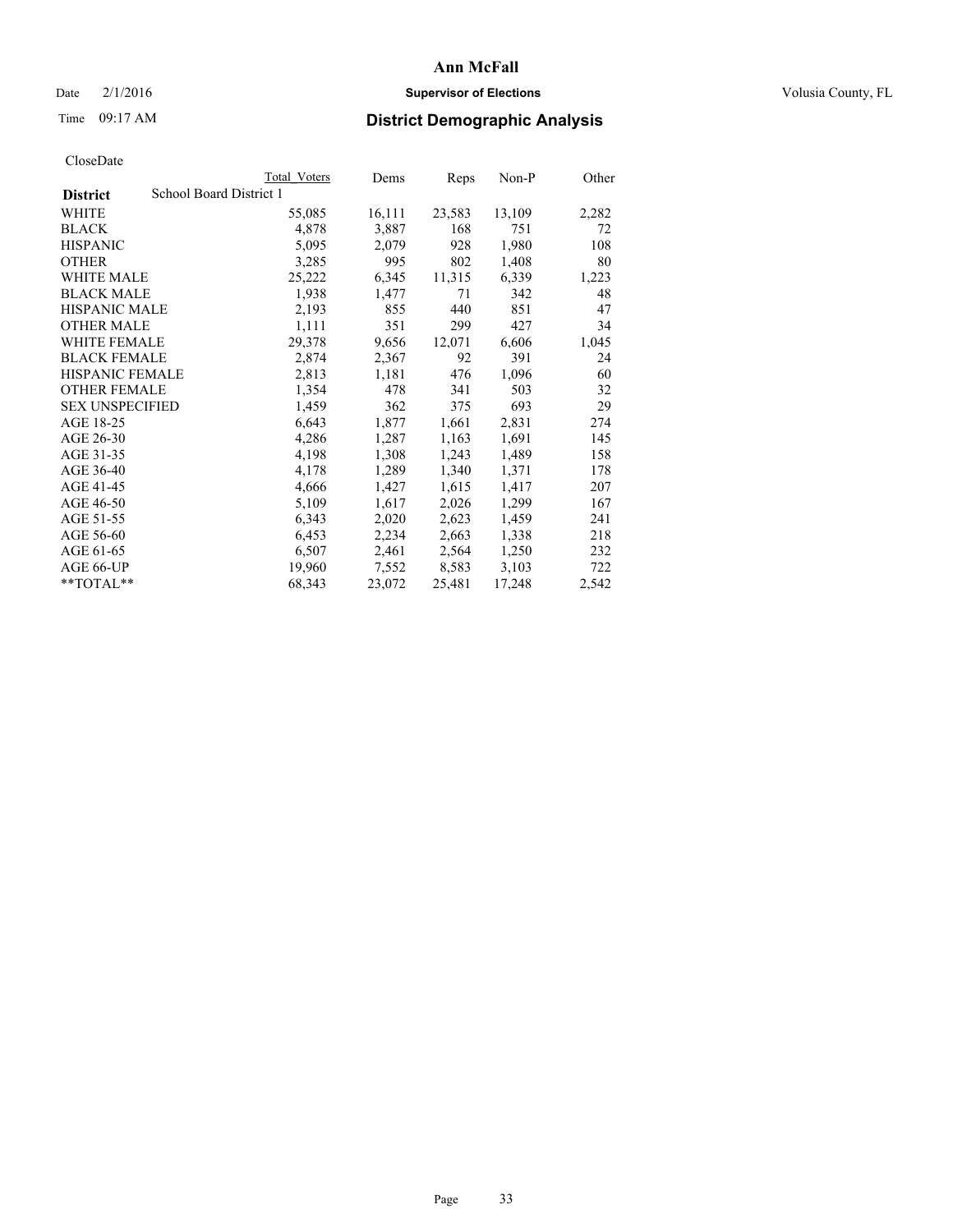### Date  $2/1/2016$  **Supervisor of Elections Supervisor of Elections** Volusia County, FL

# Time 09:17 AM **District Demographic Analysis**

|                                            | Total Voters | Dems   | Reps   | Non-P  | Other |
|--------------------------------------------|--------------|--------|--------|--------|-------|
| School Board District 2<br><b>District</b> |              |        |        |        |       |
| WHITE                                      | 47,769       | 15,640 | 17,668 | 12,547 | 1,914 |
| <b>BLACK</b>                               | 12,333       | 10,058 | 325    | 1,826  | 124   |
| <b>HISPANIC</b>                            | 2,045        | 844    | 397    | 746    | 58    |
| <b>OTHER</b>                               | 3,403        | 1,275  | 586    | 1,460  | 82    |
| <b>WHITE MALE</b>                          | 22,461       | 6,394  | 8,820  | 6,167  | 1,080 |
| <b>BLACK MALE</b>                          | 4,751        | 3,711  | 167    | 811    | 62    |
| <b>HISPANIC MALE</b>                       | 968          | 355    | 199    | 380    | 34    |
| <b>OTHER MALE</b>                          | 1,195        | 428    | 232    | 499    | 36    |
| <b>WHITE FEMALE</b>                        | 24,878       | 9,108  | 8,722  | 6,231  | 817   |
| <b>BLACK FEMALE</b>                        | 7,404        | 6,210  | 154    | 978    | 62    |
| <b>HISPANIC FEMALE</b>                     | 1,046        | 479    | 193    | 350    | 24    |
| <b>OTHER FEMALE</b>                        | 1,523        | 661    | 265    | 561    | 36    |
| <b>SEX UNSPECIFIED</b>                     | 1,324        | 471    | 224    | 602    | 27    |
| AGE 18-25                                  | 7,850        | 3,844  | 1,215  | 2,568  | 223   |
| AGE 26-30                                  | 5,199        | 2,262  | 989    | 1,789  | 159   |
| AGE 31-35                                  | 3,994        | 1,665  | 809    | 1,373  | 147   |
| AGE 36-40                                  | 3,358        | 1,432  | 713    | 1,082  | 131   |
| AGE 41-45                                  | 3,598        | 1,428  | 937    | 1,101  | 132   |
| AGE 46-50                                  | 4,295        | 1,730  | 1,263  | 1,165  | 137   |
| AGE 51-55                                  | 5,709        | 2,314  | 1,795  | 1,413  | 187   |
| AGE 56-60                                  | 6,232        | 2,650  | 2,078  | 1,318  | 186   |
| AGE 61-65                                  | 6,159        | 2,580  | 2,010  | 1,373  | 196   |
| AGE 66-UP                                  | 19,156       | 7,912  | 7,167  | 3,397  | 680   |
| $*$ TOTAL $*$                              | 65,550       | 27,817 | 18,976 | 16,579 | 2,178 |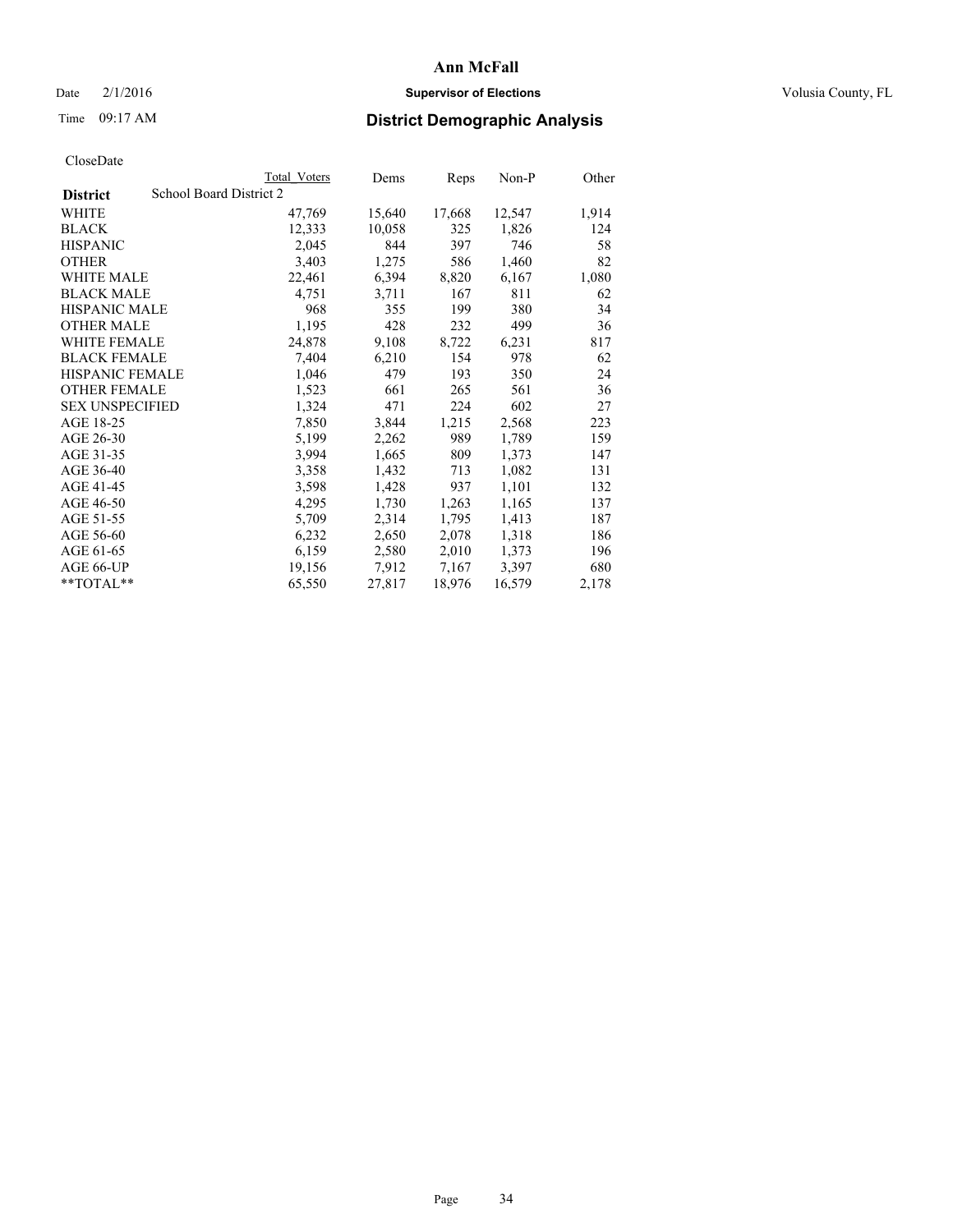### Date  $2/1/2016$  **Supervisor of Elections Supervisor of Elections** Volusia County, FL

# Time 09:17 AM **District Demographic Analysis**

|                        | <b>Total Voters</b>     | Dems   | <b>Reps</b> | Non-P  | Other |
|------------------------|-------------------------|--------|-------------|--------|-------|
| <b>District</b>        | School Board District 3 |        |             |        |       |
| WHITE                  | 67,349                  | 20,669 | 26,856      | 17,467 | 2,357 |
| <b>BLACK</b>           | 1,957                   | 1,525  | 75          | 328    | 29    |
| <b>HISPANIC</b>        | 1,350                   | 483    | 341         | 483    | 43    |
| <b>OTHER</b>           | 2,701                   | 754    | 650         | 1,223  | 74    |
| <b>WHITE MALE</b>      | 31,184                  | 8,321  | 13,135      | 8,444  | 1,284 |
| <b>BLACK MALE</b>      | 868                     | 624    | 41          | 182    | 21    |
| <b>HISPANIC MALE</b>   | 601                     | 202    | 157         | 218    | 24    |
| <b>OTHER MALE</b>      | 962                     | 276    | 268         | 386    | 32    |
| WHITE FEMALE           | 35,582                  | 12,175 | 13,517      | 8,831  | 1,059 |
| <b>BLACK FEMALE</b>    | 1,070                   | 886    | 34          | 142    | 8     |
| <b>HISPANIC FEMALE</b> | 728                     | 273    | 177         | 259    | 19    |
| <b>OTHER FEMALE</b>    | 1,142                   | 378    | 296         | 433    | 35    |
| <b>SEX UNSPECIFIED</b> | 1,219                   | 296    | 297         | 605    | 21    |
| AGE 18-25              | 5,331                   | 1,360  | 1,425       | 2,327  | 219   |
| AGE 26-30              | 3,902                   | 1,130  | 1,054       | 1,594  | 124   |
| AGE 31-35              | 3,763                   | 1,094  | 1,101       | 1,426  | 142   |
| AGE 36-40              | 3,829                   | 1,067  | 1,192       | 1,407  | 163   |
| AGE 41-45              | 4,489                   | 1,317  | 1,613       | 1,410  | 149   |
| AGE 46-50              | 5,021                   | 1,390  | 1,996       | 1,495  | 140   |
| AGE 51-55              | 6,570                   | 1,973  | 2,768       | 1,625  | 204   |
| AGE 56-60              | 7,338                   | 2,433  | 2,945       | 1,742  | 218   |
| AGE 61-65              | 7,856                   | 2,878  | 3,030       | 1,687  | 261   |
| AGE 66-UP              | 25,258                  | 8,789  | 10,798      | 4,788  | 883   |
| $*$ $TOTAI.**$         | 73,357                  | 23,431 | 27,922      | 19,501 | 2,503 |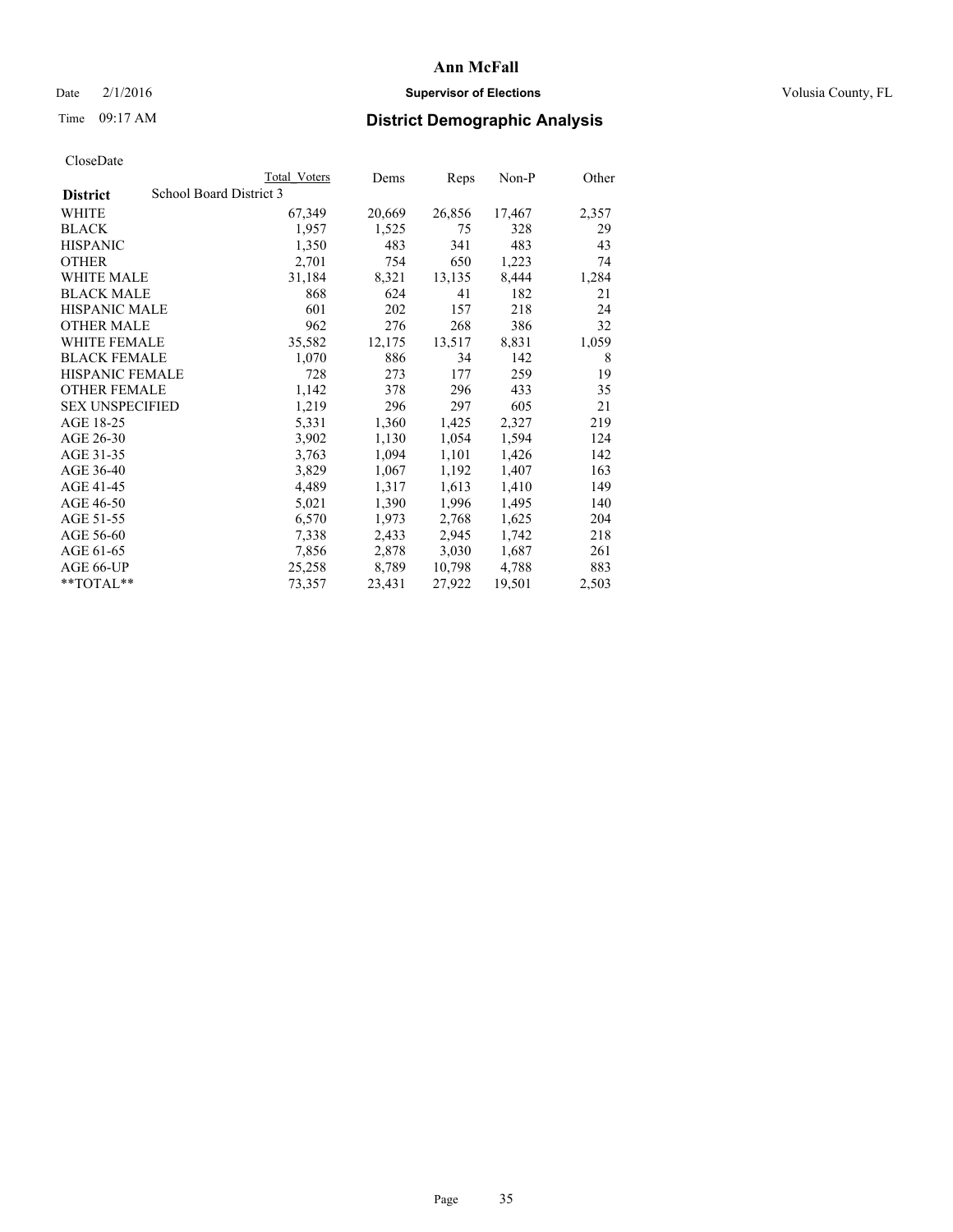### Date  $2/1/2016$  **Supervisor of Elections Supervisor of Elections** Volusia County, FL

# Time 09:17 AM **District Demographic Analysis**

|                                            | <b>Total Voters</b> | Dems   | Reps   | Non-P  | Other |
|--------------------------------------------|---------------------|--------|--------|--------|-------|
| School Board District 4<br><b>District</b> |                     |        |        |        |       |
| WHITE                                      | 57,023              | 17,956 | 22,789 | 14,172 | 2,106 |
| <b>BLACK</b>                               | 4,951               | 3,931  | 163    | 789    | 68    |
| <b>HISPANIC</b>                            | 1,864               | 772    | 385    | 674    | 33    |
| <b>OTHER</b>                               | 3,255               | 1,006  | 789    | 1,380  | 80    |
| WHITE MALE                                 | 26,220              | 7,186  | 10,969 | 6,938  | 1,127 |
| <b>BLACK MALE</b>                          | 1,994               | 1,463  | 91     | 402    | 38    |
| <b>HISPANIC MALE</b>                       | 826                 | 310    | 186    | 307    | 23    |
| <b>OTHER MALE</b>                          | 1,167               | 348    | 303    | 471    | 45    |
| <b>WHITE FEMALE</b>                        | 30,314              | 10,661 | 11,646 | 7,046  | 961   |
| <b>BLACK FEMALE</b>                        | 2,904               | 2,428  | 71     | 375    | 30    |
| <b>HISPANIC FEMALE</b>                     | 1,016               | 453    | 193    | 360    | 10    |
| <b>OTHER FEMALE</b>                        | 1,396               | 505    | 371    | 487    | 33    |
| <b>SEX UNSPECIFIED</b>                     | 1,255               | 311    | 295    | 629    | 20    |
| AGE 18-25                                  | 5,575               | 1,720  | 1,464  | 2,190  | 201   |
| AGE 26-30                                  | 3,971               | 1,361  | 1,075  | 1,416  | 119   |
| AGE 31-35                                  | 3,612               | 1,261  | 931    | 1,300  | 120   |
| AGE 36-40                                  | 3,461               | 1,165  | 1,004  | 1,154  | 138   |
| AGE 41-45                                  | 3,982               | 1,242  | 1,350  | 1,228  | 162   |
| AGE 46-50                                  | 4,884               | 1,538  | 1,847  | 1,325  | 174   |
| AGE 51-55                                  | 6,232               | 2,071  | 2,410  | 1,554  | 197   |
| AGE 56-60                                  | 6,718               | 2,441  | 2,568  | 1,508  | 201   |
| AGE 61-65                                  | 6,892               | 2,607  | 2,525  | 1,520  | 240   |
| AGE 66-UP                                  | 21,765              | 8,258  | 8,952  | 3,820  | 735   |
| $*$ $TOTAL**$                              | 67,093              | 23,665 | 24,126 | 17,015 | 2,287 |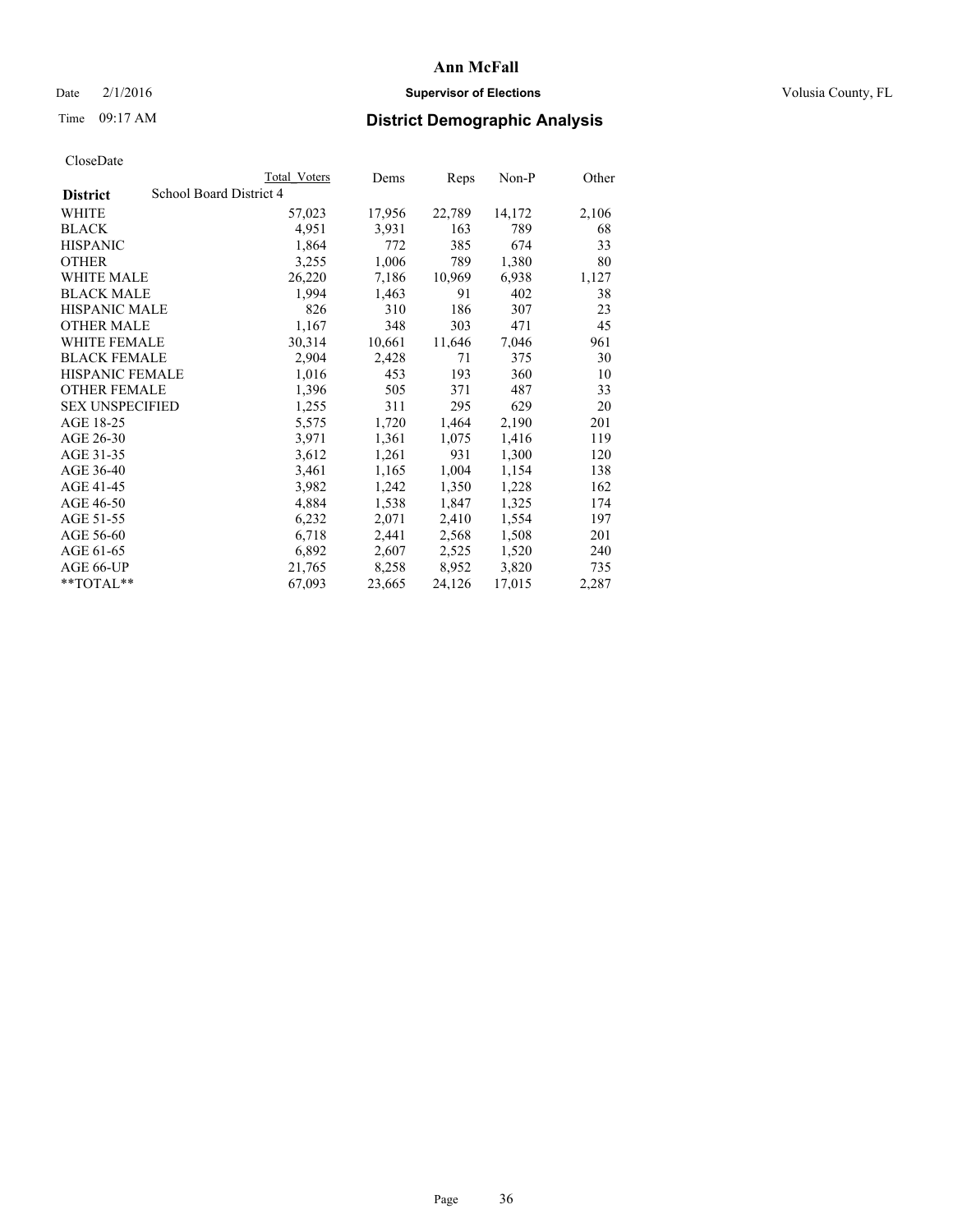## Date  $2/1/2016$  **Supervisor of Elections Supervisor of Elections** Volusia County, FL

# Time 09:17 AM **District Demographic Analysis**

|                        | Total Voters            | Dems   | <b>Reps</b> | $Non-P$ | Other |
|------------------------|-------------------------|--------|-------------|---------|-------|
| <b>District</b>        | School Board District 5 |        |             |         |       |
| WHITE                  | 38,861                  | 11,461 | 15,140      | 10,569  | 1,691 |
| <b>BLACK</b>           | 5,488                   | 4,100  | 251         | 1,036   | 101   |
| <b>HISPANIC</b>        | 14,775                  | 6,992  | 2,092       | 5,415   | 276   |
| <b>OTHER</b>           | 3,488                   | 1,144  | 656         | 1,610   | 78    |
| <b>WHITE MALE</b>      | 18,038                  | 4,657  | 7,360       | 5,107   | 914   |
| <b>BLACK MALE</b>      | 2,436                   | 1,704  | 150         | 518     | 64    |
| <b>HISPANIC MALE</b>   | 6,911                   | 3,137  | 1,036       | 2,576   | 162   |
| <b>OTHER MALE</b>      | 1,215                   | 423    | 253         | 502     | 37    |
| <b>WHITE FEMALE</b>    | 20,419                  | 6,699  | 7,637       | 5,318   | 765   |
| <b>BLACK FEMALE</b>    | 2,987                   | 2,351  | 98          | 501     | 37    |
| HISPANIC FEMALE        | 7,682                   | 3,778  | 1,040       | 2,754   | 110   |
| <b>OTHER FEMALE</b>    | 1,453                   | 572    | 274         | 574     | 33    |
| <b>SEX UNSPECIFIED</b> | 1,471                   | 376    | 291         | 780     | 24    |
| AGE 18-25              | 6,958                   | 2,193  | 1,361       | 3,166   | 238   |
| AGE 26-30              | 5,053                   | 1,671  | 1,106       | 2,085   | 191   |
| AGE 31-35              | 4,722                   | 1,617  | 1,055       | 1,864   | 186   |
| AGE 36-40              | 4,846                   | 1,756  | 1,077       | 1,804   | 209   |
| AGE 41-45              | 5,149                   | 1,794  | 1,506       | 1,669   | 180   |
| AGE 46-50              | 5,459                   | 1,916  | 1,764       | 1,583   | 196   |
| AGE 51-55              | 6,409                   | 2,342  | 2,200       | 1,671   | 196   |
| AGE 56-60              | 6,055                   | 2,363  | 2,107       | 1,381   | 204   |
| AGE 61-65              | 5,125                   | 2,185  | 1,652       | 1,128   | 160   |
| AGE 66-UP              | 12,836                  | 5,860  | 4,311       | 2,279   | 386   |
| **TOTAL**              | 62,612                  | 23,697 | 18,139      | 18,630  | 2,146 |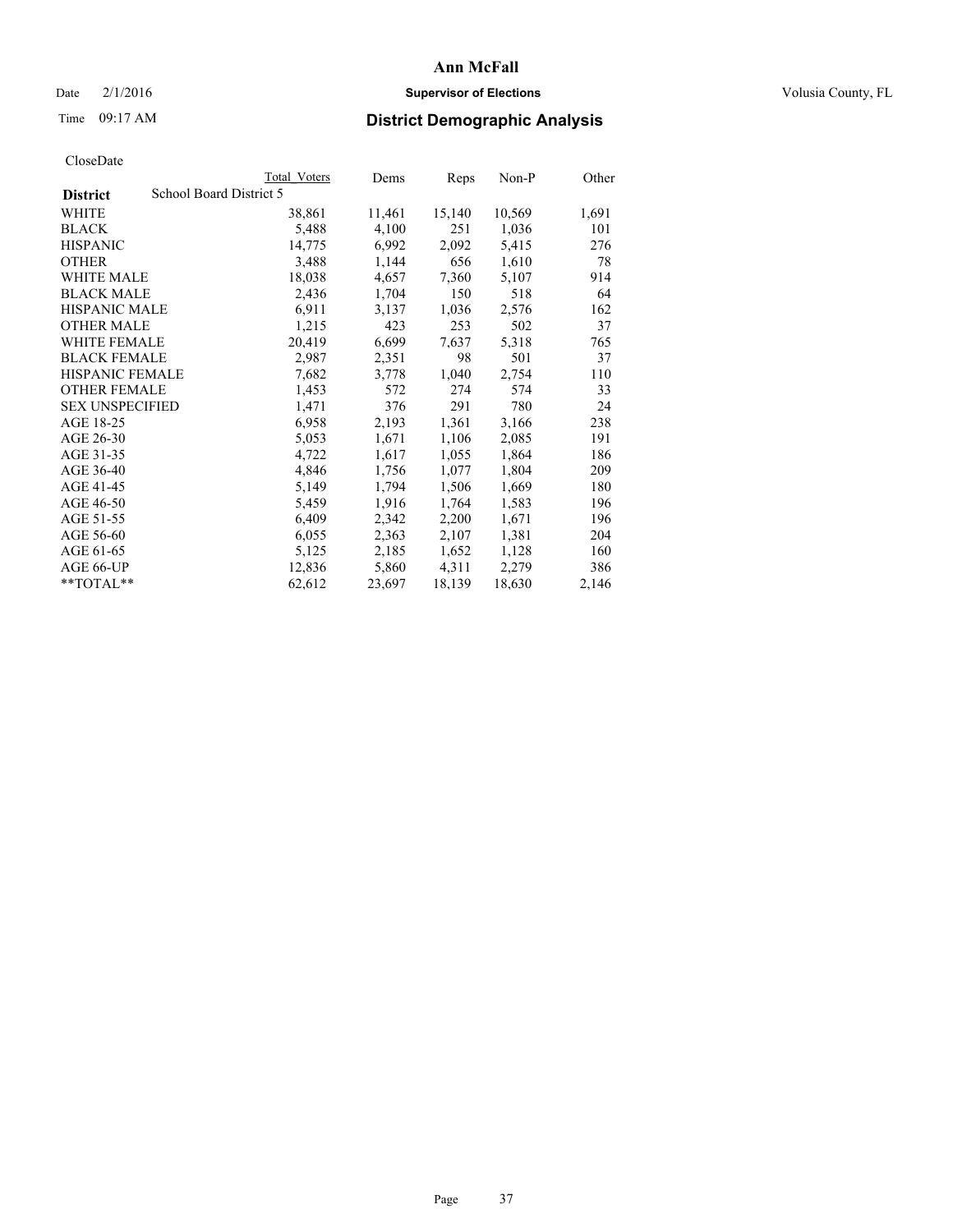## Date  $2/1/2016$  **Supervisor of Elections Supervisor of Elections** Volusia County, FL

# Time 09:17 AM **District Demographic Analysis**

|                                              | Total Voters | Dems   | Reps   | Non-P  | Other |
|----------------------------------------------|--------------|--------|--------|--------|-------|
| Florida Senate District 6<br><b>District</b> |              |        |        |        |       |
| WHITE                                        | 58,700       | 18,787 | 23,008 | 14,752 | 2,153 |
| <b>BLACK</b>                                 | 11,326       | 9,232  | 305    | 1,678  | 111   |
| <b>HISPANIC</b>                              | 1,965        | 832    | 402    | 685    | 46    |
| <b>OTHER</b>                                 | 3,946        | 1,378  | 816    | 1,668  | 84    |
| <b>WHITE MALE</b>                            | 27,142       | 7,574  | 11,148 | 7,255  | 1,165 |
| <b>BLACK MALE</b>                            | 4,454        | 3,439  | 157    | 801    | 57    |
| <b>HISPANIC MALE</b>                         | 894          | 335    | 193    | 333    | 33    |
| <b>OTHER MALE</b>                            | 1,354        | 465    | 317    | 529    | 43    |
| <b>WHITE FEMALE</b>                          | 31,050       | 11,091 | 11,685 | 7,304  | 970   |
| <b>BLACK FEMALE</b>                          | 6,707        | 5,665  | 147    | 841    | 54    |
| <b>HISPANIC FEMALE</b>                       | 1,053        | 490    | 203    | 347    | 13    |
| <b>OTHER FEMALE</b>                          | 1,736        | 700    | 390    | 608    | 38    |
| <b>SEX UNSPECIFIED</b>                       | 1,546        | 470    | 290    | 765    | 21    |
| AGE 18-25                                    | 8,282        | 3,693  | 1,540  | 2,820  | 229   |
| AGE 26-30                                    | 5,018        | 2,108  | 1,099  | 1,674  | 137   |
| AGE 31-35                                    | 4,276        | 1,693  | 980    | 1,466  | 137   |
| AGE 36-40                                    | 3,937        | 1,510  | 1,024  | 1,259  | 144   |
| AGE 41-45                                    | 4,463        | 1,581  | 1,358  | 1,358  | 166   |
| AGE 46-50                                    | 5,433        | 1,928  | 1,877  | 1,446  | 182   |
| AGE 51-55                                    | 6,864        | 2,563  | 2,415  | 1,671  | 215   |
| AGE 56-60                                    | 7,335        | 2,922  | 2,602  | 1,595  | 216   |
| AGE 61-65                                    | 7,410        | 2,993  | 2,553  | 1,625  | 239   |
| AGE 66-UP                                    | 22,918       | 9,237  | 9,083  | 3,869  | 729   |
| **TOTAL**                                    | 75,937       | 30,229 | 24,531 | 18,783 | 2,394 |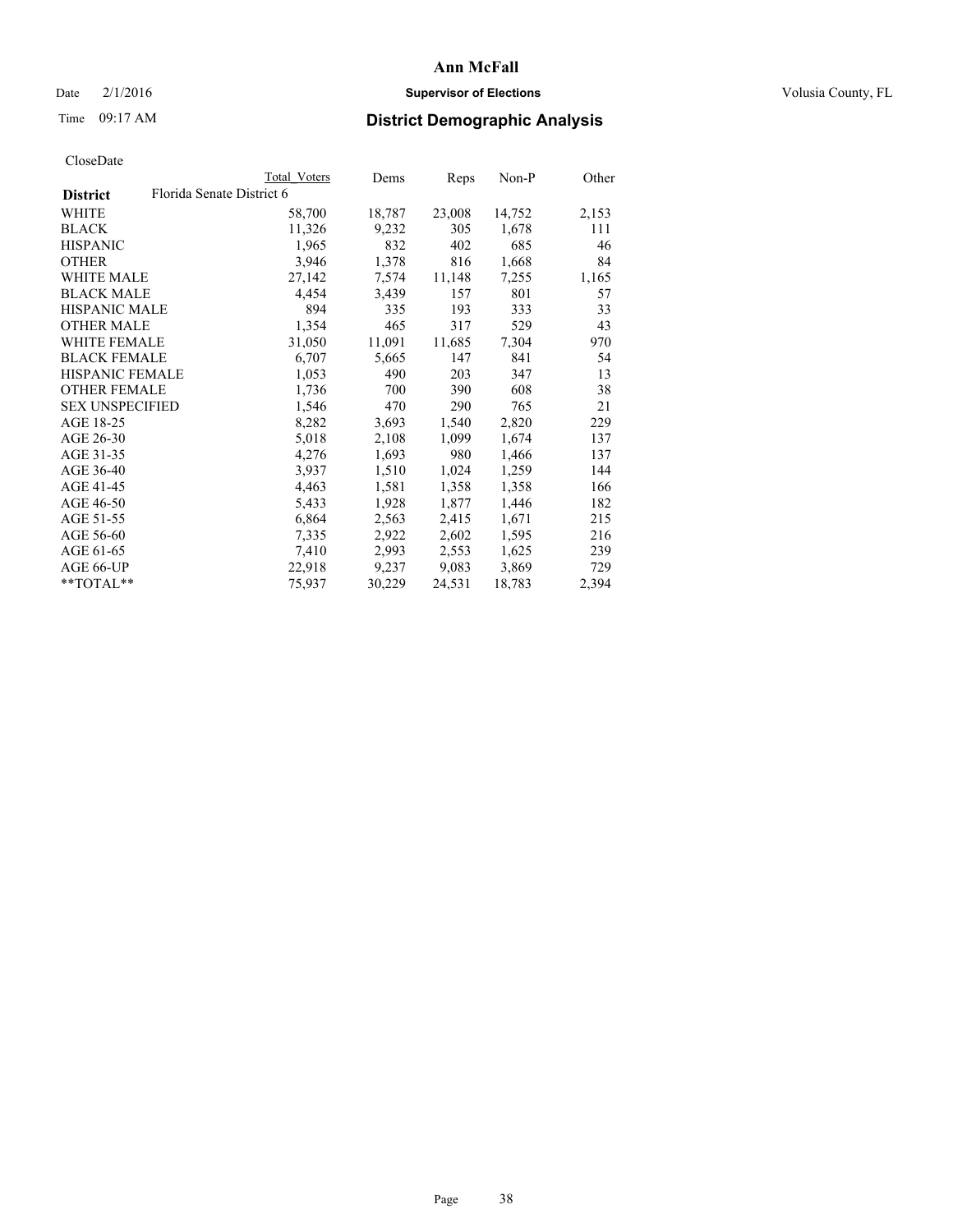## Date  $2/1/2016$  **Supervisor of Elections Supervisor of Elections** Volusia County, FL

# Time 09:17 AM **District Demographic Analysis**

|                        | Total Voters              | Dems   | Reps   | $Non-P$ | Other |
|------------------------|---------------------------|--------|--------|---------|-------|
| <b>District</b>        | Florida Senate District 8 |        |        |         |       |
| WHITE                  | 184,080                   | 56,865 | 72,679 | 47,285  | 7,251 |
| <b>BLACK</b>           | 16,368                    | 12,818 | 586    | 2,715   | 249   |
| <b>HISPANIC</b>        | 18,316                    | 8,142  | 2,991  | 6,819   | 364   |
| <b>OTHER</b>           | 10,440                    | 3,249  | 2,244  | 4,668   | 279   |
| <b>WHITE MALE</b>      | 85,021                    | 22,838 | 35,358 | 22,868  | 3,957 |
| <b>BLACK MALE</b>      | 6,682                     | 4,933  | 321    | 1,275   | 153   |
| <b>HISPANIC MALE</b>   | 8,385                     | 3,568  | 1,448  | 3,164   | 205   |
| <b>OTHER MALE</b>      | 3,683                     | 1,164  | 874    | 1,520   | 125   |
| <b>WHITE FEMALE</b>    | 97,441                    | 33,572 | 36,755 | 23,867  | 3,247 |
| <b>BLACK FEMALE</b>    | 9,495                     | 7,753  | 253    | 1,393   | 96    |
| HISPANIC FEMALE        | 9,682                     | 4,470  | 1,509  | 3,549   | 154   |
| <b>OTHER FEMALE</b>    | 4,397                     | 1,622  | 973    | 1,684   | 118   |
| <b>SEX UNSPECIFIED</b> | 4,416                     | 1,154  | 1,008  | 2,166   | 88    |
| AGE 18-25              | 20,998                    | 6,447  | 4,815  | 8,924   | 812   |
| AGE 26-30              | 15,291                    | 4,993  | 3,716  | 6,063   | 519   |
| AGE 31-35              | 13,941                    | 4,648  | 3,544  | 5,206   | 543   |
| AGE 36-40              | 13,607                    | 4,542  | 3,678  | 4,793   | 594   |
| AGE 41-45              | 15,052                    | 4,900  | 4,868  | 4,724   | 560   |
| AGE 46-50              | 16,711                    | 5,471  | 6,024  | 4,680   | 536   |
| AGE 51-55              | 21,150                    | 7,182  | 8,023  | 5,250   | 695   |
| AGE 56-60              | 22,281                    | 8,141  | 8,456  | 4,987   | 697   |
| AGE 61-65              | 22,191                    | 8,618  | 8,066  | 4,739   | 768   |
| AGE 66-UP              | 67,982                    | 26,132 | 27,310 | 12,121  | 2,419 |
| $*$ $TOTAI.**$         | 229,204                   | 81,074 | 78,500 | 61,487  | 8,143 |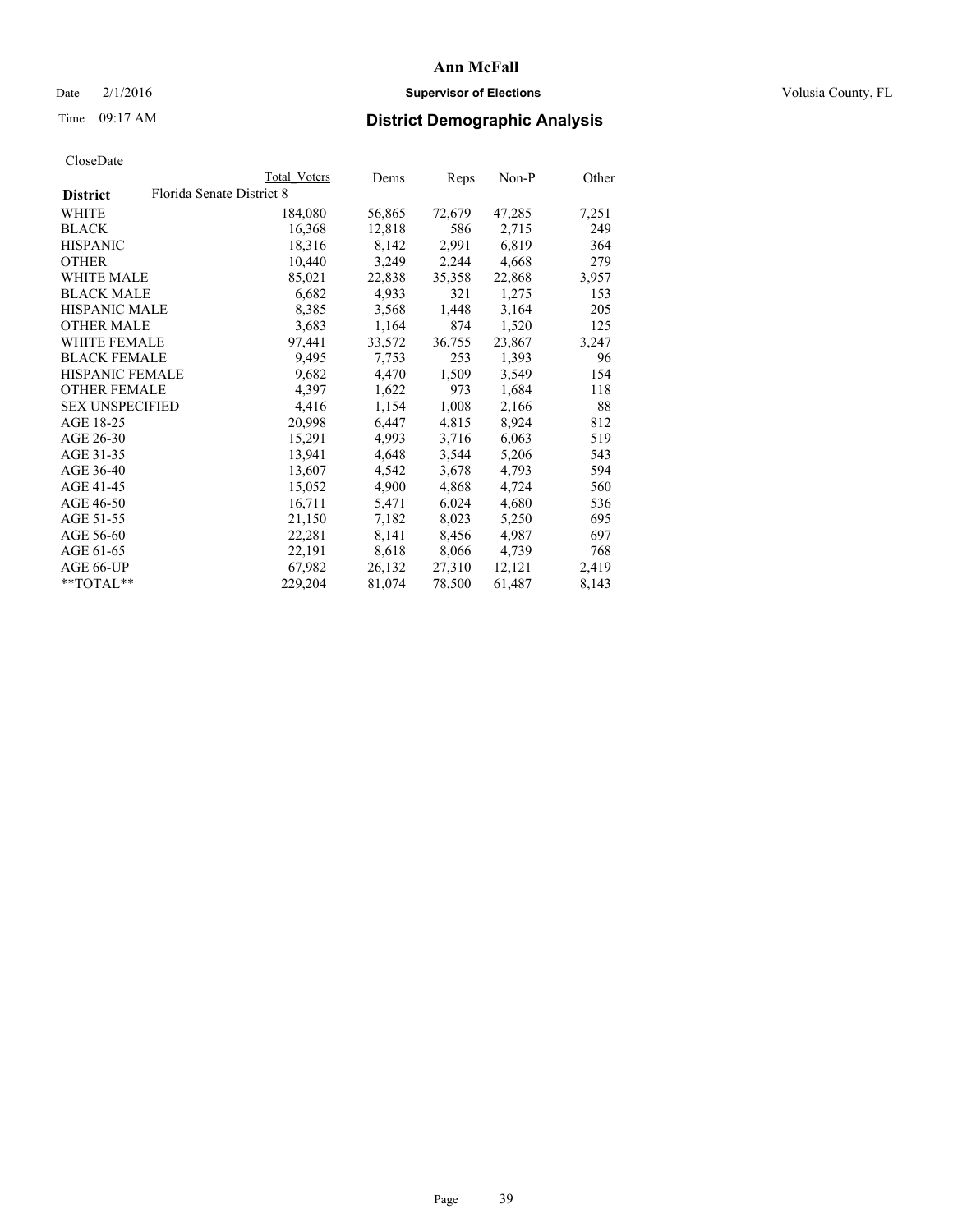## Date  $2/1/2016$  **Supervisor of Elections Supervisor of Elections** Volusia County, FL

| CloseDate |
|-----------|
|-----------|

|                        | <b>Total Voters</b>        | Dems   | Reps   | Non-P | Other |
|------------------------|----------------------------|--------|--------|-------|-------|
| <b>District</b>        | Florida Senate District 10 |        |        |       |       |
| WHITE                  | 23,307                     | 6,185  | 10,349 | 5,827 | 946   |
| <b>BLACK</b>           | 1,913                      | 1,451  | 91     | 337   | 34    |
| <b>HISPANIC</b>        | 4,848                      | 2,196  | 750    | 1,794 | 108   |
| <b>OTHER</b>           | 1,746                      | 547    | 423    | 745   | 31    |
| WHITE MALE             | 10,962                     | 2,491  | 5,093  | 2,872 | 506   |
| <b>BLACK MALE</b>      | 851                        | 607    | 42     | 179   | 23    |
| <b>HISPANIC MALE</b>   | 2,220                      | 956    | 377    | 835   | 52    |
| <b>OTHER MALE</b>      | 613                        | 197    | 164    | 236   | 16    |
| <b>WHITE FEMALE</b>    | 12,080                     | 3,636  | 5,153  | 2,861 | 430   |
| <b>BLACK FEMALE</b>    | 1,037                      | 824    | 49     | 153   | 11    |
| <b>HISPANIC FEMALE</b> | 2,550                      | 1,204  | 367    | 923   | 56    |
| <b>OTHER FEMALE</b>    | 735                        | 272    | 184    | 266   | 13    |
| <b>SEX UNSPECIFIED</b> | 766                        | 192    | 184    | 378   | 12    |
| AGE 18-25              | 3,077                      | 854    | 771    | 1,338 | 114   |
| AGE 26-30              | 2,102                      | 610    | 572    | 838   | 82    |
| AGE 31-35              | 2,072                      | 604    | 615    | 780   | 73    |
| AGE 36-40              | 2,128                      | 657    | 624    | 766   | 81    |
| AGE 41-45              | 2,369                      | 727    | 795    | 743   | 104   |
| AGE 46-50              | 2,624                      | 792    | 995    | 741   | 96    |
| AGE 51-55              | 3,249                      | 975    | 1,358  | 801   | 115   |
| AGE 56-60              | 3,180                      | 1,058  | 1,303  | 705   | 114   |
| AGE 61-65              | 2,938                      | 1,100  | 1,162  | 594   | 82    |
| AGE 66-UP              | 8,075                      | 3,002  | 3,418  | 1,397 | 258   |
| $*$ TOTAL $*$          | 31,814                     | 10,379 | 11,613 | 8,703 | 1,119 |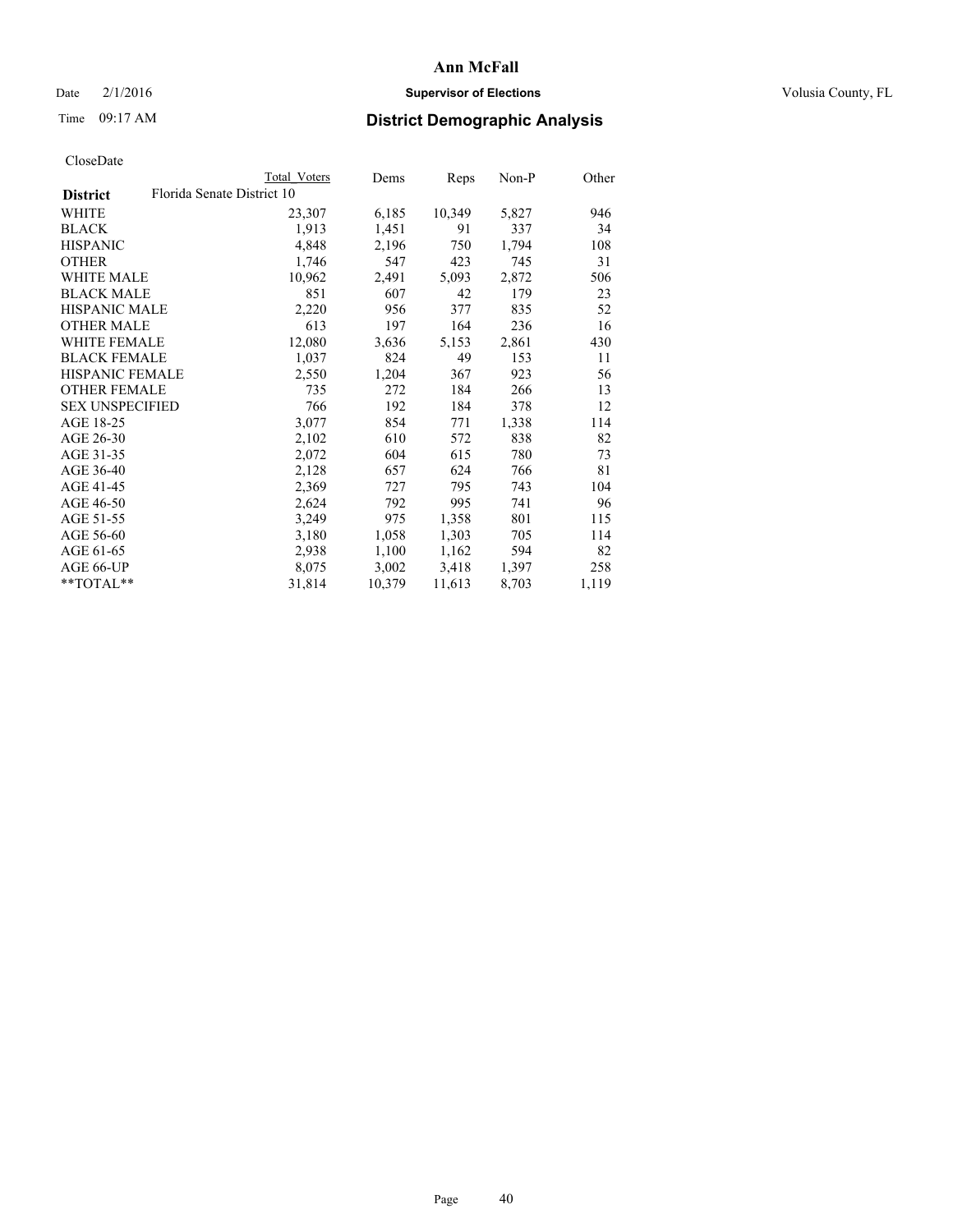## Date  $2/1/2016$  **Supervisor of Elections Supervisor of Elections** Volusia County, FL

# Time 09:17 AM **District Demographic Analysis**

|                                         | <b>Total Voters</b> | Dems  | Reps  | Non-P | Other          |
|-----------------------------------------|---------------------|-------|-------|-------|----------------|
| Daytona Beach Zone 1<br><b>District</b> |                     |       |       |       |                |
| WHITE                                   | 4,675               | 1,603 | 1,610 | 1,266 | 196            |
| <b>BLACK</b>                            | 1,189               | 956   | 25    | 187   | 21             |
| <b>HISPANIC</b>                         | 227                 | 94    | 46    | 79    | 8              |
| <b>OTHER</b>                            | 357                 | 126   | 68    | 151   | 12             |
| WHITE MALE                              | 2,228               | 661   | 811   | 641   | 115            |
| <b>BLACK MALE</b>                       | 481                 | 357   | 16    | 91    | 17             |
| HISPANIC MALE                           | 106                 | 36    | 24    | 41    | 5              |
| <b>OTHER MALE</b>                       | 137                 | 40    | 28    | 62    | 7              |
| WHITE FEMALE                            | 2,402               | 925   | 790   | 607   | 80             |
| <b>BLACK FEMALE</b>                     | 699                 | 593   | 9     | 93    | 4              |
| <b>HISPANIC FEMALE</b>                  | 118                 | 57    | 21    | 37    | 3              |
| <b>OTHER FEMALE</b>                     | 161                 | 73    | 31    | 53    | 4              |
| <b>SEX UNSPECIFIED</b>                  | 116                 | 37    | 19    | 58    | $\overline{c}$ |
| AGE 18-25                               | 702                 | 344   | 112   | 225   | 21             |
| AGE 26-30                               | 563                 | 227   | 108   | 214   | 14             |
| AGE 31-35                               | 376                 | 168   | 63    | 126   | 19             |
| AGE 36-40                               | 318                 | 138   | 65    | 103   | 12             |
| AGE 41-45                               | 383                 | 152   | 93    | 124   | 14             |
| AGE 46-50                               | 455                 | 171   | 131   | 134   | 19             |
| AGE 51-55                               | 570                 | 233   | 166   | 146   | 25             |
| AGE 56-60                               | 621                 | 267   | 182   | 144   | 28             |
| AGE 61-65                               | 623                 | 265   | 188   | 149   | 21             |
| AGE 66-UP                               | 1,837               | 814   | 641   | 318   | 64             |
| **TOTAL**                               | 6,448               | 2,779 | 1,749 | 1,683 | 237            |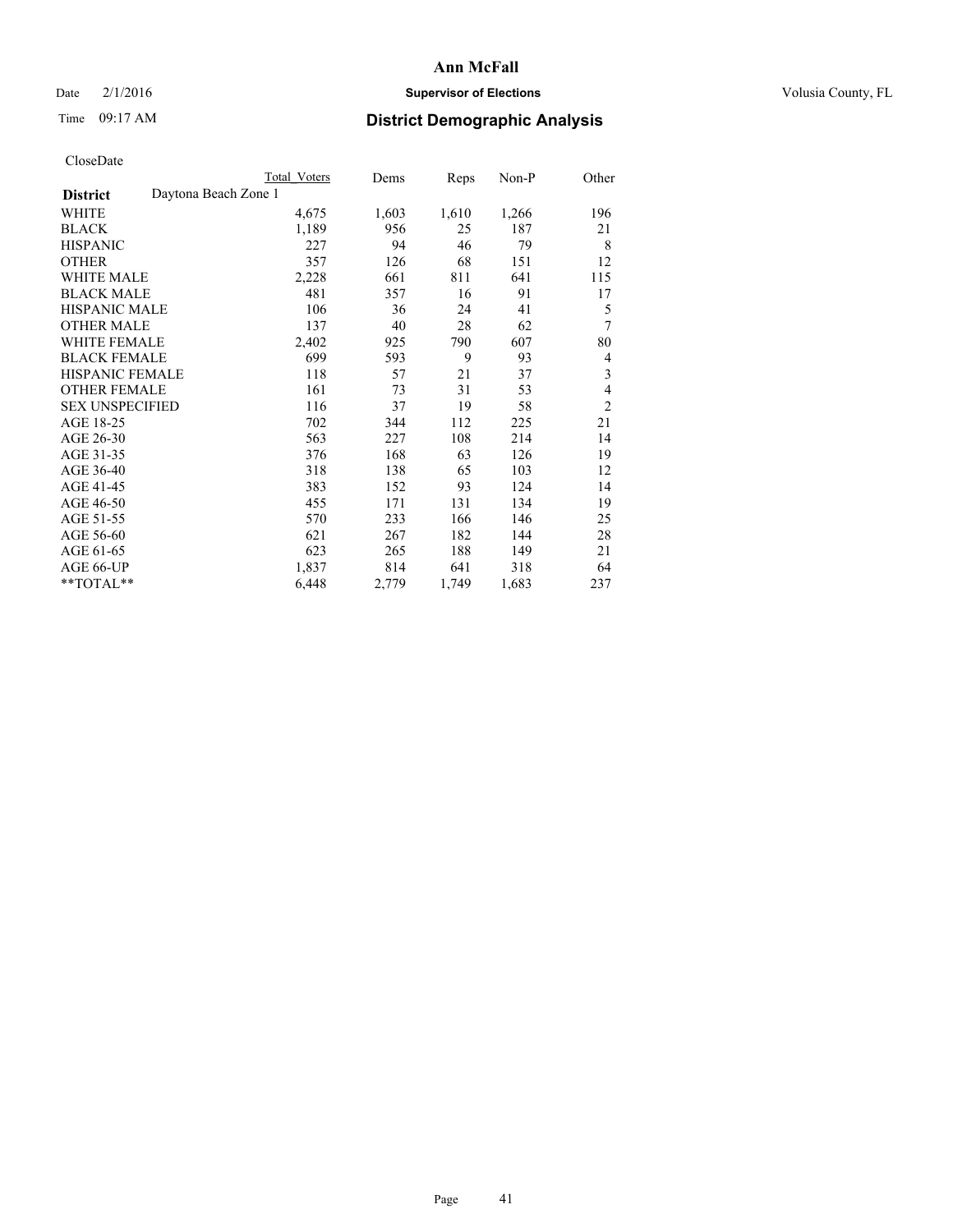## Date  $2/1/2016$  **Supervisor of Elections Supervisor of Elections** Volusia County, FL

# Time 09:17 AM **District Demographic Analysis**

|                                         | <b>Total Voters</b> | Dems  | <b>Reps</b> | Non-P | Other          |
|-----------------------------------------|---------------------|-------|-------------|-------|----------------|
| Daytona Beach Zone 2<br><b>District</b> |                     |       |             |       |                |
| WHITE                                   | 4,225               | 1,541 | 1,444       | 1,082 | 158            |
| <b>BLACK</b>                            | 1,419               | 1,140 | 44          | 220   | 15             |
| <b>HISPANIC</b>                         | 184                 | 76    | 32          | 72    | 4              |
| OTHER                                   | 324                 | 124   | 54          | 140   | 6              |
| <b>WHITE MALE</b>                       | 2,062               | 697   | 730         | 547   | 88             |
| <b>BLACK MALE</b>                       | 562                 | 426   | 20          | 109   | 7              |
| <b>HISPANIC MALE</b>                    | 94                  | 40    | 13          | 37    | 4              |
| <b>OTHER MALE</b>                       | 111                 | 38    | 21          | 50    | $\overline{c}$ |
| <b>WHITE FEMALE</b>                     | 2,122               | 827   | 703         | 523   | 69             |
| <b>BLACK FEMALE</b>                     | 846                 | 706   | 24          | 108   | 8              |
| <b>HISPANIC FEMALE</b>                  | 89                  | 35    | 19          | 35    | $\mathbf{0}$   |
| <b>OTHER FEMALE</b>                     | 159                 | 73    | 30          | 52    | 4              |
| <b>SEX UNSPECIFIED</b>                  | 107                 | 39    | 14          | 53    | 1              |
| AGE 18-25                               | 589                 | 273   | 95          | 204   | 17             |
| AGE 26-30                               | 447                 | 214   | 73          | 145   | 15             |
| AGE 31-35                               | 387                 | 170   | 73          | 131   | 13             |
| AGE 36-40                               | 322                 | 153   | 60          | 100   | 9              |
| AGE 41-45                               | 352                 | 148   | 77          | 114   | 13             |
| AGE 46-50                               | 479                 | 190   | 124         | 150   | 15             |
| AGE 51-55                               | 625                 | 270   | 179         | 149   | 27             |
| AGE 56-60                               | 660                 | 341   | 172         | 132   | 15             |
| AGE 61-65                               | 625                 | 296   | 170         | 146   | 13             |
| AGE 66-UP                               | 1,666               | 826   | 551         | 243   | 46             |
| **TOTAL**                               | 6,152               | 2,881 | 1,574       | 1,514 | 183            |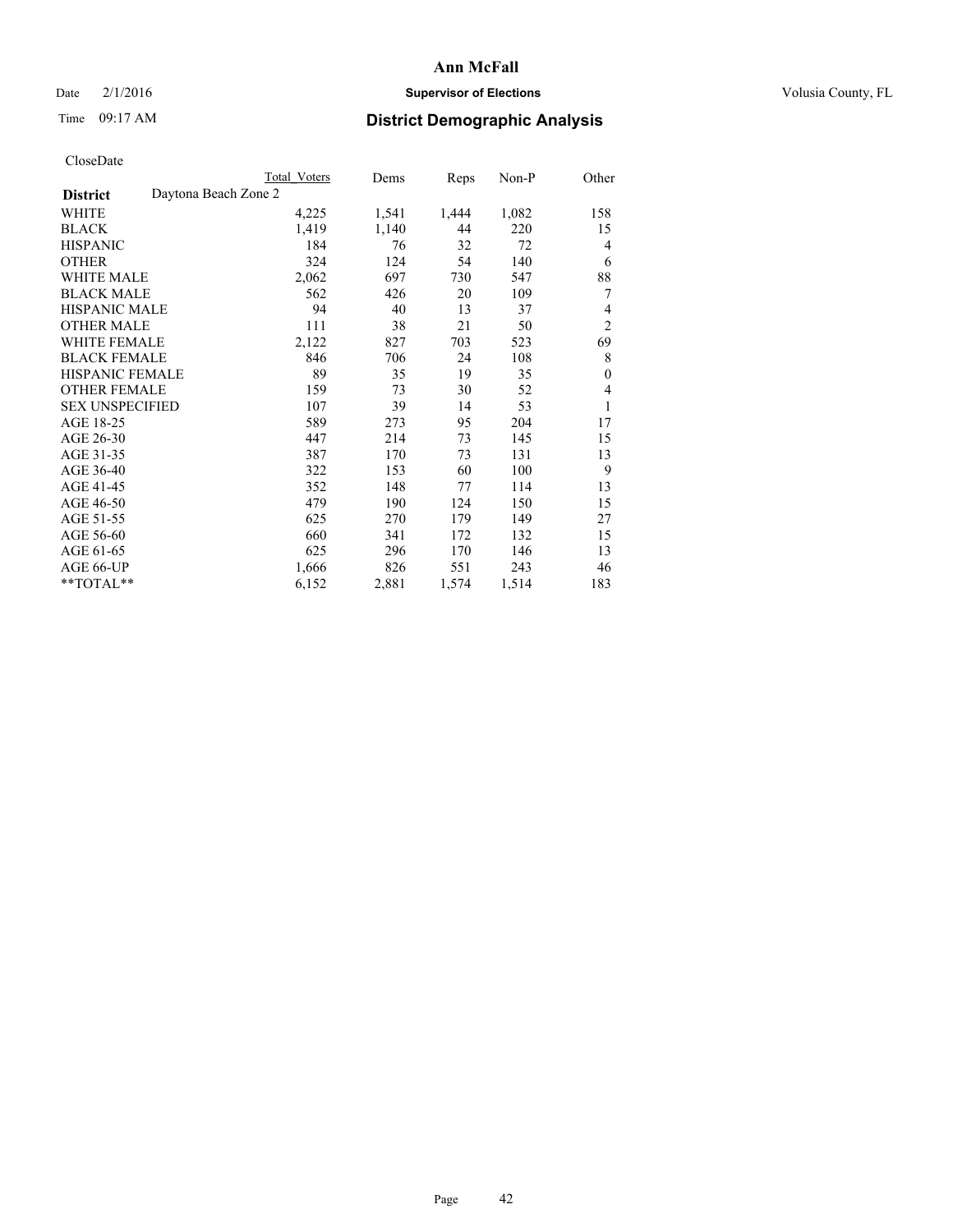## Date  $2/1/2016$  **Supervisor of Elections Supervisor of Elections** Volusia County, FL

# Time 09:17 AM **District Demographic Analysis**

|                                         | <b>Total Voters</b> | Dems  | Reps  | Non-P | Other                   |
|-----------------------------------------|---------------------|-------|-------|-------|-------------------------|
| Daytona Beach Zone 3<br><b>District</b> |                     |       |       |       |                         |
| WHITE                                   | 3,633               | 1,298 | 1,092 | 1,092 | 151                     |
| <b>BLACK</b>                            | 1,962               | 1,638 | 41    | 267   | 16                      |
| <b>HISPANIC</b>                         | 217                 | 100   | 27    | 84    | 6                       |
| <b>OTHER</b>                            | 479                 | 200   | 39    | 226   | 14                      |
| WHITE MALE                              | 1,848               | 558   | 594   | 597   | 99                      |
| <b>BLACK MALE</b>                       | 579                 | 471   | 18    | 85    | 5                       |
| HISPANIC MALE                           | 102                 | 49    | 15    | 34    | 4                       |
| <b>OTHER MALE</b>                       | 126                 | 58    | 17    | 48    | 3                       |
| WHITE FEMALE                            | 1,751               | 729   | 491   | 479   | 52                      |
| <b>BLACK FEMALE</b>                     | 1,331               | 1,128 | 23    | 169   | 11                      |
| <b>HISPANIC FEMALE</b>                  | 112                 | 50    | 12    | 48    | $\overline{c}$          |
| <b>OTHER FEMALE</b>                     | 222                 | 107   | 14    | 93    | $\,$ 8 $\,$             |
| <b>SEX UNSPECIFIED</b>                  | 220                 | 86    | 15    | 116   | $\overline{\mathbf{3}}$ |
| AGE 18-25                               | 1,628               | 1,111 | 77    | 420   | 20                      |
| AGE 26-30                               | 588                 | 330   | 67    | 172   | 19                      |
| AGE 31-35                               | 334                 | 141   | 59    | 119   | 15                      |
| AGE 36-40                               | 270                 | 116   | 39    | 107   | 8                       |
| AGE 41-45                               | 272                 | 104   | 55    | 105   | 8                       |
| AGE 46-50                               | 338                 | 146   | 80    | 99    | 13                      |
| AGE 51-55                               | 445                 | 171   | 124   | 140   | 10                      |
| AGE 56-60                               | 533                 | 241   | 147   | 127   | 18                      |
| AGE 61-65                               | 550                 | 247   | 158   | 125   | 20                      |
| AGE 66-UP                               | 1,333               | 629   | 393   | 255   | 56                      |
| **TOTAL**                               | 6,291               | 3,236 | 1,199 | 1,669 | 187                     |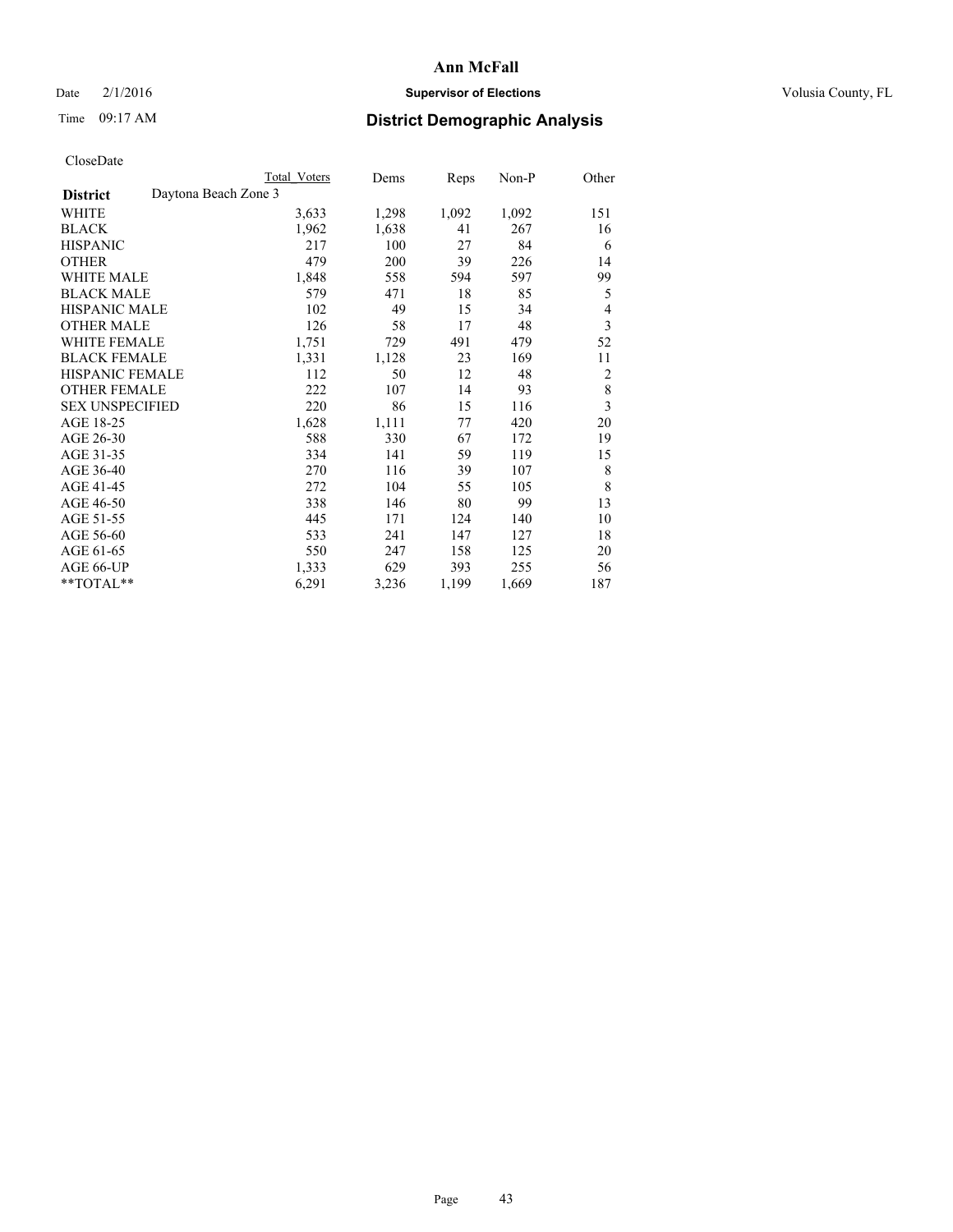## Date  $2/1/2016$  **Supervisor of Elections Supervisor of Elections** Volusia County, FL

# Time 09:17 AM **District Demographic Analysis**

|                                         | <b>Total Voters</b> | Dems  | Reps  | Non-P | Other          |
|-----------------------------------------|---------------------|-------|-------|-------|----------------|
| Daytona Beach Zone 4<br><b>District</b> |                     |       |       |       |                |
| WHITE                                   | 6,135               | 1,740 | 2,669 | 1,492 | 234            |
| <b>BLACK</b>                            | 967                 | 744   | 33    | 178   | 12             |
| <b>HISPANIC</b>                         | 302                 | 122   | 58    | 116   | 6              |
| <b>OTHER</b>                            | 436                 | 111   | 106   | 206   | 13             |
| <b>WHITE MALE</b>                       | 2,871               | 684   | 1,312 | 744   | 131            |
| <b>BLACK MALE</b>                       | 401                 | 289   | 24    | 84    | 4              |
| <b>HISPANIC MALE</b>                    | 124                 | 41    | 27    | 52    | 4              |
| <b>OTHER MALE</b>                       | 159                 | 31    | 45    | 78    | 5              |
| WHITE FEMALE                            | 3,229               | 1,049 | 1,346 | 735   | 99             |
| <b>BLACK FEMALE</b>                     | 556                 | 448   | 9     | 91    | 8              |
| <b>HISPANIC FEMALE</b>                  | 176                 | 80    | 31    | 63    | $\overline{c}$ |
| <b>OTHER FEMALE</b>                     | 219                 | 68    | 50    | 93    | 8              |
| <b>SEX UNSPECIFIED</b>                  | 104                 | 27    | 21    | 52    | 4              |
| AGE 18-25                               | 782                 | 295   | 183   | 279   | 25             |
| AGE 26-30                               | 652                 | 226   | 176   | 228   | 22             |
| AGE 31-35                               | 549                 | 200   | 138   | 194   | 17             |
| AGE 36-40                               | 439                 | 171   | 130   | 127   | 11             |
| AGE 41-45                               | 476                 | 164   | 170   | 129   | 13             |
| AGE 46-50                               | 429                 | 141   | 155   | 119   | 14             |
| AGE 51-55                               | 595                 | 205   | 217   | 155   | 18             |
| AGE 56-60                               | 637                 | 240   | 245   | 138   | 14             |
| AGE 61-65                               | 712                 | 243   | 274   | 164   | 31             |
| AGE 66-UP                               | 2,569               | 832   | 1,178 | 459   | 100            |
| **TOTAL**                               | 7,840               | 2,717 | 2,866 | 1,992 | 265            |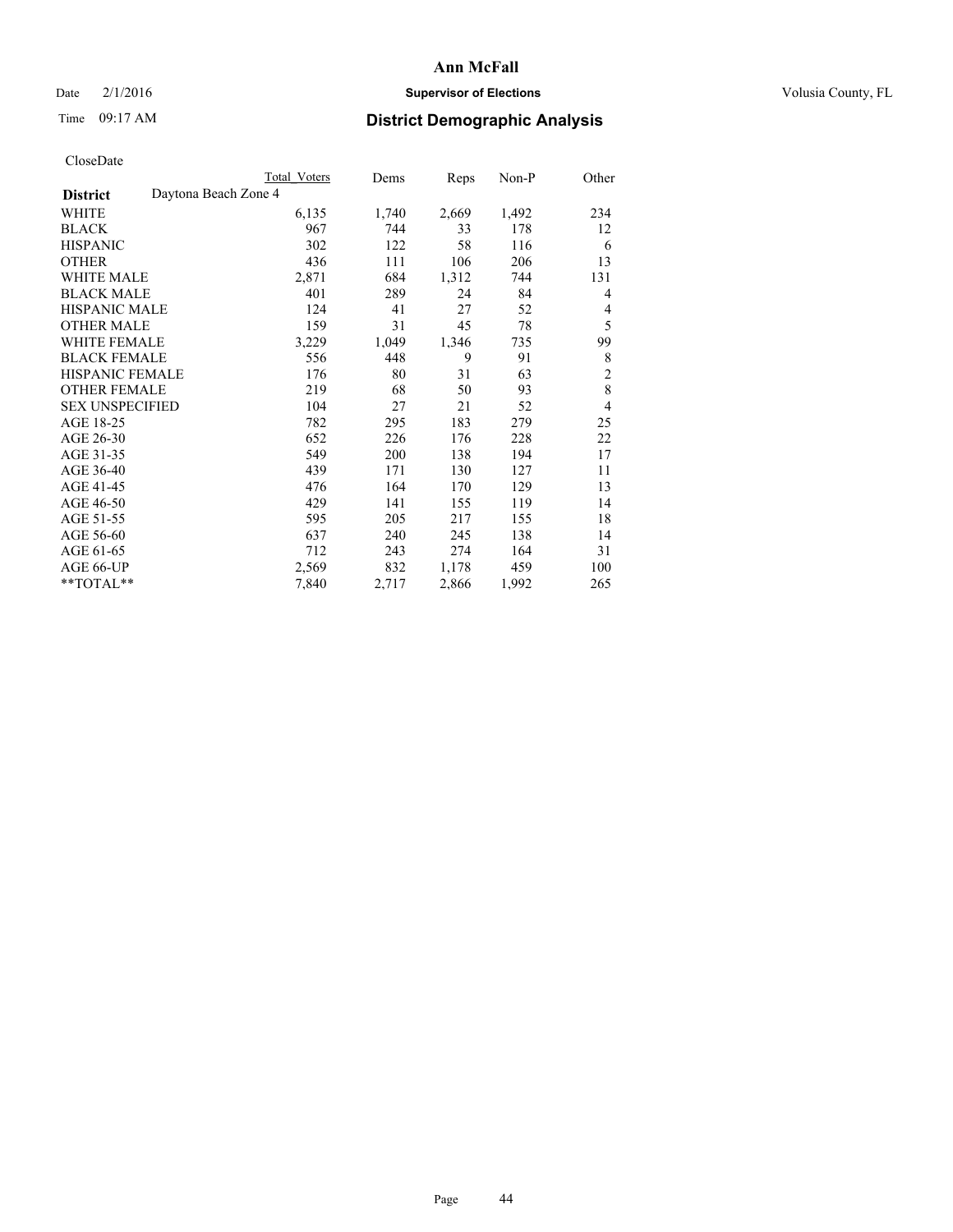## Date  $2/1/2016$  **Supervisor of Elections Supervisor of Elections** Volusia County, FL

# Time 09:17 AM **District Demographic Analysis**

|                                         | Total Voters | Dems  | Reps | Non-P | Other |
|-----------------------------------------|--------------|-------|------|-------|-------|
| Daytona Beach Zone 5<br><b>District</b> |              |       |      |       |       |
| WHITE                                   | 2,257        | 773   | 714  | 673   | 97    |
| <b>BLACK</b>                            | 3,882        | 3,253 | 82   | 518   | 29    |
| <b>HISPANIC</b>                         | 237          | 113   | 31   | 82    | 11    |
| <b>OTHER</b>                            | 415          | 206   | 39   | 161   | 9     |
| <b>WHITE MALE</b>                       | 1,058        | 311   | 377  | 314   | 56    |
| <b>BLACK MALE</b>                       | 1,456        | 1,167 | 42   | 231   | 16    |
| HISPANIC MALE                           | 109          | 44    | 15   | 43    | 7     |
| <b>OTHER MALE</b>                       | 121          | 64    | 8    | 44    | 5     |
| <b>WHITE FEMALE</b>                     | 1,185        | 459   | 334  | 351   | 41    |
| <b>BLACK FEMALE</b>                     | 2,383        | 2,052 | 40   | 278   | 13    |
| <b>HISPANIC FEMALE</b>                  | 127          | 68    | 16   | 39    | 4     |
| <b>OTHER FEMALE</b>                     | 198          | 100   | 26   | 69    | 3     |
| <b>SEX UNSPECIFIED</b>                  | 154          | 80    | 8    | 65    | 1     |
| AGE 18-25                               | 1,063        | 607   | 98   | 331   | 27    |
| AGE 26-30                               | 755          | 447   | 68   | 224   | 16    |
| AGE 31-35                               | 626          | 378   | 67   | 168   | 13    |
| AGE 36-40                               | 468          | 292   | 47   | 112   | 17    |
| AGE 41-45                               | 488          | 302   | 60   | 115   | 11    |
| AGE 46-50                               | 493          | 326   | 66   | 89    | 12    |
| AGE 51-55                               | 588          | 401   | 72   | 104   | 11    |
| AGE 56-60                               | 540          | 380   | 78   | 72    | 10    |
| AGE 61-65                               | 497          | 339   | 82   | 64    | 12    |
| AGE 66-UP                               | 1,273        | 873   | 228  | 155   | 17    |
| **TOTAL**                               | 6,791        | 4,345 | 866  | 1,434 | 146   |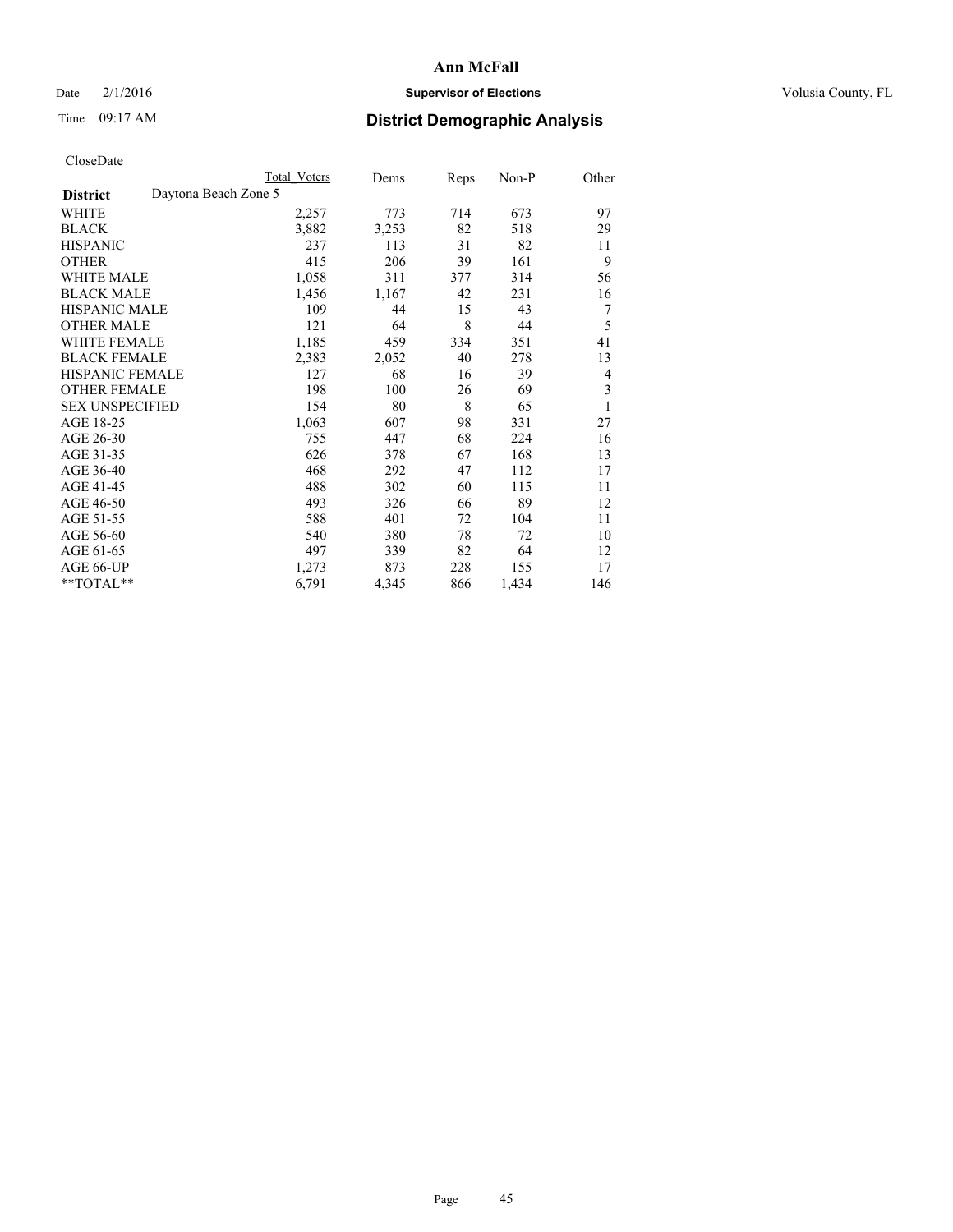## Date  $2/1/2016$  **Supervisor of Elections Supervisor of Elections** Volusia County, FL

|                        |                      | <b>Total Voters</b> | Dems  | Reps | $Non-P$ | Other          |
|------------------------|----------------------|---------------------|-------|------|---------|----------------|
| <b>District</b>        | Daytona Beach Zone 6 |                     |       |      |         |                |
| WHITE                  |                      | 1,286               | 459   | 383  | 386     | 58             |
| <b>BLACK</b>           |                      | 3,870               | 3,230 | 93   | 519     | 28             |
| <b>HISPANIC</b>        |                      | 215                 | 103   | 20   | 88      | $\overline{4}$ |
| <b>OTHER</b>           |                      | 358                 | 196   | 26   | 133     | 3              |
| <b>WHITE MALE</b>      |                      | 632                 | 176   | 216  | 200     | 40             |
| <b>BLACK MALE</b>      |                      | 1,648               | 1,326 | 51   | 257     | 14             |
| <b>HISPANIC MALE</b>   |                      | 110                 | 46    | 9    | 53      | $\overline{c}$ |
| <b>OTHER MALE</b>      |                      | 142                 | 81    | 15   | 45      | 1              |
| WHITE FEMALE           |                      | 642                 | 278   | 164  | 183     | 17             |
| <b>BLACK FEMALE</b>    |                      | 2,157               | 1,850 | 40   | 253     | 14             |
| HISPANIC FEMALE        |                      | 101                 | 56    | 11   | 32      | $\overline{2}$ |
| <b>OTHER FEMALE</b>    |                      | 128                 | 80    | 9    | 38      | 1              |
| <b>SEX UNSPECIFIED</b> |                      | 169                 | 95    | 7    | 65      | $\overline{2}$ |
| AGE 18-25              |                      | 1,283               | 833   | 90   | 338     | 22             |
| AGE 26-30              |                      | 650                 | 422   | 48   | 169     | 11             |
| AGE 31-35              |                      | 450                 | 280   | 42   | 122     | 6              |
| AGE 36-40              |                      | 397                 | 263   | 27   | 100     | 7              |
| AGE 41-45              |                      | 332                 | 233   | 30   | 64      | 5              |
| AGE 46-50              |                      | 384                 | 274   | 34   | 68      | 8              |
| AGE 51-55              |                      | 446                 | 320   | 40   | 78      | 8              |
| AGE 56-60              |                      | 451                 | 330   | 61   | 56      | $\overline{4}$ |
| AGE 61-65              |                      | 383                 | 257   | 54   | 60      | 12             |
| AGE 66-UP              |                      | 953                 | 776   | 96   | 71      | 10             |
| **TOTAL**              |                      | 5,729               | 3,988 | 522  | 1,126   | 93             |
|                        |                      |                     |       |      |         |                |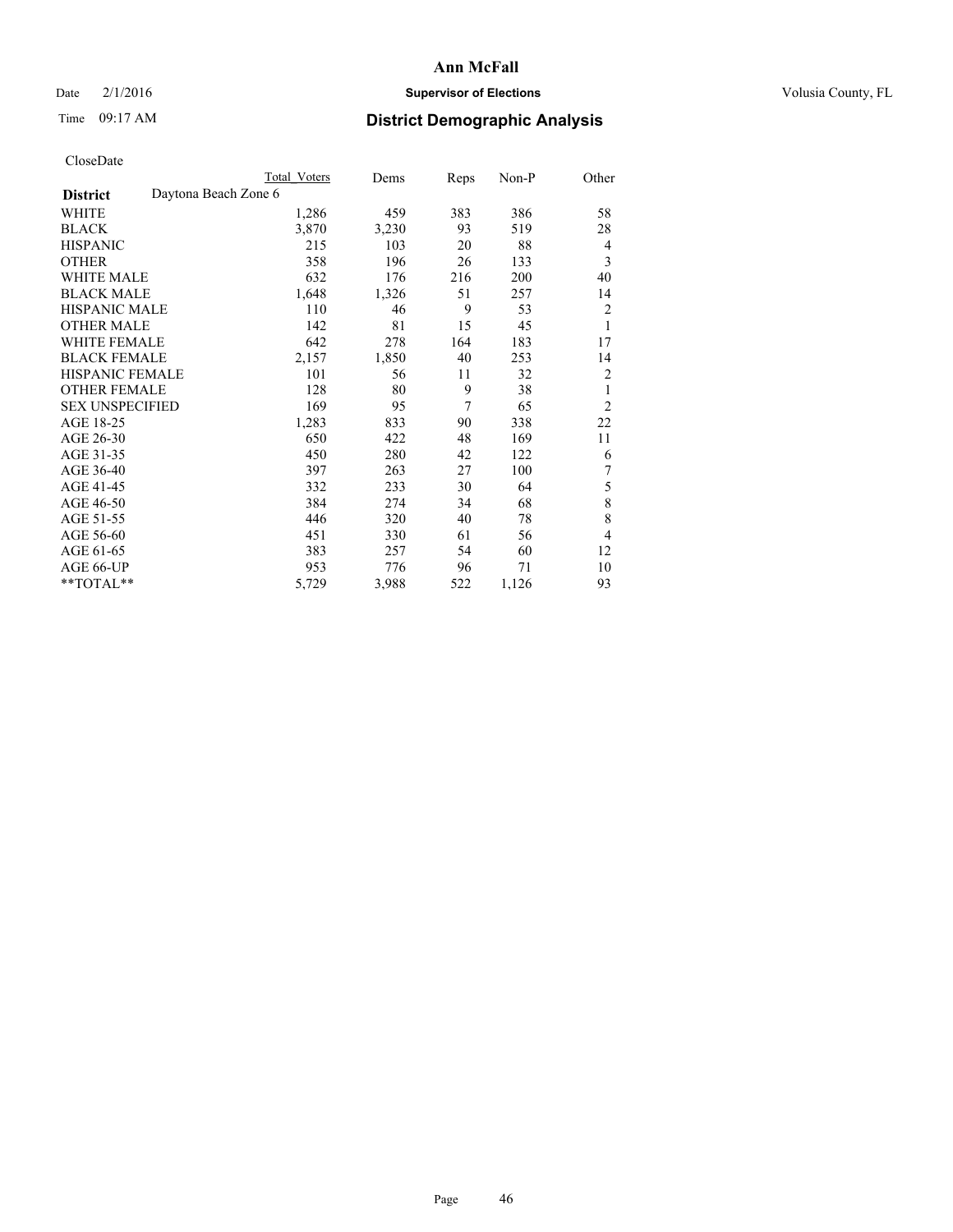## Date  $2/1/2016$  **Supervisor of Elections Supervisor of Elections** Volusia County, FL

# Time 09:17 AM **District Demographic Analysis**

|                        |                      | Total Voters | Dems  | Reps  | Non-P | Other        |
|------------------------|----------------------|--------------|-------|-------|-------|--------------|
| <b>District</b>        | Daytona Beach Shores |              |       |       |       |              |
| WHITE                  |                      | 3,636        | 908   | 1,751 | 817   | 160          |
| <b>BLACK</b>           |                      | 52           | 31    | 5     | 13    | 3            |
| <b>HISPANIC</b>        |                      | 84           | 18    | 36    | 29    | 1            |
| <b>OTHER</b>           |                      | 197          | 60    | 64    | 65    | 8            |
| WHITE MALE             |                      | 1,749        | 382   | 855   | 417   | 95           |
| <b>BLACK MALE</b>      |                      | 25           | 15    | 2     | 7     | 1            |
| <b>HISPANIC MALE</b>   |                      | 36           | 4     | 18    | 14    | $\mathbf{0}$ |
| <b>OTHER MALE</b>      |                      | 82           | 27    | 25    | 27    | 3            |
| <b>WHITE FEMALE</b>    |                      | 1,861        | 519   | 882   | 396   | 64           |
| <b>BLACK FEMALE</b>    |                      | 26           | 16    | 3     | 5     | 2            |
| <b>HISPANIC FEMALE</b> |                      | 47           | 14    | 17    | 15    | 1            |
| <b>OTHER FEMALE</b>    |                      | 92           | 30    | 29    | 28    | 5            |
| <b>SEX UNSPECIFIED</b> |                      | 51           | 10    | 25    | 15    | 1            |
| AGE 18-25              |                      | 128          | 19    | 51    | 50    | 8            |
| AGE 26-30              |                      | 108          | 23    | 40    | 36    | 9            |
| AGE 31-35              |                      | 105          | 29    | 26    | 45    | 5            |
| AGE 36-40              |                      | 96           | 28    | 32    | 26    | 10           |
| AGE 41-45              |                      | 89           | 21    | 24    | 38    | 6            |
| AGE 46-50              |                      | 193          | 45    | 82    | 59    | 7            |
| AGE 51-55              |                      | 272          | 66    | 128   | 64    | 14           |
| AGE 56-60              |                      | 367          | 90    | 186   | 79    | 12           |
| AGE 61-65              |                      | 471          | 112   | 234   | 108   | 17           |
| AGE 66-UP              |                      | 2,140        | 584   | 1,053 | 419   | 84           |
| **TOTAL**              |                      | 3,969        | 1,017 | 1,856 | 924   | 172          |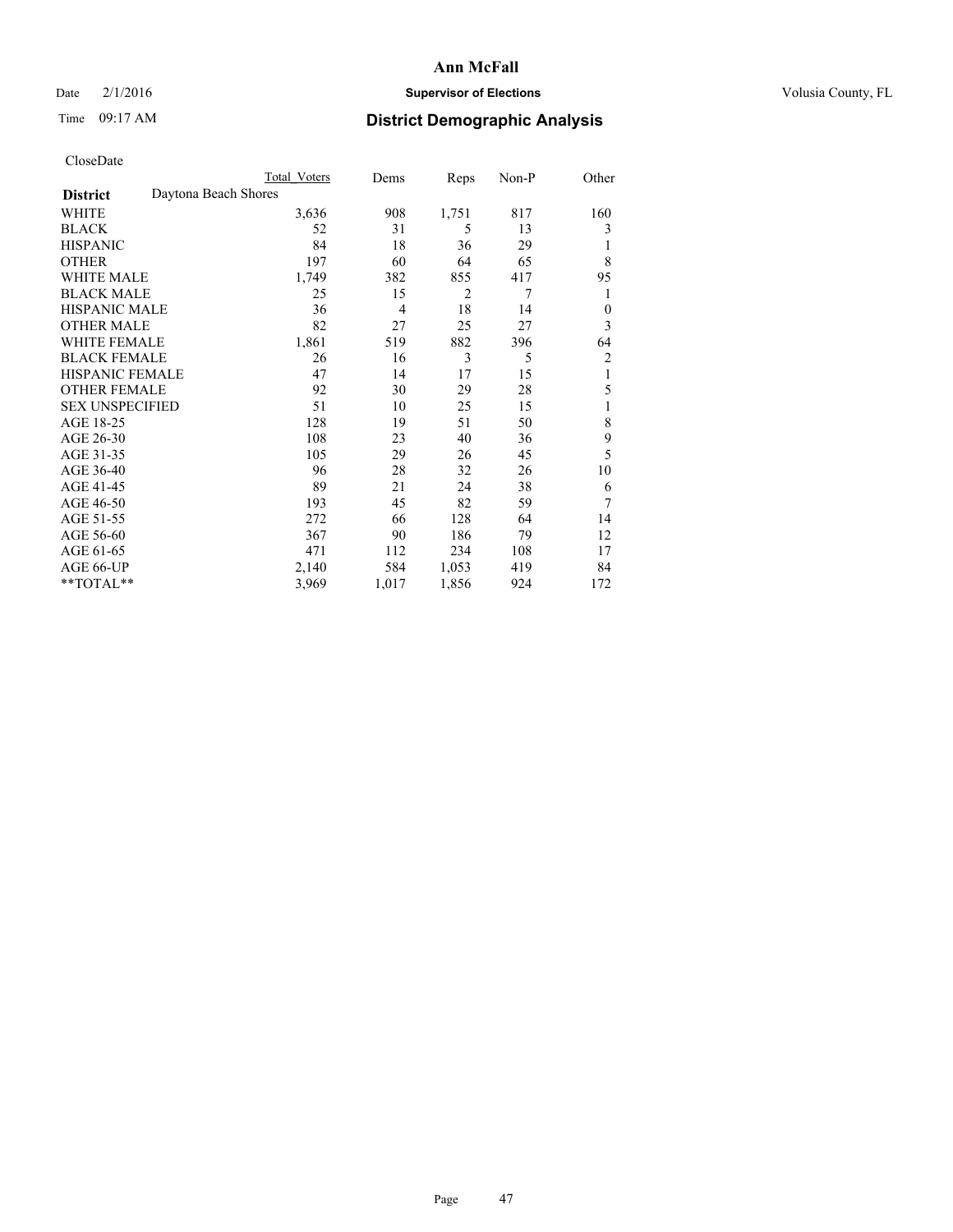## Date  $2/1/2016$  **Supervisor of Elections Supervisor of Elections** Volusia County, FL

| CloseDate |
|-----------|
|-----------|

|                        |        | Total Voters | Dems  | Reps  | Non-P | Other |
|------------------------|--------|--------------|-------|-------|-------|-------|
| <b>District</b>        | DeBary |              |       |       |       |       |
| WHITE                  |        | 11,717       | 2,960 | 5,482 | 2,796 | 479   |
| <b>BLACK</b>           |        | 507          | 389   | 22    | 84    | 12    |
| <b>HISPANIC</b>        |        | 1,024        | 410   | 247   | 351   | 16    |
| <b>OTHER</b>           |        | 753          | 221   | 198   | 317   | 17    |
| <b>WHITE MALE</b>      |        | 5,508        | 1,190 | 2,684 | 1,374 | 260   |
| <b>BLACK MALE</b>      |        | 230          | 161   | 7     | 54    | 8     |
| <b>HISPANIC MALE</b>   |        | 442          | 161   | 119   | 155   | 7     |
| <b>OTHER MALE</b>      |        | 255          | 73    | 77    | 96    | 9     |
| <b>WHITE FEMALE</b>    |        | 6,086        | 1,748 | 2,748 | 1,377 | 213   |
| <b>BLACK FEMALE</b>    |        | 267          | 220   | 15    | 28    | 4     |
| <b>HISPANIC FEMALE</b> |        | 559          | 237   | 126   | 187   | 9     |
| <b>OTHER FEMALE</b>    |        | 329          | 110   | 92    | 120   | 7     |
| <b>SEX UNSPECIFIED</b> |        | 325          | 80    | 81    | 157   | 7     |
| AGE 18-25              |        | 1,167        | 278   | 357   | 485   | 47    |
| AGE 26-30              |        | 732          | 176   | 232   | 298   | 26    |
| AGE 31-35              |        | 763          | 189   | 285   | 261   | 28    |
| AGE 36-40              |        | 851          | 225   | 310   | 284   | 32    |
| AGE 41-45              |        | 958          | 249   | 367   | 290   | 52    |
| AGE 46-50              |        | 1,100        | 289   | 481   | 293   | 37    |
| AGE 51-55              |        | 1,366        | 353   | 639   | 318   | 56    |
| AGE 56-60              |        | 1,406        | 397   | 647   | 318   | 44    |
| AGE 61-65              |        | 1,467        | 491   | 647   | 286   | 43    |
| AGE 66-UP              |        | 4,191        | 1,333 | 1,984 | 715   | 159   |
| **TOTAL**              |        | 14,001       | 3,980 | 5,949 | 3,548 | 524   |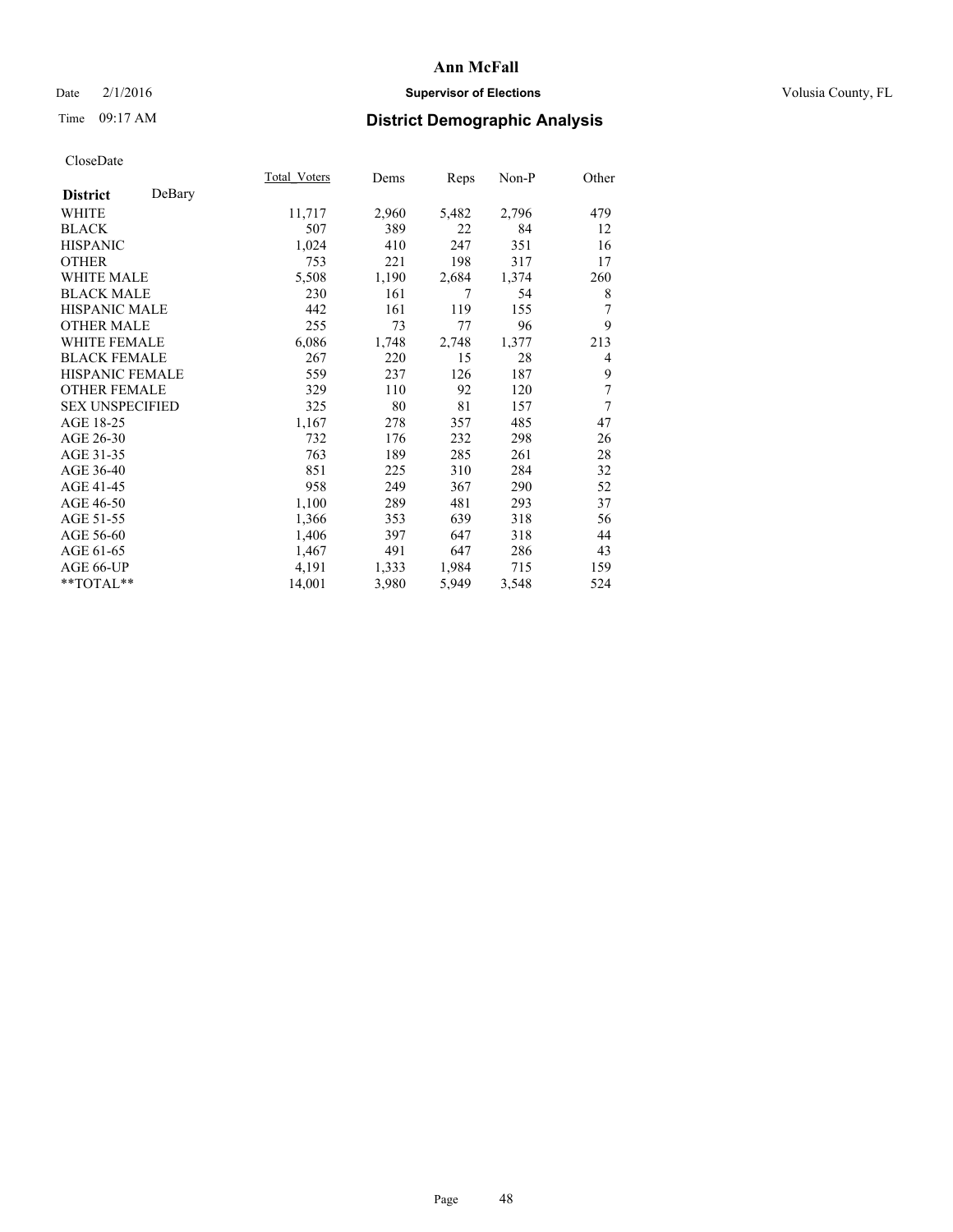## Date  $2/1/2016$  **Supervisor of Elections Supervisor of Elections** Volusia County, FL

# Time 09:17 AM **District Demographic Analysis**

|                        |        | Total Voters | Dems  | <u>Reps</u> | Non-P | Other |
|------------------------|--------|--------------|-------|-------------|-------|-------|
| <b>District</b>        | DeLand |              |       |             |       |       |
| WHITE                  |        | 13,204       | 4,107 | 5,380       | 3,163 | 554   |
| <b>BLACK</b>           |        | 2,523        | 2,011 | 88          | 386   | 38    |
| <b>HISPANIC</b>        |        | 1,327        | 547   | 226         | 518   | 36    |
| <b>OTHER</b>           |        | 909          | 306   | 178         | 398   | 27    |
| WHITE MALE             |        | 5,808        | 1,552 | 2,464       | 1,514 | 278   |
| <b>BLACK MALE</b>      |        | 948          | 724   | 38          | 158   | 28    |
| <b>HISPANIC MALE</b>   |        | 541          | 226   | 93          | 204   | 18    |
| <b>OTHER MALE</b>      |        | 305          | 107   | 68          | 119   | 11    |
| <b>WHITE FEMALE</b>    |        | 7,292        | 2,527 | 2,877       | 1,613 | 275   |
| <b>BLACK FEMALE</b>    |        | 1,542        | 1,266 | 47          | 219   | 10    |
| <b>HISPANIC FEMALE</b> |        | 764          | 312   | 129         | 306   | 17    |
| <b>OTHER FEMALE</b>    |        | 388          | 144   | 74          | 158   | 12    |
| <b>SEX UNSPECIFIED</b> |        | 375          | 113   | 82          | 174   | 6     |
| AGE 18-25              |        | 2,047        | 721   | 415         | 840   | 71    |
| AGE 26-30              |        | 1,248        | 460   | 296         | 454   | 38    |
| AGE 31-35              |        | 1,132        | 413   | 297         | 380   | 42    |
| AGE 36-40              |        | 1,144        | 430   | 318         | 351   | 45    |
| AGE 41-45              |        | 1,318        | 491   | 404         | 373   | 50    |
| AGE 46-50              |        | 1,263        | 492   | 433         | 305   | 33    |
| AGE 51-55              |        | 1,404        | 561   | 499         | 288   | 56    |
| AGE 56-60              |        | 1,471        | 617   | 504         | 300   | 50    |
| AGE 61-65              |        | 1,589        | 655   | 560         | 314   | 60    |
| AGE 66-UP              |        | 5,347        | 2,131 | 2,146       | 860   | 210   |
| **TOTAL**              |        | 17,963       | 6,971 | 5,872       | 4,465 | 655   |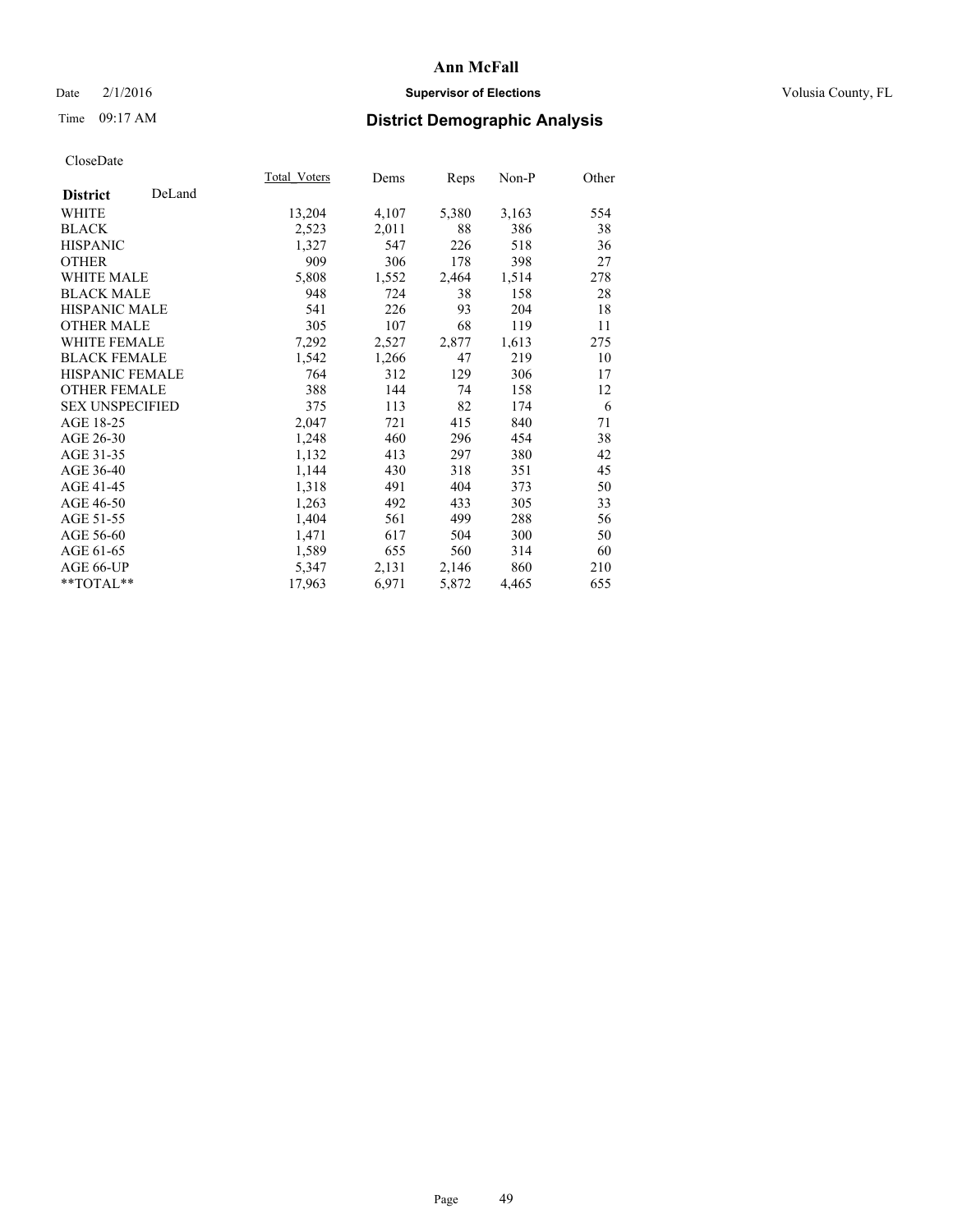## Date  $2/1/2016$  **Supervisor of Elections Supervisor of Elections** Volusia County, FL

# Time 09:17 AM **District Demographic Analysis**

|                        |                    | Total Voters | Dems  | Reps  | Non-P | Other          |
|------------------------|--------------------|--------------|-------|-------|-------|----------------|
| <b>District</b>        | Deltona District 1 |              |       |       |       |                |
| WHITE                  |                    | 4,766        | 1,435 | 1,714 | 1,411 | 206            |
| <b>BLACK</b>           |                    | 971          | 711   | 49    | 191   | 20             |
| <b>HISPANIC</b>        |                    | 2,209        | 1,097 | 275   | 805   | 32             |
| <b>OTHER</b>           |                    | 499          | 156   | 78    | 251   | 14             |
| WHITE MALE             |                    | 2,215        | 577   | 825   | 698   | 115            |
| <b>BLACK MALE</b>      |                    | 435          | 298   | 34    | 90    | 13             |
| <b>HISPANIC MALE</b>   |                    | 1,015        | 494   | 119   | 386   | 16             |
| <b>OTHER MALE</b>      |                    | 163          | 58    | 26    | 73    | 6              |
| WHITE FEMALE           |                    | 2,503        | 847   | 875   | 692   | 89             |
| <b>BLACK FEMALE</b>    |                    | 526          | 408   | 14    | 97    | 7              |
| <b>HISPANIC FEMALE</b> |                    | 1,166        | 591   | 154   | 405   | 16             |
| <b>OTHER FEMALE</b>    |                    | 206          | 69    | 38    | 93    | 6              |
| <b>SEX UNSPECIFIED</b> |                    | 216          | 57    | 31    | 124   | $\overline{4}$ |
| AGE 18-25              |                    | 1,116        | 373   | 189   | 519   | 35             |
| AGE 26-30              |                    | 772          | 279   | 143   | 325   | 25             |
| AGE 31-35              |                    | 763          | 267   | 185   | 283   | 28             |
| AGE 36-40              |                    | 732          | 307   | 131   | 271   | 23             |
| AGE 41-45              |                    | 730          | 273   | 195   | 242   | 20             |
| AGE 46-50              |                    | 777          | 279   | 243   | 220   | 35             |
| AGE 51-55              |                    | 862          | 336   | 278   | 232   | 16             |
| AGE 56-60              |                    | 749          | 297   | 232   | 194   | 26             |
| AGE 61-65              |                    | 622          | 303   | 157   | 139   | 23             |
| AGE 66-UP              |                    | 1,322        | 685   | 363   | 233   | 41             |
| **TOTAL**              |                    | 8,445        | 3,399 | 2,116 | 2,658 | 272            |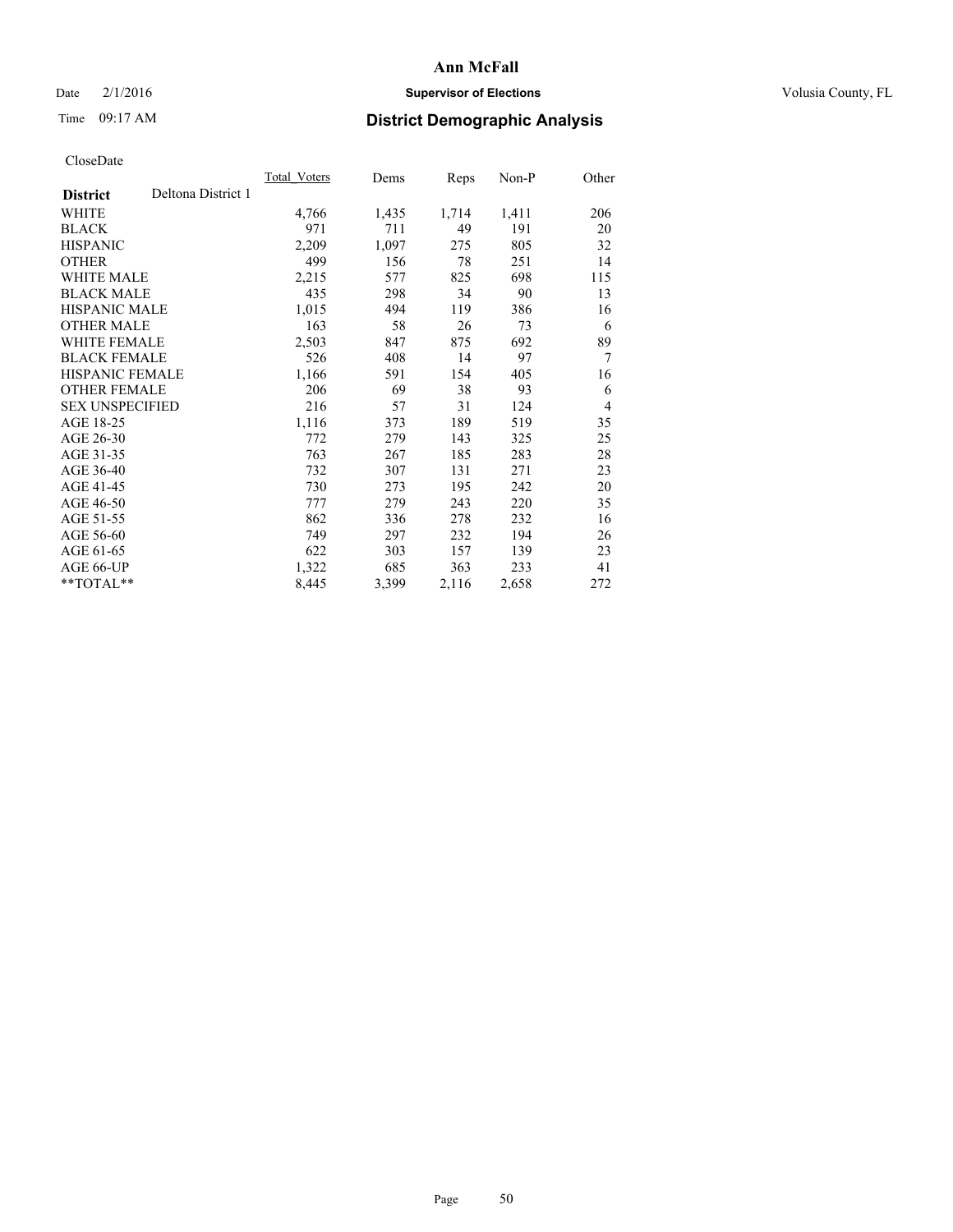## Date  $2/1/2016$  **Supervisor of Elections Supervisor of Elections** Volusia County, FL

# Time 09:17 AM **District Demographic Analysis**

|                        |                    | Total Voters | Dems  | <b>Reps</b> | Non-P | Other          |
|------------------------|--------------------|--------------|-------|-------------|-------|----------------|
| <b>District</b>        | Deltona District 2 |              |       |             |       |                |
| WHITE                  |                    | 6,006        | 1,778 | 2,376       | 1,599 | 253            |
| <b>BLACK</b>           |                    | 822          | 619   | 40          | 148   | 15             |
| <b>HISPANIC</b>        |                    | 2,338        | 1,097 | 377         | 836   | 28             |
| <b>OTHER</b>           |                    | 530          | 199   | 87          | 226   | 18             |
| WHITE MALE             |                    | 2,732        | 719   | 1,122       | 762   | 129            |
| <b>BLACK MALE</b>      |                    | 371          | 255   | 26          | 83    | 7              |
| <b>HISPANIC MALE</b>   |                    | 1,105        | 490   | 182         | 418   | 15             |
| OTHER MALE             |                    | 191          | 75    | 33          | 73    | 10             |
| <b>WHITE FEMALE</b>    |                    | 3,220        | 1,048 | 1,236       | 812   | 124            |
| <b>BLACK FEMALE</b>    |                    | 439          | 355   | 14          | 62    | 8              |
| <b>HISPANIC FEMALE</b> |                    | 1,209        | 597   | 191         | 410   | 11             |
| <b>OTHER FEMALE</b>    |                    | 226          | 102   | 37          | 79    | 8              |
| <b>SEX UNSPECIFIED</b> |                    | 203          | 52    | 39          | 110   | $\overline{2}$ |
| AGE 18-25              |                    | 988          | 308   | 188         | 454   | 38             |
| AGE 26-30              |                    | 721          | 239   | 169         | 289   | 24             |
| AGE 31-35              |                    | 720          | 256   | 154         | 279   | 31             |
| AGE 36-40              |                    | 741          | 264   | 172         | 277   | 28             |
| AGE 41-45              |                    | 786          | 278   | 229         | 252   | 27             |
| AGE 46-50              |                    | 831          | 296   | 244         | 265   | 26             |
| AGE 51-55              |                    | 928          | 358   | 294         | 248   | 28             |
| AGE 56-60              |                    | 948          | 360   | 356         | 208   | 24             |
| AGE 61-65              |                    | 844          | 353   | 285         | 179   | 27             |
| AGE 66-UP              |                    | 2,189        | 981   | 789         | 358   | 61             |
| **TOTAL**              |                    | 9,696        | 3,693 | 2,880       | 2,809 | 314            |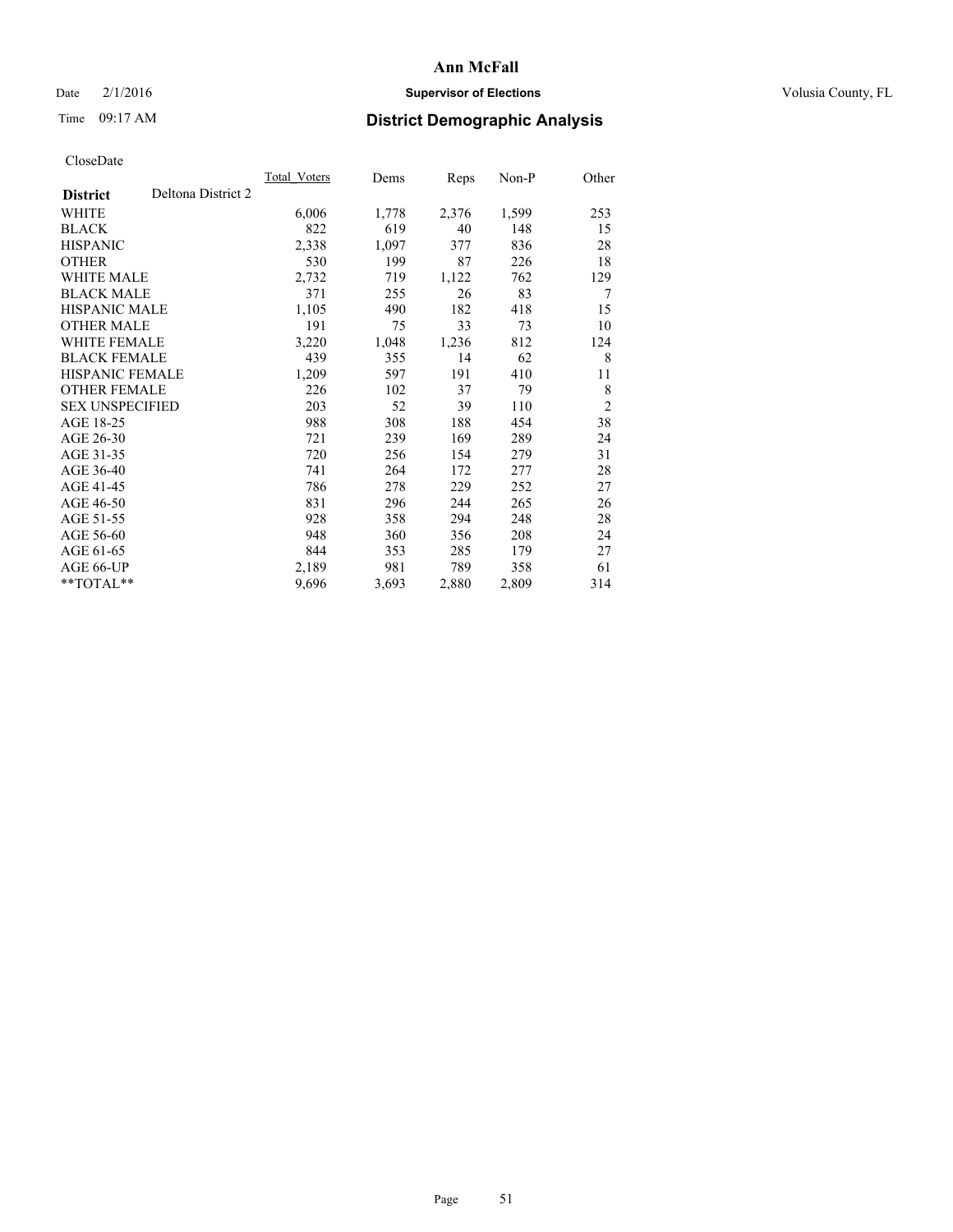# Date  $2/1/2016$  **Supervisor of Elections** Volusia County, FL

# Time 09:17 AM **District Demographic Analysis**

|                        |                    | Total Voters | Dems  | Reps  | Non-P | Other          |
|------------------------|--------------------|--------------|-------|-------|-------|----------------|
| <b>District</b>        | Deltona District 3 |              |       |       |       |                |
| WHITE                  |                    | 5,132        | 1,574 | 1,876 | 1,457 | 225            |
| <b>BLACK</b>           |                    | 762          | 589   | 26    | 137   | 10             |
| <b>HISPANIC</b>        |                    | 2,646        | 1,246 | 356   | 978   | 66             |
| <b>OTHER</b>           |                    | 534          | 188   | 79    | 263   | $\overline{4}$ |
| WHITE MALE             |                    | 2,352        | 635   | 893   | 704   | 120            |
| <b>BLACK MALE</b>      |                    | 325          | 240   | 16    | 60    | 9              |
| <b>HISPANIC MALE</b>   |                    | 1,247        | 563   | 181   | 465   | 38             |
| OTHER MALE             |                    | 184          | 61    | 29    | 92    | $\overline{c}$ |
| <b>WHITE FEMALE</b>    |                    | 2,719        | 920   | 965   | 733   | 101            |
| <b>BLACK FEMALE</b>    |                    | 428          | 343   | 10    | 74    | 1              |
| <b>HISPANIC FEMALE</b> |                    | 1,357        | 664   | 172   | 493   | 28             |
| <b>OTHER FEMALE</b>    |                    | 233          | 107   | 32    | 92    | $\overline{2}$ |
| <b>SEX UNSPECIFIED</b> |                    | 229          | 64    | 39    | 122   | $\overline{4}$ |
| AGE 18-25              |                    | 959          | 367   | 127   | 427   | 38             |
| AGE 26-30              |                    | 733          | 241   | 156   | 311   | 25             |
| AGE 31-35              |                    | 716          | 258   | 138   | 291   | 29             |
| AGE 36-40              |                    | 700          | 240   | 139   | 291   | 30             |
| AGE 41-45              |                    | 757          | 258   | 216   | 260   | 23             |
| AGE 46-50              |                    | 798          | 306   | 222   | 242   | 28             |
| AGE 51-55              |                    | 876          | 350   | 246   | 257   | 23             |
| AGE 56-60              |                    | 807          | 336   | 230   | 209   | 32             |
| AGE 61-65              |                    | 698          | 312   | 197   | 166   | 23             |
| AGE 66-UP              |                    | 2,030        | 929   | 666   | 381   | 54             |
| **TOTAL**              |                    | 9,074        | 3,597 | 2,337 | 2,835 | 305            |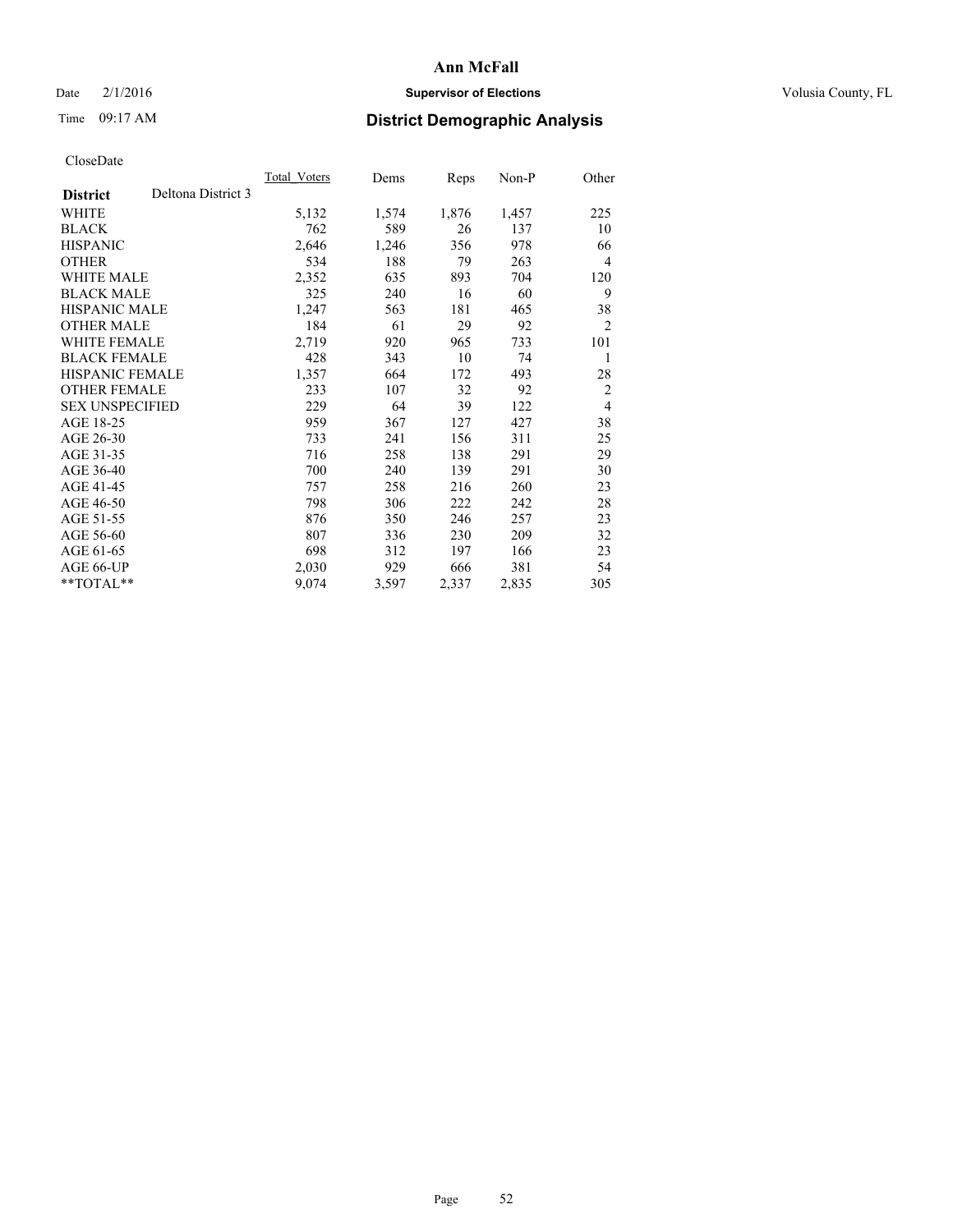## Date  $2/1/2016$  **Supervisor of Elections Supervisor of Elections** Volusia County, FL

# Time 09:17 AM **District Demographic Analysis**

|                        |                    | Total Voters | Dems  | Reps  | Non-P | Other          |
|------------------------|--------------------|--------------|-------|-------|-------|----------------|
| <b>District</b>        | Deltona District 4 |              |       |       |       |                |
| WHITE                  |                    | 5,182        | 1,650 | 1,945 | 1,368 | 219            |
| <b>BLACK</b>           |                    | 823          | 594   | 37    | 176   | 16             |
| <b>HISPANIC</b>        |                    | 2,719        | 1,356 | 356   | 956   | 51             |
| <b>OTHER</b>           |                    | 564          | 187   | 103   | 263   | 11             |
| WHITE MALE             |                    | 2,367        | 672   | 923   | 655   | 117            |
| <b>BLACK MALE</b>      |                    | 353          | 239   | 23    | 81    | 10             |
| <b>HISPANIC MALE</b>   |                    | 1,266        | 591   | 188   | 456   | 31             |
| <b>OTHER MALE</b>      |                    | 188          | 69    | 37    | 78    | $\overline{4}$ |
| <b>WHITE FEMALE</b>    |                    | 2,762        | 957   | 1,002 | 703   | 100            |
| <b>BLACK FEMALE</b>    |                    | 457          | 347   | 13    | 91    | 6              |
| <b>HISPANIC FEMALE</b> |                    | 1,430        | 751   | 167   | 492   | 20             |
| <b>OTHER FEMALE</b>    |                    | 231          | 93    | 46    | 86    | 6              |
| <b>SEX UNSPECIFIED</b> |                    | 234          | 68    | 42    | 121   | 3              |
| AGE 18-25              |                    | 1,027        | 352   | 171   | 478   | 26             |
| AGE 26-30              |                    | 749          | 254   | 132   | 336   | 27             |
| AGE 31-35              |                    | 661          | 256   | 130   | 250   | 25             |
| AGE 36-40              |                    | 733          | 297   | 138   | 261   | 37             |
| AGE 41-45              |                    | 729          | 278   | 189   | 238   | 24             |
| AGE 46-50              |                    | 756          | 284   | 227   | 222   | 23             |
| AGE 51-55              |                    | 880          | 365   | 260   | 235   | 20             |
| AGE 56-60              |                    | 846          | 369   | 259   | 191   | 27             |
| AGE 61-65              |                    | 772          | 331   | 251   | 175   | 15             |
| AGE 66-UP              |                    | 2,135        | 1,001 | 684   | 377   | 73             |
| **TOTAL**              |                    | 9,288        | 3,787 | 2,441 | 2,763 | 297            |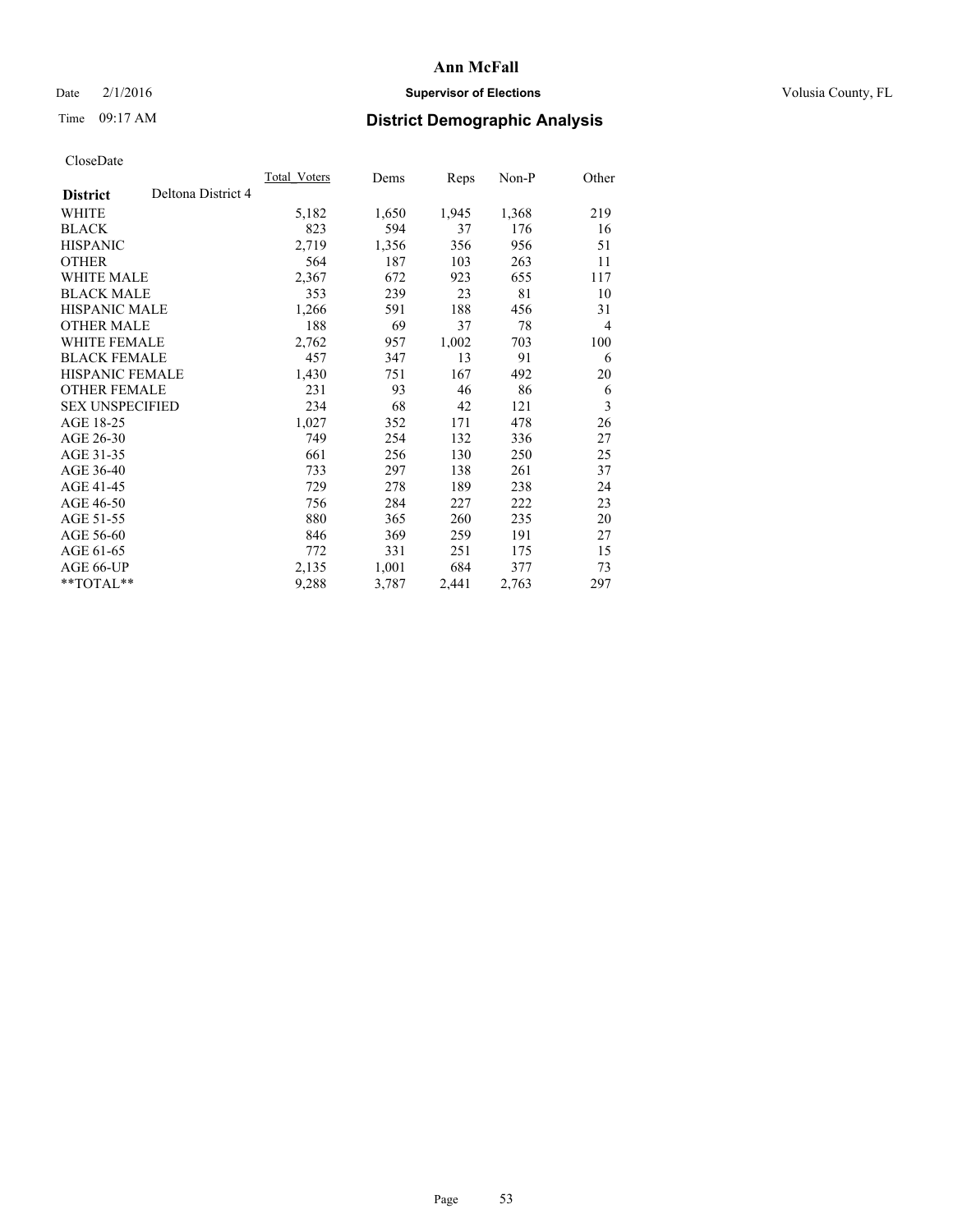## Date  $2/1/2016$  **Supervisor of Elections Supervisor of Elections** Volusia County, FL

# Time 09:17 AM **District Demographic Analysis**

|                                       | Total Voters | Dems  | <b>Reps</b> | Non-P | Other          |
|---------------------------------------|--------------|-------|-------------|-------|----------------|
| Deltona District 5<br><b>District</b> |              |       |             |       |                |
| WHITE                                 | 5,258        | 1,617 | 1,922       | 1,478 | 241            |
| <b>BLACK</b>                          | 954          | 726   | 46          | 170   | 12             |
| <b>HISPANIC</b>                       | 2,393        | 1,098 | 366         | 892   | 37             |
| <b>OTHER</b>                          | 501          | 171   | 94          | 223   | 13             |
| <b>WHITE MALE</b>                     | 2,468        | 678   | 954         | 692   | 144            |
| <b>BLACK MALE</b>                     | 416          | 293   | 23          | 92    | 8              |
| <b>HISPANIC MALE</b>                  | 1,127        | 508   | 182         | 411   | 26             |
| <b>OTHER MALE</b>                     | 158          | 64    | 36          | 53    | 5              |
| <b>WHITE FEMALE</b>                   | 2,748        | 931   | 950         | 771   | 96             |
| <b>BLACK FEMALE</b>                   | 529          | 425   | 23          | 77    | $\overline{4}$ |
| <b>HISPANIC FEMALE</b>                | 1,240        | 580   | 182         | 467   | 11             |
| <b>OTHER FEMALE</b>                   | 216          | 84    | 37          | 90    | 5              |
| <b>SEX UNSPECIFIED</b>                | 204          | 49    | 41          | 110   | $\overline{4}$ |
| AGE 18-25                             | 1,044        | 310   | 207         | 487   | 40             |
| AGE 26-30                             | 774          | 278   | 157         | 312   | 27             |
| AGE 31-35                             | 645          | 230   | 123         | 266   | 26             |
| AGE 36-40                             | 739          | 293   | 145         | 270   | 31             |
| AGE 41-45                             | 759          | 285   | 196         | 255   | 23             |
| AGE 46-50                             | 775          | 297   | 235         | 220   | 23             |
| AGE 51-55                             | 941          | 356   | 313         | 240   | 32             |
| AGE 56-60                             | 888          | 360   | 305         | 204   | 19             |
| AGE 61-65                             | 716          | 313   | 206         | 173   | 24             |
| AGE 66-UP                             | 1,825        | 890   | 541         | 336   | 58             |
| **TOTAL**                             | 9,106        | 3,612 | 2,428       | 2,763 | 303            |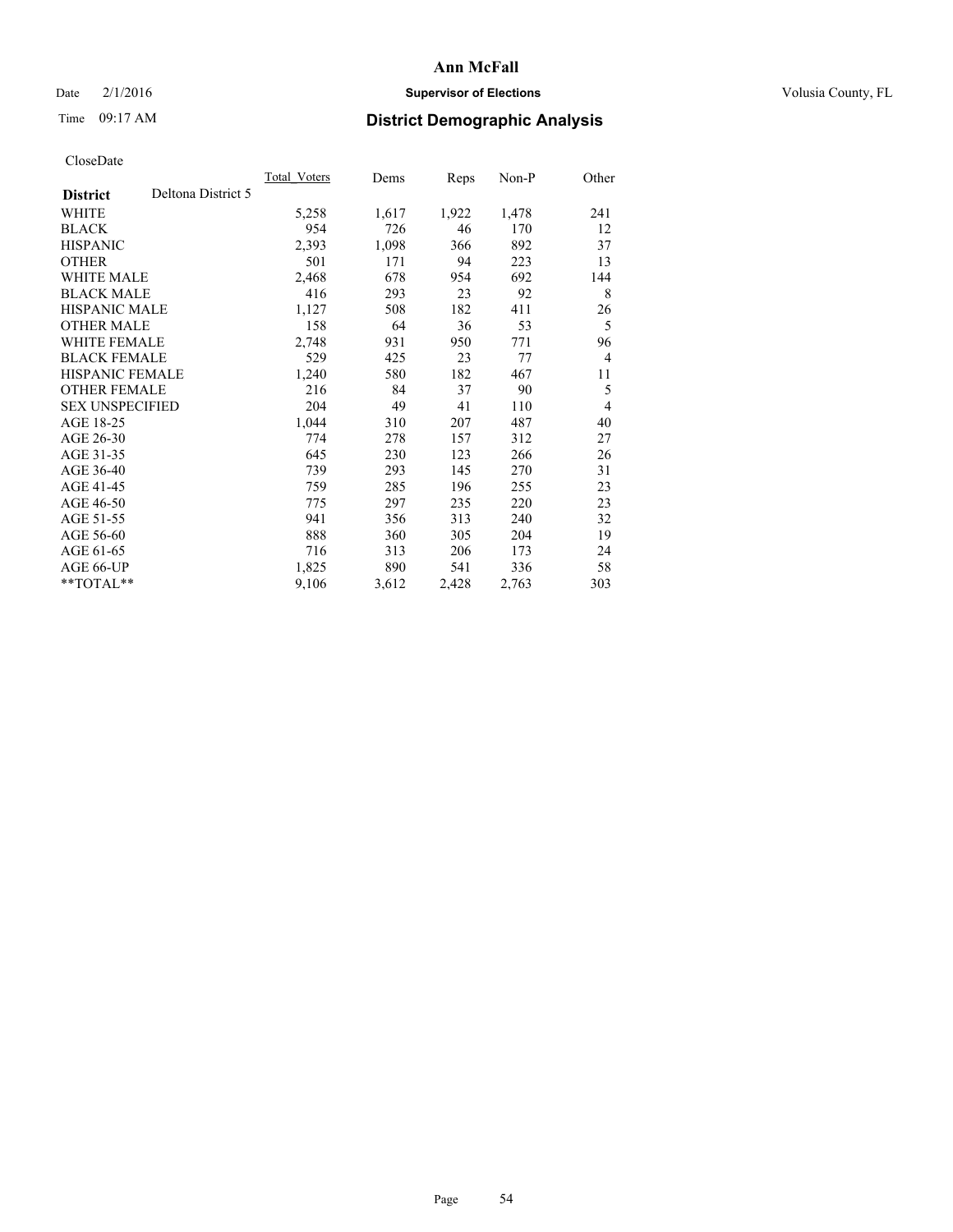## Date  $2/1/2016$  **Supervisor of Elections Supervisor of Elections** Volusia County, FL

# Time 09:17 AM **District Demographic Analysis**

|                        |                    | Total Voters | Dems  | Reps  | Non-P | Other          |
|------------------------|--------------------|--------------|-------|-------|-------|----------------|
| <b>District</b>        | Deltona District 6 |              |       |       |       |                |
| WHITE                  |                    | 5,724        | 1,625 | 2,269 | 1,574 | 256            |
| <b>BLACK</b>           |                    | 859          | 640   | 40    | 155   | 24             |
| <b>HISPANIC</b>        |                    | 1,976        | 915   | 256   | 762   | 43             |
| <b>OTHER</b>           |                    | 503          | 153   | 117   | 225   | 8              |
| WHITE MALE             |                    | 2,649        | 651   | 1,117 | 754   | 127            |
| <b>BLACK MALE</b>      |                    | 391          | 281   | 21    | 74    | 15             |
| <b>HISPANIC MALE</b>   |                    | 918          | 406   | 132   | 357   | 23             |
| <b>OTHER MALE</b>      |                    | 207          | 66    | 50    | 86    | 5              |
| WHITE FEMALE           |                    | 3,003        | 956   | 1,125 | 795   | 127            |
| <b>BLACK FEMALE</b>    |                    | 457          | 350   | 18    | 80    | 9              |
| <b>HISPANIC FEMALE</b> |                    | 1,026        | 500   | 121   | 386   | 19             |
| <b>OTHER FEMALE</b>    |                    | 195          | 69    | 45    | 79    | $\overline{2}$ |
| <b>SEX UNSPECIFIED</b> |                    | 216          | 54    | 53    | 105   | $\overline{4}$ |
| AGE 18-25              |                    | 1,058        | 332   | 200   | 497   | 29             |
| AGE 26-30              |                    | 733          | 239   | 171   | 290   | 33             |
| AGE 31-35              |                    | 733          | 239   | 163   | 305   | 26             |
| AGE 36-40              |                    | 689          | 225   | 192   | 242   | 30             |
| AGE 41-45              |                    | 767          | 270   | 226   | 232   | 39             |
| AGE 46-50              |                    | 807          | 281   | 258   | 235   | 33             |
| AGE 51-55              |                    | 983          | 338   | 372   | 235   | 38             |
| AGE 56-60              |                    | 940          | 362   | 329   | 209   | 40             |
| AGE 61-65              |                    | 718          | 312   | 240   | 147   | 19             |
| AGE 66-UP              |                    | 1,634        | 735   | 531   | 324   | 44             |
| **TOTAL**              |                    | 9,062        | 3,333 | 2,682 | 2,716 | 331            |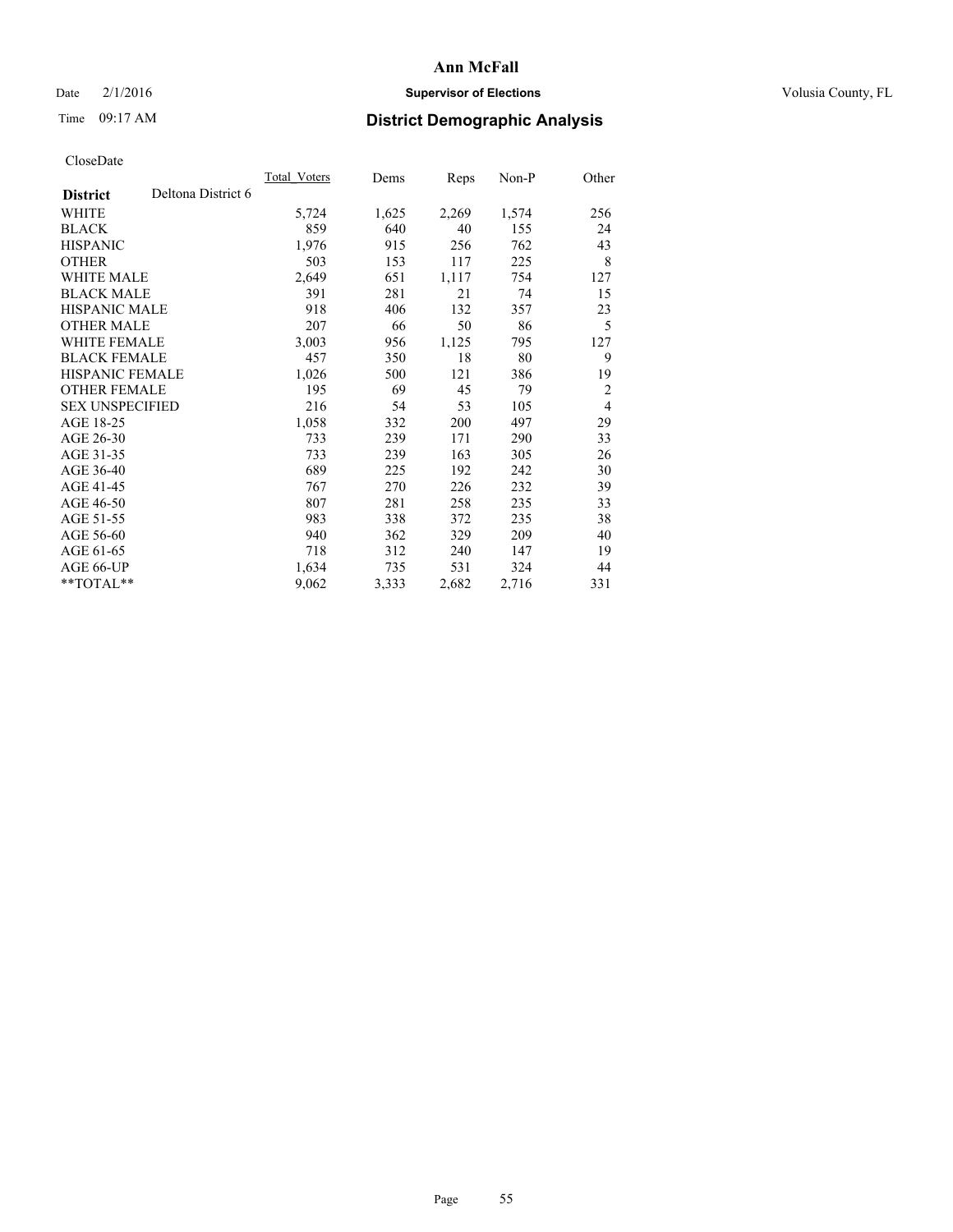## Date  $2/1/2016$  **Supervisor of Elections Supervisor of Elections** Volusia County, FL

# Time 09:17 AM **District Demographic Analysis**

|                        |                      | Total Voters | Dems  | Reps     | Non-P | Other          |
|------------------------|----------------------|--------------|-------|----------|-------|----------------|
| <b>District</b>        | Edgewater District 1 |              |       |          |       |                |
| WHITE                  |                      | 3,208        | 1,146 | 1,069    | 888   | 105            |
| <b>BLACK</b>           |                      | 73           | 50    | 4        | 17    | 2              |
| <b>HISPANIC</b>        |                      | 61           | 22    | 13       | 24    | 2              |
| <b>OTHER</b>           |                      | 111          | 40    | 20       | 50    | 1              |
| <b>WHITE MALE</b>      |                      | 1,436        | 443   | 520      | 413   | 60             |
| <b>BLACK MALE</b>      |                      | 40           | 23    | 4        | 11    | $\overline{2}$ |
| <b>HISPANIC MALE</b>   |                      | 20           | 6     | 5        | 8     | 1              |
| <b>OTHER MALE</b>      |                      | 35           | 15    | 8        | 12    | $\overline{0}$ |
| <b>WHITE FEMALE</b>    |                      | 1,737        | 690   | 537      | 465   | 45             |
| <b>BLACK FEMALE</b>    |                      | 32           | 26    | $\theta$ | 6     | $\overline{0}$ |
| <b>HISPANIC FEMALE</b> |                      | 41           | 16    | 8        | 16    |                |
| <b>OTHER FEMALE</b>    |                      | 47           | 21    | 7        | 18    |                |
| <b>SEX UNSPECIFIED</b> |                      | 65           | 18    | 17       | 30    | $\theta$       |
| AGE 18-25              |                      | 257          | 74    | 52       | 123   | 8              |
| AGE 26-30              |                      | 226          | 68    | 47       | 106   | 5              |
| AGE 31-35              |                      | 187          | 60    | 50       | 70    | 7              |
| AGE 36-40              |                      | 214          | 72    | 62       | 74    | 6              |
| AGE 41-45              |                      | 216          | 61    | 60       | 87    | 8              |
| AGE 46-50              |                      | 223          | 67    | 77       | 73    | 6              |
| AGE 51-55              |                      | 356          | 145   | 115      | 87    | 9              |
| AGE 56-60              |                      | 394          | 129   | 138      | 113   | 14             |
| AGE 61-65              |                      | 374          | 159   | 122      | 81    | 12             |
| AGE 66-UP              |                      | 1,006        | 423   | 383      | 165   | 35             |
| **TOTAL**              |                      | 3,453        | 1,258 | 1,106    | 979   | 110            |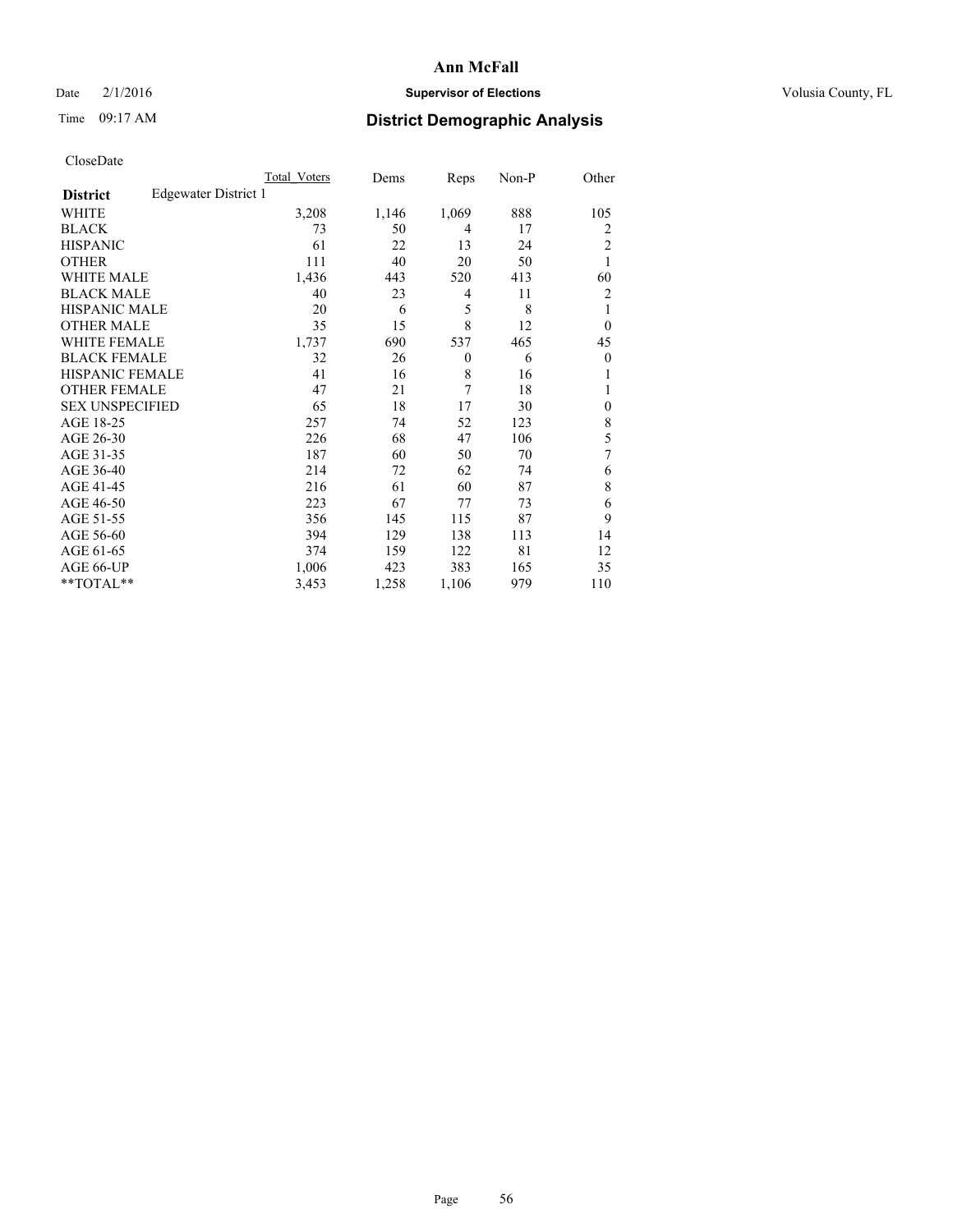## Date  $2/1/2016$  **Supervisor of Elections Supervisor of Elections** Volusia County, FL

# Time 09:17 AM **District Demographic Analysis**

|                        |                      | Total Voters | Dems  | Reps           | Non-P | Other        |
|------------------------|----------------------|--------------|-------|----------------|-------|--------------|
| <b>District</b>        | Edgewater District 2 |              |       |                |       |              |
| WHITE                  |                      | 3,510        | 1,161 | 1,186          | 1,059 | 104          |
| <b>BLACK</b>           |                      | 62           | 46    | 4              | 11    | 1            |
| <b>HISPANIC</b>        |                      | 49           | 16    | 14             | 19    | $\theta$     |
| <b>OTHER</b>           |                      | 113          | 28    | 31             | 54    | $\Omega$     |
| WHITE MALE             |                      | 1,620        | 485   | 589            | 487   | 59           |
| <b>BLACK MALE</b>      |                      | 29           | 20    | $\overline{2}$ | 6     | 1            |
| <b>HISPANIC MALE</b>   |                      | 23           | 10    | 7              | 6     | $\theta$     |
| <b>OTHER MALE</b>      |                      | 40           | 10    | 11             | 19    | $\theta$     |
| <b>WHITE FEMALE</b>    |                      | 1,870        | 668   | 591            | 566   | 45           |
| <b>BLACK FEMALE</b>    |                      | 33           | 26    | $\overline{2}$ | 5     | $\theta$     |
| <b>HISPANIC FEMALE</b> |                      | 24           | 6     | 6              | 12    | $\theta$     |
| <b>OTHER FEMALE</b>    |                      | 48           | 13    | 17             | 18    | $\theta$     |
| <b>SEX UNSPECIFIED</b> |                      | 47           | 13    | 10             | 24    | $\mathbf{0}$ |
| AGE 18-25              |                      | 325          | 87    | 83             | 140   | 15           |
| AGE 26-30              |                      | 233          | 59    | 63             | 105   | 6            |
| AGE 31-35              |                      | 233          | 66    | 54             | 104   | 9            |
| AGE 36-40              |                      | 233          | 66    | 65             | 95    | 7            |
| AGE 41-45              |                      | 280          | 89    | 79             | 102   | 10           |
| AGE 46-50              |                      | 285          | 82    | 102            | 92    | 9            |
| AGE 51-55              |                      | 329          | 103   | 126            | 86    | 14           |
| AGE 56-60              |                      | 364          | 126   | 134            | 101   | 3            |
| AGE 61-65              |                      | 371          | 133   | 136            | 90    | 12           |
| AGE 66-UP              |                      | 1,081        | 440   | 393            | 228   | 20           |
| **TOTAL**              |                      | 3,734        | 1,251 | 1,235          | 1,143 | 105          |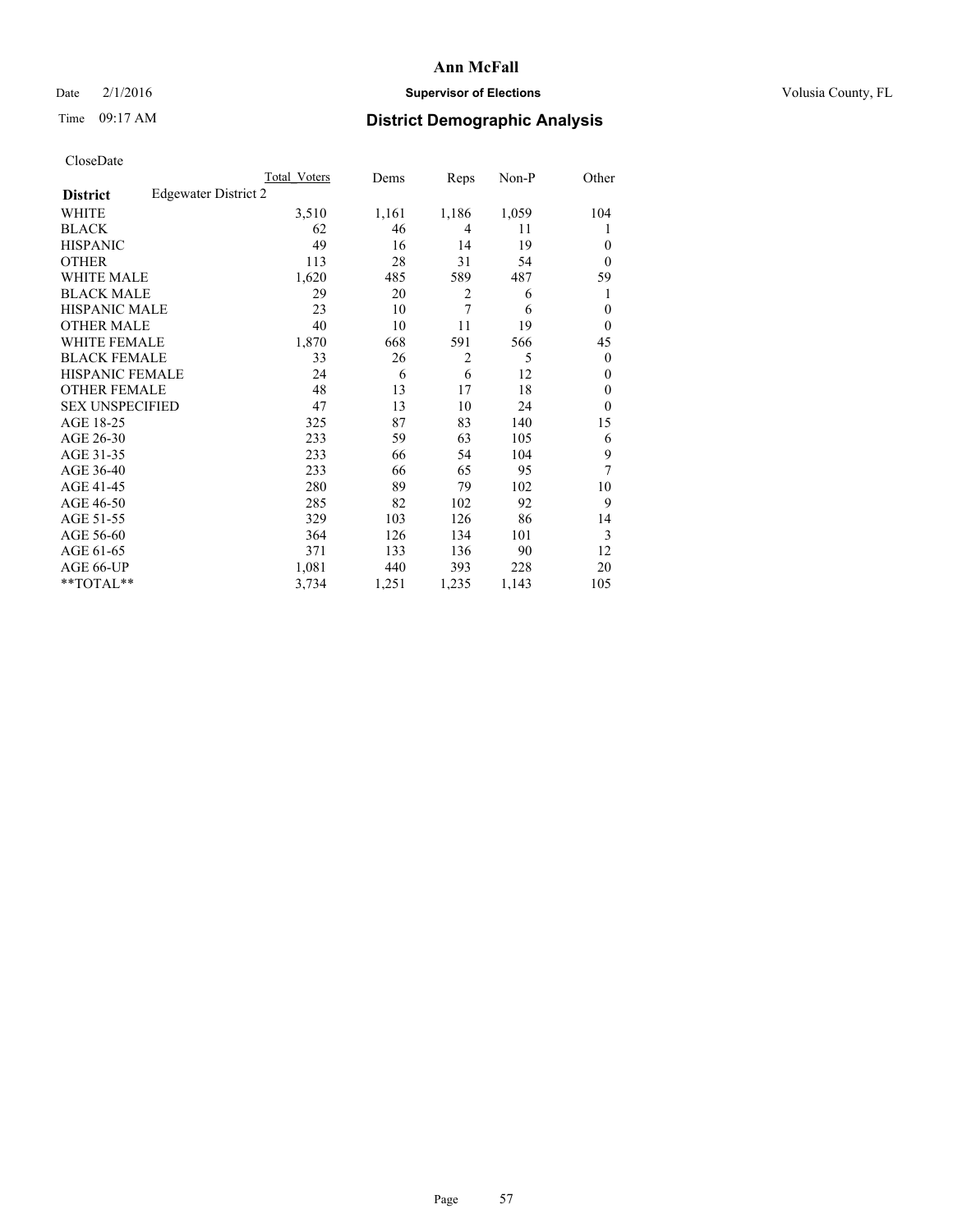## Date  $2/1/2016$  **Supervisor of Elections Supervisor of Elections** Volusia County, FL

# Time 09:17 AM **District Demographic Analysis**

|                        |                      | Total Voters | Dems  | Reps     | Non-P | Other            |
|------------------------|----------------------|--------------|-------|----------|-------|------------------|
| <b>District</b>        | Edgewater District 3 |              |       |          |       |                  |
| WHITE                  |                      | 3,246        | 1,108 | 1,098    | 937   | 103              |
| <b>BLACK</b>           |                      | 89           | 72    | 1        | 16    | $\theta$         |
| <b>HISPANIC</b>        |                      | 61           | 21    | 12       | 28    | $\theta$         |
| <b>OTHER</b>           |                      | 136          | 40    | 22       | 71    | 3                |
| WHITE MALE             |                      | 1,441        | 421   | 505      | 459   | 56               |
| <b>BLACK MALE</b>      |                      | 41           | 32    | 1        | 8     | $\boldsymbol{0}$ |
| <b>HISPANIC MALE</b>   |                      | 27           | 9     | 5        | 13    | $\mathbf{0}$     |
| <b>OTHER MALE</b>      |                      | 47           | 13    | 10       | 23    | 1                |
| <b>WHITE FEMALE</b>    |                      | 1,784        | 683   | 583      | 471   | 47               |
| <b>BLACK FEMALE</b>    |                      | 47           | 40    | $\theta$ | 7     | $\theta$         |
| <b>HISPANIC FEMALE</b> |                      | 31           | 9     | 7        | 15    | $\theta$         |
| <b>OTHER FEMALE</b>    |                      | 53           | 17    | 9        | 25    | 2                |
| <b>SEX UNSPECIFIED</b> |                      | 61           | 17    | 13       | 31    | $\mathbf{0}$     |
| AGE 18-25              |                      | 334          | 103   | 68       | 154   | 9                |
| AGE 26-30              |                      | 222          | 69    | 49       | 98    | 6                |
| AGE 31-35              |                      | 217          | 52    | 58       | 102   | 5                |
| AGE 36-40              |                      | 209          | 44    | 73       | 82    | 10               |
| AGE 41-45              |                      | 230          | 72    | 69       | 79    | 10               |
| AGE 46-50              |                      | 275          | 99    | 95       | 76    | 5                |
| AGE 51-55              |                      | 322          | 123   | 99       | 92    | 8                |
| AGE 56-60              |                      | 329          | 116   | 121      | 79    | 13               |
| AGE 61-65              |                      | 340          | 136   | 116      | 80    | 8                |
| AGE 66-UP              |                      | 1,054        | 427   | 385      | 210   | 32               |
| **TOTAL**              |                      | 3,532        | 1,241 | 1,133    | 1,052 | 106              |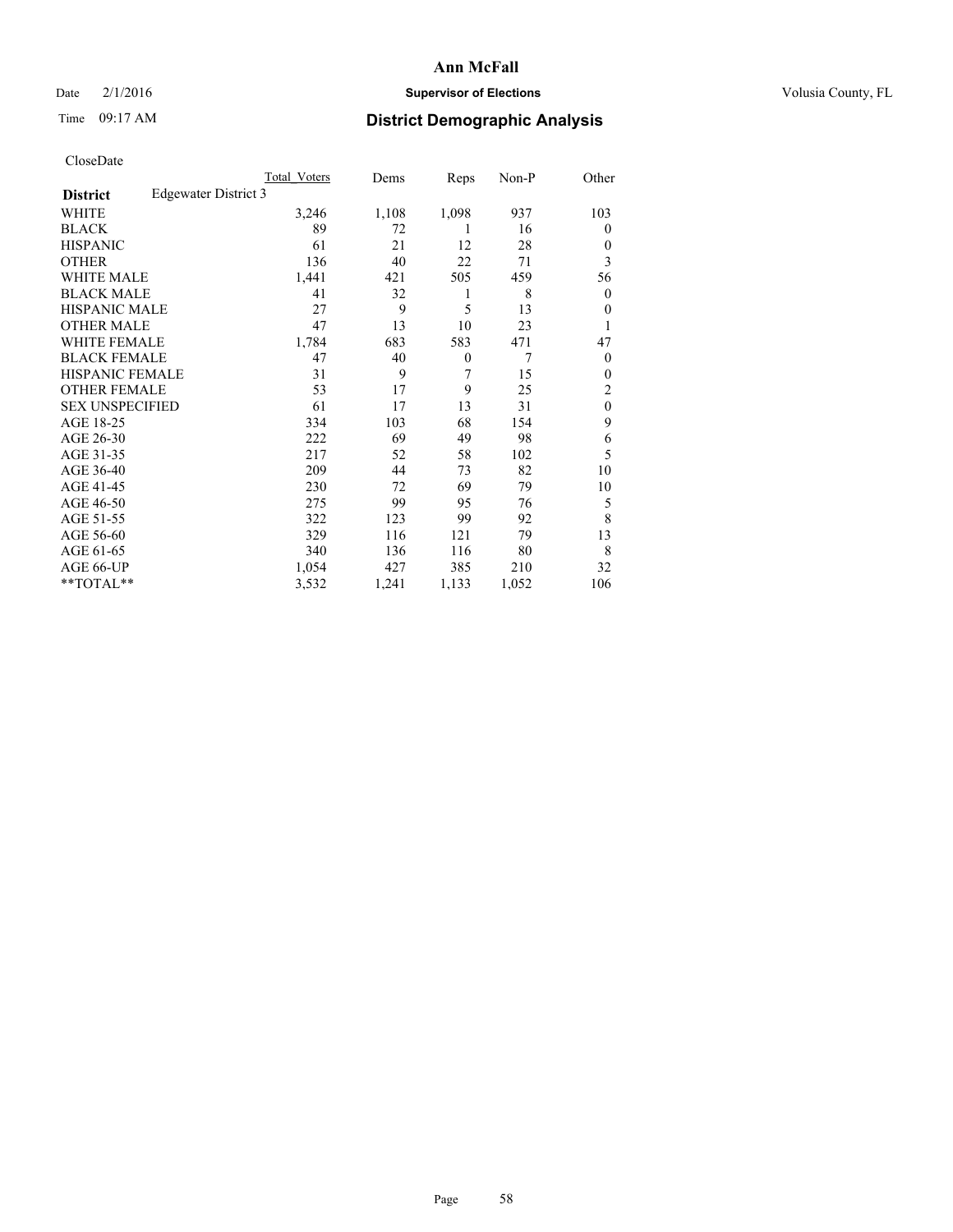# Date  $2/1/2016$  **Supervisor of Elections** Volusia County, FL

# Time 09:17 AM **District Demographic Analysis**

|                        |                      | Total Voters | Dems  | Reps           | Non-P          | Other          |
|------------------------|----------------------|--------------|-------|----------------|----------------|----------------|
| <b>District</b>        | Edgewater District 4 |              |       |                |                |                |
| WHITE                  |                      | 3,351        | 1,098 | 1,146          | 987            | 120            |
| <b>BLACK</b>           |                      | 85           | 63    | 4              | 18             | $\theta$       |
| <b>HISPANIC</b>        |                      | 64           | 29    | 15             | 17             | 3              |
| <b>OTHER</b>           |                      | 88           | 25    | 13             | 49             | 1              |
| <b>WHITE MALE</b>      |                      | 1,510        | 433   | 560            | 457            | 60             |
| <b>BLACK MALE</b>      |                      | 37           | 24    | $\overline{2}$ | 11             | $\overline{0}$ |
| <b>HISPANIC MALE</b>   |                      | 23           | 8     | 6              | 7              | 2              |
| <b>OTHER MALE</b>      |                      | 29           | 10    | 7              | 11             | 1              |
| <b>WHITE FEMALE</b>    |                      | 1,817        | 657   | 578            | 522            | 60             |
| <b>BLACK FEMALE</b>    |                      | 47           | 38    | $\overline{2}$ | $\overline{7}$ | $\theta$       |
| <b>HISPANIC FEMALE</b> |                      | 41           | 21    | 9              | 10             | 1              |
| <b>OTHER FEMALE</b>    |                      | 34           | 12    | 5              | 17             | $\theta$       |
| <b>SEX UNSPECIFIED</b> |                      | 50           | 12    | 9              | 29             | $\mathbf{0}$   |
| AGE 18-25              |                      | 272          | 72    | 64             | 132            | 4              |
| AGE 26-30              |                      | 174          | 54    | 35             | 82             | 3              |
| AGE 31-35              |                      | 206          | 62    | 56             | 81             | $\overline{7}$ |
| AGE 36-40              |                      | 231          | 73    | 55             | 92             | 11             |
| AGE 41-45              |                      | 213          | 71    | 68             | 68             | 6              |
| AGE 46-50              |                      | 228          | 74    | 73             | 77             | 4              |
| AGE 51-55              |                      | 316          | 105   | 108            | 90             | 13             |
| AGE 56-60              |                      | 356          | 126   | 130            | 89             | 11             |
| AGE 61-65              |                      | 342          | 139   | 106            | 85             | 12             |
| AGE 66-UP              |                      | 1,250        | 439   | 483            | 275            | 53             |
| **TOTAL**              |                      | 3,588        | 1,215 | 1,178          | 1,071          | 124            |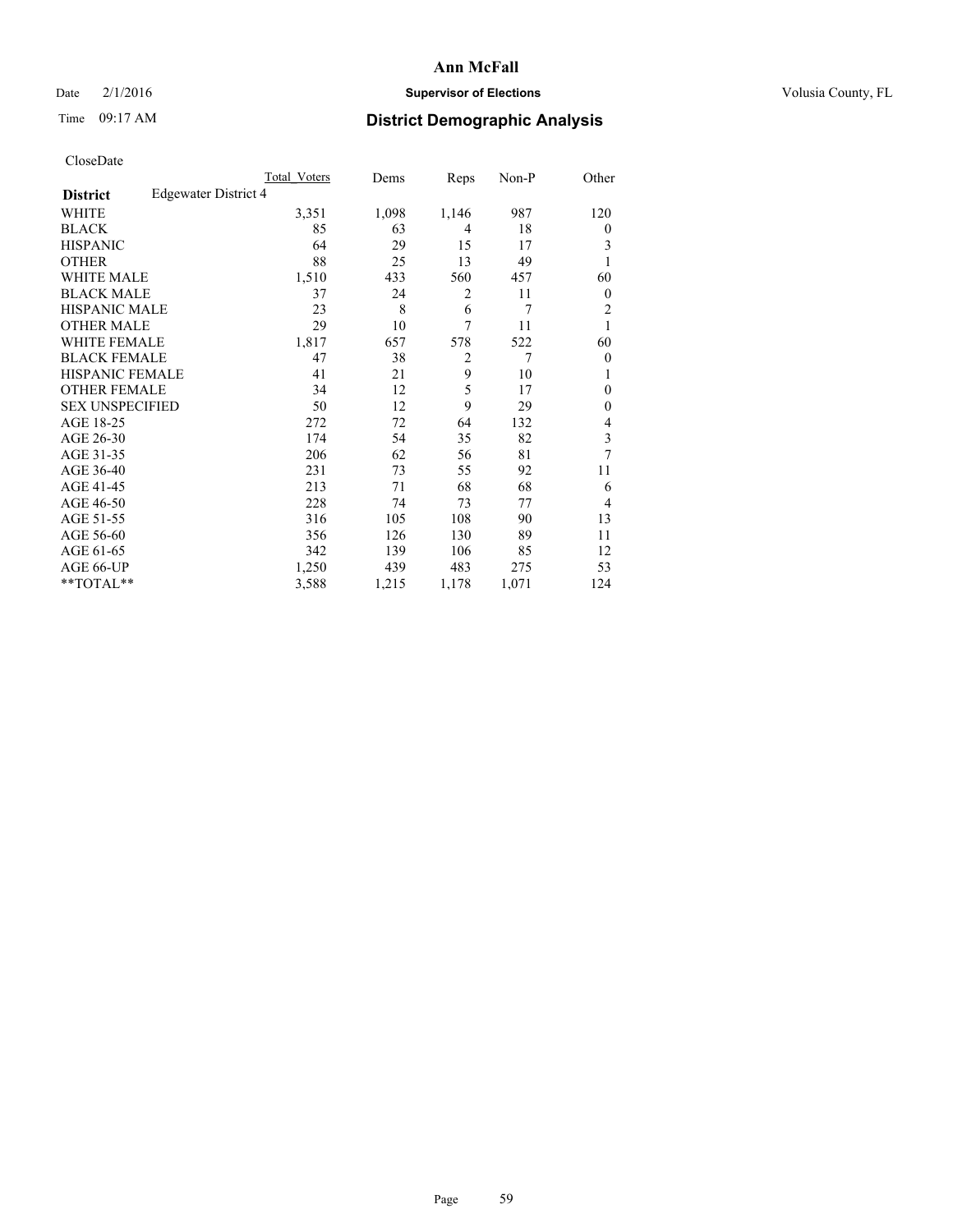## Date  $2/1/2016$  **Supervisor of Elections Supervisor of Elections** Volusia County, FL

# Time 09:17 AM **District Demographic Analysis**

|                        |                       | <b>Total Voters</b> | Dems | Reps           | Non-P | Other          |
|------------------------|-----------------------|---------------------|------|----------------|-------|----------------|
| <b>District</b>        | Holly Hill District 1 |                     |      |                |       |                |
| WHITE                  |                       | 1,389               | 509  | 426            | 401   | 53             |
| <b>BLACK</b>           |                       | 152                 | 114  | 3              | 30    | 5              |
| <b>HISPANIC</b>        |                       | 70                  | 32   | 7              | 31    | $\Omega$       |
| <b>OTHER</b>           |                       | 85                  | 32   | 18             | 31    | 4              |
| WHITE MALE             |                       | 666                 | 216  | 215            | 209   | 26             |
| <b>BLACK MALE</b>      |                       | 66                  | 45   | 1              | 16    | 4              |
| <b>HISPANIC MALE</b>   |                       | 35                  | 11   | 5              | 19    | $\mathbf{0}$   |
| <b>OTHER MALE</b>      |                       | 28                  | 8    | 5              | 12    | 3              |
| WHITE FEMALE           |                       | 707                 | 287  | 207            | 187   | 26             |
| <b>BLACK FEMALE</b>    |                       | 84                  | 67   | $\overline{2}$ | 14    | 1              |
| <b>HISPANIC FEMALE</b> |                       | 35                  | 21   | $\overline{2}$ | 12    | $\Omega$       |
| <b>OTHER FEMALE</b>    |                       | 40                  | 18   | 13             | 9     | $\Omega$       |
| <b>SEX UNSPECIFIED</b> |                       | 35                  | 14   | 4              | 15    | $\overline{c}$ |
| AGE 18-25              |                       | 158                 | 54   | 27             | 73    | $\overline{4}$ |
| AGE 26-30              |                       | 113                 | 44   | 23             | 39    | 7              |
| AGE 31-35              |                       | 117                 | 51   | 14             | 45    | 7              |
| AGE 36-40              |                       | 98                  | 37   | 23             | 33    | 5              |
| AGE 41-45              |                       | 107                 | 43   | 27             | 36    |                |
| AGE 46-50              |                       | 164                 | 67   | 46             | 46    | 5              |
| AGE 51-55              |                       | 182                 | 64   | 63             | 51    | 4              |
| AGE 56-60              |                       | 180                 | 71   | 50             | 53    | 6              |
| AGE 61-65              |                       | 181                 | 81   | 45             | 49    | 6              |
| AGE 66-UP              |                       | 396                 | 175  | 136            | 68    | 17             |
| **TOTAL**              |                       | 1,696               | 687  | 454            | 493   | 62             |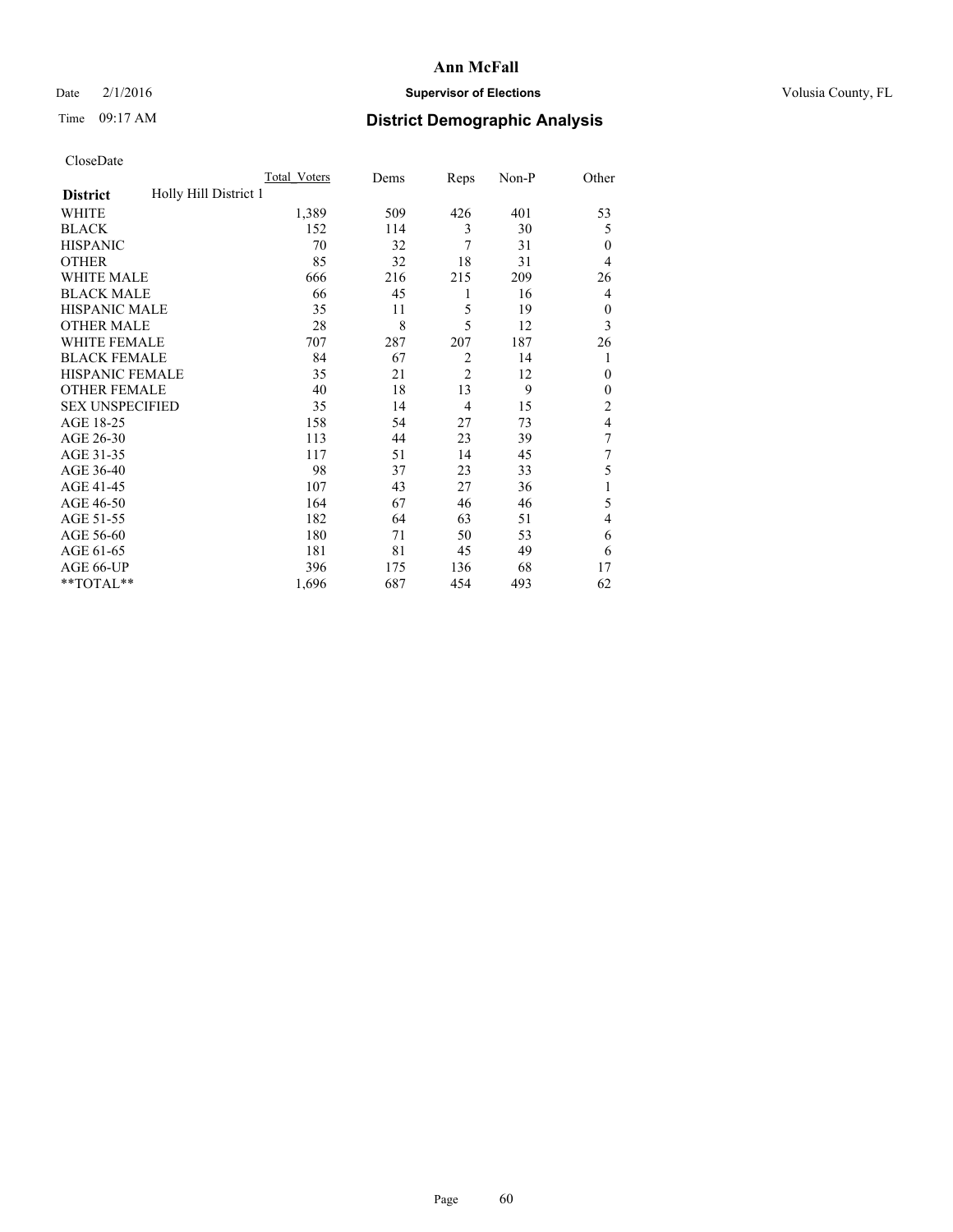# Date  $2/1/2016$  **Supervisor of Elections** Volusia County, FL

# Time 09:17 AM **District Demographic Analysis**

|                        |                       | Total Voters | Dems | Reps | Non-P | Other          |
|------------------------|-----------------------|--------------|------|------|-------|----------------|
| <b>District</b>        | Holly Hill District 2 |              |      |      |       |                |
| WHITE                  |                       | 1,433        | 569  | 394  | 421   | 49             |
| <b>BLACK</b>           |                       | 265          | 195  | 9    | 59    | $\overline{2}$ |
| <b>HISPANIC</b>        |                       | 51           | 26   | 9    | 16    | $\theta$       |
| <b>OTHER</b>           |                       | 84           | 32   | 11   | 38    | 3              |
| WHITE MALE             |                       | 674          | 246  | 200  | 205   | 23             |
| <b>BLACK MALE</b>      |                       | 111          | 73   | 4    | 34    | $\mathbf{0}$   |
| <b>HISPANIC MALE</b>   |                       | 22           | 9    | 5    | 8     | $\mathbf{0}$   |
| <b>OTHER MALE</b>      |                       | 27           | 9    | 3    | 13    | $\overline{2}$ |
| WHITE FEMALE           |                       | 749          | 322  | 191  | 212   | 24             |
| <b>BLACK FEMALE</b>    |                       | 152          | 121  | 5    | 24    | $\overline{c}$ |
| <b>HISPANIC FEMALE</b> |                       | 29           | 17   | 4    | 8     | $\mathbf{0}$   |
| <b>OTHER FEMALE</b>    |                       | 35           | 15   | 8    | 11    | 1              |
| <b>SEX UNSPECIFIED</b> |                       | 34           | 10   | 3    | 19    | $\overline{c}$ |
| AGE 18-25              |                       | 207          | 62   | 34   | 106   | 5              |
| AGE 26-30              |                       | 148          | 65   | 24   | 57    | $\overline{c}$ |
| AGE 31-35              |                       | 152          | 71   | 31   | 44    | 6              |
| AGE 36-40              |                       | 112          | 47   | 16   | 44    | 5              |
| AGE 41-45              |                       | 130          | 50   | 26   | 50    | 4              |
| AGE 46-50              |                       | 155          | 66   | 40   | 43    | 6              |
| AGE 51-55              |                       | 233          | 107  | 60   | 56    | 10             |
| AGE 56-60              |                       | 182          | 87   | 45   | 46    | 4              |
| AGE 61-65              |                       | 166          | 81   | 44   | 37    | 4              |
| AGE 66-UP              |                       | 348          | 186  | 103  | 51    | 8              |
| **TOTAL**              |                       | 1,833        | 822  | 423  | 534   | 54             |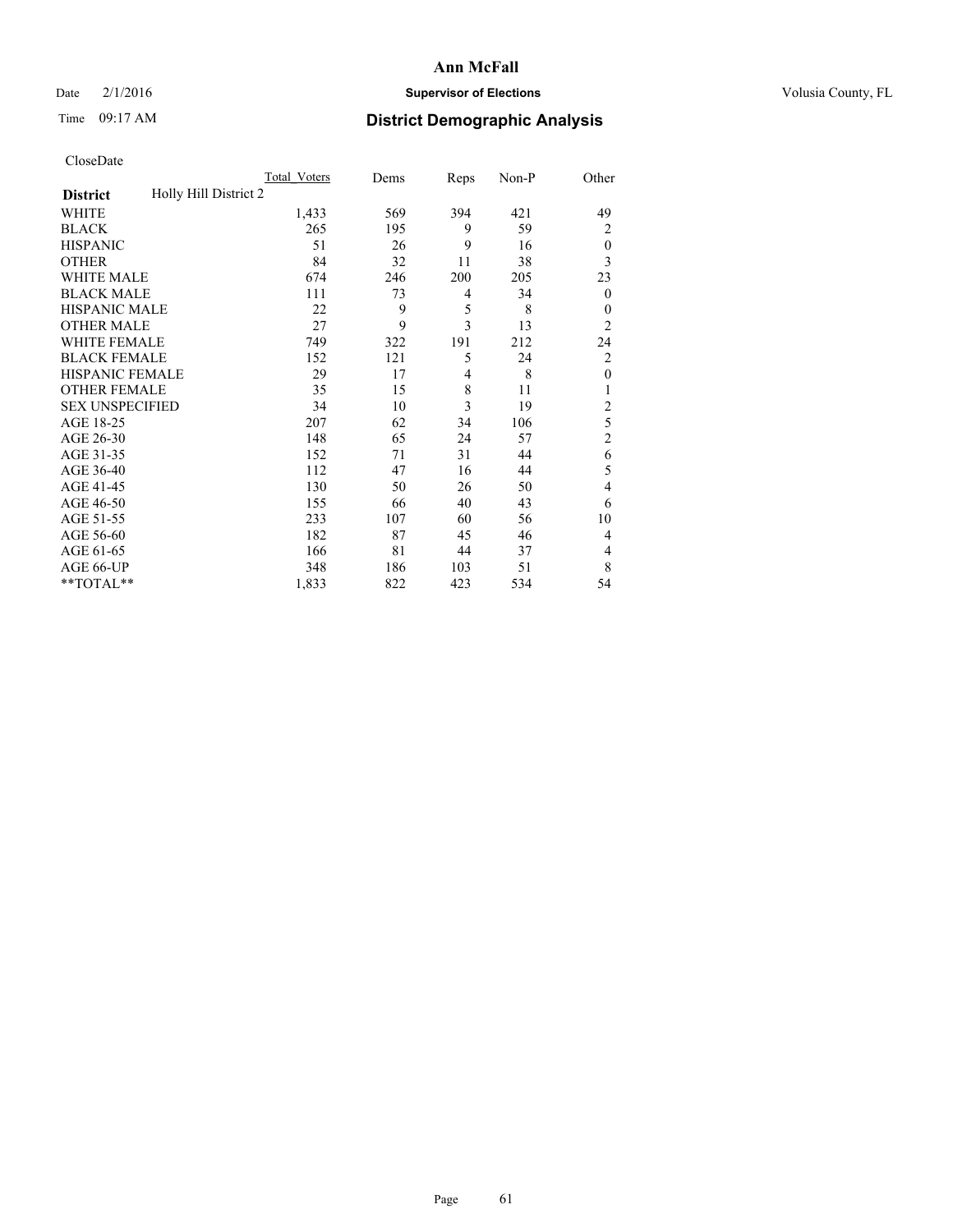## Date  $2/1/2016$  **Supervisor of Elections Supervisor of Elections** Volusia County, FL

# Time 09:17 AM **District Demographic Analysis**

|                        | <b>Total Voters</b>   | Dems | Reps           | Non-P | Other          |
|------------------------|-----------------------|------|----------------|-------|----------------|
| <b>District</b>        | Holly Hill District 3 |      |                |       |                |
| WHITE                  | 1,487                 | 530  | 497            | 398   | 62             |
| <b>BLACK</b>           | 159                   | 125  | 7              | 26    |                |
| <b>HISPANIC</b>        | 35                    | 14   | 6              | 14    |                |
| <b>OTHER</b>           | 69                    | 26   | 10             | 31    | $\overline{2}$ |
| WHITE MALE             | 636                   | 204  | 216            | 186   | 30             |
| <b>BLACK MALE</b>      | 67                    | 46   | 5              | 15    |                |
| <b>HISPANIC MALE</b>   | 17                    | 8    | 3              | 5     |                |
| <b>OTHER MALE</b>      | 26                    | 11   | 3              | 11    |                |
| WHITE FEMALE           | 841                   | 323  | 278            | 208   | 32             |
| <b>BLACK FEMALE</b>    | 90                    | 77   | $\overline{2}$ | 11    | $\theta$       |
| <b>HISPANIC FEMALE</b> | 18                    | 6    | 3              | 9     | 0              |
| <b>OTHER FEMALE</b>    | 28                    | 11   | 7              | 9     |                |
| <b>SEX UNSPECIFIED</b> | 27                    | 9    | 3              | 15    | $\mathbf{0}$   |
| AGE 18-25              | 99                    | 29   | 28             | 40    | $\overline{c}$ |
| AGE 26-30              | 79                    | 33   | 12             | 33    | 1              |
| AGE 31-35              | 86                    | 29   | 21             | 34    | $\overline{c}$ |
| AGE 36-40              | 60                    | 23   | 10             | 25    | $\overline{c}$ |
| AGE 41-45              | 98                    | 33   | 20             | 41    | 4              |
| AGE 46-50              | 115                   | 36   | 31             | 43    | 5              |
| AGE 51-55              | 146                   | 62   | 31             | 45    | 8              |
| AGE 56-60              | 167                   | 66   | 50             | 40    | 11             |
| AGE 61-65              | 159                   | 63   | 51             | 41    | $\overline{4}$ |
| AGE 66-UP              | 741                   | 321  | 266            | 127   | 27             |
| **TOTAL**              | 1,750                 | 695  | 520            | 469   | 66             |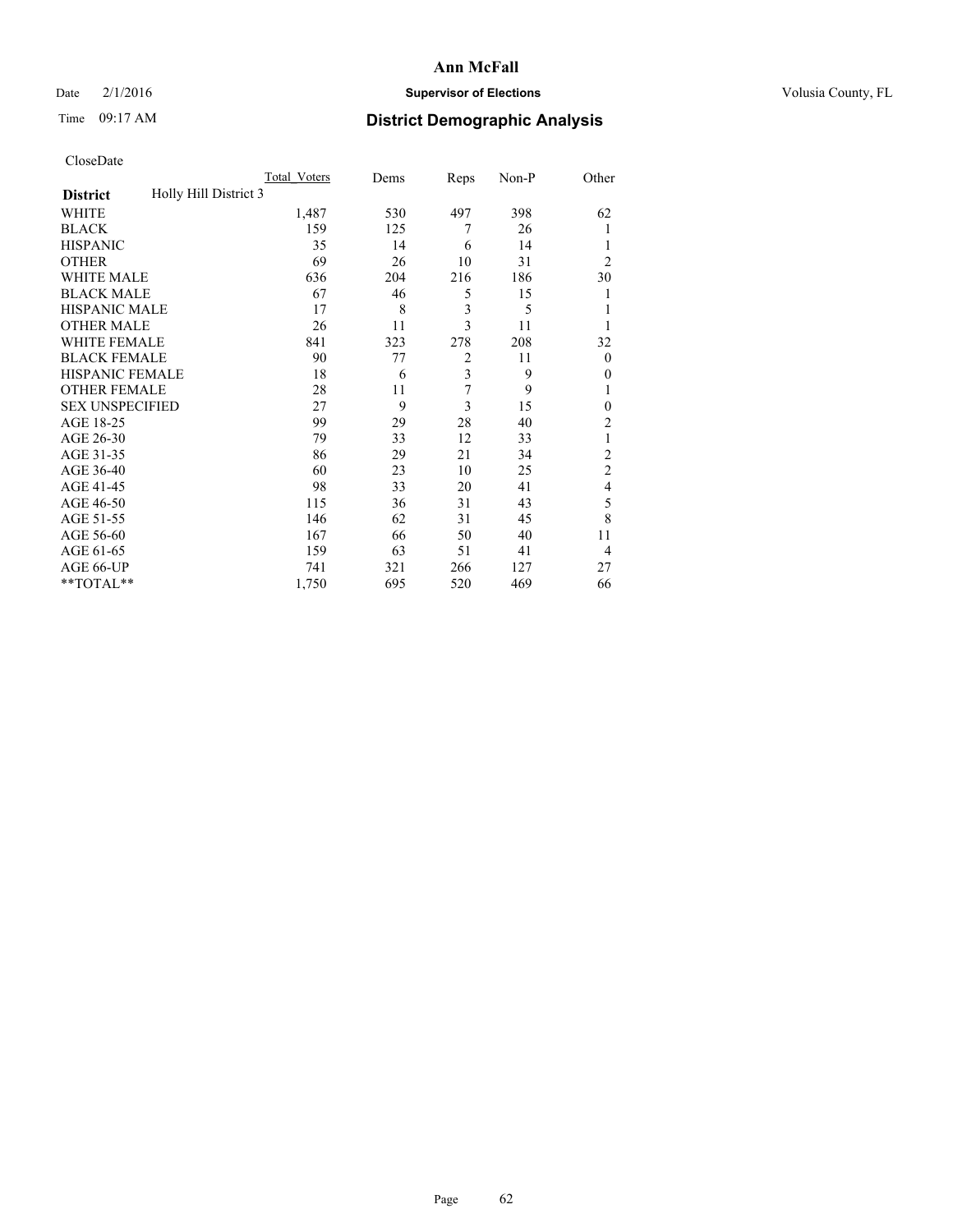## Date  $2/1/2016$  **Supervisor of Elections Supervisor of Elections** Volusia County, FL

# Time 09:17 AM **District Demographic Analysis**

|                                          | <b>Total Voters</b> | Dems | Reps           | Non-P | Other          |
|------------------------------------------|---------------------|------|----------------|-------|----------------|
| Holly Hill District 4<br><b>District</b> |                     |      |                |       |                |
| WHITE                                    | 1,392               | 488  | 453            | 390   | 61             |
| <b>BLACK</b>                             | 303                 | 238  | 12             | 51    | 2              |
| <b>HISPANIC</b>                          | 73                  | 37   | 7              | 27    | $\overline{c}$ |
| <b>OTHER</b>                             | 78                  | 33   | 11             | 31    | 3              |
| <b>WHITE MALE</b>                        | 595                 | 171  | 199            | 189   | 36             |
| <b>BLACK MALE</b>                        | 88                  | 61   | 5              | 20    | $\overline{2}$ |
| <b>HISPANIC MALE</b>                     | 32                  | 19   | $\overline{2}$ | 9     | $\overline{2}$ |
| <b>OTHER MALE</b>                        | 23                  | 12   | 5              | 5     | 1              |
| WHITE FEMALE                             | 782                 | 312  | 251            | 194   | 25             |
| <b>BLACK FEMALE</b>                      | 213                 | 175  | 7              | 31    | $\overline{0}$ |
| <b>HISPANIC FEMALE</b>                   | 41                  | 18   | 5              | 18    | $\Omega$       |
| <b>OTHER FEMALE</b>                      | 31                  | 16   | 5              | 8     | $\overline{c}$ |
| <b>SEX UNSPECIFIED</b>                   | 41                  | 12   | $\overline{4}$ | 25    | $\mathbf{0}$   |
| AGE 18-25                                | 213                 | 88   | 36             | 78    | 11             |
| AGE 26-30                                | 180                 | 74   | 35             | 66    | 5              |
| AGE 31-35                                | 140                 | 69   | 28             | 42    | 1              |
| AGE 36-40                                | 134                 | 58   | 25             | 44    | 7              |
| AGE 41-45                                | 115                 | 50   | 20             | 38    | 7              |
| AGE 46-50                                | 133                 | 54   | 35             | 40    | $\overline{4}$ |
| AGE 51-55                                | 182                 | 67   | 55             | 52    | 8              |
| AGE 56-60                                | 190                 | 76   | 61             | 45    | 8              |
| AGE 61-65                                | 154                 | 71   | 42             | 35    | 6              |
| AGE 66-UP                                | 405                 | 189  | 146            | 59    | 11             |
| **TOTAL**                                | 1,846               | 796  | 483            | 499   | 68             |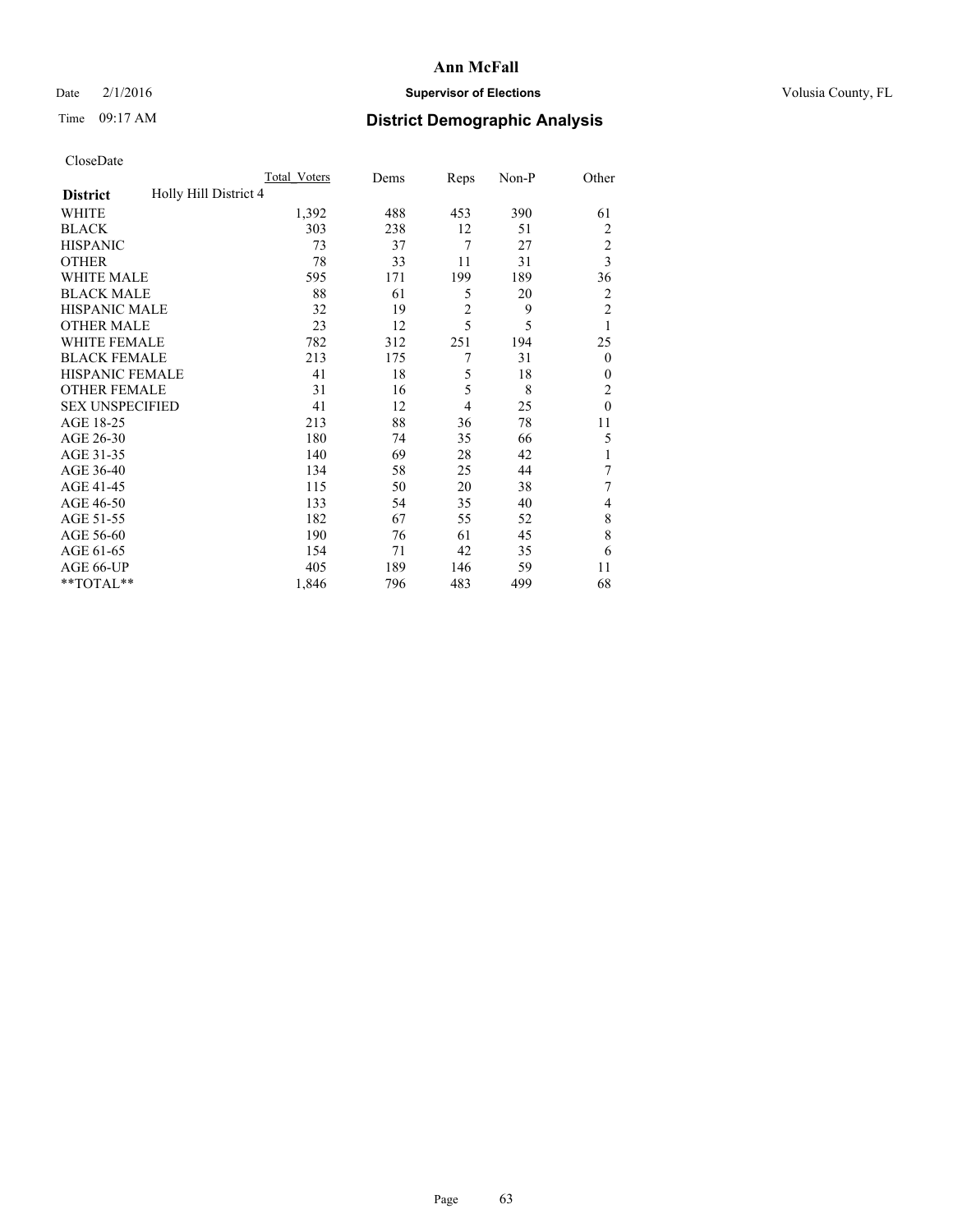## Date  $2/1/2016$  **Supervisor of Elections Supervisor of Elections** Volusia County, FL

# Time 09:17 AM **District Demographic Analysis**

|                        |            | <b>Total Voters</b> | Dems | Reps           | Non-P | Other                   |
|------------------------|------------|---------------------|------|----------------|-------|-------------------------|
| <b>District</b>        | Lake Helen |                     |      |                |       |                         |
| WHITE                  |            | 1,670               | 554  | 633            | 424   | 59                      |
| <b>BLACK</b>           |            | 170                 | 150  | $\overline{4}$ | 13    | 3                       |
| <b>HISPANIC</b>        |            | 49                  | 11   | 18             | 16    | 4                       |
| <b>OTHER</b>           |            | 53                  | 18   | 14             | 20    |                         |
| WHITE MALE             |            | 760                 | 222  | 313            | 194   | 31                      |
| <b>BLACK MALE</b>      |            | 75                  | 67   | $\overline{2}$ | 5     | 1                       |
| <b>HISPANIC MALE</b>   |            | 19                  | 4    | 7              | 6     | $\overline{c}$          |
| <b>OTHER MALE</b>      |            | 17                  | 9    |                | 6     | 1                       |
| WHITE FEMALE           |            | 896                 | 328  | 315            | 225   | 28                      |
| <b>BLACK FEMALE</b>    |            | 92                  | 81   | 1              | 8     | $\overline{2}$          |
| <b>HISPANIC FEMALE</b> |            | 30                  | 7    | 11             | 10    | $\overline{2}$          |
| <b>OTHER FEMALE</b>    |            | 24                  | 8    | 5              | 11    | $\theta$                |
| <b>SEX UNSPECIFIED</b> |            | 29                  | 7    | 14             | 8     | $\theta$                |
| AGE 18-25              |            | 170                 | 44   | 48             | 68    | 10                      |
| AGE 26-30              |            | 122                 | 40   | 31             | 49    | $\overline{2}$          |
| AGE 31-35              |            | 125                 | 35   | 37             | 50    | $\overline{\mathbf{3}}$ |
| AGE 36-40              |            | 104                 | 29   | 27             | 41    | 7                       |
| AGE 41-45              |            | 124                 | 38   | 37             | 39    | 10                      |
| AGE 46-50              |            | 145                 | 50   | 56             | 33    | 6                       |
| AGE 51-55              |            | 196                 | 71   | 74             | 43    | 8                       |
| AGE 56-60              |            | 222                 | 87   | 87             | 38    | 10                      |
| AGE 61-65              |            | 205                 | 89   | 71             | 41    | 4                       |
| AGE 66-UP              |            | 529                 | 250  | 201            | 71    | 7                       |
| **TOTAL**              |            | 1,942               | 733  | 669            | 473   | 67                      |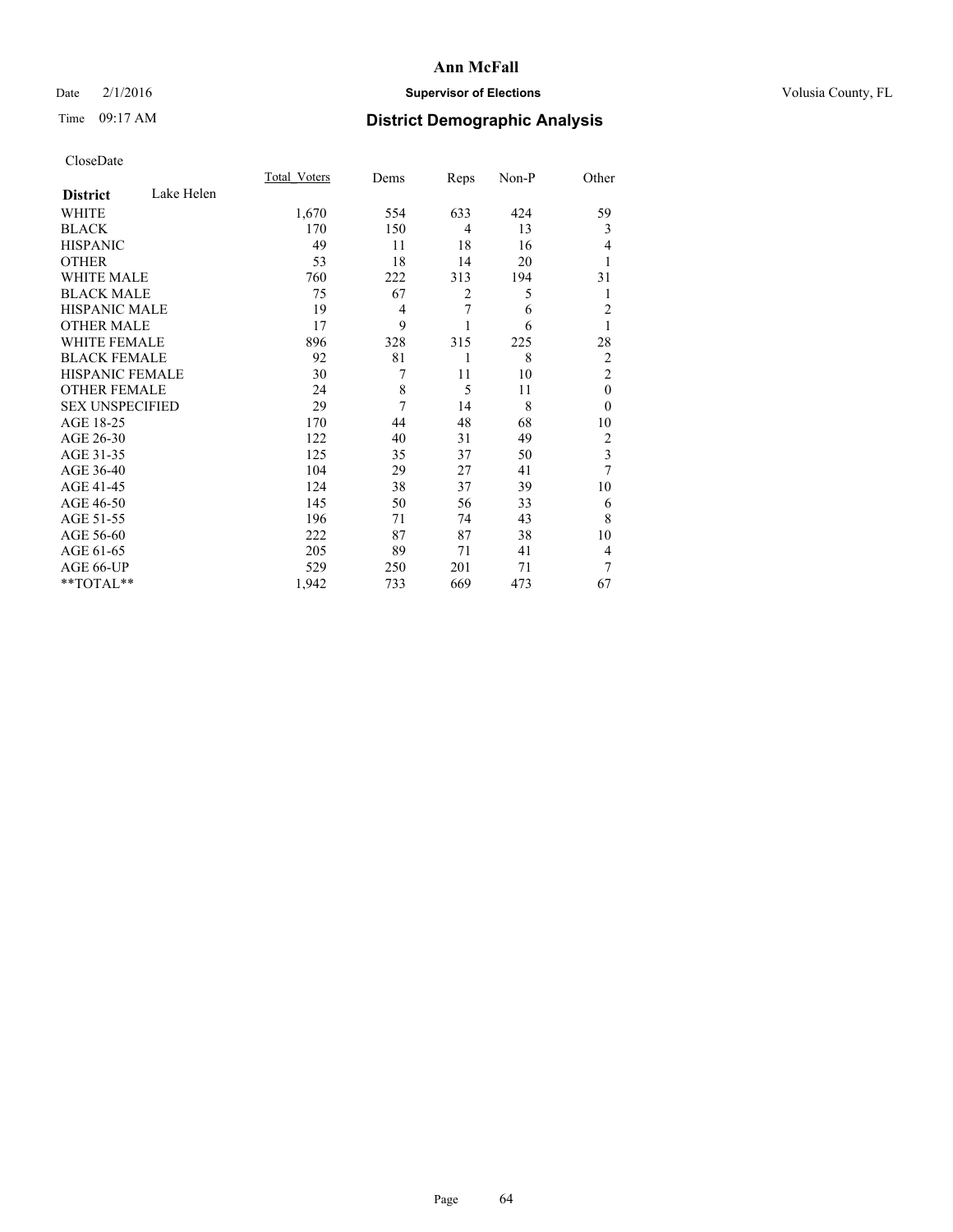## Date  $2/1/2016$  **Supervisor of Elections Supervisor of Elections** Volusia County, FL

| CloseDate |
|-----------|
|-----------|

| <b>Total Voters</b> | Dems                  | Reps  | Non-P    | Other          |
|---------------------|-----------------------|-------|----------|----------------|
|                     |                       |       |          |                |
| 4,818               | 1,451                 | 2,108 | 1,123    | 136            |
| 13                  | 7                     | 4     | 2        | $\theta$       |
| 63                  | 16                    | 21    | 25       |                |
| 136                 | 33                    | 41    | 61       |                |
| 2,275               | 565                   | 1,044 | 587      | 79             |
| 7                   | 2                     | 3     | 2        | $\overline{0}$ |
| 28                  | 6                     | 6     | 16       | $\theta$       |
| 41                  | 8                     | 17    | 16       | $\theta$       |
| 2,502               | 871                   | 1,052 | 523      | 56             |
| 6                   | 5                     | 1     | $\theta$ | $\theta$       |
| 35                  | 10                    | 15    | 9        |                |
| 55                  | 19                    | 18    | 17       |                |
| 81                  | 21                    | 18    | 41       | 1              |
| 236                 | 55                    | 68    | 104      | 9              |
| 234                 | 66                    | 75    | 88       | 5              |
| 216                 | 60                    | 60    | 89       | 7              |
| 180                 | 50                    | 50    | 69       | 11             |
| 226                 | 58                    | 89    | 70       | 9              |
| 297                 | 79                    | 127   | 82       | 9              |
| 436                 | 109                   | 221   | 93       | 13             |
| 547                 | 158                   | 249   | 126      | 14             |
| 621                 | 218                   | 261   | 133      | 9              |
| 2,037               | 654                   | 974   | 357      | 52             |
| 5,030               | 1,507                 | 2,174 | 1,211    | 138            |
|                     | New Smyrna Bch Zone 1 |       |          |                |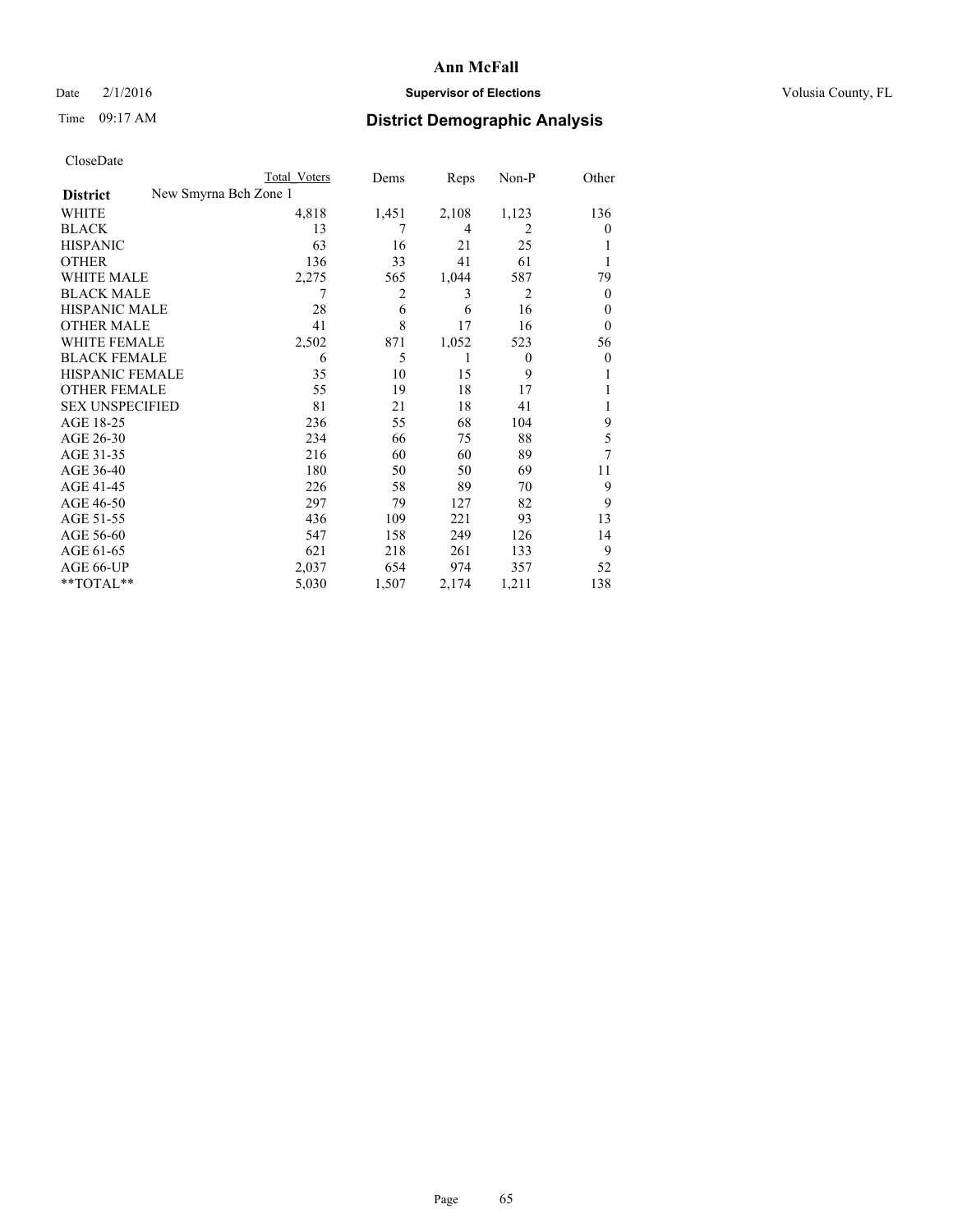## Date  $2/1/2016$  **Supervisor of Elections Supervisor of Elections** Volusia County, FL

| CloseDate |
|-----------|
|-----------|

|                                          | Total Voters | Dems  | Reps             | Non-P | Other          |
|------------------------------------------|--------------|-------|------------------|-------|----------------|
| New Smyrna Bch Zone 2<br><b>District</b> |              |       |                  |       |                |
| WHITE                                    | 4,036        | 1,308 | 1,489            | 1,078 | 161            |
| <b>BLACK</b>                             | 74           | 53    | $\overline{2}$   | 18    | 1              |
| <b>HISPANIC</b>                          | 60           | 20    | 15               | 25    | $\theta$       |
| <b>OTHER</b>                             | 131          | 37    | 36               | 56    | $\overline{2}$ |
| <b>WHITE MALE</b>                        | 1,811        | 507   | 705              | 510   | 89             |
| <b>BLACK MALE</b>                        | 27           | 19    | $\boldsymbol{0}$ | 7     | 1              |
| <b>HISPANIC MALE</b>                     | 31           | 5     | 9                | 17    | $\mathbf{0}$   |
| <b>OTHER MALE</b>                        | 38           | 15    | 10               | 12    | 1              |
| <b>WHITE FEMALE</b>                      | 2,191        | 788   | 772              | 559   | 72             |
| <b>BLACK FEMALE</b>                      | 47           | 34    | $\overline{c}$   | 11    | $\mathbf{0}$   |
| HISPANIC FEMALE                          | 27           | 14    | 6                | 7     | $\Omega$       |
| <b>OTHER FEMALE</b>                      | 59           | 20    | 19               | 19    |                |
| <b>SEX UNSPECIFIED</b>                   | 70           | 16    | 19               | 35    | $\theta$       |
| AGE 18-25                                | 279          | 66    | 74               | 125   | 14             |
| AGE 26-30                                | 198          | 54    | 49               | 86    | 9              |
| AGE 31-35                                | 231          | 78    | 56               | 86    | 11             |
| AGE 36-40                                | 241          | 65    | 65               | 101   | 10             |
| AGE 41-45                                | 243          | 59    | 76               | 96    | 12             |
| AGE 46-50                                | 255          | 63    | 106              | 78    | 8              |
| AGE 51-55                                | 364          | 101   | 166              | 83    | 14             |
| AGE 56-60                                | 459          | 164   | 166              | 107   | 22             |
| AGE 61-65                                | 469          | 185   | 152              | 115   | 17             |
| AGE 66-UP                                | 1,562        | 583   | 632              | 300   | 47             |
| **TOTAL**                                | 4,301        | 1,418 | 1,542            | 1,177 | 164            |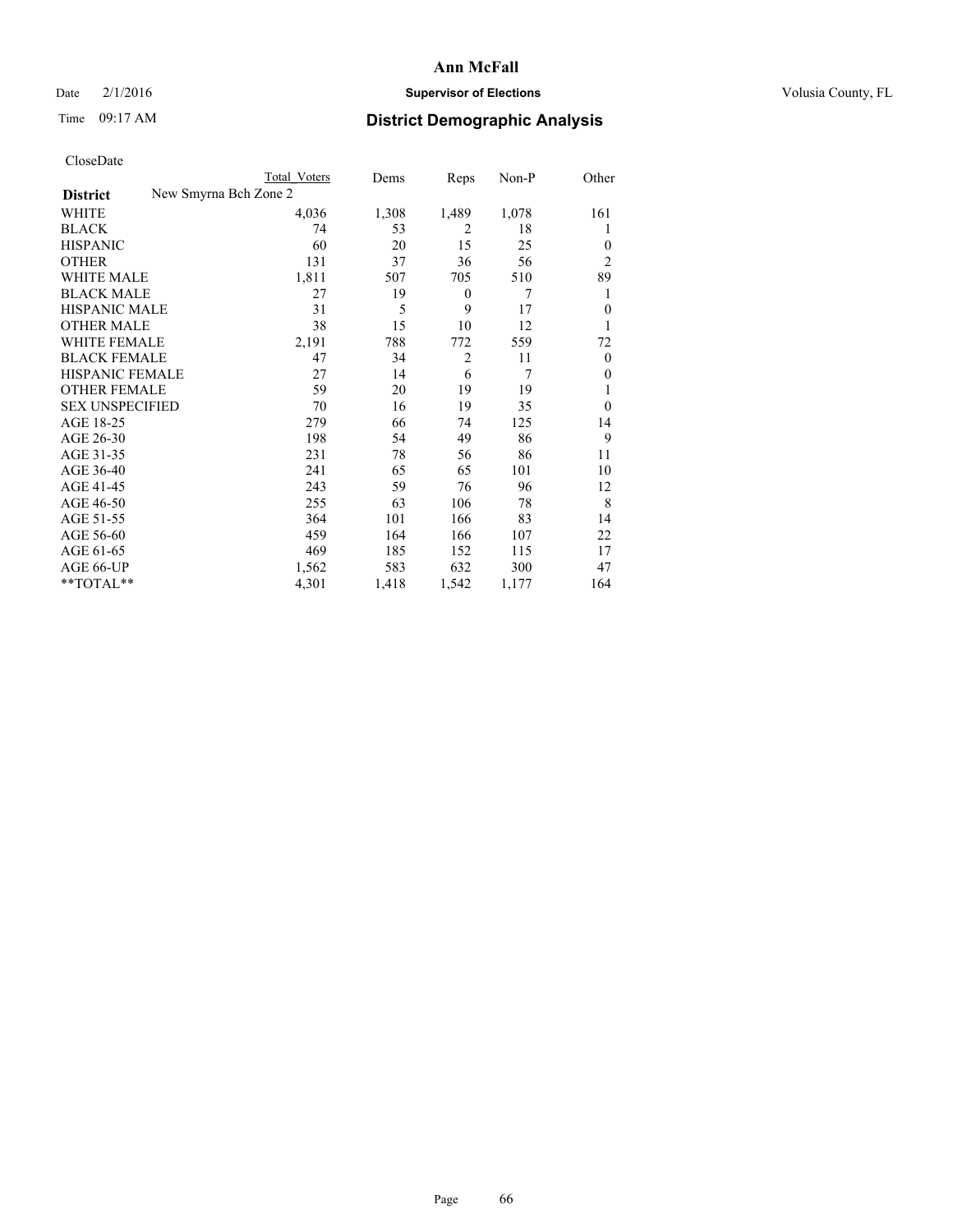## Date  $2/1/2016$  **Supervisor of Elections Supervisor of Elections** Volusia County, FL

| <b>Total Voters</b> | Dems                  | Reps  | Non-P | Other            |
|---------------------|-----------------------|-------|-------|------------------|
|                     |                       |       |       |                  |
| 4,507               | 1,285                 | 1,941 | 1,125 | 156              |
| 31                  | 19                    | 2     | 9     | 1                |
| 60                  | 20                    | 15    | 24    |                  |
| 142                 | 32                    | 33    | 74    | 3                |
| 2,082               | 524                   | 934   | 545   | 79               |
| 18                  | 10                    | 1     | 6     | 1                |
| 27                  | 10                    | 7     | 9     | 1                |
| 47                  | 12                    | 11    | 24    | $\mathbf{0}$     |
| 2,401               | 754                   | 999   | 572   | 76               |
| 13                  | 9                     | 1     | 3     | $\theta$         |
| 31                  | 9                     | 8     | 14    | $\boldsymbol{0}$ |
| 61                  | 17                    | 18    | 23    | 3                |
| 60                  | 11                    | 12    | 36    | 1                |
| 233                 | 56                    | 62    | 106   | 9                |
| 219                 | 60                    | 58    | 94    | 7                |
| 215                 | 56                    | 67    | 83    | 9                |
| 188                 | 51                    | 58    | 71    | 8                |
| 214                 | 60                    | 77    | 73    | 4                |
| 252                 | 61                    | 104   | 79    | 8                |
| 389                 | 111                   | 157   | 108   | 13               |
| 449                 | 141                   | 178   | 115   | 15               |
| 510                 | 168                   | 214   | 113   | 15               |
| 2,071               | 592                   | 1,016 | 390   | 73               |
| 4,740               | 1,356                 | 1,991 | 1,232 | 161              |
|                     | New Smyrna Bch Zone 3 |       |       |                  |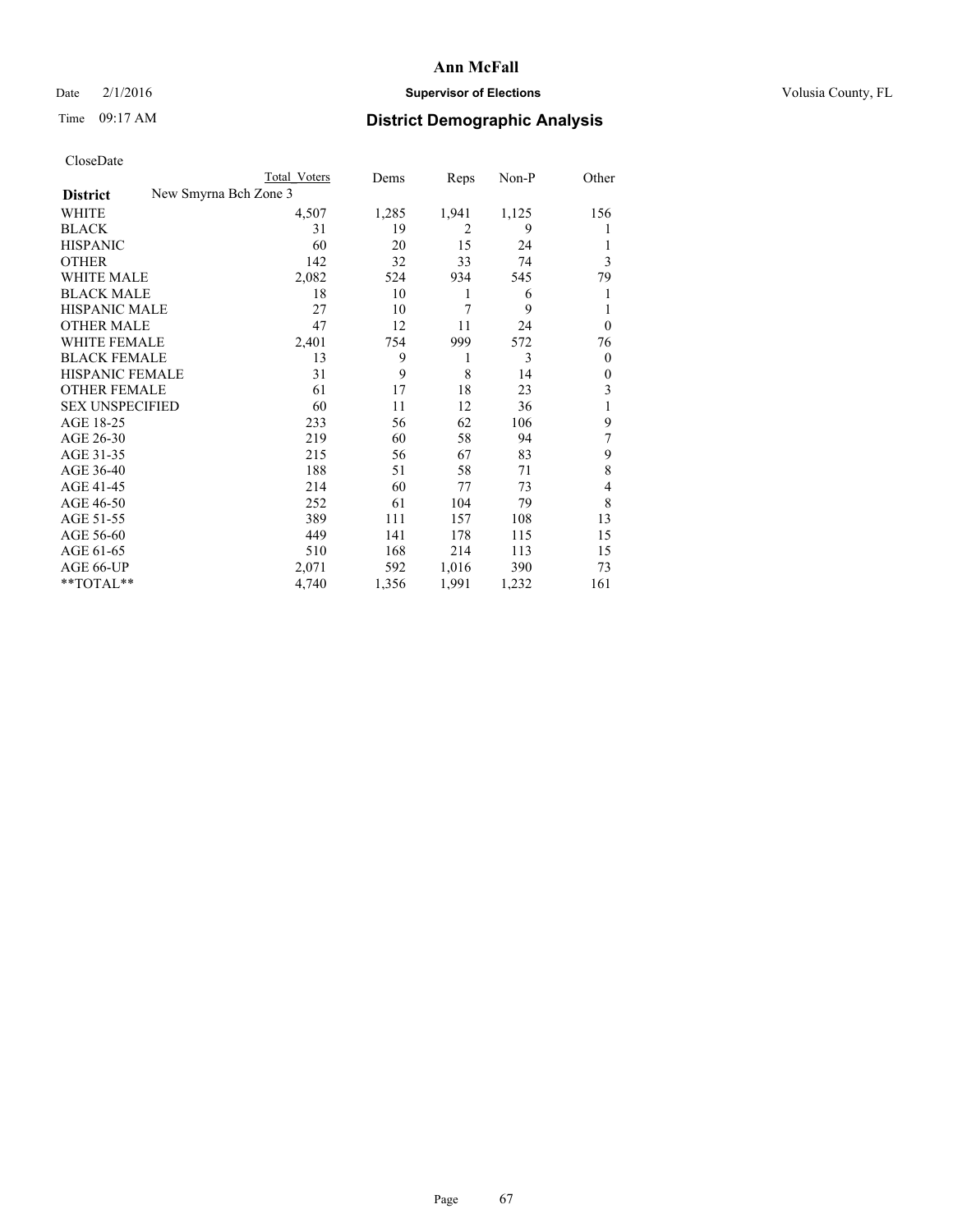# Date  $2/1/2016$  **Supervisor of Elections** Volusia County, FL

|                                          | <b>Total Voters</b> | Dems  | Reps           | Non-P | Other                   |
|------------------------------------------|---------------------|-------|----------------|-------|-------------------------|
| New Smyrna Bch Zone 4<br><b>District</b> |                     |       |                |       |                         |
| WHITE                                    | 3,931               | 1,115 | 1,654          | 1,013 | 149                     |
| <b>BLACK</b>                             | 549                 | 462   | 9              | 72    | 6                       |
| <b>HISPANIC</b>                          | 86                  | 30    | 25             | 28    | 3                       |
| <b>OTHER</b>                             | 182                 | 51    | 41             | 80    | 10                      |
| WHITE MALE                               | 1,805               | 446   | 804            | 484   | 71                      |
| <b>BLACK MALE</b>                        | 219                 | 175   | $\overline{2}$ | 37    | 5                       |
| <b>HISPANIC MALE</b>                     | 41                  | 11    | 12             | 18    | $\mathbf{0}$            |
| <b>OTHER MALE</b>                        | 72                  | 19    | 19             | 31    | 3                       |
| WHITE FEMALE                             | 2,095               | 656   | 841            | 521   | 77                      |
| <b>BLACK FEMALE</b>                      | 325                 | 282   | 7              | 35    | 1                       |
| <b>HISPANIC FEMALE</b>                   | 45                  | 19    | 13             | 10    | $\overline{\mathbf{3}}$ |
| <b>OTHER FEMALE</b>                      | 74                  | 26    | 19             | 24    | 5                       |
| <b>SEX UNSPECIFIED</b>                   | 72                  | 24    | 12             | 33    | $\overline{\mathbf{3}}$ |
| AGE 18-25                                | 329                 | 102   | 81             | 136   | 10                      |
| AGE 26-30                                | 217                 | 76    | 51             | 87    | 3                       |
| AGE 31-35                                | 226                 | 85    | 52             | 80    | 9                       |
| AGE 36-40                                | 224                 | 59    | 84             | 75    | 6                       |
| AGE 41-45                                | 283                 | 106   | 94             | 70    | 13                      |
| AGE 46-50                                | 280                 | 87    | 108            | 79    | 6                       |
| AGE 51-55                                | 372                 | 123   | 153            | 87    | 9                       |
| AGE 56-60                                | 500                 | 173   | 189            | 124   | 14                      |
| AGE 61-65                                | 594                 | 219   | 217            | 133   | 25                      |
| AGE 66-UP                                | 1,723               | 628   | 700            | 322   | 73                      |
| **TOTAL**                                | 4,748               | 1,658 | 1,729          | 1,193 | 168                     |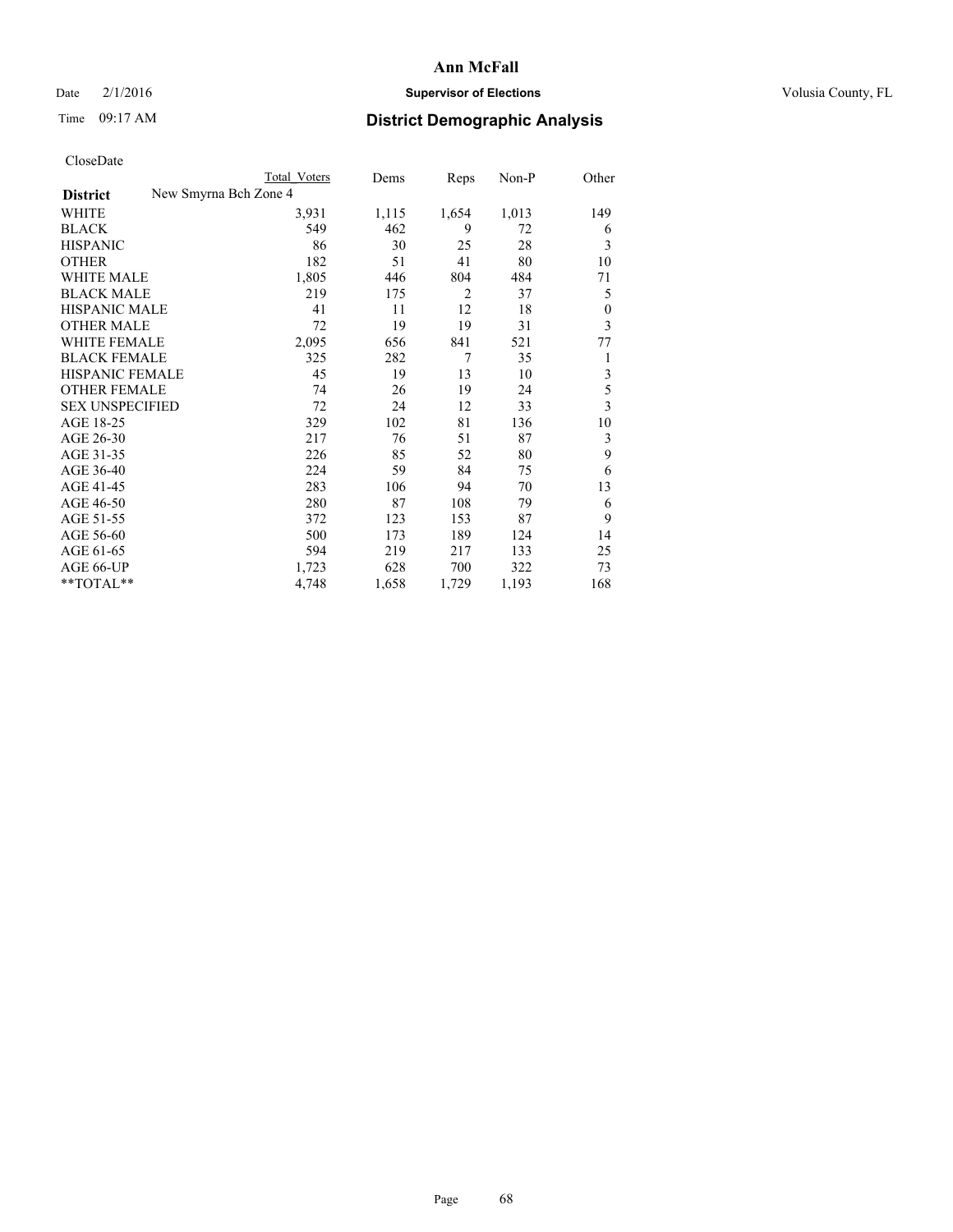## Date  $2/1/2016$  **Supervisor of Elections Supervisor of Elections** Volusia County, FL

# Time 09:17 AM **District Demographic Analysis**

|                        |          | <b>Total Voters</b> | Dems           | Reps           | Non-P    | Other            |
|------------------------|----------|---------------------|----------------|----------------|----------|------------------|
| <b>District</b>        | Oak Hill |                     |                |                |          |                  |
| WHITE                  |          | 1,198               | 369            | 491            | 299      | 39               |
| <b>BLACK</b>           |          | 158                 | 136            | $\overline{2}$ | 19       |                  |
| <b>HISPANIC</b>        |          | 10                  | 6              | 3              | 1        | $\theta$         |
| <b>OTHER</b>           |          | 30                  | 8              | 9              | 11       | $\overline{2}$   |
| WHITE MALE             |          | 606                 | 169            | 248            | 165      | 24               |
| <b>BLACK MALE</b>      |          | 65                  | 53             | 1              | 10       |                  |
| <b>HISPANIC MALE</b>   |          | 4                   | 1              | 3              | $\theta$ | $\mathbf{0}$     |
| <b>OTHER MALE</b>      |          | 11                  | $\overline{2}$ | 5              | 3        | 1                |
| <b>WHITE FEMALE</b>    |          | 579                 | 197            | 237            | 130      | 15               |
| <b>BLACK FEMALE</b>    |          | 92                  | 82             | 1              | 9        | $\theta$         |
| HISPANIC FEMALE        |          | 6                   | 5              | $\overline{0}$ |          | 0                |
| <b>OTHER FEMALE</b>    |          | 11                  | 6              | 3              |          |                  |
| <b>SEX UNSPECIFIED</b> |          | 22                  | 4              | 7              | 11       | $\theta$         |
| AGE 18-25              |          | 76                  | 29             | 15             | 30       | $\overline{2}$   |
| AGE 26-30              |          | 76                  | 26             | 18             | 31       | 1                |
| AGE 31-35              |          | 60                  | 22             | 21             | 17       | $\boldsymbol{0}$ |
| AGE 36-40              |          | 66                  | 22             | 16             | 25       | 3                |
| AGE 41-45              |          | 65                  | 21             | 24             | 18       | $\overline{c}$   |
| AGE 46-50              |          | 83                  | 28             | 29             | 22       | 4                |
| AGE 51-55              |          | 126                 | 45             | 50             | 28       | 3                |
| AGE 56-60              |          | 176                 | 73             | 69             | 31       | 3                |
| AGE 61-65              |          | 159                 | 64             | 58             | 31       | 6                |
| AGE 66-UP              |          | 509                 | 189            | 205            | 97       | 18               |
| **TOTAL**              |          | 1,396               | 519            | 505            | 330      | 42               |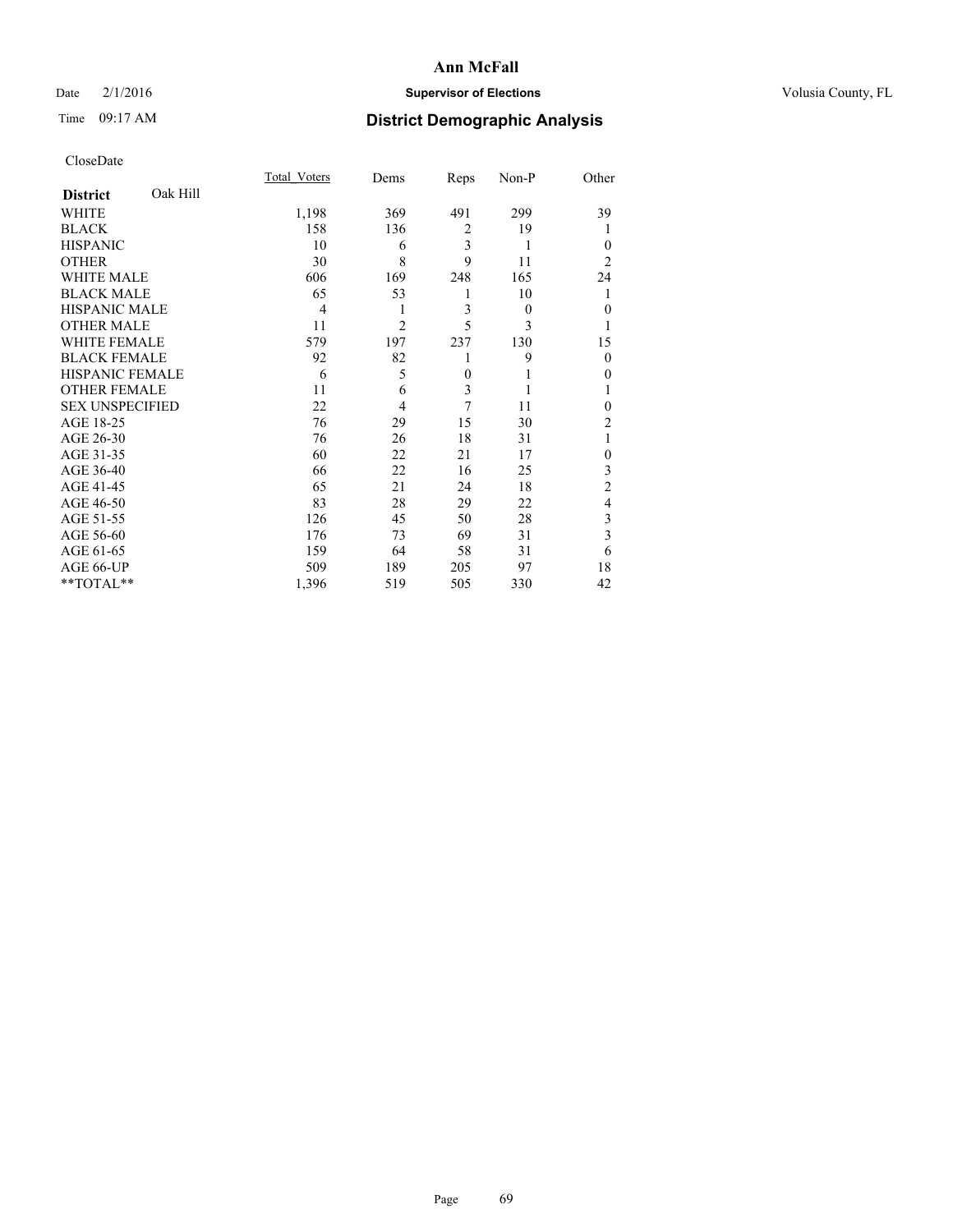## Date  $2/1/2016$  **Supervisor of Elections Supervisor of Elections** Volusia County, FL

# Time 09:17 AM **District Demographic Analysis**

|                        |                    | <b>Total Voters</b> | Dems | Reps | Non-P | Other          |
|------------------------|--------------------|---------------------|------|------|-------|----------------|
| <b>District</b>        | Orange City Seat 1 |                     |      |      |       |                |
| WHITE                  |                    | 673                 | 205  | 259  | 175   | 34             |
| <b>BLACK</b>           |                    | 151                 | 116  | 8    | 24    | 3              |
| <b>HISPANIC</b>        |                    | 409                 | 172  | 61   | 172   | 4              |
| <b>OTHER</b>           |                    | 66                  | 28   | 15   | 18    | 5              |
| WHITE MALE             |                    | 263                 | 67   | 101  | 81    | 14             |
| <b>BLACK MALE</b>      |                    | 53                  | 38   | 3    | 10    | $\overline{2}$ |
| <b>HISPANIC MALE</b>   |                    | 163                 | 65   | 29   | 67    | $\overline{c}$ |
| <b>OTHER MALE</b>      |                    | 22                  | 9    | 7    | 6     | $\mathbf{0}$   |
| <b>WHITE FEMALE</b>    |                    | 405                 | 136  | 156  | 93    | 20             |
| <b>BLACK FEMALE</b>    |                    | 97                  | 77   | 5    | 14    | 1              |
| <b>HISPANIC FEMALE</b> |                    | 243                 | 106  | 31   | 104   | $\overline{c}$ |
| <b>OTHER FEMALE</b>    |                    | 34                  | 15   | 6    | 9     | 4              |
| <b>SEX UNSPECIFIED</b> |                    | 19                  | 8    | 5    | 5     | 1              |
| AGE 18-25              |                    | 130                 | 44   | 21   | 58    | 7              |
| AGE 26-30              |                    | 110                 | 32   | 35   | 42    | 1              |
| AGE 31-35              |                    | 107                 | 43   | 13   | 45    | 6              |
| AGE 36-40              |                    | 104                 | 38   | 23   | 41    | $\overline{c}$ |
| AGE 41-45              |                    | 96                  | 32   | 25   | 36    | 3              |
| AGE 46-50              |                    | 83                  | 31   | 24   | 26    | $\overline{2}$ |
| AGE 51-55              |                    | 83                  | 39   | 16   | 28    | $\theta$       |
| AGE 56-60              |                    | 68                  | 28   | 18   | 18    | 4              |
| AGE 61-65              |                    | 91                  | 31   | 18   | 36    | 6              |
| AGE 66-UP              |                    | 427                 | 203  | 150  | 59    | 15             |
| **TOTAL**              |                    | 1,299               | 521  | 343  | 389   | 46             |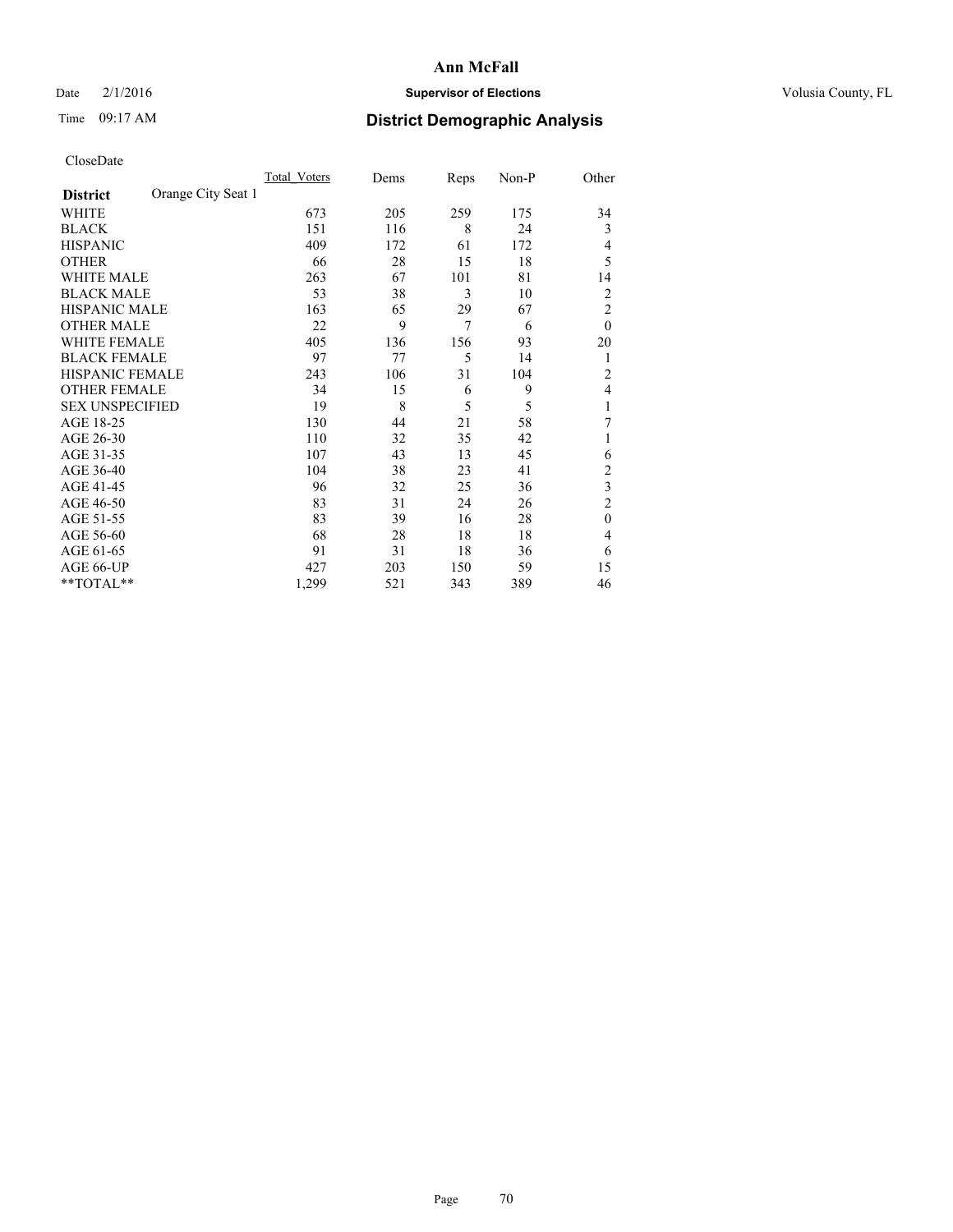## Date  $2/1/2016$  **Supervisor of Elections Supervisor of Elections** Volusia County, FL

# Time 09:17 AM **District Demographic Analysis**

|                        |                    | Total Voters | Dems           | Reps           | Non-P | Other          |
|------------------------|--------------------|--------------|----------------|----------------|-------|----------------|
| <b>District</b>        | Orange City Seat 2 |              |                |                |       |                |
| WHITE                  |                    | 919          | 279            | 360            | 228   | 52             |
| <b>BLACK</b>           |                    | 47           | 36             | $\overline{4}$ | 7     | $\overline{0}$ |
| <b>HISPANIC</b>        |                    | 146          | 63             | 19             | 62    | 2              |
| <b>OTHER</b>           |                    | 56           | 15             | 15             | 26    | $\theta$       |
| WHITE MALE             |                    | 427          | 112            | 176            | 109   | 30             |
| <b>BLACK MALE</b>      |                    | 25           | 16             | 3              | 6     | $\overline{0}$ |
| <b>HISPANIC MALE</b>   |                    | 58           | 25             | 9              | 23    |                |
| <b>OTHER MALE</b>      |                    | 25           | 7              | 8              | 10    | $\theta$       |
| WHITE FEMALE           |                    | 488          | 166            | 181            | 119   | 22             |
| <b>BLACK FEMALE</b>    |                    | 22           | 20             | 1              | 1     | $\theta$       |
| <b>HISPANIC FEMALE</b> |                    | 87           | 38             | 10             | 38    | 1              |
| <b>OTHER FEMALE</b>    |                    | 18           | 7              | 3              | 8     | $\theta$       |
| <b>SEX UNSPECIFIED</b> |                    | 18           | $\overline{2}$ | 7              | 9     | $\mathbf{0}$   |
| AGE 18-25              |                    | 129          | 37             | 21             | 62    | 9              |
| AGE 26-30              |                    | 92           | 35             | 23             | 31    | 3              |
| AGE 31-35              |                    | 77           | 13             | 28             | 34    | $\overline{c}$ |
| AGE 36-40              |                    | 88           | 26             | 28             | 28    | 6              |
| AGE 41-45              |                    | 86           | 28             | 28             | 22    | 8              |
| AGE 46-50              |                    | 94           | 34             | 28             | 28    | 4              |
| AGE 51-55              |                    | 133          | 46             | 45             | 34    | 8              |
| AGE 56-60              |                    | 116          | 32             | 57             | 24    | 3              |
| AGE 61-65              |                    | 108          | 42             | 36             | 29    | 1              |
| AGE 66-UP              |                    | 245          | 100            | 104            | 31    | 10             |
| **TOTAL**              |                    | 1,168        | 393            | 398            | 323   | 54             |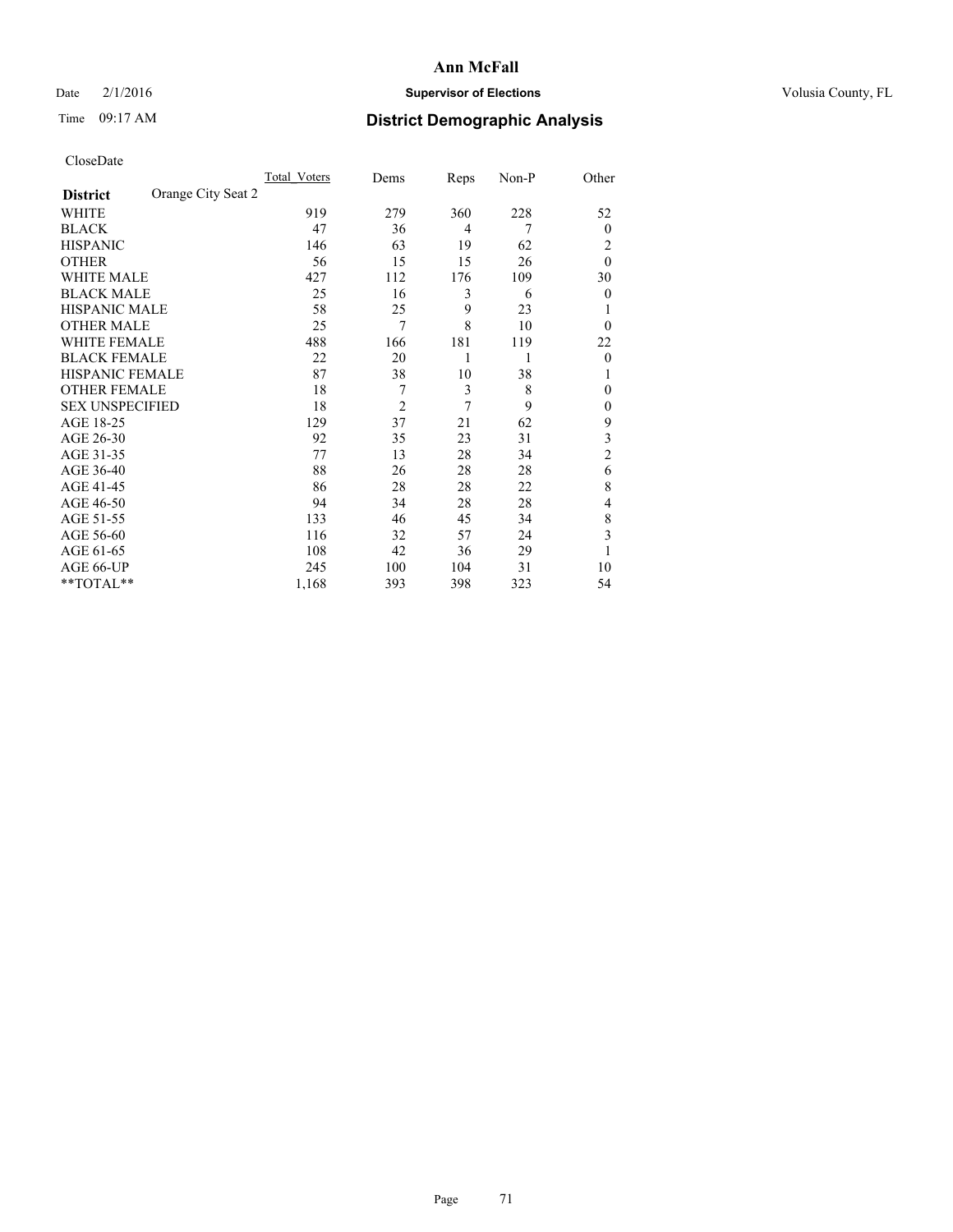## Date  $2/1/2016$  **Supervisor of Elections Supervisor of Elections** Volusia County, FL

# Time 09:17 AM **District Demographic Analysis**

|                        |                    | <b>Total Voters</b> | Dems | Reps           | Non-P | Other          |
|------------------------|--------------------|---------------------|------|----------------|-------|----------------|
| <b>District</b>        | Orange City Seat 3 |                     |      |                |       |                |
| WHITE                  |                    | 1,029               | 319  | 378            | 278   | 54             |
| <b>BLACK</b>           |                    | 74                  | 51   | $\overline{2}$ | 18    | 3              |
| <b>HISPANIC</b>        |                    | 192                 | 96   | 34             | 60    | $\overline{c}$ |
| <b>OTHER</b>           |                    | 72                  | 20   | 11             | 41    | $\theta$       |
| WHITE MALE             |                    | 456                 | 116  | 170            | 140   | 30             |
| <b>BLACK MALE</b>      |                    | 26                  | 16   | 1              | 7     | 2              |
| <b>HISPANIC MALE</b>   |                    | 76                  | 36   | 17             | 23    | $\theta$       |
| <b>OTHER MALE</b>      |                    | 28                  | 10   | $\overline{4}$ | 14    | $\theta$       |
| WHITE FEMALE           |                    | 566                 | 200  | 207            | 135   | 24             |
| <b>BLACK FEMALE</b>    |                    | 48                  | 35   | 1              | 11    | 1              |
| <b>HISPANIC FEMALE</b> |                    | 111                 | 57   | 17             | 35    | $\overline{c}$ |
| <b>OTHER FEMALE</b>    |                    | 29                  | 8    | 5              | 16    | $\theta$       |
| <b>SEX UNSPECIFIED</b> |                    | 27                  | 8    | 3              | 16    | $\theta$       |
| AGE 18-25              |                    | 107                 | 35   | 12             | 53    | 7              |
| AGE 26-30              |                    | 64                  | 21   | 16             | 23    | 4              |
| AGE 31-35              |                    | 61                  | 22   | 14             | 24    | 1              |
| AGE 36-40              |                    | 80                  | 26   | 22             | 29    | 3              |
| AGE 41-45              |                    | 79                  | 21   | 29             | 28    |                |
| AGE 46-50              |                    | 88                  | 26   | 32             | 30    | $\Omega$       |
| AGE 51-55              |                    | 99                  | 40   | 30             | 23    | 6              |
| AGE 56-60              |                    | 92                  | 33   | 27             | 30    | $\overline{2}$ |
| AGE 61-65              |                    | 143                 | 62   | 42             | 35    | 4              |
| AGE 66-UP              |                    | 554                 | 200  | 201            | 122   | 31             |
| **TOTAL**              |                    | 1,367               | 486  | 425            | 397   | 59             |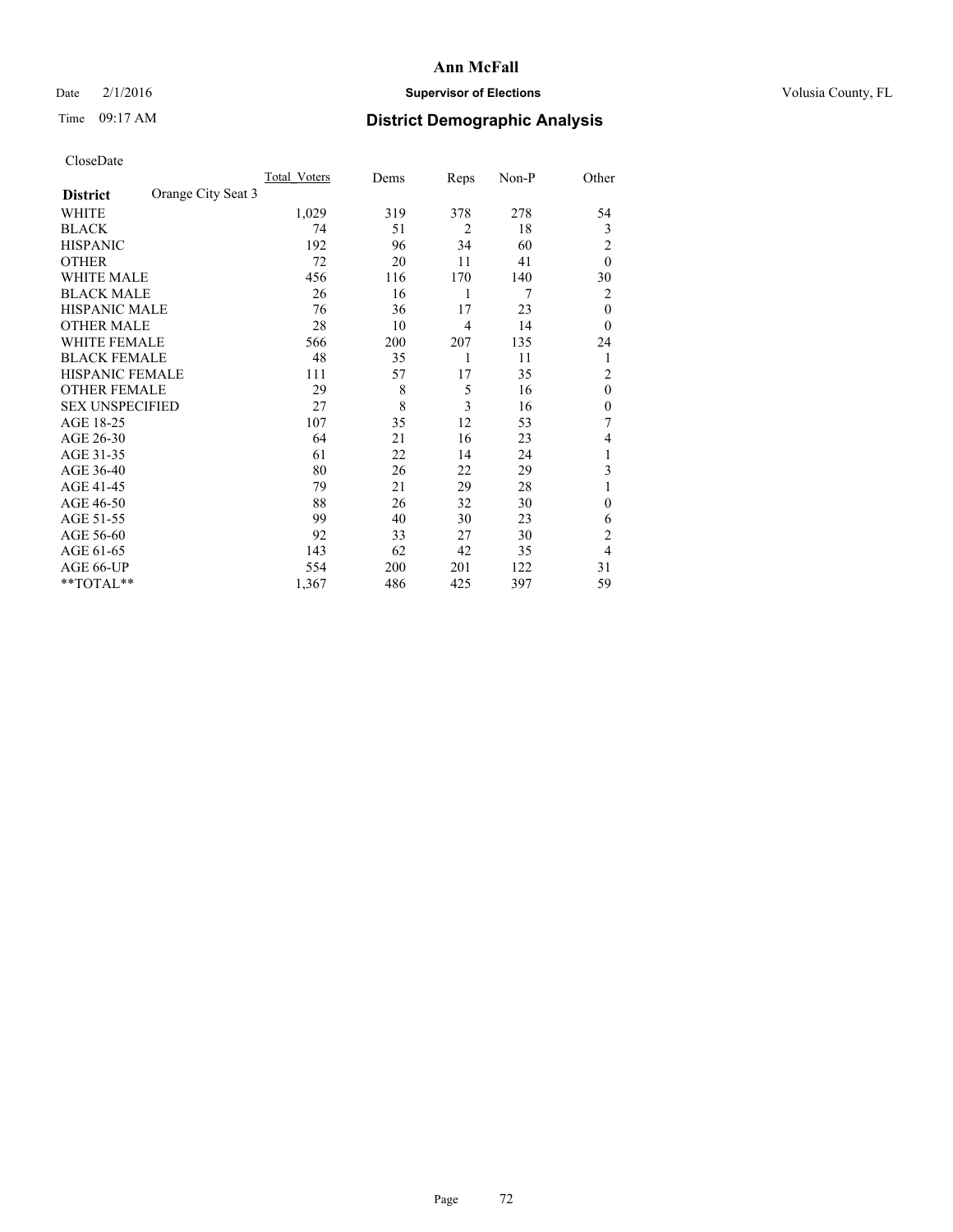# Date  $2/1/2016$  **Supervisor of Elections Supervisor of Elections** Volusia County, FL

# Time 09:17 AM **District Demographic Analysis**

|                        |                    | Total Voters | Dems           | Reps             | Non-P          | Other          |
|------------------------|--------------------|--------------|----------------|------------------|----------------|----------------|
| <b>District</b>        | Orange City Seat 4 |              |                |                  |                |                |
| WHITE                  |                    | 1,185        | 382            | 439              | 307            | 57             |
| <b>BLACK</b>           |                    | 13           | 8              | $\theta$         | 5              | $\Omega$       |
| <b>HISPANIC</b>        |                    | 66           | 33             | $\overline{4}$   | 26             | 3              |
| <b>OTHER</b>           |                    | 47           | 6              | 11               | 29             |                |
| WHITE MALE             |                    | 516          | 145            | 200              | 144            | 27             |
| <b>BLACK MALE</b>      |                    | 6            | 5              | $\boldsymbol{0}$ | 1              | $\Omega$       |
| <b>HISPANIC MALE</b>   |                    | 30           | 14             | 4                | 11             |                |
| <b>OTHER MALE</b>      |                    | 16           | $\overline{2}$ | 3                | 11             | $\Omega$       |
| <b>WHITE FEMALE</b>    |                    | 656          | 234            | 233              | 160            | 29             |
| <b>BLACK FEMALE</b>    |                    | 7            | 3              | $\theta$         | $\overline{4}$ | $\overline{0}$ |
| <b>HISPANIC FEMALE</b> |                    | 36           | 19             | $\theta$         | 15             | 2              |
| <b>OTHER FEMALE</b>    |                    | 14           | $\overline{4}$ | 3                | 7              | $\theta$       |
| <b>SEX UNSPECIFIED</b> |                    | 29           | 3              | 10               | 14             | $\overline{2}$ |
| AGE 18-25              |                    | 138          | 27             | 38               | 61             | 12             |
| AGE 26-30              |                    | 90           | 24             | 21               | 41             | 4              |
| AGE 31-35              |                    | 94           | 32             | 23               | 34             | 5              |
| AGE 36-40              |                    | 75           | 29             | 19               | 26             |                |
| AGE 41-45              |                    | 90           | 26             | 25               | 36             | 3              |
| AGE 46-50              |                    | 101          | 28             | 30               | 34             | 9              |
| AGE 51-55              |                    | 134          | 34             | 49               | 43             | 8              |
| AGE 56-60              |                    | 130          | 38             | 62               | 23             | 7              |
| AGE 61-65              |                    | 127          | 54             | 47               | 22             | 4              |
| AGE 66-UP              |                    | 332          | 137            | 140              | 47             | 8              |
| **TOTAL**              |                    | 1,311        | 429            | 454              | 367            | 61             |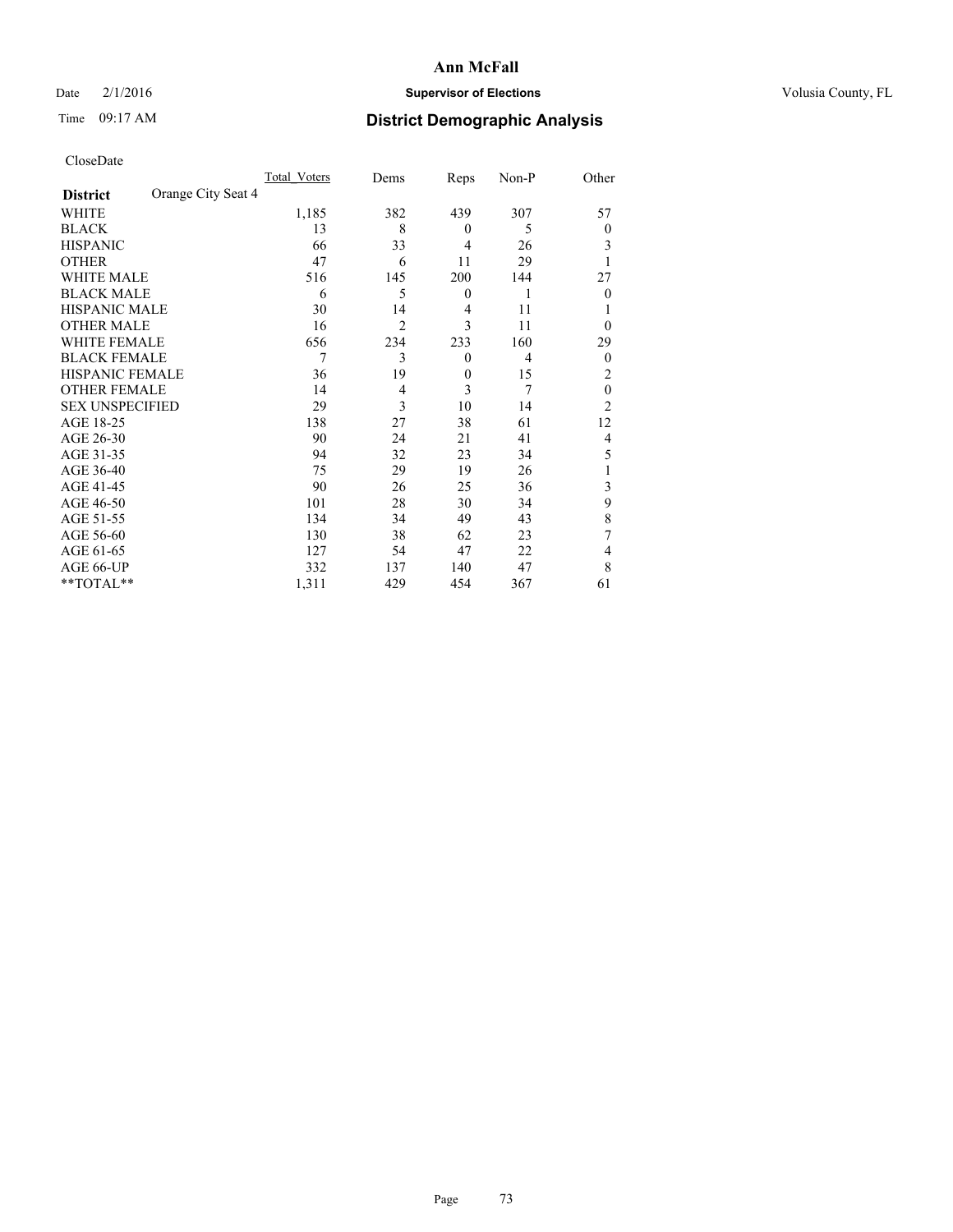# Date  $2/1/2016$  **Supervisor of Elections Supervisor of Elections** Volusia County, FL

# Time 09:17 AM **District Demographic Analysis**

|                        |                    | Total Voters | Dems | Reps     | $Non-P$ | Other            |
|------------------------|--------------------|--------------|------|----------|---------|------------------|
| <b>District</b>        | Orange City Seat 5 |              |      |          |         |                  |
| WHITE                  |                    | 1,368        | 367  | 624      | 316     | 61               |
| <b>BLACK</b>           |                    | 112          | 89   | 1        | 21      | 1                |
| <b>HISPANIC</b>        |                    | 129          | 53   | 21       | 53      | 2                |
| <b>OTHER</b>           |                    | 75           | 26   | 19       | 29      | 1                |
| <b>WHITE MALE</b>      |                    | 547          | 129  | 251      | 135     | 32               |
| <b>BLACK MALE</b>      |                    | 43           | 32   | 1        | 9       | 1                |
| <b>HISPANIC MALE</b>   |                    | 57           | 27   | 10       | 20      | $\theta$         |
| <b>OTHER MALE</b>      |                    | 20           | 7    | 5        | 8       | $\overline{0}$   |
| <b>WHITE FEMALE</b>    |                    | 812          | 237  | 371      | 175     | 29               |
| <b>BLACK FEMALE</b>    |                    | 66           | 56   | $\theta$ | 10      | $\boldsymbol{0}$ |
| HISPANIC FEMALE        |                    | 71           | 25   | 11       | 33      | 2                |
| <b>OTHER FEMALE</b>    |                    | 34           | 14   | 10       | 9       | 1                |
| <b>SEX UNSPECIFIED</b> |                    | 34           | 8    | 6        | 20      | $\theta$         |
| AGE 18-25              |                    | 75           | 18   | 12       | 43      | $\overline{c}$   |
| AGE 26-30              |                    | 46           | 20   | 13       | 12      | 1                |
| AGE 31-35              |                    | 52           | 23   | 10       | 18      | 1                |
| AGE 36-40              |                    | 54           | 17   | 14       | 23      | $\theta$         |
| AGE 41-45              |                    | 60           | 24   | 17       | 17      | 2                |
| AGE 46-50              |                    | 64           | 23   | 16       | 23      | $\overline{c}$   |
| AGE 51-55              |                    | 97           | 36   | 25       | 34      | $\overline{c}$   |
| AGE 56-60              |                    | 117          | 42   | 32       | 40      | 3                |
| AGE 61-65              |                    | 108          | 52   | 27       | 24      | 5                |
| AGE 66-UP              |                    | 1,011        | 280  | 499      | 185     | 47               |
| **TOTAL**              |                    | 1,684        | 535  | 665      | 419     | 65               |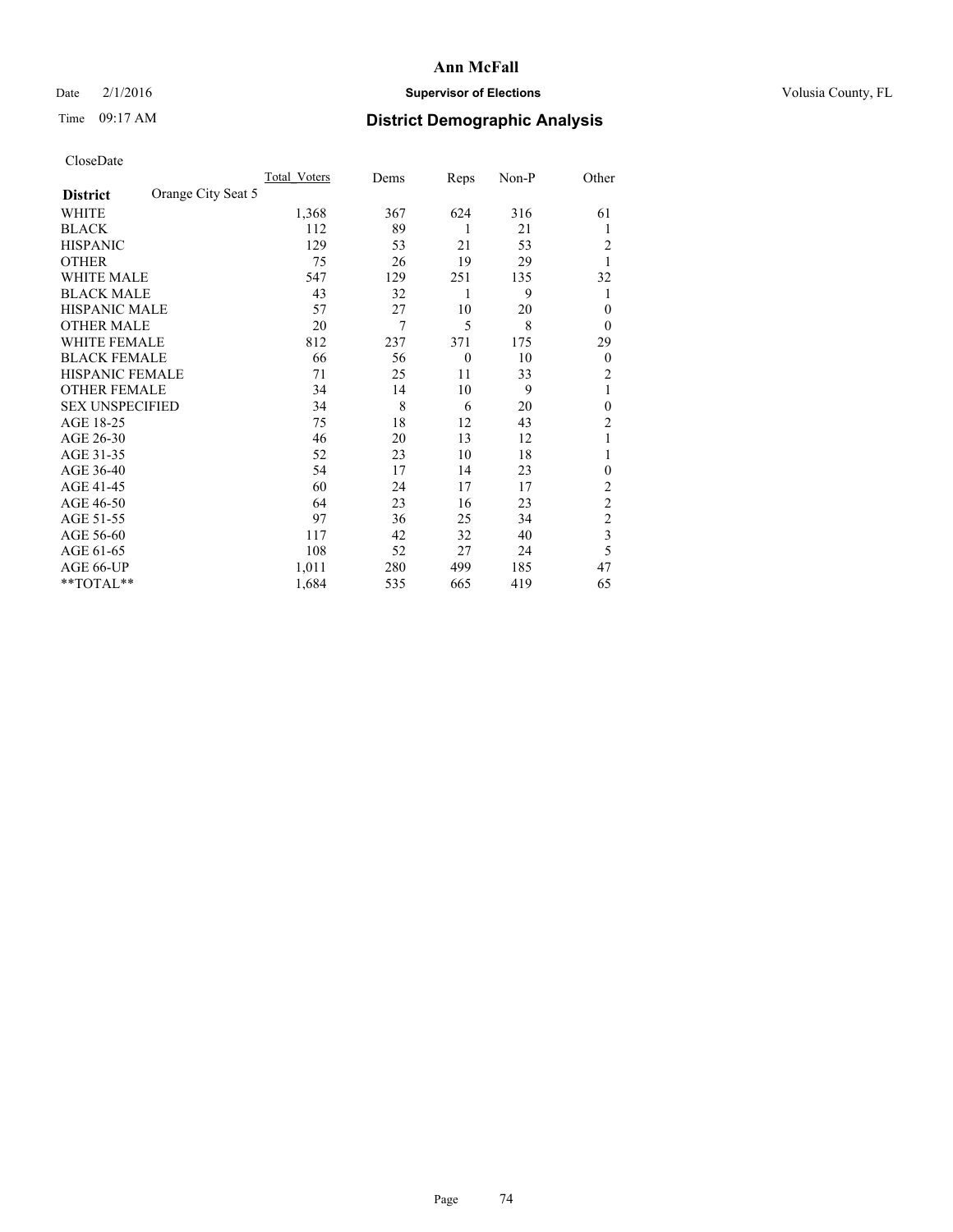# Date  $2/1/2016$  **Supervisor of Elections Supervisor of Elections** Volusia County, FL

# Time 09:17 AM **District Demographic Analysis**

|                                        | <b>Total Voters</b> | Dems  | Reps  | Non-P | Other |
|----------------------------------------|---------------------|-------|-------|-------|-------|
| Ormond Beach Zone 1<br><b>District</b> |                     |       |       |       |       |
| WHITE                                  | 7,516               | 2,231 | 3,303 | 1,714 | 268   |
| <b>BLACK</b>                           | 116                 | 78    | 6     | 26    | 6     |
| <b>HISPANIC</b>                        | 152                 | 57    | 41    | 47    |       |
| <b>OTHER</b>                           | 377                 | 115   | 110   | 143   | 9     |
| <b>WHITE MALE</b>                      | 3,431               | 897   | 1,565 | 826   | 143   |
| <b>BLACK MALE</b>                      | 64                  | 41    | 3     | 15    | 5     |
| <b>HISPANIC MALE</b>                   | 73                  | 22    | 24    | 21    | 6     |
| <b>OTHER MALE</b>                      | 149                 | 46    | 49    | 50    | 4     |
| <b>WHITE FEMALE</b>                    | 4,028               | 1,322 | 1,720 | 866   | 120   |
| <b>BLACK FEMALE</b>                    | 51                  | 37    | 3     | 10    | 1     |
| <b>HISPANIC FEMALE</b>                 | 76                  | 33    | 16    | 26    | 1     |
| <b>OTHER FEMALE</b>                    | 161                 | 52    | 45    | 59    | 5     |
| <b>SEX UNSPECIFIED</b>                 | 128                 | 31    | 35    | 57    | 5     |
| AGE 18-25                              | 610                 | 140   | 203   | 234   | 33    |
| AGE 26-30                              | 361                 | 96    | 138   | 117   | 10    |
| AGE 31-35                              | 379                 | 98    | 137   | 130   | 14    |
| AGE 36-40                              | 437                 | 115   | 161   | 143   | 18    |
| AGE 41-45                              | 502                 | 142   | 206   | 131   | 23    |
| AGE 46-50                              | 628                 | 177   | 277   | 157   | 17    |
| AGE 51-55                              | 713                 | 210   | 319   | 162   | 22    |
| AGE 56-60                              | 787                 | 259   | 357   | 157   | 14    |
| AGE 61-65                              | 874                 | 282   | 374   | 189   | 29    |
| AGE 66-UP                              | 2,870               | 962   | 1,288 | 510   | 110   |
| **TOTAL**                              | 8,161               | 2,481 | 3,460 | 1,930 | 290   |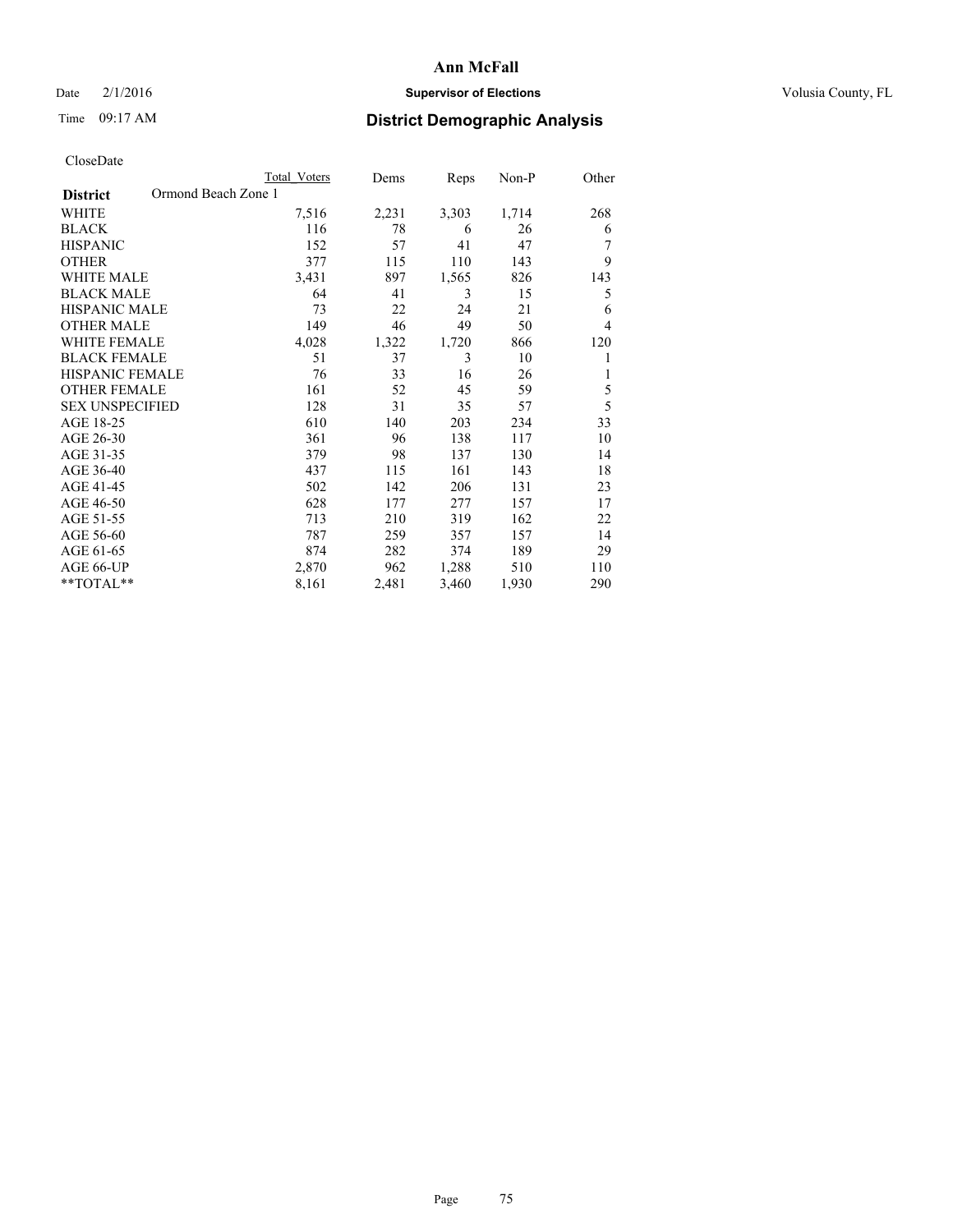# Date  $2/1/2016$  **Supervisor of Elections Supervisor of Elections** Volusia County, FL

# Time 09:17 AM **District Demographic Analysis**

|                                        | <b>Total Voters</b> | Dems  | Reps  | Non-P | Other            |
|----------------------------------------|---------------------|-------|-------|-------|------------------|
| Ormond Beach Zone 2<br><b>District</b> |                     |       |       |       |                  |
| WHITE                                  | 5,636               | 1,968 | 2,040 | 1,426 | 202              |
| <b>BLACK</b>                           | 395                 | 315   | 15    | 61    | 4                |
| <b>HISPANIC</b>                        | 170                 | 79    | 37    | 51    | 3                |
| <b>OTHER</b>                           | 360                 | 130   | 86    | 135   | 9                |
| <b>WHITE MALE</b>                      | 2,525               | 759   | 975   | 681   | 110              |
| <b>BLACK MALE</b>                      | 152                 | 110   | 8     | 33    | 1                |
| <b>HISPANIC MALE</b>                   | 72                  | 27    | 21    | 21    | 3                |
| <b>OTHER MALE</b>                      | 126                 | 47    | 31    | 43    | 5                |
| <b>WHITE FEMALE</b>                    | 3,059               | 1,196 | 1,048 | 724   | 91               |
| <b>BLACK FEMALE</b>                    | 238                 | 202   | 7     | 26    | 3                |
| <b>HISPANIC FEMALE</b>                 | 98                  | 52    | 16    | 30    | $\boldsymbol{0}$ |
| <b>OTHER FEMALE</b>                    | 144                 | 60    | 41    | 40    | 3                |
| <b>SEX UNSPECIFIED</b>                 | 147                 | 39    | 31    | 75    | $\overline{c}$   |
| AGE 18-25                              | 552                 | 166   | 154   | 211   | 21               |
| AGE 26-30                              | 434                 | 170   | 98    | 154   | 12               |
| AGE 31-35                              | 363                 | 121   | 86    | 145   | 11               |
| AGE 36-40                              | 383                 | 137   | 97    | 133   | 16               |
| AGE 41-45                              | 422                 | 145   | 121   | 136   | 20               |
| AGE 46-50                              | 520                 | 152   | 205   | 136   | 27               |
| AGE 51-55                              | 616                 | 203   | 225   | 167   | 21               |
| AGE 56-60                              | 662                 | 252   | 238   | 154   | 18               |
| AGE 61-65                              | 606                 | 257   | 193   | 132   | 24               |
| AGE 66-UP                              | 2,003               | 889   | 761   | 305   | 48               |
| **TOTAL**                              | 6,561               | 2,492 | 2,178 | 1,673 | 218              |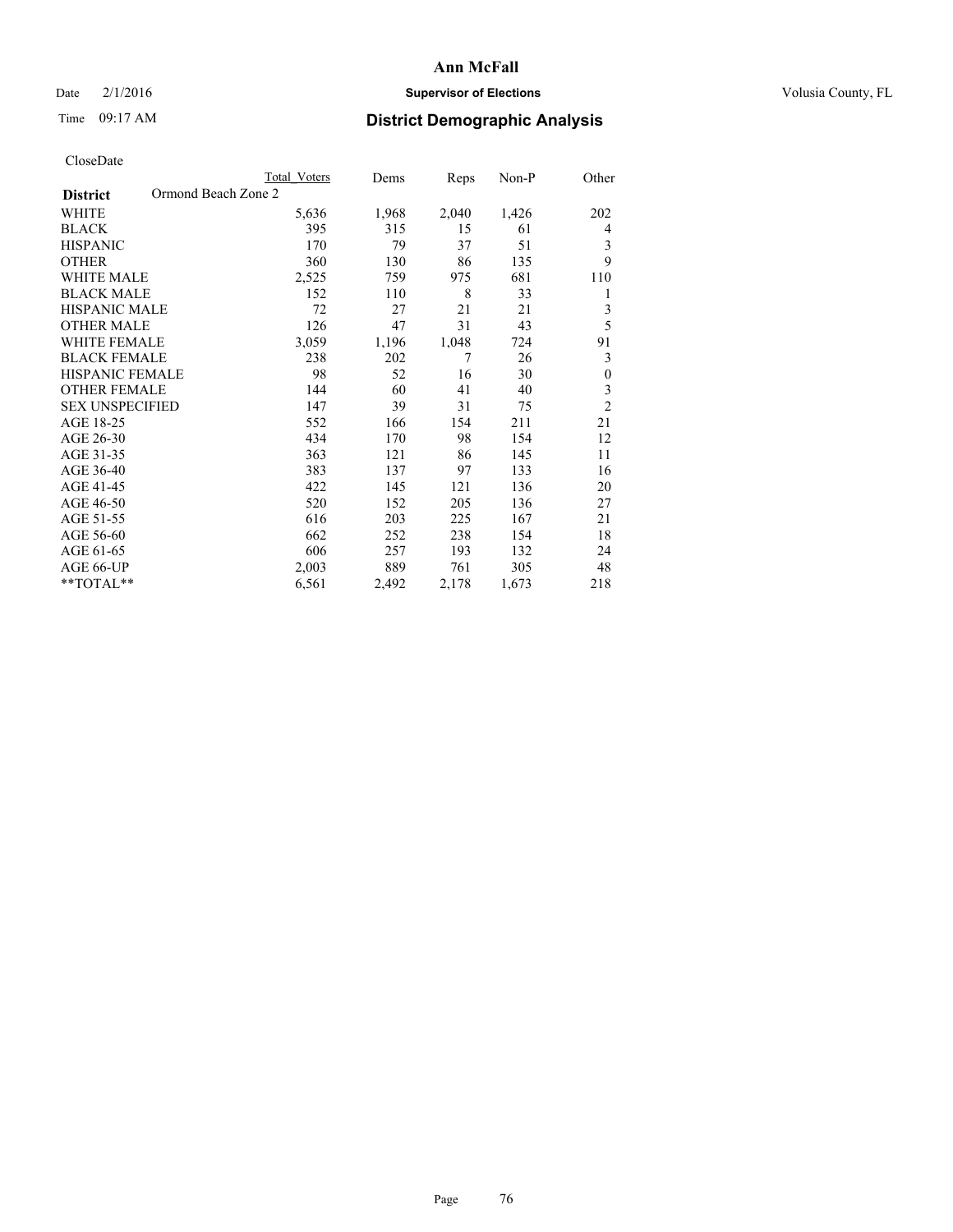# Date  $2/1/2016$  **Supervisor of Elections Supervisor of Elections** Volusia County, FL

# Time 09:17 AM **District Demographic Analysis**

|                                        | <b>Total Voters</b> | Dems  | Reps  | Non-P | Other                   |
|----------------------------------------|---------------------|-------|-------|-------|-------------------------|
| Ormond Beach Zone 3<br><b>District</b> |                     |       |       |       |                         |
| WHITE                                  | 6,879               | 1,909 | 3,297 | 1,473 | 200                     |
| <b>BLACK</b>                           | 250                 | 191   | 9     | 41    | 9                       |
| <b>HISPANIC</b>                        | 178                 | 59    | 55    | 59    | 5                       |
| <b>OTHER</b>                           | 444                 | 132   | 111   | 193   | 8                       |
| <b>WHITE MALE</b>                      | 3,200               | 785   | 1,577 | 744   | 94                      |
| <b>BLACK MALE</b>                      | 96                  | 71    | 5     | 16    | 4                       |
| HISPANIC MALE                          | 89                  | 24    | 33    | 30    | $\overline{c}$          |
| <b>OTHER MALE</b>                      | 165                 | 48    | 41    | 71    | 5                       |
| <b>WHITE FEMALE</b>                    | 3,618               | 1,106 | 1,701 | 706   | 105                     |
| <b>BLACK FEMALE</b>                    | 151                 | 119   | 4     | 23    | 5                       |
| <b>HISPANIC FEMALE</b>                 | 87                  | 35    | 20    | 29    | $\overline{\mathbf{3}}$ |
| <b>OTHER FEMALE</b>                    | 210                 | 70    | 55    | 82    | $\overline{\mathbf{3}}$ |
| <b>SEX UNSPECIFIED</b>                 | 135                 | 33    | 36    | 65    | 1                       |
| AGE 18-25                              | 724                 | 176   | 257   | 266   | 25                      |
| AGE 26-30                              | 471                 | 148   | 168   | 139   | 16                      |
| AGE 31-35                              | 416                 | 117   | 153   | 137   | 9                       |
| AGE 36-40                              | 401                 | 103   | 167   | 113   | 18                      |
| AGE 41-45                              | 503                 | 121   | 220   | 140   | 22                      |
| AGE 46-50                              | 650                 | 179   | 302   | 146   | 23                      |
| AGE 51-55                              | 729                 | 201   | 349   | 166   | 13                      |
| AGE 56-60                              | 759                 | 235   | 362   | 149   | 13                      |
| AGE 61-65                              | 845                 | 259   | 385   | 180   | 21                      |
| AGE 66-UP                              | 2,253               | 752   | 1,109 | 330   | 62                      |
| **TOTAL**                              | 7,751               | 2,291 | 3,472 | 1,766 | 222                     |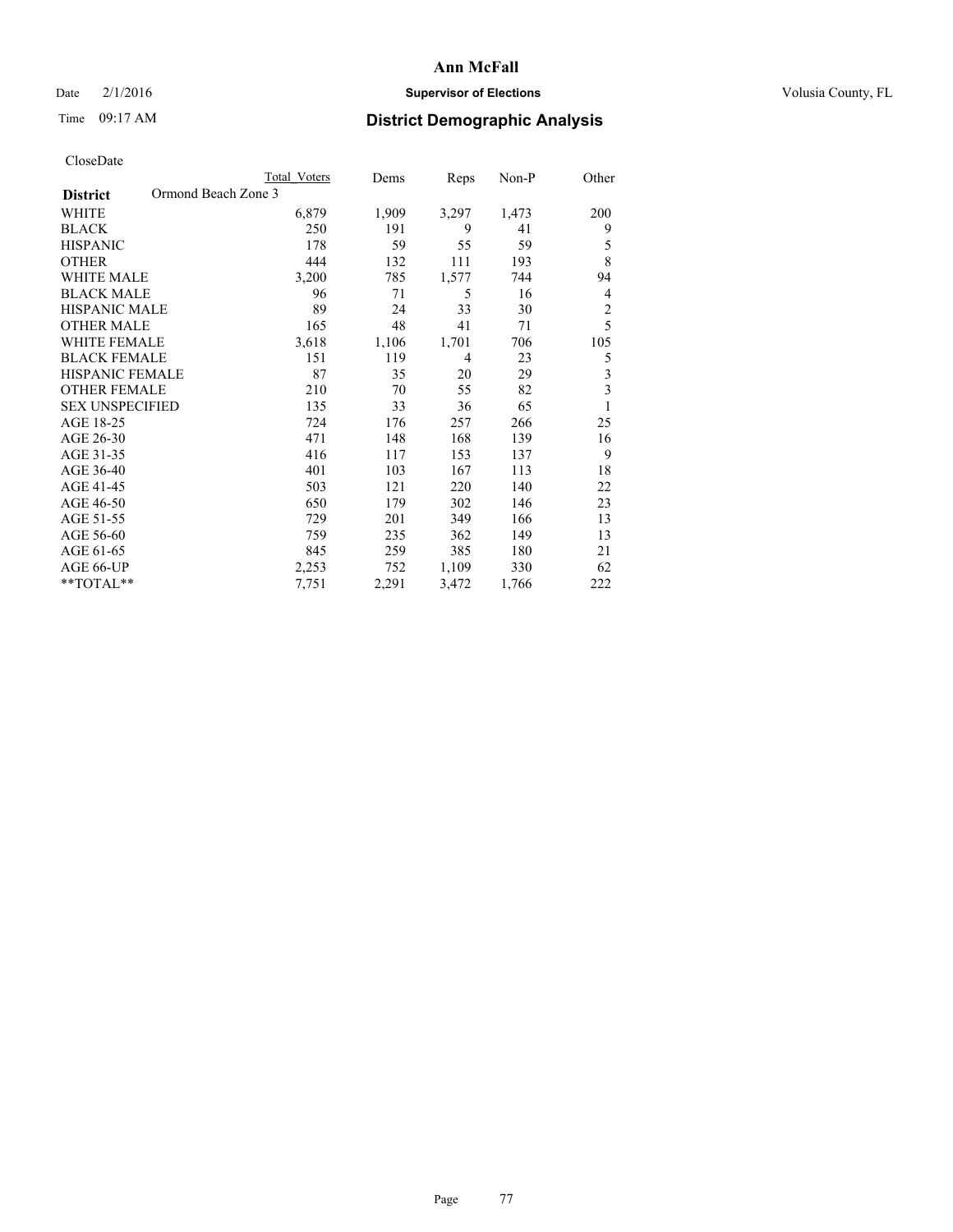# Date  $2/1/2016$  **Supervisor of Elections Supervisor of Elections** Volusia County, FL

# Time 09:17 AM **District Demographic Analysis**

|                                        | <b>Total Voters</b> | Dems  | Reps  | Non-P | Other          |
|----------------------------------------|---------------------|-------|-------|-------|----------------|
| Ormond Beach Zone 4<br><b>District</b> |                     |       |       |       |                |
| WHITE                                  | 6,723               | 2,184 | 2,662 | 1,613 | 264            |
| <b>BLACK</b>                           | 217                 | 158   | 16    | 38    | 5              |
| <b>HISPANIC</b>                        | 148                 | 68    | 28    | 50    | $\overline{2}$ |
| <b>OTHER</b>                           | 333                 | 100   | 77    | 146   | 10             |
| WHITE MALE                             | 2,988               | 832   | 1,223 | 787   | 146            |
| <b>BLACK MALE</b>                      | 98                  | 67    | 7     | 22    | 2              |
| <b>HISPANIC MALE</b>                   | 59                  | 25    | 13    | 20    | 1              |
| <b>OTHER MALE</b>                      | 127                 | 36    | 27    | 58    | 6              |
| <b>WHITE FEMALE</b>                    | 3,677               | 1,338 | 1,423 | 801   | 115            |
| <b>BLACK FEMALE</b>                    | 116                 | 89    | 8     | 16    | 3              |
| <b>HISPANIC FEMALE</b>                 | 86                  | 42    | 15    | 28    | 1              |
| <b>OTHER FEMALE</b>                    | 144                 | 51    | 38    | 51    | 4              |
| <b>SEX UNSPECIFIED</b>                 | 126                 | 30    | 29    | 64    | 3              |
| AGE 18-25                              | 502                 | 148   | 151   | 187   | 16             |
| AGE 26-30                              | 393                 | 113   | 123   | 146   | 11             |
| AGE 31-35                              | 342                 | 99    | 90    | 139   | 14             |
| AGE 36-40                              | 281                 | 74    | 102   | 94    | 11             |
| AGE 41-45                              | 337                 | 105   | 102   | 114   | 16             |
| AGE 46-50                              | 449                 | 113   | 196   | 132   | 8              |
| AGE 51-55                              | 638                 | 214   | 250   | 158   | 16             |
| AGE 56-60                              | 707                 | 271   | 262   | 147   | 27             |
| AGE 61-65                              | 723                 | 281   | 268   | 148   | 26             |
| AGE 66-UP                              | 3,049               | 1,092 | 1,239 | 582   | 136            |
| **TOTAL**                              | 7,421               | 2,510 | 2,783 | 1,847 | 281            |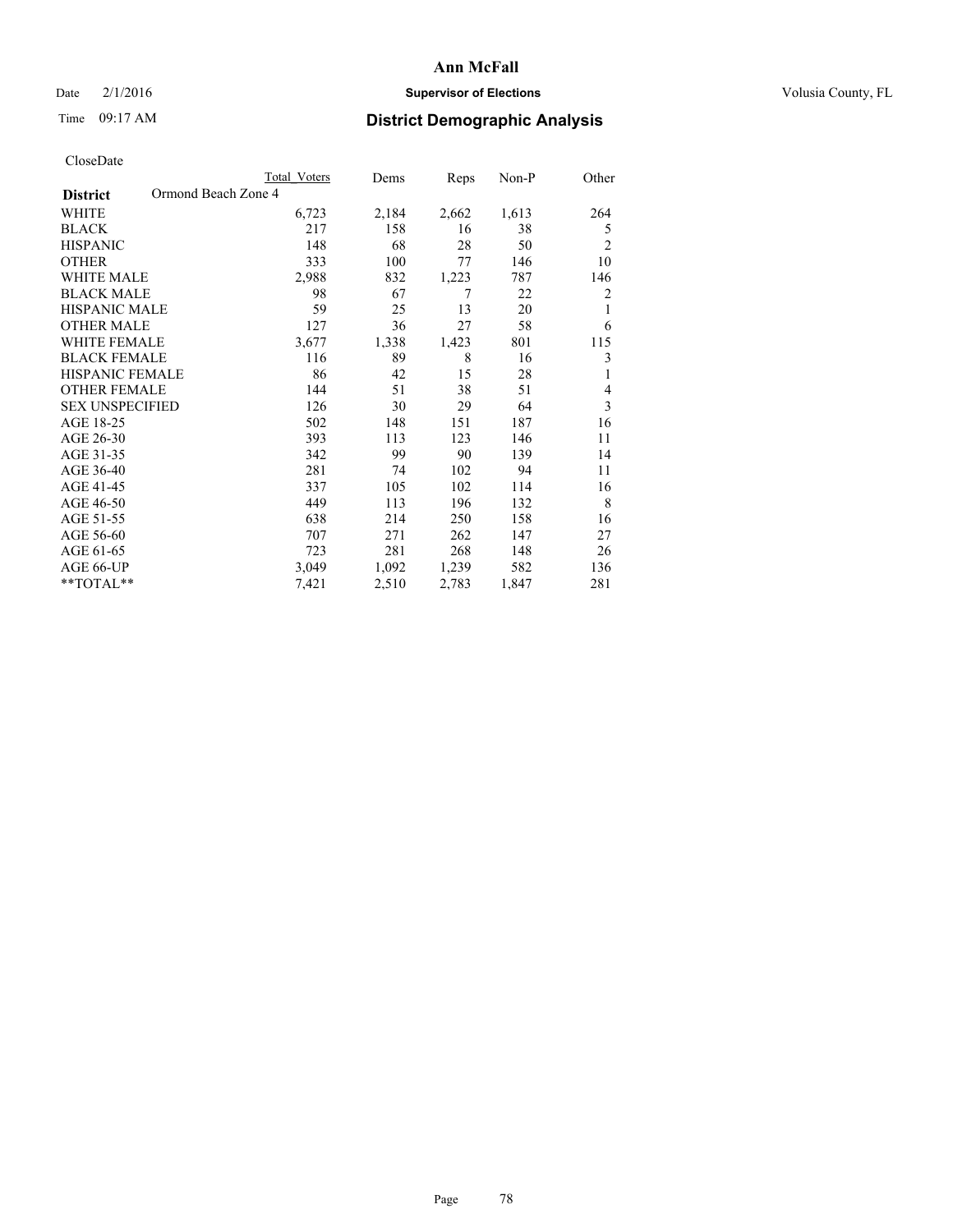# Date  $2/1/2016$  **Supervisor of Elections Supervisor of Elections** Volusia County, FL

# Time 09:17 AM **District Demographic Analysis**

| CloseDate |
|-----------|
|-----------|

|                        |         | Total Voters | Dems           | Reps           | Non-P          | Other          |
|------------------------|---------|--------------|----------------|----------------|----------------|----------------|
| <b>District</b>        | Pierson |              |                |                |                |                |
| WHITE                  |         | 546          | 185            | 238            | 110            | 13             |
| <b>BLACK</b>           |         | 45           | 37             | $\overline{2}$ | 6              | $\theta$       |
| <b>HISPANIC</b>        |         | 147          | 64             | 10             | 69             | 4              |
| <b>OTHER</b>           |         | 22           | 6              | 3              | 13             | $\theta$       |
| WHITE MALE             |         | 260          | 83             | 117            | 51             | 9              |
| <b>BLACK MALE</b>      |         | 21           | 17             | 1              | 3              | $\mathbf{0}$   |
| <b>HISPANIC MALE</b>   |         | 69           | 34             | 3              | 31             | 1              |
| <b>OTHER MALE</b>      |         | 10           | 4              | $\overline{c}$ | $\overline{4}$ | 0              |
| <b>WHITE FEMALE</b>    |         | 281          | 101            | 118            | 58             | 4              |
| <b>BLACK FEMALE</b>    |         | 24           | 20             | 1              | 3              | $\mathbf{0}$   |
| <b>HISPANIC FEMALE</b> |         | 77           | 30             | 7              | 37             | 3              |
| <b>OTHER FEMALE</b>    |         | 6            | $\overline{c}$ | 1              | 3              | $\theta$       |
| <b>SEX UNSPECIFIED</b> |         | 12           | 1              | 3              | 8              | $\mathbf{0}$   |
| AGE 18-25              |         | 110          | 38             | 24             | 48             | $\theta$       |
| AGE 26-30              |         | 58           | 15             | 10             | 33             | $\mathbf{0}$   |
| AGE 31-35              |         | 56           | 14             | 19             | 21             | $\overline{c}$ |
| AGE 36-40              |         | 54           | 15             | 17             | 18             | 4              |
| AGE 41-45              |         | 55           | 16             | 17             | 20             | $\overline{c}$ |
| AGE 46-50              |         | 43           | 18             | 14             | 10             | 1              |
| AGE 51-55              |         | 68           | 29             | 24             | 11             | 4              |
| AGE 56-60              |         | 84           | 36             | 33             | 15             | $\theta$       |
| AGE 61-65              |         | 70           | 28             | 32             | 9              | 1              |
| AGE 66-UP              |         | 162          | 83             | 63             | 13             | 3              |
| **TOTAL**              |         | 760          | 292            | 253            | 198            | 17             |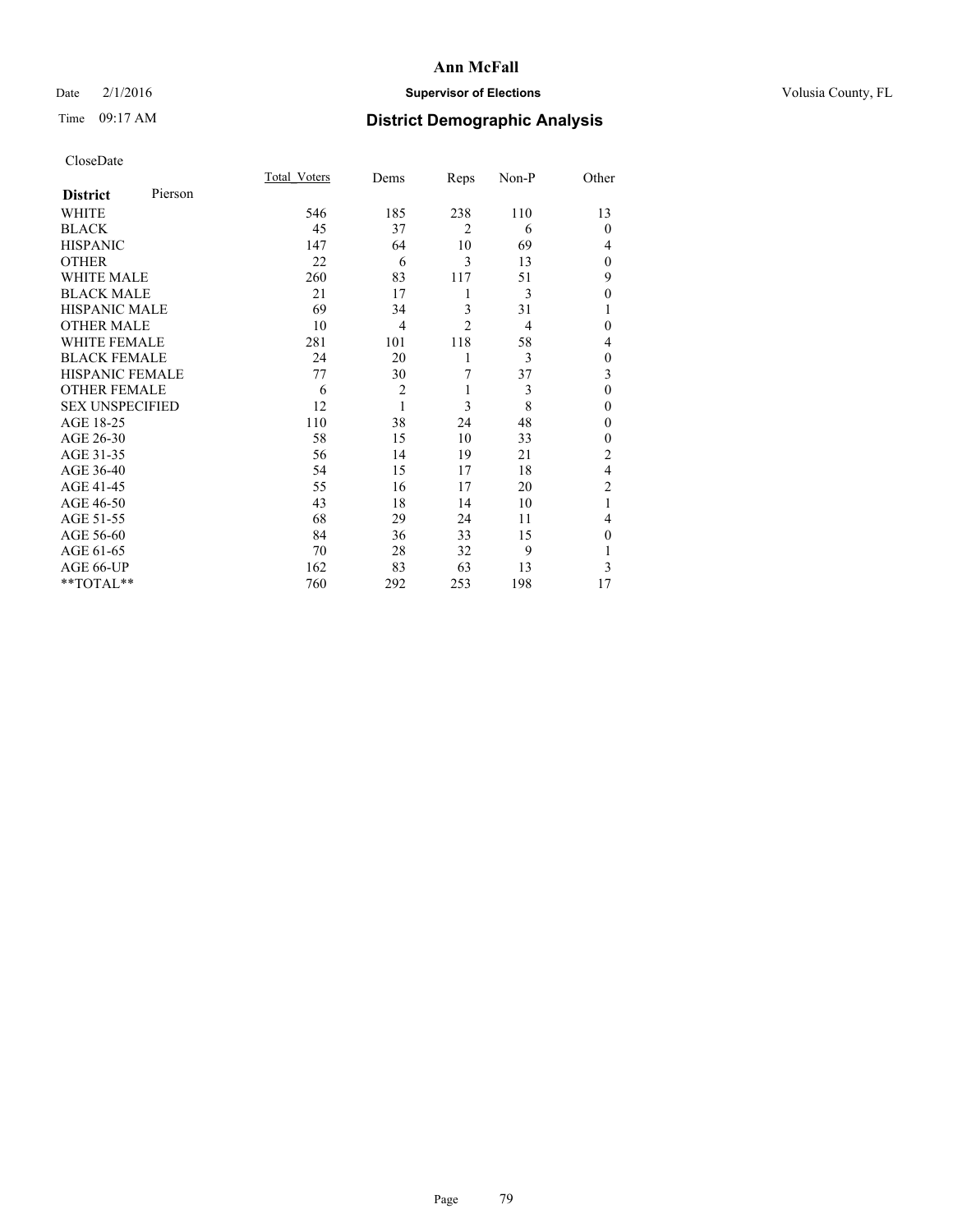# Date  $2/1/2016$  **Supervisor of Elections Supervisor of Elections** Volusia County, FL

# Time 09:17 AM **District Demographic Analysis**

|                        |             | Total Voters | Dems | Reps           | Non-P          | Other            |
|------------------------|-------------|--------------|------|----------------|----------------|------------------|
| <b>District</b>        | Ponce Inlet |              |      |                |                |                  |
| WHITE                  |             | 2,776        | 641  | 1,435          | 610            | 90               |
| <b>BLACK</b>           |             | 8            | 3    | $\overline{2}$ | 3              | $\theta$         |
| <b>HISPANIC</b>        |             | 53           | 16   | 24             | 10             | 3                |
| <b>OTHER</b>           |             | 95           | 25   | 33             | 33             | $\overline{4}$   |
| WHITE MALE             |             | 1,317        | 255  | 708            | 305            | 49               |
| <b>BLACK MALE</b>      |             | 3            |      | 1              | 1              | $\theta$         |
| <b>HISPANIC MALE</b>   |             | 22           | 6    | 10             | 6              | $\theta$         |
| <b>OTHER MALE</b>      |             | 38           | 9    | 15             | 11             | 3                |
| <b>WHITE FEMALE</b>    |             | 1,435        | 381  | 721            | 293            | 40               |
| <b>BLACK FEMALE</b>    |             | 5            | 2    | 1              | $\overline{2}$ | $\boldsymbol{0}$ |
| <b>HISPANIC FEMALE</b> |             | 31           | 10   | 14             | $\overline{4}$ | 3                |
| <b>OTHER FEMALE</b>    |             | 42           | 13   | 13             | 15             |                  |
| <b>SEX UNSPECIFIED</b> |             | 39           | 8    | 11             | 19             |                  |
| AGE 18-25              |             | 147          | 39   | 45             | 54             | 9                |
| AGE 26-30              |             | 83           | 22   | 33             | 27             | 1                |
| AGE 31-35              |             | 81           | 17   | 35             | 24             | 5                |
| AGE 36-40              |             | 77           | 11   | 31             | 31             | 4                |
| AGE 41-45              |             | 128          | 29   | 55             | 40             | 4                |
| AGE 46-50              |             | 139          | 25   | 78             | 30             | 6                |
| AGE 51-55              |             | 245          | 57   | 125            | 58             | 5                |
| AGE 56-60              |             | 321          | 69   | 186            | 62             | 4                |
| AGE 61-65              |             | 364          | 86   | 171            | 93             | 14               |
| AGE 66-UP              |             | 1,347        | 330  | 735            | 237            | 45               |
| **TOTAL**              |             | 2,932        | 685  | 1,494          | 656            | 97               |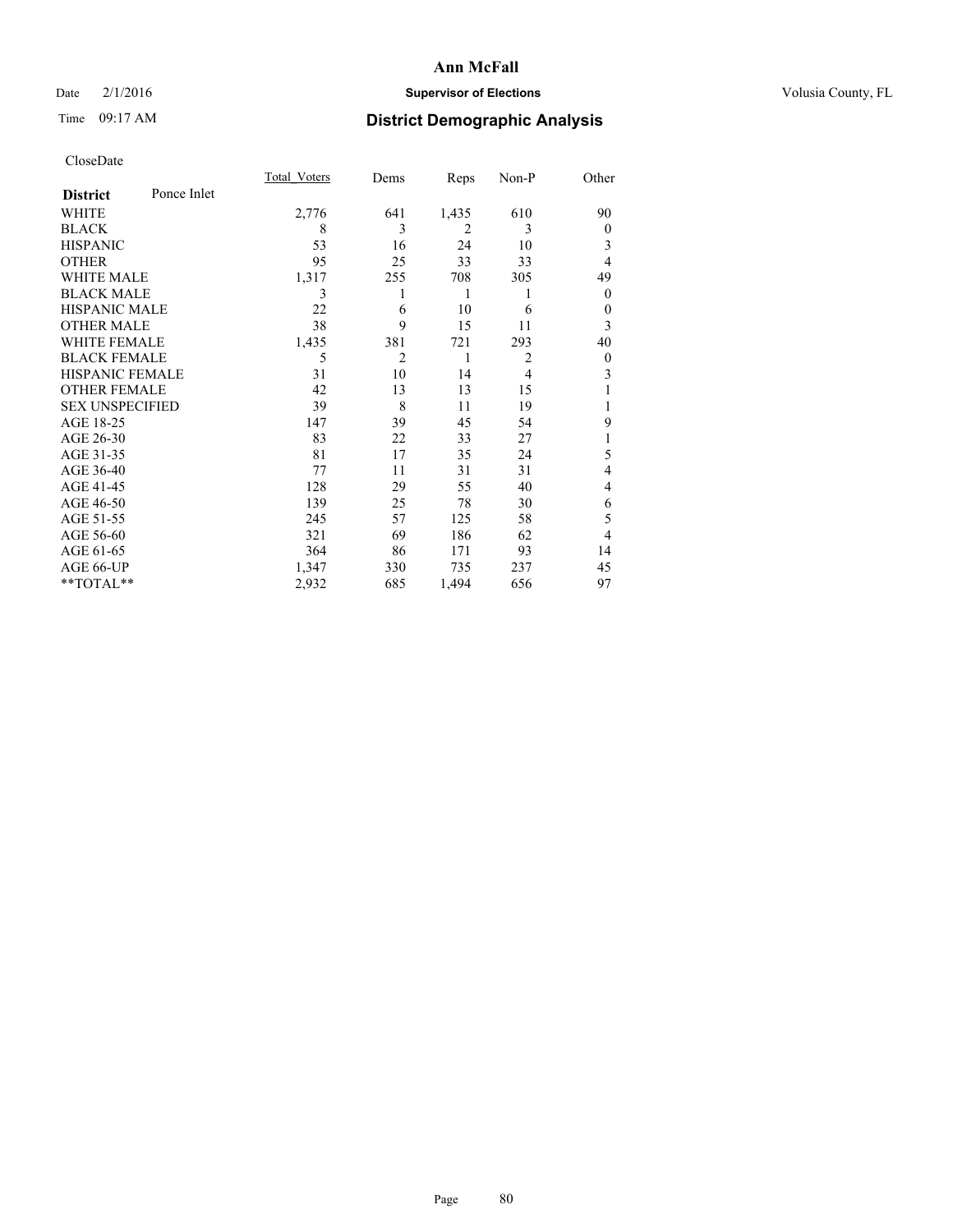# Date  $2/1/2016$  **Supervisor of Elections Supervisor of Elections** Volusia County, FL

# Time 09:17 AM **District Demographic Analysis**

|                        |                        | Total Voters | Dems  | Reps  | $Non-P$ | Other          |
|------------------------|------------------------|--------------|-------|-------|---------|----------------|
| <b>District</b>        | Port Orange District 1 |              |       |       |         |                |
| WHITE                  |                        | 8,179        | 2,826 | 2,605 | 2,389   | 359            |
| <b>BLACK</b>           |                        | 184          | 141   | 6     | 30      | 7              |
| <b>HISPANIC</b>        |                        | 262          | 104   | 45    | 107     | 6              |
| <b>OTHER</b>           |                        | 332          | 102   | 62    | 160     | 8              |
| WHITE MALE             |                        | 3,714        | 1,104 | 1,304 | 1,110   | 196            |
| <b>BLACK MALE</b>      |                        | 79           | 58    | 3     | 16      | 2              |
| <b>HISPANIC MALE</b>   |                        | 111          | 45    | 16    | 46      | 4              |
| <b>OTHER MALE</b>      |                        | 109          | 34    | 20    | 52      | 3              |
| <b>WHITE FEMALE</b>    |                        | 4,384        | 1,696 | 1,279 | 1,249   | 160            |
| <b>BLACK FEMALE</b>    |                        | 105          | 83    | 3     | 14      | 5              |
| HISPANIC FEMALE        |                        | 143          | 57    | 27    | 57      | $\overline{2}$ |
| <b>OTHER FEMALE</b>    |                        | 150          | 50    | 34    | 61      | 5              |
| <b>SEX UNSPECIFIED</b> |                        | 162          | 46    | 32    | 81      | 3              |
| AGE 18-25              |                        | 770          | 232   | 143   | 360     | 35             |
| AGE 26-30              |                        | 541          | 160   | 124   | 235     | 22             |
| AGE 31-35              |                        | 504          | 161   | 108   | 215     | 20             |
| AGE 36-40              |                        | 523          | 159   | 125   | 207     | 32             |
| AGE 41-45              |                        | 551          | 184   | 147   | 194     | 26             |
| AGE 46-50              |                        | 615          | 201   | 192   | 200     | 22             |
| AGE 51-55              |                        | 864          | 305   | 284   | 241     | 34             |
| AGE 56-60              |                        | 937          | 349   | 310   | 239     | 39             |
| AGE 61-65              |                        | 888          | 320   | 304   | 225     | 39             |
| AGE 66-UP              |                        | 2,764        | 1,102 | 981   | 570     | 111            |
| **TOTAL**              |                        | 8,957        | 3,173 | 2,718 | 2,686   | 380            |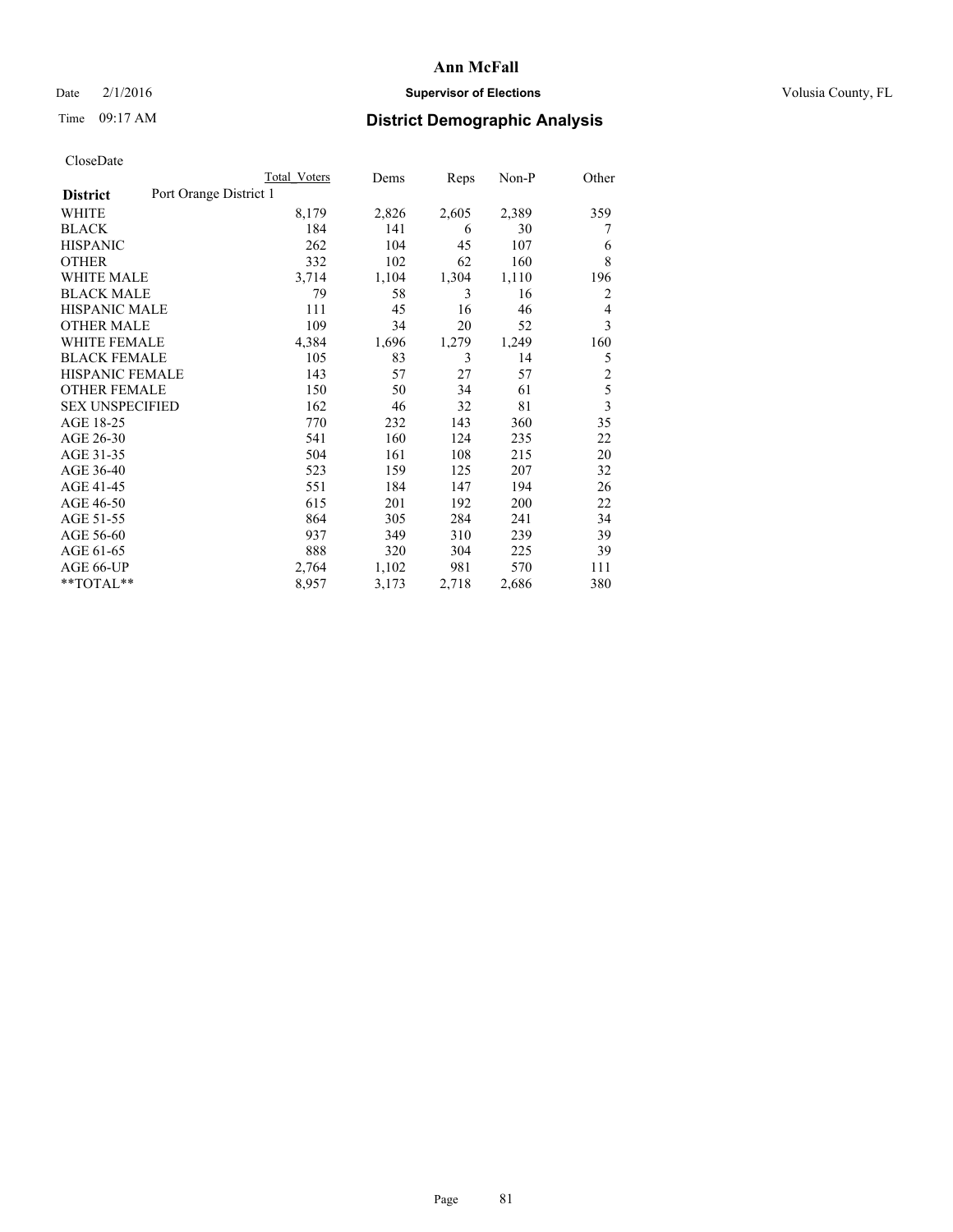# Date  $2/1/2016$  **Supervisor of Elections Supervisor of Elections** Volusia County, FL

# Time 09:17 AM **District Demographic Analysis**

|                        |                        | Total Voters | Dems  | Reps  | Non-P | Other          |
|------------------------|------------------------|--------------|-------|-------|-------|----------------|
| <b>District</b>        | Port Orange District 2 |              |       |       |       |                |
| WHITE                  |                        | 8,367        | 2,757 | 3,018 | 2,251 | 341            |
| <b>BLACK</b>           |                        | 411          | 313   | 15    | 76    | 7              |
| <b>HISPANIC</b>        |                        | 308          | 116   | 65    | 118   | 9              |
| <b>OTHER</b>           |                        | 472          | 149   | 102   | 213   | 8              |
| WHITE MALE             |                        | 3,793        | 1,093 | 1,460 | 1,073 | 167            |
| <b>BLACK MALE</b>      |                        | 148          | 108   | 6     | 31    | 3              |
| <b>HISPANIC MALE</b>   |                        | 154          | 50    | 40    | 60    | 4              |
| <b>OTHER MALE</b>      |                        | 190          | 53    | 44    | 88    | 5              |
| WHITE FEMALE           |                        | 4,476        | 1,632 | 1,528 | 1,149 | 167            |
| <b>BLACK FEMALE</b>    |                        | 259          | 201   | 9     | 45    | 4              |
| HISPANIC FEMALE        |                        | 151          | 66    | 24    | 56    | 5              |
| <b>OTHER FEMALE</b>    |                        | 199          | 78    | 41    | 78    | $\overline{2}$ |
| <b>SEX UNSPECIFIED</b> |                        | 188          | 54    | 48    | 78    | 8              |
| AGE 18-25              |                        | 853          | 240   | 219   | 358   | 36             |
| AGE 26-30              |                        | 725          | 235   | 195   | 273   | 22             |
| AGE 31-35              |                        | 614          | 197   | 163   | 225   | 29             |
| AGE 36-40              |                        | 534          | 175   | 151   | 184   | 24             |
| AGE 41-45              |                        | 536          | 158   | 182   | 172   | 24             |
| AGE 46-50              |                        | 622          | 199   | 228   | 175   | 20             |
| AGE 51-55              |                        | 802          | 266   | 299   | 210   | 27             |
| AGE 56-60              |                        | 903          | 325   | 326   | 218   | 34             |
| AGE 61-65              |                        | 899          | 364   | 292   | 221   | 22             |
| AGE 66-UP              |                        | 3,070        | 1,176 | 1,145 | 622   | 127            |
| **TOTAL**              |                        | 9,558        | 3,335 | 3,200 | 2,658 | 365            |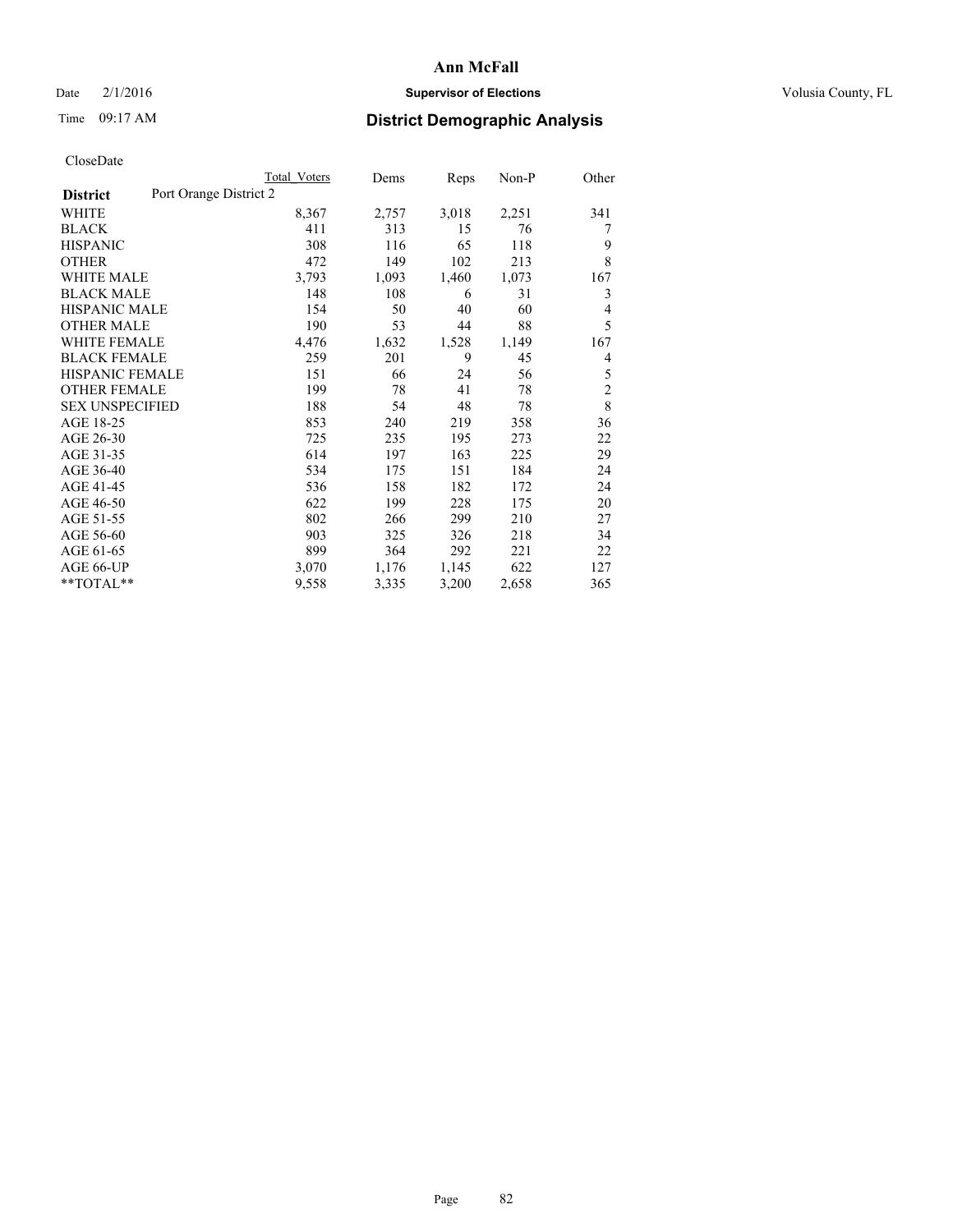# Date  $2/1/2016$  **Supervisor of Elections Supervisor of Elections** Volusia County, FL

# Time 09:17 AM **District Demographic Analysis**

|                        |                        | Total Voters | Dems  | Reps  | $Non-P$ | Other |
|------------------------|------------------------|--------------|-------|-------|---------|-------|
| <b>District</b>        | Port Orange District 3 |              |       |       |         |       |
| WHITE                  |                        | 9,796        | 2,848 | 4,010 | 2,581   | 357   |
| <b>BLACK</b>           |                        | 332          | 243   | 16    | 61      | 12    |
| <b>HISPANIC</b>        |                        | 325          | 120   | 70    | 117     | 18    |
| <b>OTHER</b>           |                        | 536          | 153   | 134   | 229     | 20    |
| WHITE MALE             |                        | 4,391        | 1,114 | 1,881 | 1,202   | 194   |
| <b>BLACK MALE</b>      |                        | 153          | 104   | 8     | 35      | 6     |
| <b>HISPANIC MALE</b>   |                        | 144          | 54    | 33    | 47      | 10    |
| <b>OTHER MALE</b>      |                        | 190          | 57    | 52    | 70      | 11    |
| WHITE FEMALE           |                        | 5,295        | 1,703 | 2,084 | 1,349   | 159   |
| <b>BLACK FEMALE</b>    |                        | 175          | 136   | 7     | 26      | 6     |
| HISPANIC FEMALE        |                        | 174          | 65    | 34    | 67      | 8     |
| <b>OTHER FEMALE</b>    |                        | 244          | 75    | 64    | 99      | 6     |
| <b>SEX UNSPECIFIED</b> |                        | 223          | 56    | 67    | 93      | 7     |
| AGE 18-25              |                        | 885          | 221   | 271   | 350     | 43    |
| AGE 26-30              |                        | 754          | 206   | 224   | 298     | 26    |
| AGE 31-35              |                        | 729          | 206   | 237   | 257     | 29    |
| AGE 36-40              |                        | 628          | 188   | 199   | 211     | 30    |
| AGE 41-45              |                        | 718          | 221   | 269   | 210     | 18    |
| AGE 46-50              |                        | 747          | 212   | 299   | 215     | 21    |
| AGE 51-55              |                        | 888          | 261   | 380   | 225     | 22    |
| AGE 56-60              |                        | 930          | 304   | 376   | 225     | 25    |
| AGE 61-65              |                        | 978          | 365   | 370   | 209     | 34    |
| AGE 66-UP              |                        | 3,732        | 1,180 | 1,605 | 788     | 159   |
| **TOTAL**              |                        | 10,989       | 3,364 | 4,230 | 2,988   | 407   |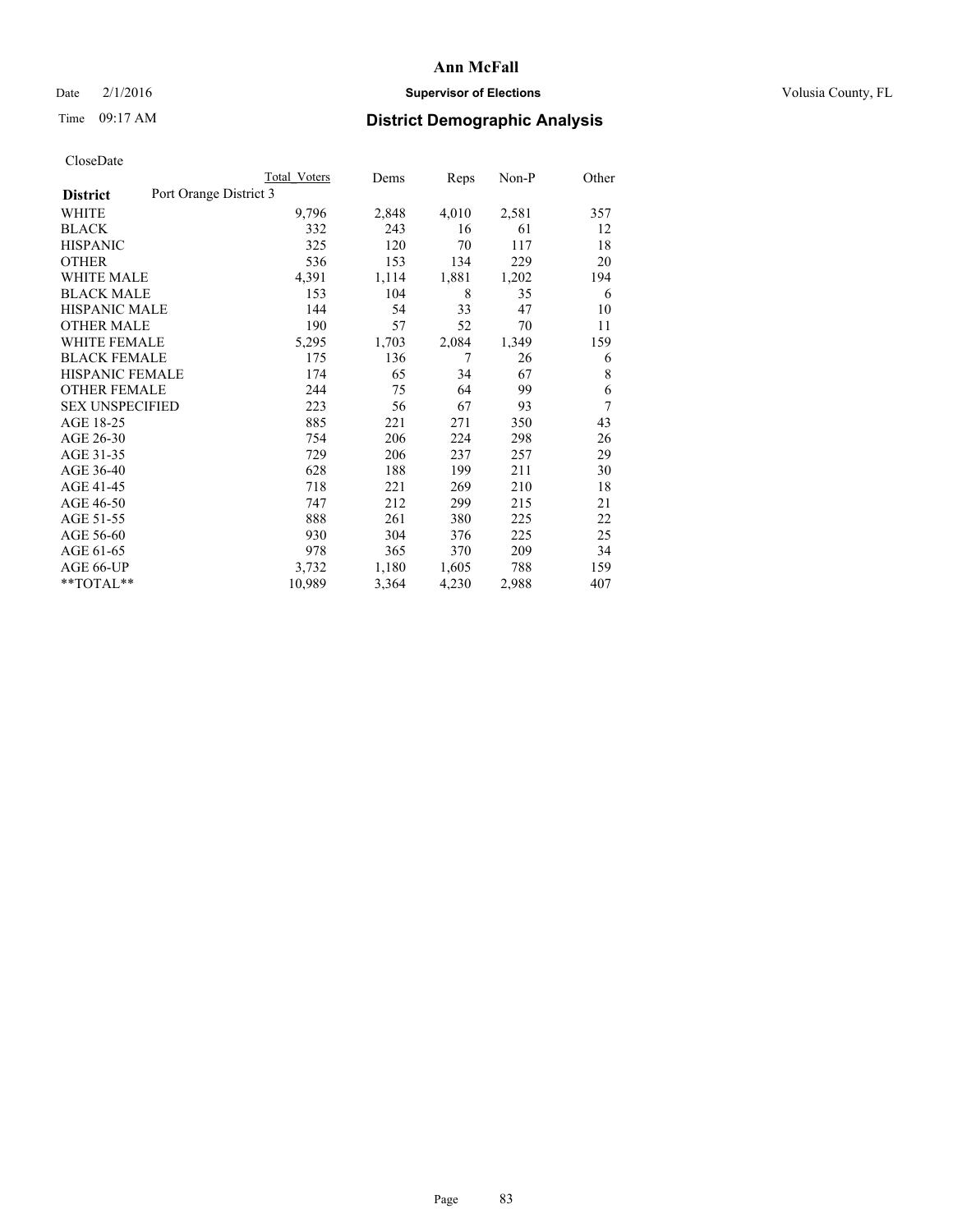# Date  $2/1/2016$  **Supervisor of Elections Supervisor of Elections** Volusia County, FL

# Time 09:17 AM **District Demographic Analysis**

|                        | <b>Total Voters</b>    | Dems  | Reps  | Non-P | Other          |
|------------------------|------------------------|-------|-------|-------|----------------|
| <b>District</b>        | Port Orange District 4 |       |       |       |                |
| WHITE                  | 9,344                  | 2,690 | 4,073 | 2,266 | 315            |
| <b>BLACK</b>           | 284                    | 200   | 24    | 59    | 1              |
| <b>HISPANIC</b>        | 306                    | 110   | 88    | 99    | 9              |
| <b>OTHER</b>           | 563                    | 183   | 132   | 233   | 15             |
| WHITE MALE             | 4,426                  | 1,109 | 2,007 | 1,127 | 183            |
| <b>BLACK MALE</b>      | 135                    | 84    | 18    | 32    | 1              |
| <b>HISPANIC MALE</b>   | 141                    | 47    | 42    | 45    | 7              |
| <b>OTHER MALE</b>      | 225                    | 71    | 61    | 84    | 9              |
| WHITE FEMALE           | 4,829                  | 1,564 | 2,028 | 1,108 | 129            |
| <b>BLACK FEMALE</b>    | 144                    | 114   | 6     | 24    | 0              |
| HISPANIC FEMALE        | 163                    | 63    | 44    | 54    | $\overline{2}$ |
| <b>OTHER FEMALE</b>    | 241                    | 93    | 53    | 89    | 6              |
| <b>SEX UNSPECIFIED</b> | 193                    | 38    | 58    | 94    | 3              |
| AGE 18-25              | 956                    | 229   | 292   | 394   | 41             |
| AGE 26-30              | 601                    | 184   | 179   | 216   | 22             |
| AGE 31-35              | 594                    | 183   | 186   | 197   | 28             |
| AGE 36-40              | 680                    | 201   | 230   | 227   | 22             |
| AGE 41-45              | 881                    | 237   | 365   | 250   | 29             |
| AGE 46-50              | 939                    | 242   | 414   | 259   | 24             |
| AGE 51-55              | 1,061                  | 286   | 500   | 241   | 34             |
| AGE 56-60              | 1,001                  | 323   | 462   | 195   | 21             |
| AGE 61-65              | 1,058                  | 390   | 446   | 191   | 31             |
| AGE 66-UP              | 2,726                  | 908   | 1,243 | 487   | 88             |
| **TOTAL**              | 10,497                 | 3,183 | 4,317 | 2,657 | 340            |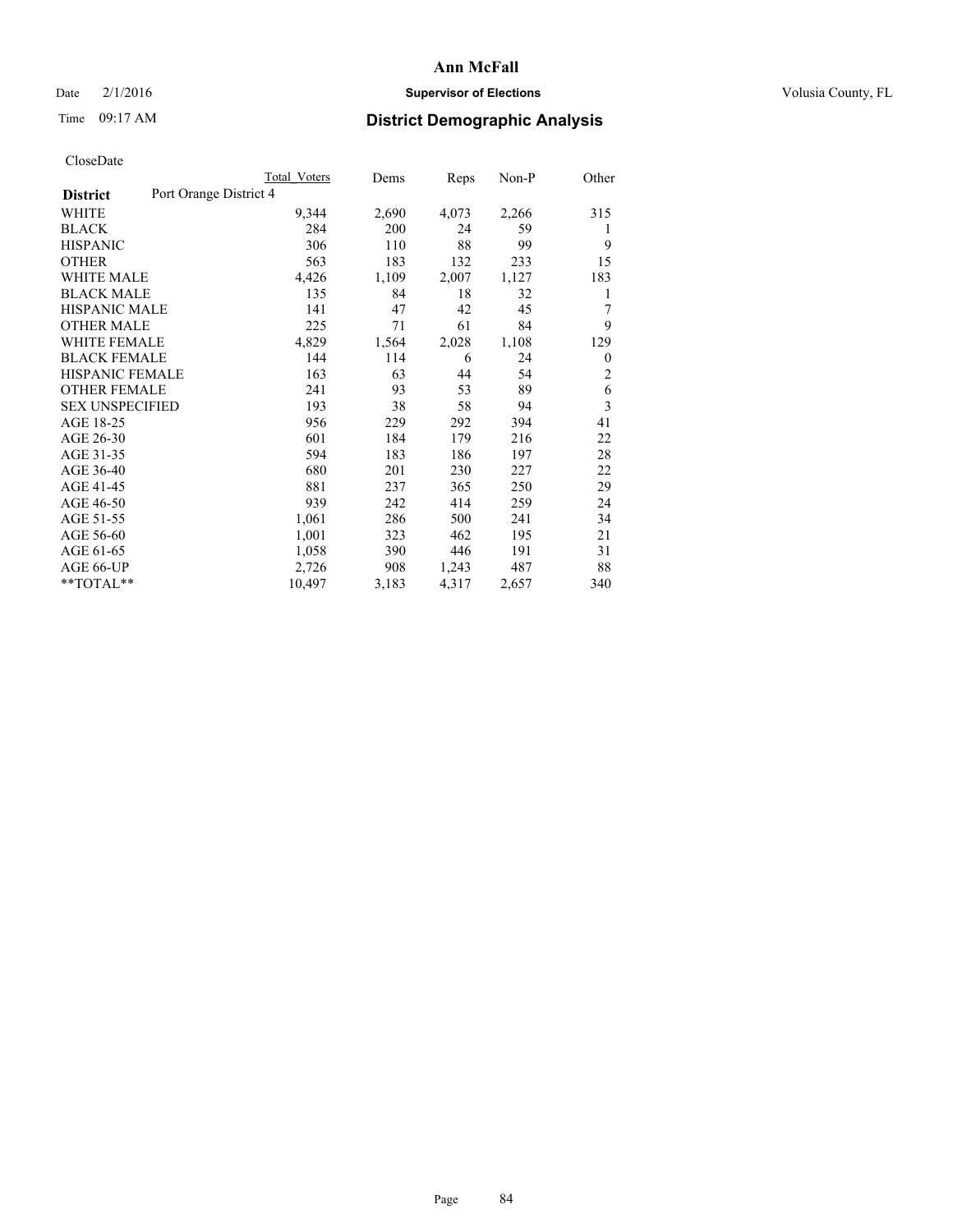# Date  $2/1/2016$  **Supervisor of Elections Supervisor of Elections** Volusia County, FL

# Time 09:17 AM **District Demographic Analysis**

|                        |               | Total Voters | Dems  | Reps  | Non-P | Other          |
|------------------------|---------------|--------------|-------|-------|-------|----------------|
| <b>District</b>        | South Daytona |              |       |       |       |                |
| WHITE                  |               | 6,724        | 2,399 | 2,340 | 1,733 | 252            |
| <b>BLACK</b>           |               | 666          | 513   | 25    | 118   | 10             |
| <b>HISPANIC</b>        |               | 211          | 96    | 40    | 68    | 7              |
| <b>OTHER</b>           |               | 339          | 120   | 63    | 150   | 6              |
| <b>WHITE MALE</b>      |               | 3,108        | 958   | 1,170 | 829   | 151            |
| <b>BLACK MALE</b>      |               | 253          | 192   | 10    | 47    | 4              |
| HISPANIC MALE          |               | 102          | 41    | 23    | 34    | 4              |
| <b>OTHER MALE</b>      |               | 104          | 36    | 20    | 46    | $\overline{2}$ |
| <b>WHITE FEMALE</b>    |               | 3,571        | 1,425 | 1,157 | 888   | 101            |
| <b>BLACK FEMALE</b>    |               | 405          | 315   | 14    | 70    | 6              |
| <b>HISPANIC FEMALE</b> |               | 105          | 53    | 17    | 32    | 3              |
| <b>OTHER FEMALE</b>    |               | 147          | 65    | 32    | 46    | 4              |
| <b>SEX UNSPECIFIED</b> |               | 145          | 43    | 25    | 77    | $\mathbf{0}$   |
| AGE 18-25              |               | 681          | 244   | 158   | 254   | 25             |
| AGE 26-30              |               | 618          | 220   | 146   | 229   | 23             |
| AGE 31-35              |               | 499          | 189   | 114   | 182   | 14             |
| AGE 36-40              |               | 467          | 173   | 117   | 154   | 23             |
| AGE 41-45              |               | 484          | 171   | 157   | 138   | 18             |
| AGE 46-50              |               | 645          | 247   | 209   | 168   | 21             |
| AGE 51-55              |               | 798          | 302   | 268   | 198   | 30             |
| AGE 56-60              |               | 838          | 320   | 303   | 193   | 22             |
| AGE 61-65              |               | 780          | 348   | 252   | 157   | 23             |
| AGE 66-UP              |               | 2,130        | 914   | 744   | 396   | 76             |
| **TOTAL**              |               | 7,940        | 3,128 | 2,468 | 2,069 | 275            |